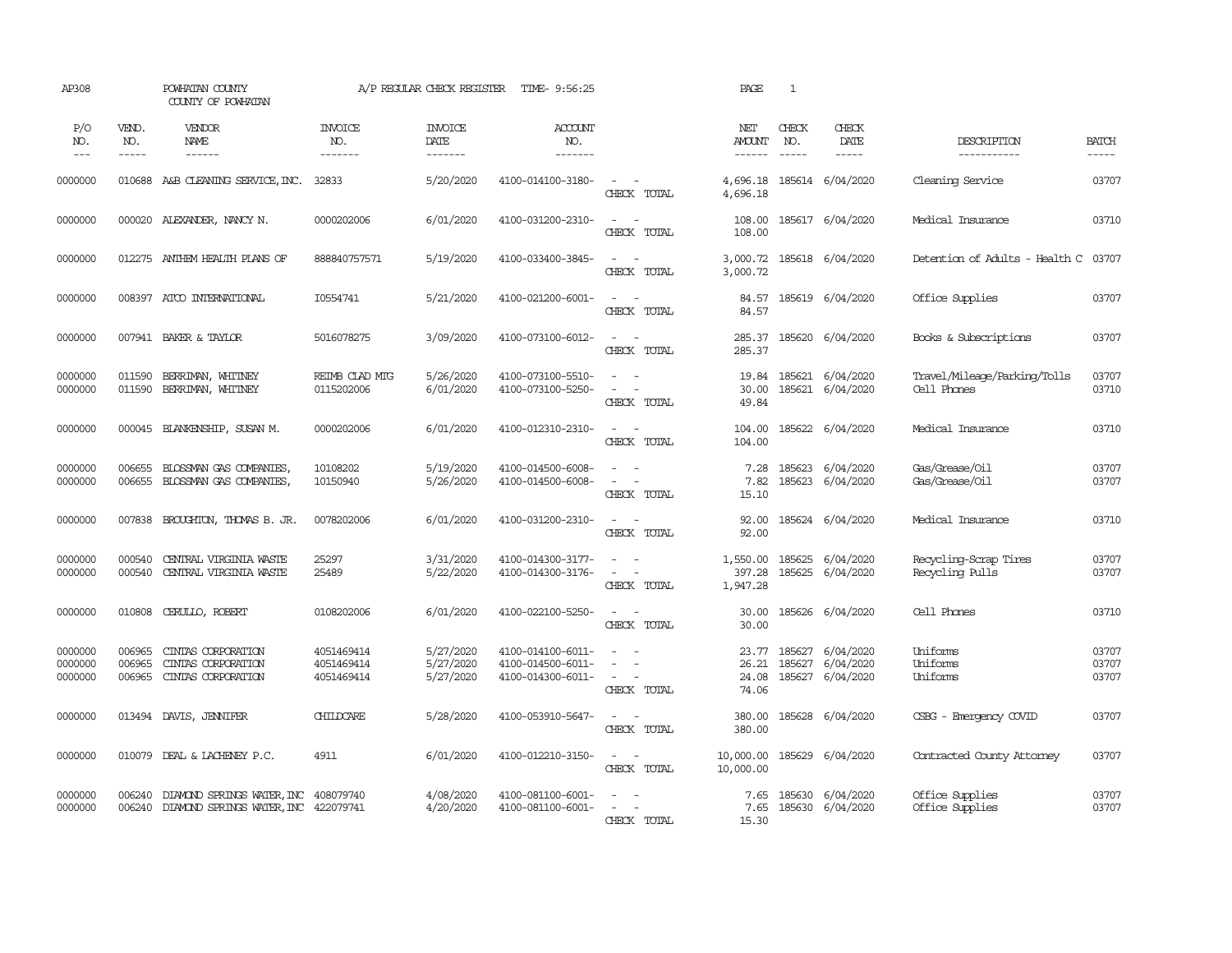| AP308                                                          |                                                | POWHATAN COUNTY<br>COUNTY OF POWHATAN                                                   |                                                                            | A/P REGULAR CHECK REGISTER                                                 | TIME- 9:56:25                                                                                                              |                                                                            | PAGE                                                 | 2                                              |                                                                                   |                                                                                                  |                                                    |
|----------------------------------------------------------------|------------------------------------------------|-----------------------------------------------------------------------------------------|----------------------------------------------------------------------------|----------------------------------------------------------------------------|----------------------------------------------------------------------------------------------------------------------------|----------------------------------------------------------------------------|------------------------------------------------------|------------------------------------------------|-----------------------------------------------------------------------------------|--------------------------------------------------------------------------------------------------|----------------------------------------------------|
| P/O<br>NO.<br>$\qquad \qquad - -$                              | VEND.<br>NO.<br>$- - - - -$                    | VENDOR<br>NAME                                                                          | <b>INVOICE</b><br>NO.<br>-------                                           | <b>INVOICE</b><br>DATE<br>-------                                          | ACCOUNT<br>NO.<br>-------                                                                                                  |                                                                            | NET<br><b>AMOUNT</b>                                 | CHECK<br>NO.                                   | CHECK<br>DATE                                                                     | DESCRIPTION<br>-----------                                                                       | <b>BATCH</b><br>$- - - - -$                        |
| 0000000                                                        |                                                | 011563 FEEDING POWHATAN, INC.                                                           | COVID19 MOU                                                                | 5/28/2020                                                                  | 4100-053910-5647-                                                                                                          | $\sim$ $ \sim$<br>CHECK TOTAL                                              | 30,000.00<br>30,000.00                               |                                                | 185631 6/04/2020                                                                  | CSBG - Emergency COVID                                                                           | 03707                                              |
| 0000000                                                        | 001380                                         | FORD, SUSAN P.                                                                          | 0013202006                                                                 | 6/01/2020                                                                  | 4100-012310-2310-                                                                                                          | $\sim$<br>$\sim$<br>CHECK TOTAL                                            | 104.00<br>104.00                                     |                                                | 185632 6/04/2020                                                                  | Medical Insurance                                                                                | 03710                                              |
| 0000000<br>0000000<br>0000000<br>0000000<br>0000000<br>0000000 | 012905<br>012905<br>012905<br>012905<br>012905 | 012905 GALLS, LLC<br>GALLS, LLC<br>GALLS, LLC<br>GALLS, LLC<br>GALLS, LLC<br>GALLS, LLC | 014535700<br>014834865<br>015639112<br>015643025<br>015648230<br>015667325 | 1/15/2020<br>2/22/2020<br>5/11/2020<br>5/12/2020<br>5/12/2020<br>5/14/2020 | 4100-031210-6011-<br>4100-031210-6011-<br>4100-031200-6011-<br>4100-031200-6011-<br>4100-031200-6011-<br>4100-031200-6011- | $\sim$ 10 $\sim$ 10 $\sim$<br>$\overline{\phantom{a}}$<br>$\sim$<br>$\sim$ | 47.00<br>47.00<br>54.95<br>95.00<br>148.65<br>133.81 | 185633<br>185633<br>185633<br>185633<br>185633 | 185633 6/04/2020<br>6/04/2020<br>6/04/2020<br>6/04/2020<br>6/04/2020<br>6/04/2020 | Uniforms - PPE<br>Uniforms - PPE<br>Uniforms<br>Uniforms<br>Uniforms<br>Uniforms                 | 03707<br>03707<br>03707<br>03707<br>03707<br>03707 |
| 0000000                                                        | 012905                                         | GALLS, LLC                                                                              | 015681856                                                                  | 5/18/2020                                                                  | 4100-031200-6011-                                                                                                          | $\sim$<br>CHECK TOTAL                                                      | 133.48<br>659.89                                     |                                                | 185633 6/04/2020                                                                  | Uniforms                                                                                         | 03707                                              |
| 0000000                                                        |                                                | 011973 KURNOS, JULIANNE N.                                                              | 0119202006                                                                 | 6/01/2020                                                                  | 4100-081100-5250-                                                                                                          | $\sim$<br>$\sim$ $-$<br>CHECK TOTAL                                        | 30.00                                                |                                                | 30.00 185634 6/04/2020                                                            | Cell Phones                                                                                      | 03710                                              |
| 0000000                                                        |                                                | 010716 LAYMAN & SON LLC                                                                 | 25475                                                                      | 5/26/2020                                                                  | 4100-014600-3310-                                                                                                          | $\sim$ $ -$<br>CHECK TOTAL                                                 | 294.00<br>294.00                                     |                                                | 185635 6/04/2020                                                                  | Repairs and Maintenance                                                                          | 03707                                              |
| 0000000                                                        |                                                | 013529 MARTIN, CARY                                                                     | $\mathbf{1}$                                                               | 6/03/2020                                                                  | 4100-031210-5421-                                                                                                          | $\sim$ $ -$<br>CHECK TOTAL                                                 | 700.00<br>700.00                                     |                                                | 185638 6/04/2020                                                                  | Rent - Towers                                                                                    | 03713                                              |
| 0000000                                                        |                                                | 011354 MATTHEW BENDER & CO, INC. 18344941                                               |                                                                            | 5/12/2020                                                                  | 4100-031200-5810-                                                                                                          | $\sim$ $ \sim$<br>CHECK TOTAL                                              | 73.80<br>73.80                                       |                                                | 185639 6/04/2020                                                                  | Dues/Association Memberships                                                                     | 03707                                              |
| 0000000                                                        |                                                | 009276 MCCREIGHT, FRAN                                                                  | 0092202006                                                                 | 6/01/2020                                                                  | 4100-073100-5250-                                                                                                          | $\sim$ $ \sim$<br>CHECK TOTAL                                              | 30.00<br>30.00                                       |                                                | 185640 6/04/2020                                                                  | Cell Phones                                                                                      | 03710                                              |
| 0000000                                                        |                                                | 011840 MCI COMM SERVICE                                                                 | 2DG98147 05/17                                                             | 5/17/2020                                                                  | 4100-012510-5230-                                                                                                          | $\sim$ $\sim$<br>CHECK TOTAL                                               | 32.10<br>32.10                                       |                                                | 185641 6/04/2020                                                                  | Telephone Services                                                                               | 03707                                              |
| 0000000                                                        |                                                | 009543 NATIONAL SECURITY & DOOR                                                         | 115335                                                                     | 5/22/2020                                                                  | 4100-012510-6001-                                                                                                          | $\sim$<br>$\sim$ $-$<br>CHECK TOTAL                                        | 445.00<br>445.00                                     |                                                | 185642 6/04/2020                                                                  | Office Supplies                                                                                  | 03708                                              |
| 0000000<br>0000000<br>0000000<br>0000000                       | 009281<br>009281<br>009281<br>009281           | OVERDRIVE, INC.<br>OVERDRIVE, INC.<br>OVERDRIVE, INC.<br>OVERDRIVE, INC.                | 01369CO20152517<br>01369CO20154385<br>01369CO20154389<br>01369CO20154822   | 5/22/2020<br>5/26/2020<br>5/26/2020<br>5/26/2020                           | 4100-073100-6012-<br>4100-073100-6012-<br>4100-073100-6012-<br>4100-073100-6012-                                           | $\sim$<br>$\equiv$<br>$\sim$<br>CHECK TOTAL                                | 1,013.59<br>1,359.36<br>996.96<br>320.40<br>3,690.31 | 185643<br>185643<br>185643                     | 6/04/2020<br>6/04/2020<br>6/04/2020<br>185643 6/04/2020                           | Books & Subscriptions<br>Books & Subscriptions<br>Books & Subscriptions<br>Books & Subscriptions | 03708<br>03708<br>03708<br>03708                   |
| 0000000                                                        |                                                | 009638 POE, INEZ L                                                                      | 0096202006                                                                 | 6/01/2020                                                                  | 4100-013200-2310-                                                                                                          | $\sim$ $ -$<br>CHECK TOTAL                                                 | 120.00<br>120.00                                     |                                                | 185644 6/04/2020                                                                  | Medical Insurance                                                                                | 03710                                              |
| 0000000                                                        |                                                | 011929 POMPEI, ANDREW                                                                   | 0119202006                                                                 | 6/01/2020                                                                  | 4100-081100-5250-                                                                                                          | $\sim$ $ \sim$<br>CHECK TOTAL                                              | 30.00<br>30.00                                       |                                                | 185645 6/04/2020                                                                  | Cell Phones                                                                                      | 03710                                              |
| 0000000                                                        |                                                | 001980 POORE, FRANCES                                                                   | 0019202006                                                                 | 6/01/2020                                                                  | 4100-012100-2310-                                                                                                          | $\sim$<br>$\sim$<br>CHECK TOTAL                                            | 88.00<br>88.00                                       |                                                | 185646 6/04/2020                                                                  | Medical Insurance                                                                                | 03710                                              |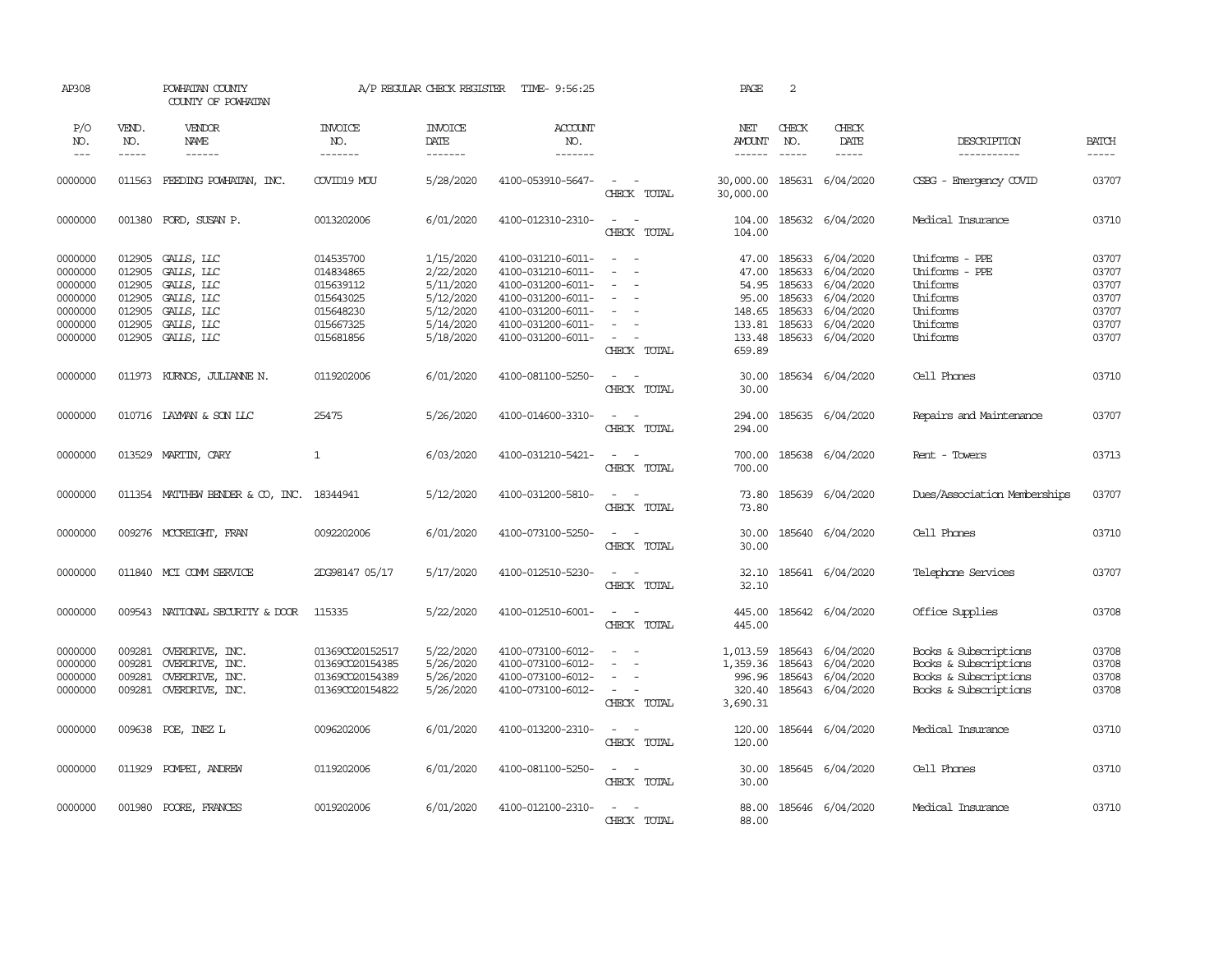| AP308               |                               | POWHATAN COUNTY<br>COUNTY OF POWHATAN         |                                  | A/P REGULAR CHECK REGISTER         | TIME- 9:56:25                            |                                             | PAGE                                  | $\overline{3}$                |                              |                                |                               |
|---------------------|-------------------------------|-----------------------------------------------|----------------------------------|------------------------------------|------------------------------------------|---------------------------------------------|---------------------------------------|-------------------------------|------------------------------|--------------------------------|-------------------------------|
| P/O<br>NO.<br>$---$ | VEND.<br>NO.<br>$\frac{1}{2}$ | VENDOR<br>NAME<br>$- - - - - -$               | <b>INVOICE</b><br>NO.<br>------- | <b>INVOICE</b><br>DATE<br>-------- | <b>ACCOUNT</b><br>NO.<br>$- - - - - - -$ |                                             | NET<br><b>AMOUNT</b><br>$- - - - - -$ | CHECK<br>NO.<br>$\frac{1}{2}$ | CHECK<br>DATE<br>$- - - - -$ | DESCRIPTION<br>-----------     | <b>BATCH</b><br>$\frac{1}{2}$ |
|                     |                               |                                               |                                  |                                    |                                          |                                             |                                       |                               |                              |                                |                               |
| 0000000             | 006043                        | POWERS, KATHRYN C.                            | 0060202006                       | 6/01/2020                          | 4100-021600-2310-                        | $\overline{\phantom{a}}$<br>CHECK TOTAL     | 120.00<br>120.00                      |                               | 185647 6/04/2020             | Medical Insurance              | 03710                         |
| 0000000             | 008579                        | POWHATAN COMMERCIAL                           | 0085202006                       | 6/01/2020                          | 4100-014400-5420-                        | $\sim$<br>$\sim$<br>CHECK TOTAL             | 2,634.00<br>2,634.00                  |                               | 185648 6/04/2020             | Rent - Office Space            | 03710                         |
| 0000000             | 008294                        | POWHATAN COUNTY PUBLIC                        | 40 CASES                         | 3/31/2020                          | 100-000100-0015-                         | $\equiv$                                    | 66.40                                 |                               | 185649 6/04/2020             | Prepaid Expenses               | 03708                         |
| 0000000             |                               | 008294 POWHATAN COUNTY PUBLIC                 | 0082202006                       | 6/01/2020                          | 4100-031200-2310-                        | $\equiv$<br>$\sim$<br>CHECK TOTAL           | 718.00<br>784.40                      |                               | 185649 6/04/2020             | Medical Insurance              | 03710                         |
| 0000000             | 012064                        | POWHATAN COUNTY TREASURER 113 3/0-5/01        |                                  | 5/15/2020                          | 4100-032220-5130-                        | $\overline{\phantom{a}}$                    | 333.21                                | 185650                        | 6/04/2020                    | Water                          | 03708                         |
| 0000000             | 012064                        | POWHATAN COUNTY TREASURER 113 3/0-5/01        |                                  | 5/15/2020                          | 4100-032220-5140-                        | $\sim$<br>$\sim$                            |                                       | 375.35 185650                 | 6/04/2020                    | Sewer                          | 03708                         |
| 0000000             | 012064                        | POWHATAN COUNTY TREASURER 150 3/02-5/01       |                                  | 5/15/2020                          | 4100-032200-5140-                        | $\sim$                                      |                                       | 121.33 185650                 | 6/04/2020                    | Sewer                          | 03708                         |
| 0000000             | 012064                        | POWHATAN COUNTY TREASURER 152 3/02-5/01       |                                  | 5/15/2020                          | 4100-014100-5140-                        | $\equiv$                                    | 119.36 185650                         |                               | 6/04/2020                    | Sewer                          | 03708                         |
| 0000000             | 012064                        | POWHATAN COUNTY TREASURER 153 3/03-5/01       |                                  | 5/15/2020                          | 4100-032210-5140-                        | $\equiv$                                    |                                       | 169.59 185650                 | 6/04/2020                    | Sewer                          | 03708                         |
| 0000000             | 012064                        | POWHATAN COUNTY TREASURER 161 3/02-5/01       |                                  | 5/15/2020                          | 4100-031200-5140-                        | $\blacksquare$                              |                                       | 196.27 185650                 | 6/04/2020                    | Sewer                          | 03708                         |
| 0000000             | 012064                        | POWHATAN COUNTY TREASURER 161 3/02-5/01       |                                  | 5/15/2020                          | 4100-014100-5140-                        | $\equiv$                                    | 196.26                                | 185650                        | 6/04/2020                    | Sewer                          | 03708                         |
| 0000000             | 012064                        | POWHATAN COUNTY TREASURER 162 3/02-5/01       |                                  | 5/15/2020                          | 4100-031200-5140-                        |                                             |                                       | 19.52 185650                  | 6/04/2020                    | Sewer                          | 03708                         |
| 0000000             | 012064                        | POWHATAN COUNTY TREASURER 162 3/02-5/01       |                                  | 5/15/2020                          | 4100-035500-5140-                        | $\equiv$                                    | 19.51                                 | 185650                        | 6/04/2020                    | Sewer                          | 03708                         |
| 0000000             | 012064                        | POWHATAN COUNTY TREASURER 191 MAR - MAY       |                                  | 5/15/2020                          | 4100-073100-5140-                        |                                             | 95.56                                 | 185650                        | 6/04/2020                    | Sewer                          | 03708                         |
| 0000000             | 012064                        | POWHATAN COUNTY TREASURER 192 3/02-5/01       |                                  | 5/15/2020                          | 4100-035100-5140-                        | $\sim$                                      | 215.05                                | 185650                        | 6/04/2020                    | Sewer                          | 03708                         |
| 0000000             | 012064                        | POWHATAN COUNTY TREASURER 193 3/02-5/01       |                                  | 5/15/2020                          | 4100-014100-5140-                        |                                             | 127.83                                | 185650                        | 6/04/2020                    | Sewer                          | 03708                         |
| 0000000             |                               | 012064 POWHATAN COUNTY TREASURER 94 3/03-5/01 |                                  | 5/15/2020                          | 4100-014100-5140-                        | $\overline{\phantom{a}}$<br>CHECK TOTAL     | 245.79<br>2,234.63                    |                               | 185650 6/04/2020             | Sewer                          | 03708                         |
|                     |                               |                                               |                                  |                                    |                                          |                                             |                                       |                               |                              |                                |                               |
| 0000000             | 006466                        | RADIO COMMUNICATION OF VA 400016752-1         |                                  | 5/19/2020                          | 4100-031200-3310-                        | $\sim$<br>$\sim$<br>CHECK TOTAL             | 71.86<br>71.86                        |                               | 185653 6/04/2020             | Repairs & Maintenance          | 03708                         |
| 0000000             | 006579                        | RICHMOND ALARM                                | 444083                           | 6/01/2020                          | 4100-014100-3320-                        | $\equiv$                                    | 800.00                                | 185654                        | 6/04/2020                    | Maintenance & Service Contract | 03708                         |
| 0000000             | 006579                        | RICHMOND ALARM                                | 444141                           | 6/01/2020                          | 4100-014100-3320-                        | $\overline{\phantom{a}}$                    | 344.00                                |                               | 185654 6/04/2020             | Maintenance & Service Contract | 03708                         |
|                     |                               |                                               |                                  |                                    |                                          | CHECK TOTAL                                 | 1,144.00                              |                               |                              |                                |                               |
| 0000000             | 007062                        | RUIHERFORD JANITOR SUPPLY 1157665             |                                  | 5/20/2020                          | 4100-032210-6005-                        | $\equiv$                                    | 25.00                                 | 185655                        | 6/04/2020                    | Cleaning Supplies              | 03708                         |
| 0000000             | 007062                        | RUIHERFORD JANITOR SUPPLY 1157665             |                                  | 5/20/2020                          | 4100-032220-6005-                        | $\omega_{\rm{max}}$ and $\omega_{\rm{max}}$ | 25.00                                 | 185655                        | 6/04/2020                    | Cleaning Supplies              | 03708                         |
|                     |                               |                                               |                                  |                                    |                                          | CHECK TOTAL                                 | 50.00                                 |                               |                              |                                |                               |
| 0000000             |                               | 007096 SBA TOWERS, INC.                       | IN30508160                       | 4/02/2020                          | 4100-031210-5421-                        | $\sim$ $ \sim$                              | 2,009.33                              |                               | 185656 6/04/2020             | Rent - Towers                  | 03708                         |
|                     |                               |                                               |                                  |                                    |                                          | CHECK TOTAL                                 | 2,009.33                              |                               |                              |                                |                               |
| 0000000             | 011800                        | SCHARDEIN, BRET                               | 0118202006                       | 6/01/2020                          | 4100-081100-5250-                        | $\sim$<br>$\sim$                            | 30.00                                 |                               | 185657 6/04/2020             | Cell Phones                    | 03710                         |
|                     |                               |                                               |                                  |                                    |                                          | CHECK TOTAL                                 | 30.00                                 |                               |                              |                                |                               |
| 0000000             |                               | 010282 SCHUBERT, CHARLA                       | 0102202006                       | 6/01/2020                          | 4100-012200-5250-                        | $\sim$                                      | 30.00                                 |                               | 185658 6/04/2020             | Cell Phones                    | 03710                         |
|                     |                               |                                               |                                  |                                    |                                          | CHECK TOTAL                                 | 30.00                                 |                               |                              |                                |                               |
| 0000000             | 006594                        | SOUTHSIDE ELECTRIC COOP                       | 63504001 5/08                    | 5/13/2020                          | 4100-073100-5110-                        | $\sim$                                      | 3,475.99                              | 185659                        | 6/04/2020                    | Electricity                    | 03708                         |
| 0000000             | 006594                        | SOUTHSIDE ELECTRIC COOP                       | 63504004 5/08                    | 5/13/2020                          | 4100-035100-5110-                        | $\overline{\phantom{a}}$                    | 479.67                                | 185659                        | 6/04/2020                    | Electricity                    | 03708                         |
| 0000000             | 006594                        | SOUTHSIDE ELECTRIC COOP                       | 63504006 5/08                    | 5/13/2020                          | 4100-014600-5110-                        |                                             | 246.20                                | 185659                        | 6/04/2020                    | Electricity                    | 03708                         |
| 0000000             | 006594                        | SOUTHSIDE ELECTRIC COOP                       | 63504009 5/08                    | 5/13/2020                          | 4100-014600-5110-                        | $\sim$                                      | 3,252.99                              | 185659                        | 6/04/2020                    | Electricity                    | 03708                         |
| 0000000             | 006594                        | SOUTHSIDE ELECTRIC COOP                       | 63504010 5/08                    | 5/13/2020                          | 4100-014600-5110-                        |                                             | 143.07                                | 185659                        | 6/04/2020                    | Electricity                    | 03708                         |
| 0000000             | 006594                        | SOUTHSIDE ELECTRIC COOP                       | 63504011 5/08                    | 5/13/2020                          | 4100-014100-5110-                        | $\sim$                                      | 106.66                                |                               | 185659 6/04/2020             | Electricity                    | 03708                         |
|                     |                               |                                               |                                  |                                    |                                          | CHECK TOTAL                                 | 7,704.58                              |                               |                              |                                |                               |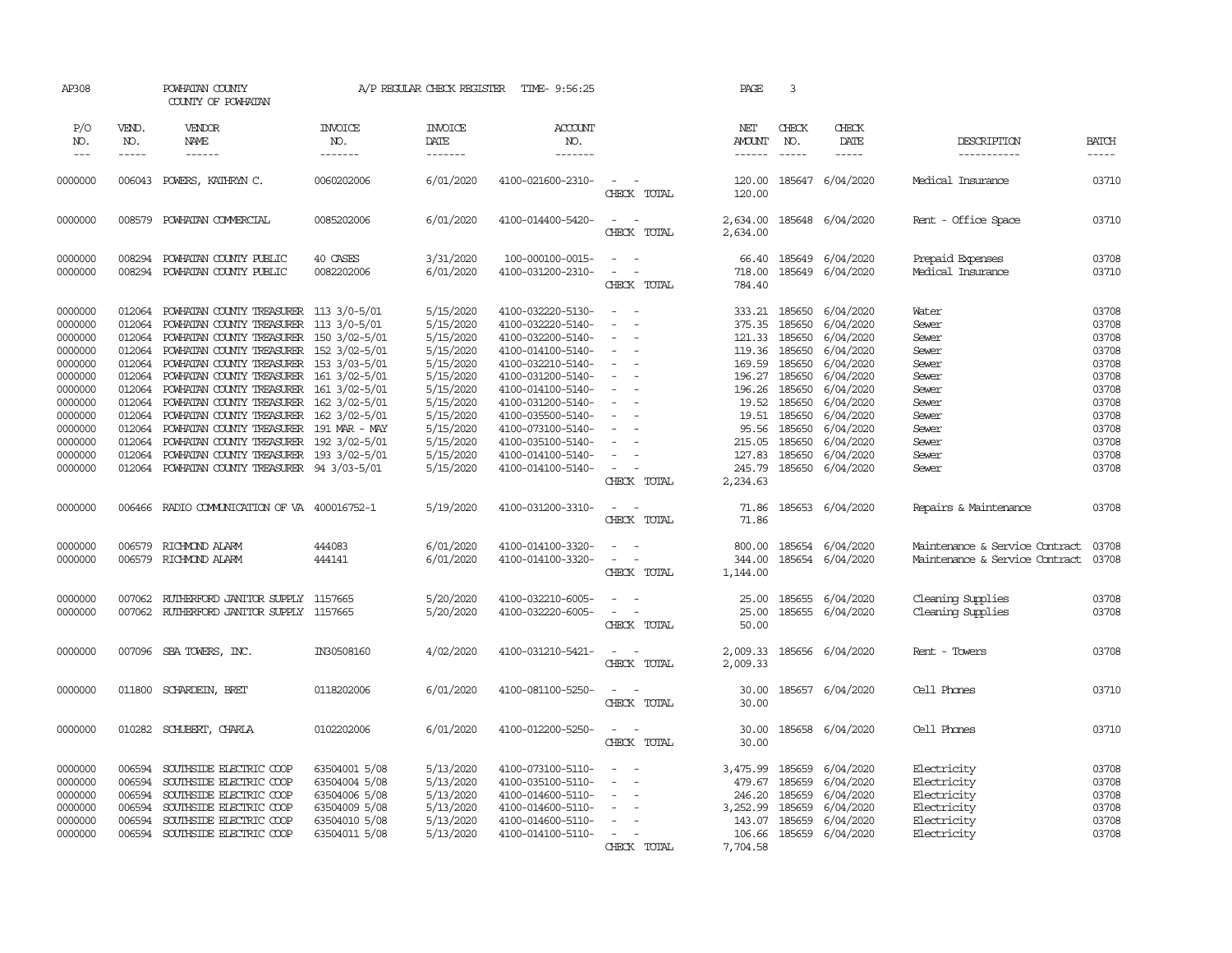| AP308              |                  | POWHATAN COUNTY<br>COUNTY OF POWHATAN |                                  | A/P REGULAR CHECK REGISTER | TIME- 9:56:25                          |                                                   | PAGE                   | $\overline{4}$   |                                      |                                    |                |
|--------------------|------------------|---------------------------------------|----------------------------------|----------------------------|----------------------------------------|---------------------------------------------------|------------------------|------------------|--------------------------------------|------------------------------------|----------------|
| P/O<br>NO.         | VEND.<br>NO.     | VENDOR<br>NAME                        | <b>INVOICE</b><br>NO.            | <b>INVOICE</b><br>DATE     | ACCOUNT<br>NO.                         |                                                   | NET<br><b>AMOUNT</b>   | CHECK<br>NO.     | CHECK<br>DATE                        | DESCRIPTION                        | <b>BATCH</b>   |
| $---$              | $- - - - -$      | ------                                | -------                          | -------                    | -------                                |                                                   | $- - - - - -$          |                  | -----                                | -----------                        | -----          |
| 0000000            |                  | 001940 STANDBY SYSTEMS, INC.          | 05200907                         | 5/20/2020                  | 4100-032210-3310-                      | $\sim$<br>$\sim$<br>CHECK TOTAL                   | 129.19<br>129.19       |                  | 185660 6/04/2020                     | Repairs & Maintenance              | 03708          |
| 0000000<br>0000000 | 013065<br>013065 | STAPLES INC<br>STAPLES INC            | 7304096432-0-2<br>7305730571-0-2 | 1/29/2020<br>3/10/2020     | 4100-073100-6001-<br>4100-073100-6001- | $\sim$<br>$\sim$<br>$\sim$<br>÷.                  | 15.55<br>21.79         | 185661<br>185661 | 6/04/2020<br>6/04/2020               | Office Supplies<br>Office Supplies | 03708<br>03708 |
| 0000000            | 013065           | STAPLES INC                           | 7305819231-0-1                   | 3/11/2020                  | 4100-073100-6001-                      |                                                   | 31.79                  | 185661           | 6/04/2020                            | Office Supplies                    | 03708          |
| 0000000            | 013065           | STAPLES INC                           | 7307859770-0-1                   | 5/19/2020                  | 4100-073100-6001-                      | $\sim$<br>CHECK TOTAL                             | 424.07<br>493.20       |                  | 185661 6/04/2020                     | Office Supplies                    | 03708          |
| 0000000            | 006569           | STICKELS, RANDAL LEE                  | 0065202006                       | 6/01/2020                  | 4100-031200-2310-                      | $\sim$<br>$\sim$<br>CHECK TOTAL                   | 72.00<br>72.00         |                  | 185662 6/04/2020                     | Medical Insurance                  | 03710          |
| 0000000            | 007115           | STOKES, GARLAND KENNETH               | 0071202006                       | 6/01/2020                  | 4100-031200-2310-                      | $\sim$<br>$\sim$<br>CHECK TOTAL                   | 68.00<br>68.00         |                  | 185663 6/04/2020                     | Medical Insurance                  | 03710          |
| 0000000            | 009520           | STONE'S OFFICE EQUIPMENT              | 132087                           | 5/18/2020                  | 4100-073100-3320-                      | $\sim$<br>CHECK TOTAL                             | 515.06<br>515.06       |                  | 185664 6/04/2020                     | Maintenance & Service Contract     | 03708          |
| 0000000            |                  | 000845 TOWN POLICE SUPPLY OF          | 0021366-0                        | 5/19/2020                  | 4100-031200-6011-                      | $\sim$<br>$\sim$<br>CHECK TOTAL                   | 84.74<br>84.74         |                  | 185665 6/04/2020                     | Uniforms                           | 03708          |
| 0000000            |                  | 011193 VERIZON                        | 921422421 5/24                   | 5/24/2020                  | 4100-032220-5230-                      | $\sim$<br>$\sim$<br>CHECK TOTAL                   | 94.34<br>94.34         |                  | 185666 6/04/2020                     | Telephone System                   | 03708          |
| 0000000            | 007368           | WARNER, PHIL                          | 0073202006                       | 6/01/2020                  | 4100-032200-5250-                      | $\overline{\phantom{a}}$<br>$\sim$<br>CHECK TOTAL | 30.00<br>30.00         |                  | 185667 6/04/2020                     | Cell Phones                        | 03710          |
| 0000000            | 002080           | WOODCOCK, LYNN T.                     | 0020202006                       | 6/01/2020                  | 4100-031200-2310-                      | $\sim$<br>CHECK TOTAL                             | 108.00<br>108.00       |                  | 185668 6/04/2020                     | Medical Insurance                  | 03710          |
| 0000000            |                  | 011434 AGA JANITORIAL SOLUTIONS,      | 00739                            | 6/01/2020                  | 4100-014100-3180-                      | $\sim$<br>CHECK TOTAL                             | 965.00<br>965.00       |                  | 185669 6/11/2020                     | Cleaning Service                   | 03711          |
| 0000000            |                  | 009206 ATLANTIC EMERGENCY             | 6412RIIC                         | 5/26/2020                  | 4100-032200-6009-                      | $\sim$<br>CHECK TOTAL                             | 535.76<br>535.76       |                  | 185672 6/11/2020                     | Auto Repairs and Parts             | 03711          |
| 0000000            |                  | 011479 ATLANTIC EMERGENCY             | 12468RIC                         | 5/26/2020                  | 4100-032200-6009-                      | $\sim$<br>$\sim$<br>CHECK TOTAL                   | 11,432.48<br>11,432.48 |                  | 185673 6/11/2020                     | Auto Repairs and Parts             | 03711          |
| 0000000            | 008668           | BANK OF AMERICA                       | 06/01/2020                       | 6/01/2020                  | 4100-081500-5540-                      | $\equiv$                                          | $.00 \cdot$            |                  | 185674 6/11/2020                     | Conferences & Training             | 03727          |
| 0000000            | 008668           | BANK OF AMERICA                       | 06/01/2020                       | 6/01/2020                  | 4100-081500-5540-                      | $\equiv$<br>$\overline{\phantom{a}}$              | 10.00                  | 185674           | 6/11/2020                            | Conferences & Training             | 03727          |
| 0000000            | 008668           | BANK OF AMERICA                       | 06/01/2020                       | 6/01/2020                  | 4100-081500-5540-                      | $\blacksquare$                                    | 10.00                  | 185674           | 6/11/2020                            | Conferences & Training             | 03727          |
| 0000000            | 008668           | BANK OF AMERICA                       | 06/01/2020                       | 6/01/2020                  | 4100-081500-5540-                      |                                                   | 10.00                  | 185674           | 6/11/2020                            | Conferences & Training             | 03727          |
| 0000000            | 008668           | BANK OF AMERICA                       | 06/01/2020                       | 6/01/2020                  | 4100-021600-6001-                      | $\blacksquare$                                    | 90.05                  |                  | 185674 6/11/2020                     | Office Supplies                    | 03727          |
| 0000000            | 008668           | BANK OF AMERICA                       | 06/01/2020                       | 6/01/2020                  | 4100-021600-6001-                      | $\sim$                                            | 29.61                  | 185674           | 6/11/2020                            | Office Supplies                    | 03727          |
| 0000000            | 008668           | BANK OF AMERICA                       | 06/01/2020                       | 6/01/2020                  | 4100-013200-5210-                      |                                                   | 70.00                  |                  | 185674 6/11/2020                     | Postage                            | 03727          |
| 0000000<br>0000000 | 008668<br>008668 | BANK OF AMERICA<br>BANK OF AMERICA    | 06/01/2020<br>06/01/2020         | 6/01/2020<br>6/01/2020     | 4100-013200-5210-<br>4100-031210-5210- | $\sim$                                            | 110.00<br>8.25         |                  | 185674 6/11/2020<br>185674 6/11/2020 | Postage<br>Postage                 | 03727<br>03727 |
| 0000000            | 008668           | BANK OF AMERICA                       | 06/01/2020                       | 6/01/2020                  | 4100-014100-3400-                      | $\sim$                                            | 25.00                  | 185674           | 6/11/2020                            | Misc. Meetings - Set Up            | 03727          |
| 0000000            | 008668           | BANK OF AMERICA                       | 06/01/2020                       | 6/01/2020                  | 4100-012510-6001-                      |                                                   | 16.99                  | 185674           | 6/11/2020                            | Office Supplies                    | 03727          |
| 0000000            | 008668           | BANK OF AMERICA                       | 06/01/2020                       | 6/01/2020                  | 4100-012510-6014-                      | $\overline{\phantom{a}}$                          |                        |                  | 159.95 185674 6/11/2020              | Other Operating Supplies           | 03727          |
|                    |                  |                                       |                                  |                            |                                        |                                                   |                        |                  |                                      |                                    |                |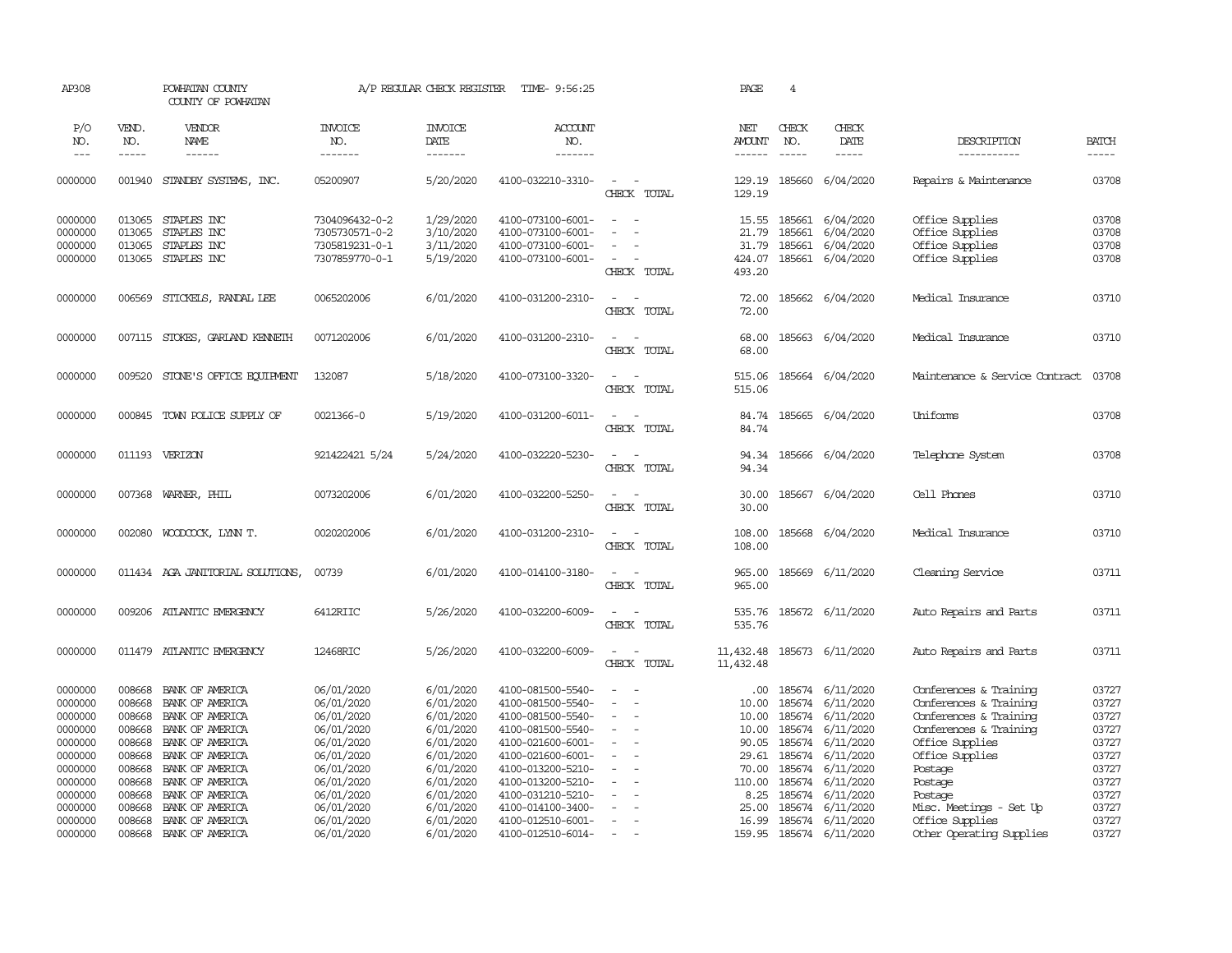| AP308                       |                             | POWHATAN COUNTY<br>COUNTY OF POWHATAN         |                                  | A/P REGULAR CHECK REGISTER        | TIME- 9:56:25                          |                          | PAGE                           | 5                             |                        |                                                |                |
|-----------------------------|-----------------------------|-----------------------------------------------|----------------------------------|-----------------------------------|----------------------------------------|--------------------------|--------------------------------|-------------------------------|------------------------|------------------------------------------------|----------------|
| P/O<br>NO.<br>$\frac{1}{2}$ | VEND.<br>NO.<br>$- - - - -$ | <b>VENDOR</b><br><b>NAME</b><br>$- - - - - -$ | <b>INVOICE</b><br>NO.<br>------- | <b>INVOICE</b><br>DATE<br>------- | ACCOUNT<br>NO.<br>$- - - - - - -$      |                          | NET<br><b>AMOUNT</b><br>------ | CHECK<br>NO.<br>$\frac{1}{2}$ | CHECK<br>DATE<br>----- | DESCRIPTION<br>-----------                     | BATCH<br>----- |
| 0000000                     | 008668                      | BANK OF AMERICA                               | 06/01/2020                       | 6/01/2020                         | 4100-012510-6014-                      |                          | 47.91                          | 185674                        | 6/11/2020              | Other Operating Supplies                       | 03727          |
| 0000000                     | 008668                      | BANK OF AMERICA                               | 06/01/2020                       | 6/01/2020                         | 4100-012510-6014-                      | $\overline{\phantom{a}}$ | 39.98                          | 185674                        | 6/11/2020              | Other Operating Supplies                       | 03727          |
| 0000000                     | 008668                      | BANK OF AMERICA                               | 06/01/2020                       | 6/01/2020                         | 4100-012510-6014-                      |                          | 127.85                         | 185674                        | 6/11/2020              | Other Operating Supplies                       | 03727          |
| 0000000                     | 008668                      | BANK OF AMERICA                               | 06/01/2020                       | 6/01/2020                         | 4100-012510-6014-                      | $\equiv$                 |                                | 39.98-185674                  | 6/11/2020              | Other Operating Supplies                       | 03727          |
| 0000000                     | 008668                      | BANK OF AMERICA                               | 06/01/2020                       | 6/01/2020                         | 4100-012510-6014-                      |                          | 39.98                          | 185674                        | 6/11/2020              | Other Operating Supplies                       | 03727          |
| 0000000                     | 008668                      | BANK OF AMERICA                               | 06/01/2020                       | 6/01/2020                         | 4100-012510-6014-                      | $\equiv$                 | 36.52                          | 185674                        | 6/11/2020              | Other Operating Supplies                       | 03727          |
| 0000000                     | 008668                      | BANK OF AMERICA                               | 06/01/2020                       | 6/01/2020                         | 4100-012510-6014-                      |                          | 106.03                         | 185674                        | 6/11/2020              | Other Operating Supplies                       | 03727          |
| 0000000                     | 008668                      | BANK OF AMERICA                               | 06/01/2020                       | 6/01/2020                         | 4100-014500-3319-                      |                          | 32.58                          | 185674                        | 6/11/2020              | Equipment Repairs and Maintena                 | 03727          |
| 0000000                     | 008668                      | BANK OF AMERICA                               | 06/01/2020                       | 6/01/2020                         | 4100-021600-6001-                      |                          | 26.27                          | 185674                        | 6/11/2020              | Office Supplies                                | 03727          |
| 0000000                     | 008668                      | BANK OF AMERICA                               | 06/01/2020                       | 6/01/2020                         | 4100-031210-6001-                      | $\equiv$                 | 17.63                          | 185674                        | 6/11/2020              | Office Supplies                                | 03727          |
| 0000000                     | 008668                      | BANK OF AMERICA                               | 06/01/2020                       | 6/01/2020                         | 4100-032200-3310-                      |                          | 116.85                         | 185674                        | 6/11/2020              | Equipment Repair                               | 03727          |
| 0000000                     | 008668                      | BANK OF AMERICA                               | 06/01/2020                       | 6/01/2020                         | 4100-032200-3310-                      |                          | 23.50                          | 185674                        | 6/11/2020              | Equipment Repair                               | 03727          |
| 0000000                     | 008668                      | BANK OF AMERICA                               | 06/01/2020                       | 6/01/2020                         | 4100-032200-3310-                      | $\equiv$                 | 117.95                         |                               | 185674 6/11/2020       | Equipment Repair                               | 03727          |
| 0000000                     | 008668                      | BANK OF AMERICA                               | 06/01/2020                       | 6/01/2020                         | 4100-032200-6013-                      |                          | 163.00                         | 185674                        | 6/11/2020              | Medical Supplies                               | 03727          |
| 0000000                     | 008668                      | BANK OF AMERICA                               | 06/01/2020                       | 6/01/2020                         | 4100-035500-6003-                      | $\equiv$                 | 72.38                          | 185674                        | 6/11/2020              | ECC Relocation/operations                      | 03727          |
| 0000000                     | 008668                      | BANK OF AMERICA                               | 06/01/2020                       | 6/01/2020                         | 4100-035500-6003-                      | $\sim$                   | 5.75                           | 185674                        | 6/11/2020              | ECC Relocation/operations                      | 03727          |
| 0000000                     | 008668                      | BANK OF AMERICA                               | 06/01/2020                       | 6/01/2020                         | 4100-035500-6003-                      |                          | 151.79                         | 185674                        | 6/11/2020              | ECC Relocation/operations                      | 03727          |
| 0000000<br>0000000          | 008668<br>008668            | BANK OF AMERICA<br>BANK OF AMERICA            | 06/01/2020                       | 6/01/2020<br>6/01/2020            | 4100-035500-6009-<br>4100-073100-6012- |                          | 128.00<br>17.00                | 185674<br>185674              | 6/11/2020<br>6/11/2020 | Auto Parts/Repairs                             | 03727<br>03727 |
| 0000000                     | 008668                      | BANK OF AMERICA                               | 06/01/2020<br>06/01/2020         | 6/01/2020                         | 4100-073100-6012-                      | $\equiv$                 | 17.00                          | 185674                        | 6/11/2020              | Books & Subscriptions<br>Books & Subscriptions | 03727          |
| 0000000                     | 008668                      | BANK OF AMERICA                               | 06/01/2020                       | 6/01/2020                         | 4100-012200-5130-                      | $\overline{\phantom{a}}$ | 34.00                          | 185674                        | 6/11/2020              | Water                                          | 03727          |
| 0000000                     | 008668                      | BANK OF AMERICA                               | 06/01/2020                       | 6/01/2020                         | 4100-014100-3310-                      | $\sim$                   | 40.74                          | 185674                        | 6/11/2020              | Repairs & Maintenance                          | 03727          |
| 0000000                     | 008668                      | BANK OF AMERICA                               | 06/01/2020                       | 6/01/2020                         | 4100-014500-3190-                      |                          | 89.98                          | 185674                        | 6/11/2020              | Grounds Maintenance                            | 03727          |
| 0000000                     | 008668                      | BANK OF AMERICA                               | 06/01/2020                       | 6/01/2020                         | 4100-014600-3310-                      | $\sim$                   | 119.99                         | 185674                        | 6/11/2020              | Repairs and Maintenance                        | 03727          |
| 0000000                     | 008668                      | BANK OF AMERICA                               | 06/01/2020                       | 6/01/2020                         | 4100-032210-3310-                      | $\overline{\phantom{a}}$ | 273.77                         | 185674                        | 6/11/2020              | Repairs & Maintenance                          | 03727          |
| 0000000                     | 008668                      | BANK OF AMERICA                               | 06/01/2020                       | 6/01/2020                         | 4100-032220-3310-                      |                          | 273.77                         | 185674                        | 6/11/2020              | Repairs & Maintenance                          | 03727          |
| 0000000                     | 008668                      | BANK OF AMERICA                               | 06/01/2020                       | 6/01/2020                         | 4100-081100-5540-                      |                          | 105.00                         | 185674                        | 6/11/2020              | Conferences & Training                         | 03727          |
| 0000000                     | 008668                      | BANK OF AMERICA                               | 06/01/2020                       | 6/01/2020                         | 4100-032200-6001-                      |                          | 107.70                         | 185674                        | 6/11/2020              | Stationery/Office Supplies                     | 03727          |
| 0000000                     | 008668                      | BANK OF AMERICA                               | 06/01/2020                       | 6/01/2020                         | 4100-032200-6001-                      | $\overline{\phantom{a}}$ | 58.95                          | 185674                        | 6/11/2020              | Stationery/Office Supplies                     | 03727          |
| 0000000                     | 008668                      | BANK OF AMERICA                               | 06/01/2020                       | 6/01/2020                         | 4100-032200-6001-                      |                          | 58.95                          | 185674                        | 6/11/2020              | Stationery/Office Supplies                     | 03727          |
| 0000000                     | 008668                      | BANK OF AMERICA                               | 06/01/2020                       | 6/01/2020                         | 4100-032200-6001-                      | $\equiv$                 |                                | 36.12-185674                  | 6/11/2020              | Stationery/Office Supplies                     | 03727          |
| 0000000                     | 008668                      | BANK OF AMERICA                               | 06/01/2020                       | 6/01/2020                         | 4100-081500-6001-                      | $\blacksquare$           | 75.00                          | 185674                        | 6/11/2020              | Office Supplies                                | 03727          |
| 0000000                     | 008668                      | BANK OF AMERICA                               | 06/01/2020                       | 6/01/2020                         | 4100-081500-5540-                      |                          | 25.00                          | 185674                        | 6/11/2020              | Conferences & Training                         | 03727          |
| 0000000                     | 008668                      | BANK OF AMERICA                               | 06/01/2020                       | 6/01/2020                         | 4100-032200-5815-                      |                          | 32.98                          | 185674                        | 6/11/2020              | Training/Seminars                              | 03727          |
| 0000000                     | 008668                      | BANK OF AMERICA                               | 06/01/2020                       | 6/01/2020                         | 4100-035500-6014-                      |                          | 29.24                          | 185674                        | 6/11/2020              | Other Operating Supplies                       | 03727          |
| 0000000                     | 008668                      | BANK OF AMERICA                               | 06/01/2020                       | 6/01/2020                         | 4100-073100-5260-                      | $\equiv$                 | 219.90                         | 185674                        | 6/11/2020              | <b>Internet</b>                                | 03727          |
| 0000000                     | 008668                      | BANK OF AMERICA                               | 06/01/2020                       | 6/01/2020                         | 4100-034100-3320-                      |                          | 49.00                          | 185674                        | 6/11/2020              | Maintenance & Service Contract                 | 03727          |
| 0000000                     | 008668                      | BANK OF AMERICA                               | 06/01/2020                       | 6/01/2020                         | 4100-031210-5540-                      | $\sim$                   | 95.00                          | 185674                        | 6/11/2020              | Conferences and Training                       | 03727          |
| 0000000                     | 008668                      | BANK OF AMERICA                               | 06/01/2020                       | 6/01/2020                         | 4100-012510-5260-                      | $\sim$                   | 75.00                          | 185674                        | 6/11/2020              | Internet Usage                                 | 03727          |
| 0000000                     | 008668                      | BANK OF AMERICA                               | 06/01/2020                       | 6/01/2020                         | 4100-013200-6001-                      |                          | 118.04                         | 185674                        | 6/11/2020              | Office Supplies                                | 03727          |
| 0000000                     | 008668                      | BANK OF AMERICA                               | 06/01/2020                       | 6/01/2020                         | 4100-012100-3600-                      |                          | 75.00                          | 185674                        | 6/11/2020              | Advertising                                    | 03727          |
| 0000000                     | 008668                      | BANK OF AMERICA                               | 06/01/2020                       | 6/01/2020                         | 4100-073100-6004-                      |                          | 138.16                         | 185674                        | 6/11/2020              | Friends of Library                             | 03727          |
| 0000000                     | 008668                      | BANK OF AMERICA                               | 06/01/2020                       | 6/01/2020                         | 4100-073100-3320-                      | $\sim$                   | 50.00                          | 185674                        | 6/11/2020              | Maintenance & Service Contract                 | 03727          |
| 0000000                     | 008668                      | BANK OF AMERICA                               | 06/01/2020                       | 6/01/2020                         | 4100-014100-6006-                      |                          | 253.85                         | 185674                        | 6/11/2020              | Memorial Benches                               | 03727          |
| 0000000                     | 008668                      | BANK OF AMERICA                               | 06/01/2020                       | 6/01/2020                         | 4100-012100-3600-                      | $\equiv$                 | 487.50                         | 185674                        | 6/11/2020              | Advertising                                    | 03727          |
| 0000000                     | 008668                      | BANK OF AMERICA                               | 06/01/2020                       | 6/01/2020                         | 4100-073100-6014-                      |                          | 58.85                          | 185674                        | 6/11/2020              | Library Supplies                               | 03727          |
| 0000000                     | 008668                      | BANK OF AMERICA                               | 06/01/2020                       | 6/01/2020                         | 4100-012510-6014-                      |                          | 572.90                         | 185674                        | 6/11/2020              | Other Operating Supplies                       | 03727          |
| 0000000                     | 008668                      | BANK OF AMERICA                               | 06/01/2020                       | 6/01/2020                         | 4100-012410-3321-                      |                          | 19.95                          | 185674                        | 6/11/2020              | BAI.NET Credit Card Fees                       | 03727          |
| 0000000                     | 008668                      | BANK OF AMERICA                               | 06/01/2020                       | 6/01/2020                         | 4100-012100-3600-                      |                          | 350.00                         | 185674                        | 6/11/2020              | Advertising                                    | 03727          |
| 0000000                     | 008668                      | BANK OF AMERICA                               | 06/01/2020                       | 6/01/2020                         | 4100-012510-3320-                      | $\equiv$                 | 57.74                          | 185674                        | 6/11/2020              | Maintenance & Service Contract                 | 03727          |
| 0000000                     | 008668                      | BANK OF AMERICA                               | 06/01/2020                       | 6/01/2020                         | 4100-012510-3320-                      |                          | 40.65                          |                               | 185674 6/11/2020       | Maintenance & Service Contract                 | 03727          |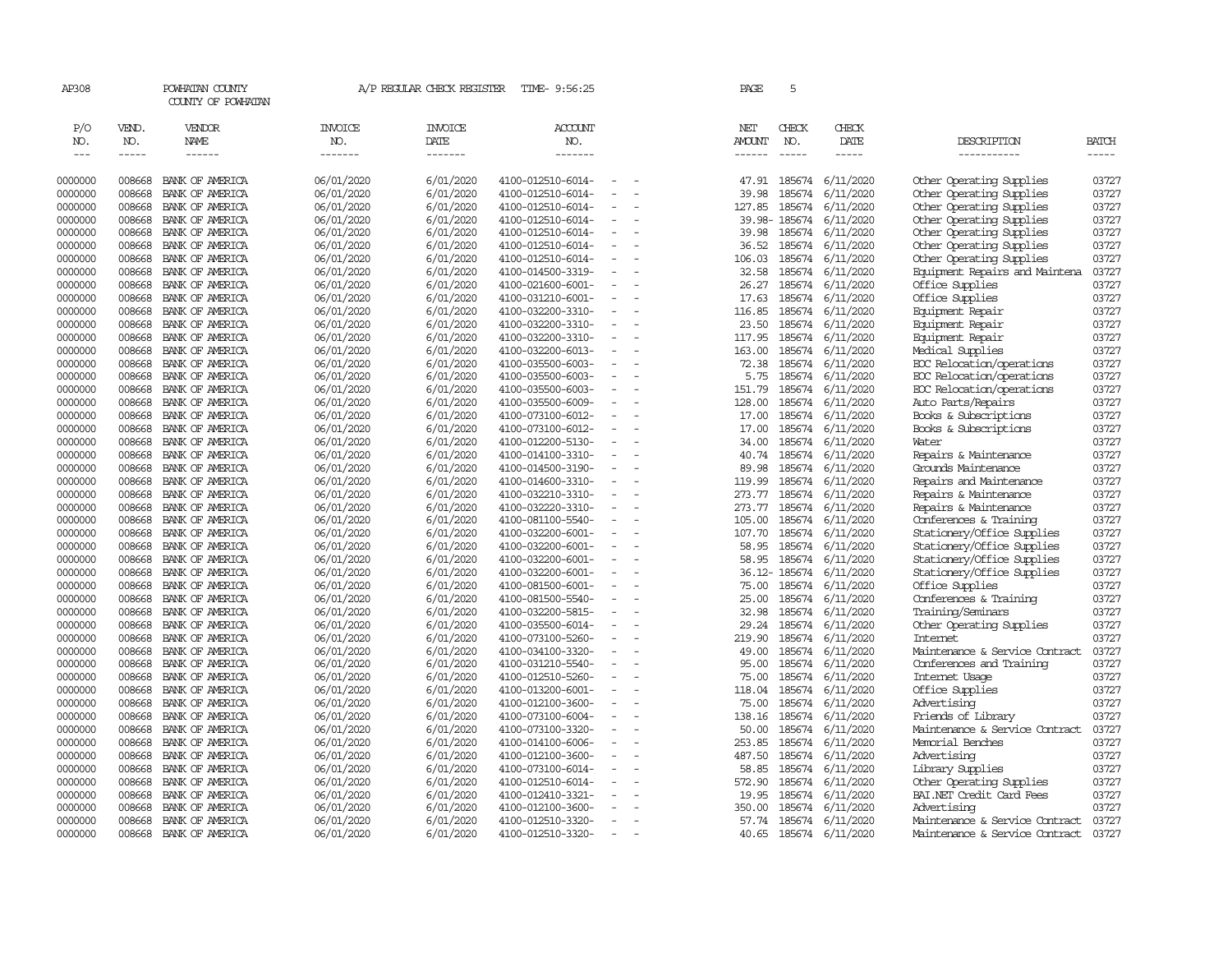| AP308              |                  | POWHATAN COUNTY<br>COUNTY OF POWHATAN |                          | A/P REGULAR CHECK REGISTER | TIME- 9:56:25                          |                                      | PAGE               | 6                |                        |                                                      |                |
|--------------------|------------------|---------------------------------------|--------------------------|----------------------------|----------------------------------------|--------------------------------------|--------------------|------------------|------------------------|------------------------------------------------------|----------------|
| P/O<br>NO.         | VEND.<br>NO.     | VENDOR<br><b>NAME</b>                 | <b>INVOICE</b><br>NO.    | <b>INVOICE</b><br>DATE     | <b>ACCOUNT</b><br>NO.                  |                                      | NET<br>AMOUNT      | CHECK<br>NO.     | CHECK<br>DATE          | DESCRIPTION                                          | <b>BATCH</b>   |
| $\frac{1}{2}$      | -----            | ------                                | -------                  | -------                    | -------                                |                                      | $- - - - - -$      | $- - - - -$      | -----                  | -----------                                          | -----          |
|                    |                  |                                       |                          |                            |                                        |                                      |                    |                  |                        |                                                      |                |
| 0000000            | 008668           | BANK OF AMERICA                       | 06/01/2020               | 6/01/2020                  | 4100-032200-5815-                      |                                      | 75.24              | 185674           | 6/11/2020              | Training/Seminars                                    | 03727          |
| 0000000<br>0000000 | 008668<br>008668 | BANK OF AMERICA<br>BANK OF AMERICA    | 06/01/2020<br>06/01/2020 | 6/01/2020<br>6/01/2020     | 4100-081500-5812-<br>4100-073100-6001- |                                      | 1,320.00<br>266.00 | 185674<br>185674 | 6/11/2020<br>6/11/2020 | Website Fees & Monthly Service<br>Office Supplies    | 03727<br>03727 |
| 0000000            | 008668           | BANK OF AMERICA                       | 06/01/2020               | 6/01/2020                  | 4100-012510-6003-                      | $\sim$                               | 40.40              |                  | 185674 6/11/2020       | Computer Software                                    | 03727          |
|                    |                  |                                       |                          |                            |                                        | CHECK TOTAL                          | 7,439.97           |                  |                        |                                                      |                |
| 0000000            | 006655           | BLOSSMAN GAS COMPANIES,               | 10150939                 | 5/26/2020                  | 4100-014500-6008-                      | $\sim$<br>CHECK TOTAL                | 17.79<br>17.79     |                  | 185675 6/11/2020       | Gas/Grease/Oil                                       | 03711          |
| 0000000            |                  | 008713 BLUE RIDGE RESCUE              | 48854                    | 5/21/2020                  | 4100-032200-6011-                      |                                      | 2,701.27           | 185676           | 6/11/2020              | Protective Gear/Uniforms                             | 03711          |
| 0000000            | 008713           | BLUE RIDGE RESCUE                     | 48855                    | 5/21/2020                  | 4100-032200-6011-                      |                                      | 11,655.55          |                  | 185676 6/11/2020       | Protective Gear/Uniforms                             | 03711          |
|                    |                  |                                       |                          |                            |                                        | CHECK TOTAL                          | 14,356.82          |                  |                        |                                                      |                |
| 0000000            | 011610           | BUSINESS CARD                         | 05/27/2020               | 5/27/2020                  | 4100-031200-5210-                      |                                      | $.00 \cdot$        | 185680           | 6/11/2020              | Postage                                              | 03725          |
| 0000000            | 011610           | BUSINESS CARD                         | 05/27/2020               | 5/27/2020                  | 4100-031200-5210-                      | $\equiv$<br>$\overline{\phantom{a}}$ | 55.60              | 185680           | 6/11/2020              | Postage                                              | 03725          |
| 0000000<br>0000000 | 011610<br>011610 | BUSINESS CARD<br>BUSINESS CARD        | 05/27/2020<br>05/27/2020 | 5/27/2020<br>5/27/2020     | 4100-031200-6011-<br>4100-031200-6011- | $\sim$                               | 228.47<br>101.72   | 185680<br>185680 | 6/11/2020<br>6/11/2020 | Uniforms<br>Uniforms                                 | 03725<br>03725 |
| 0000000            | 011610           | BUSINESS CARD                         | 05/27/2020               | 5/27/2020                  | 4100-031200-6011-                      |                                      | 71.98              | 185680           | 6/11/2020              | Uniforms                                             | 03725          |
| 0000000            | 011610           | BUSINESS CARD                         | 05/27/2020               | 5/27/2020                  | 4100-031200-6014-                      | $\sim$<br>÷.                         | 48.69              | 185680           | 6/11/2020              | Other Operating Supplies                             | 03725          |
| 0000000            | 011610           | BUSINESS CARD                         | 05/27/2020               | 5/27/2020                  | 4100-031200-6014-                      |                                      | 59.97              | 185680           | 6/11/2020              | Other Operating Supplies                             | 03725          |
| 0000000            | 011610           | BUSINESS CARD                         | 05/27/2020               | 5/27/2020                  | 4100-031200-6014-                      |                                      | 96.73              | 185680           | 6/11/2020              | Other Operating Supplies                             | 03725          |
| 0000000            | 011610           | BUSINESS CARD                         | 05/27/2020               | 5/27/2020                  | 4100-031200-6014-                      |                                      |                    | 5.99-185680      | 6/11/2020              | Other Operating Supplies                             | 03725          |
| 0000000            | 011610           | BUSINESS CARD                         | 05/27/2020               | 5/27/2020                  | 4100-031200-6014-                      |                                      | 24.21              | 185680           | 6/11/2020              | Other Operating Supplies                             | 03725          |
| 0000000<br>0000000 | 011610<br>011610 | BUSINESS CARD<br>BUSINESS CARD        | 05/27/2020<br>05/27/2020 | 5/27/2020<br>5/27/2020     | 4100-031200-5540-<br>4100-031200-6011- |                                      | 250.00<br>60.13    | 185680<br>185680 | 6/11/2020<br>6/11/2020 | Conferences & Training<br>Uniforms                   | 03725<br>03725 |
| 0000000            | 011610           | <b>BUSINESS CARD</b>                  | 05/27/2020               | 5/27/2020                  | 4100-031200-6011-                      | $\sim$                               | 62.11              | 185680           | 6/11/2020              | Uniforms                                             | 03725          |
| 0000000            | 011610           | BUSINESS CARD                         | 05/27/2020               | 5/27/2020                  | 4100-031200-6009-                      |                                      | 742.91             | 185680           | 6/11/2020              | Auto Parts/Repairs                                   | 03725          |
| 0000000            | 011610           | BUSINESS CARD                         | 05/27/2020               | 5/27/2020                  | 4100-031200-6009-                      | $\equiv$<br>$\overline{\phantom{a}}$ | 749.86             | 185680           | 6/11/2020              | Auto Parts/Repairs                                   | 03725          |
|                    |                  |                                       |                          |                            |                                        | CHECK TOTAL                          | 2,546.39           |                  |                        |                                                      |                |
| 0000000            | 011661           | BUSINESS CARD                         | 05/27/2020               | 5/27/2020                  | 4100-031200-6014-                      |                                      | .00                | 185681           | 6/11/2020              | Other Operating Supplies                             | 03724          |
| 0000000            | 011661           | <b>BUSINESS CARD</b>                  | 05/27/2020               | 5/27/2020                  | 4100-031200-6014-                      |                                      | 29.00              | 185681           | 6/11/2020              | Other Operating Supplies                             | 03724          |
| 0000000            |                  | 011661 BUSINESS CARD                  | 05/27/2020               | 5/27/2020                  | 4100-031200-6014-                      | $\sim$                               | 3.32               | 185681           | 6/11/2020              | Other Operating Supplies                             | 03724          |
|                    |                  |                                       |                          |                            |                                        | CHECK TOTAL                          | 32.32              |                  |                        |                                                      |                |
| 0000000            | 012919           | BUSINESS CARD                         | 05/27/2020               | 5/27/2020                  | 4100-031200-6014-                      |                                      | .00.               | 185682           | 6/11/2020              | Other Operating Supplies                             | 03723          |
| 0000000            | 012919           | BUSINESS CARD                         | 05/27/2020               | 5/27/2020                  | 4100-031200-6014-                      | $\equiv$<br>$\overline{\phantom{a}}$ | 45.00              | 185682           | 6/11/2020              | Other Operating Supplies                             | 03723          |
| 0000000<br>0000000 | 012919<br>012919 | BUSINESS CARD<br>BUSINESS CARD        | 05/27/2020<br>05/27/2020 | 5/27/2020<br>5/27/2020     | 4100-031200-6001-<br>4100-031200-5540- |                                      | 52.62<br>250.00    | 185682<br>185682 | 6/11/2020<br>6/11/2020 | Office Supplies<br>Conferences & Training            | 03723<br>03723 |
| 0000000            | 012919           | BUSINESS CARD                         | 05/27/2020               | 5/27/2020                  | 4100-031200-5210-                      |                                      | .00.               | 185682           | 6/11/2020              | Postage                                              | 03726          |
| 0000000            | 012919           | BUSINESS CARD                         | 05/27/2020               | 5/27/2020                  | 4100-031200-5210-                      |                                      | 42.00              | 185682           | 6/11/2020              | Postage                                              | 03726          |
| 0000000            | 012919           | BUSINESS CARD                         | 05/27/2020               | 5/27/2020                  | 4100-031200-5210-                      |                                      | 8.70               | 185682           | 6/11/2020              | Postage                                              | 03726          |
| 0000000            | 012919           | BUSINESS CARD                         | 05/27/2020               | 5/27/2020                  | 4100-031200-5210-                      |                                      | 17.99              | 185682           | 6/11/2020              | Postage                                              | 03726          |
| 0000000            | 012919           | BUSINESS CARD                         | 05/27/2020               | 5/27/2020                  | 4100-031200-5210-                      | $\sim$                               | 58.58              | 185682           | 6/11/2020              | Postage                                              | 03726          |
| 0000000            | 012919<br>012919 | BUSINESS CARD                         | 05/27/2020               | 5/27/2020                  | 4100-031710-5210-                      |                                      | 17.99              | 185682           | 6/11/2020              | Postage                                              | 03726<br>03726 |
| 0000000<br>0000000 | 012919           | BUSINESS CARD<br>BUSINESS CARD        | 05/27/2020<br>05/27/2020 | 5/27/2020<br>5/27/2020     | 4100-031200-6014-<br>4100-031200-6014- |                                      | 22.90<br>16.84     | 185682<br>185682 | 6/11/2020<br>6/11/2020 | Other Operating Supplies<br>Other Operating Supplies | 03726          |
| 0000000            | 012919           | BUSINESS CARD                         | 05/27/2020               | 5/27/2020                  | 4100-031200-6014-                      |                                      | 44.20              | 185682           | 6/11/2020              | Other Operating Supplies                             | 03726          |
| 0000000            | 012919           | BUSINESS CARD                         | 05/27/2020               | 5/27/2020                  | 4100-031200-6014-                      |                                      | 16.84              | 185682           | 6/11/2020              | Other Operating Supplies                             | 03726          |
| 0000000            | 012919           | BUSINESS CARD                         | 05/27/2020               | 5/27/2020                  | 4100-031200-6014-                      |                                      | 36.66              | 185682           | 6/11/2020              | Other Operating Supplies                             | 03726          |
| 0000000            |                  | 012919 BUSINESS CARD                  | 05/27/2020               | 5/27/2020                  | 4100-031200-6014-                      |                                      | 7.36               |                  | 185682 6/11/2020       | Other Operating Supplies                             | 03726          |
|                    |                  |                                       |                          |                            |                                        |                                      |                    |                  |                        |                                                      |                |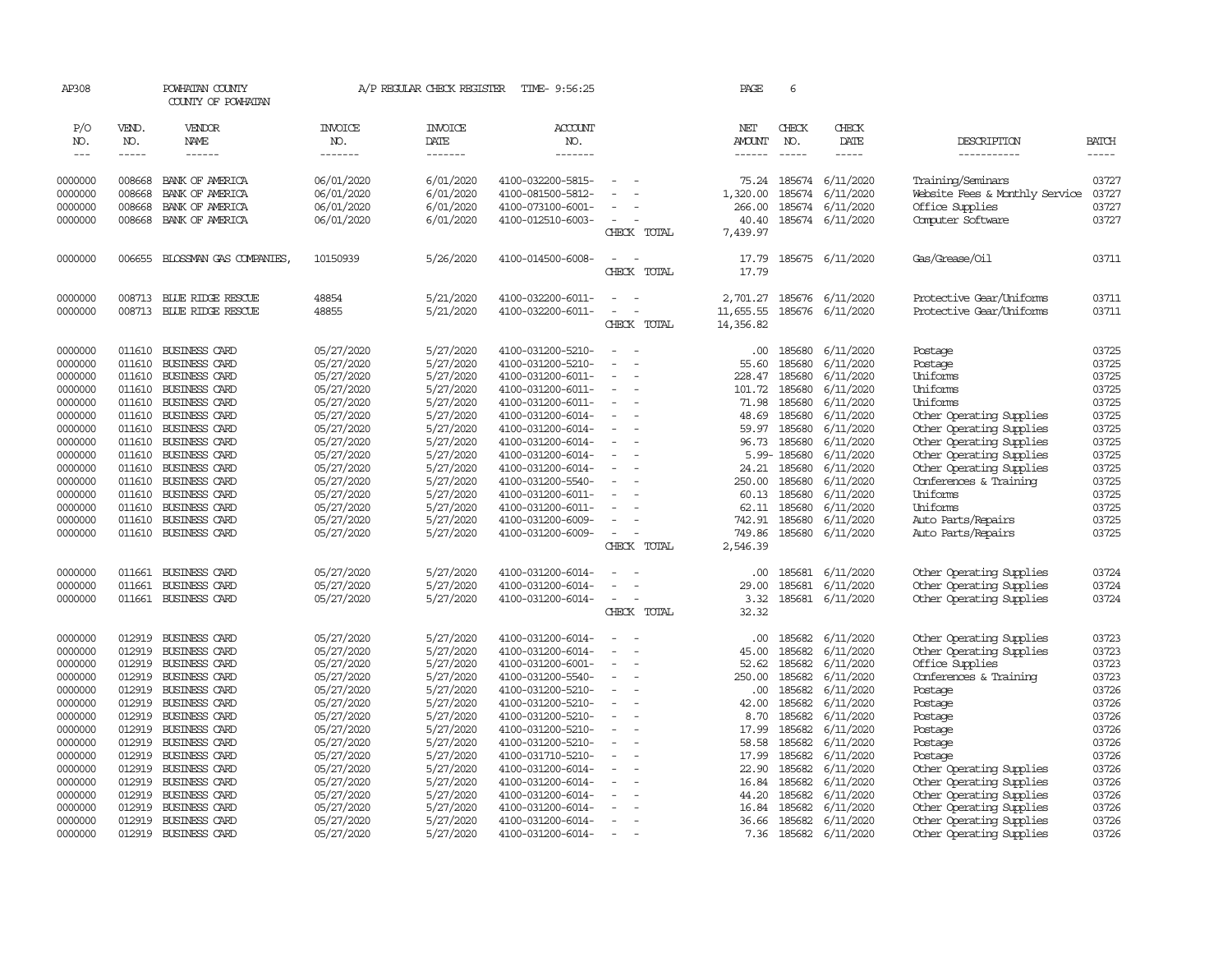| AP308                                               |                                                | POWHATAN COUNTY<br>COUNTY OF POWHATAN                                                                                                    |                                                                                             | A/P REGULAR CHECK REGISTER                                    | TIME- 9:56:25                                                                                         |                                                                                                                             | PAGE                                                 | $7\phantom{.0}$                      |                                                                      |                                                                                                                                                                         |                                  |
|-----------------------------------------------------|------------------------------------------------|------------------------------------------------------------------------------------------------------------------------------------------|---------------------------------------------------------------------------------------------|---------------------------------------------------------------|-------------------------------------------------------------------------------------------------------|-----------------------------------------------------------------------------------------------------------------------------|------------------------------------------------------|--------------------------------------|----------------------------------------------------------------------|-------------------------------------------------------------------------------------------------------------------------------------------------------------------------|----------------------------------|
| P/O<br>NO.                                          | VEND.<br>NO.                                   | VENDOR<br>NAME                                                                                                                           | <b>INVOICE</b><br>NO.                                                                       | <b>INVOICE</b><br>DATE                                        | ACCOUNT<br>NO.                                                                                        |                                                                                                                             | NET<br><b>AMOUNT</b>                                 | CHECK<br>NO.                         | CHECK<br>DATE                                                        | DESCRIPTION                                                                                                                                                             | <b>BATCH</b>                     |
| $---$                                               | -----                                          | $- - - - - -$                                                                                                                            | -------                                                                                     | -------                                                       | -------                                                                                               |                                                                                                                             | $- - - - - -$                                        | $\frac{1}{2}$                        | $- - - - -$                                                          | -----------                                                                                                                                                             | $- - - - -$                      |
| 0000000<br>0000000                                  | 012919<br>012919                               | BUSINESS CARD<br>BUSINESS CARD                                                                                                           | 05/27/2020<br>05/27/2020                                                                    | 5/27/2020<br>5/27/2020                                        | 4100-031200-5542-<br>4100-035100-6014-                                                                | $\equiv$<br>$\overline{\phantom{a}}$<br>$\overline{\phantom{a}}$<br>CHECK TOTAL                                             | 500.00<br>385.00<br>1,522.68                         | 185682<br>185682                     | 6/11/2020<br>6/11/2020                                               | TRIAD Expenses<br>Other Operating Supplies                                                                                                                              | 03726<br>03726                   |
| 0000000<br>0000000                                  | 006965<br>006965                               | CINIAS CORPORATION<br>CINIAS CORPORATION                                                                                                 | 4052149935<br>4052149935                                                                    | 6/03/2020<br>6/03/2020                                        | 4100-014100-6011-<br>4100-014500-6011-                                                                | $\overline{\phantom{a}}$<br>$\sim$                                                                                          | 23.77<br>26.21                                       | 185685<br>185685                     | 6/11/2020<br>6/11/2020                                               | Uniforms<br>Uniforms                                                                                                                                                    | 03711<br>03711                   |
| 0000000                                             | 006965                                         | CINIAS CORPORATION                                                                                                                       | 4052149935                                                                                  | 6/03/2020                                                     | 4100-014300-6011-                                                                                     | $\equiv$<br>CHECK TOTAL                                                                                                     | 24.08<br>74.06                                       |                                      | 185685 6/11/2020                                                     | Uniforms                                                                                                                                                                | 03711                            |
| 0000000                                             |                                                | 011021 COALITION OF CHURCHES                                                                                                             | 1ST SUPP MOU                                                                                | 6/01/2020                                                     | 4100-053910-5647-                                                                                     | $\sim$<br>$\sim$<br>CHECK TOTAL                                                                                             | 25,000.00<br>25,000.00                               |                                      | 185686 6/11/2020                                                     | CSBG - Emergency COVID                                                                                                                                                  | 03711                            |
| 0000000                                             |                                                | 013491 COMONWEALTH DRUG AND ALC 122                                                                                                      |                                                                                             | 5/22/2020                                                     | 4100-012220-3141-                                                                                     | $\sim$<br>$\sim$<br>CHECK TOTAL                                                                                             | 75.00<br>75.00                                       |                                      | 185687 6/11/2020                                                     | Drug Testing                                                                                                                                                            | 03711                            |
| 0000000<br>0000000<br>0000000                       | 007294<br>007294<br>007294                     | CUMBERLAND FARM & AUTO<br>CUMBERLAND FARM & AUTO<br>CUMBERLAND FARM & AUTO                                                               | 049662<br>050320<br>050740                                                                  | 5/08/2020<br>5/14/2020<br>5/19/2020                           | 4100-032200-6009-<br>4100-032200-6009-<br>4100-032200-6009-                                           | $\equiv$<br>$\equiv$<br>$\overline{\phantom{a}}$<br>$\overline{a}$<br>CHECK TOTAL                                           | 17.77<br>14.71<br>32.98<br>65.46                     | 185688<br>185688                     | 6/11/2020<br>6/11/2020<br>185688 6/11/2020                           | Auto Repairs and Parts<br>Auto Repairs and Parts<br>Auto Repairs and Parts                                                                                              | 03711<br>03711<br>03711          |
| 0000000<br>0000000                                  | 006240<br>006240                               | DIAMOND SPRINGS WATER, INC 3341898<br>DIAMOND SPRINGS WATER, INC 415074471                                                               |                                                                                             | 5/08/2020<br>4/14/2020                                        | 4100-014300-6013-<br>4100-014300-6013-                                                                | $\equiv$<br>$\sim$<br>$\sim$<br>CHECK TOTAL                                                                                 | 11.95<br>14.70<br>26.65                              | 185689                               | 6/11/2020<br>185689 6/11/2020                                        | Office Supplies<br>Office Supplies                                                                                                                                      | 03711<br>03711                   |
| 0000000<br>0000000<br>0000000<br>0000000<br>0000000 | 000860<br>000860<br>000860<br>000860<br>000860 | DOMINION ENERGY VIRGINIA<br>DOMINION ENERGY VIRGINIA<br>DOMINION ENERGY VIRGINIA<br>DOMINION ENERGY VIRGINIA<br>DOMINION ENERGY VIRGINIA | 1221667833 5/29<br>4062035391 5/29<br>4165680929 6/02<br>5080654493 6/01<br>8009370571 6/01 | 6/02/2024<br>6/02/2020<br>6/04/2020<br>6/03/2020<br>6/03/2020 | 4100-031210-5110-<br>4100-031210-5110-<br>4100-031210-5110-<br>4100-031210-5110-<br>4100-031210-5110- | $\overline{\phantom{a}}$<br>$\sim$<br>$\sim$<br>$\sim$<br>$\overline{\phantom{a}}$<br>CHECK TOTAL                           | 222.08<br>82.29<br>143.63<br>8.14<br>40.68<br>496.82 | 185690<br>185690<br>185690<br>185690 | 6/11/2020<br>6/11/2020<br>6/11/2020<br>6/11/2020<br>185690 6/11/2020 | Electricity - Comunications H<br>Electricity - Comunications H<br>Electricity - Comunications H<br>Electricity - Comunications H<br>Electricity - Comunications H 03711 | 03711<br>03711<br>03711<br>03711 |
| 0000000                                             |                                                | 013215 EASTER, ROY E.                                                                                                                    | $FF 1 & 2$ BURN                                                                             | 5/30/2020                                                     | 4100-032200-5815-                                                                                     | $\sim$ $\sim$<br>CHECK TOTAL                                                                                                | 192.00<br>192.00                                     |                                      | 185691 6/11/2020                                                     | Training/Seminars                                                                                                                                                       | 03711                            |
| 0000000                                             | 013538                                         | EMERSON, BRIAN KENT                                                                                                                      | LIVE BURN CLASS                                                                             | 5/30/2020                                                     | 4100-032200-5815-                                                                                     | $\frac{1}{2} \left( \frac{1}{2} \right) \left( \frac{1}{2} \right) \left( \frac{1}{2} \right)$<br>CHECK TOTAL               | 192.00<br>192.00                                     |                                      | 185693 6/11/2020                                                     | Training/Seminars                                                                                                                                                       | 03711                            |
| 0000000                                             |                                                | 006074 EVIDENT, INC.                                                                                                                     | 158643A                                                                                     | 5/27/2020                                                     | 4100-031200-6014-                                                                                     | $ -$<br>CHECK TOTAL                                                                                                         | 336.50<br>336.50                                     |                                      | 185694 6/11/2020                                                     | Other Operating Supplies                                                                                                                                                | 03711                            |
| 0000000                                             | 008314                                         | FREE CLINIC OF POWHATAN                                                                                                                  | COVID19 MOU                                                                                 | 6/03/2020                                                     | 4100-053910-5647-                                                                                     | $\sim$<br>$\sim$<br>CHECK TOTAL                                                                                             | 25,000.00<br>25,000.00                               |                                      | 185695 6/11/2020                                                     | CSBG - Emergency COVID                                                                                                                                                  | 03711                            |
| 0000000                                             |                                                | 011808 GATEWOOD, LANCE                                                                                                                   | REIMB 6/2/20                                                                                | 6/02/2020                                                     | 4100-031200-6014-                                                                                     | $\overline{\phantom{a}}$<br>$\sim$<br>CHECK TOTAL                                                                           | 20.98<br>20.98                                       |                                      | 185696 6/11/2020                                                     | Other Operating Supplies                                                                                                                                                | 03711                            |
| 0000000                                             |                                                | 011392 GREGORY, ARTHUR                                                                                                                   | 100                                                                                         | 5/27/2020                                                     | 4100-031200-6014-                                                                                     | $\frac{1}{2} \left( \frac{1}{2} \right) \left( \frac{1}{2} \right) = \frac{1}{2} \left( \frac{1}{2} \right)$<br>CHECK TOTAL | 65.00<br>65.00                                       |                                      | 185698 6/11/2020                                                     | Other Operating Supplies                                                                                                                                                | 03711                            |
| 0000000                                             |                                                | 013542 GWYNN, WILLIAM E.S.                                                                                                               | FY20 ACTIVE AWD                                                                             | 5/25/2020                                                     | 4100-032200-6018-                                                                                     | $\sim$<br>$\sim$<br>CHECK TOTAL                                                                                             | 588.71                                               |                                      | 588.71 185699 6/11/2020                                              | Volunteer Incentive Payments                                                                                                                                            | 03718                            |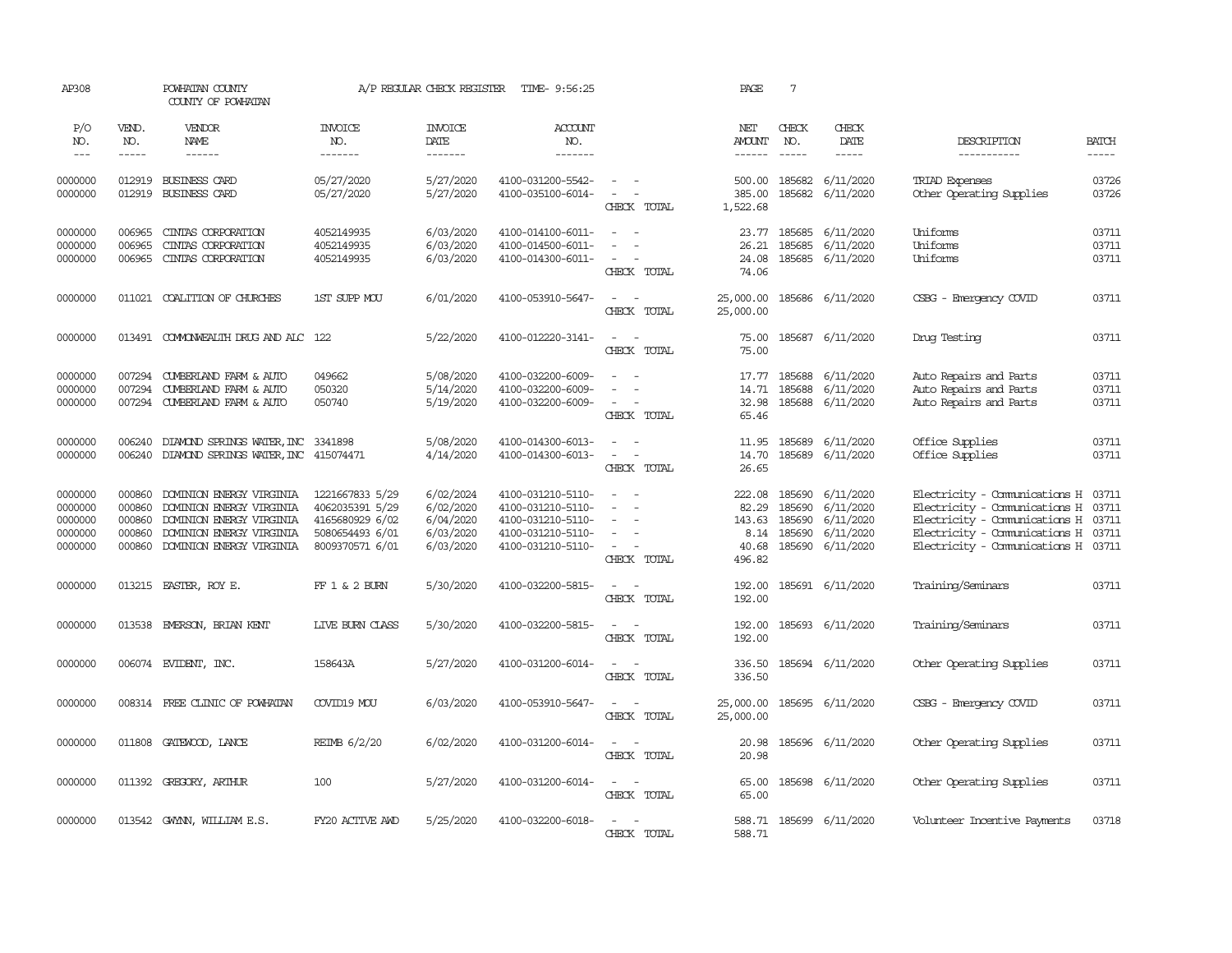| AP308               |                               | POWHATAN COUNTY<br>COUNTY OF POWHATAN            |                                  | A/P REGULAR CHECK REGISTER        | TIME- 9:56:25                          |                                    | PAGE                                  | 8                             |                                      |                                              |                             |
|---------------------|-------------------------------|--------------------------------------------------|----------------------------------|-----------------------------------|----------------------------------------|------------------------------------|---------------------------------------|-------------------------------|--------------------------------------|----------------------------------------------|-----------------------------|
| P/O<br>NO.<br>$---$ | VEND.<br>NO.<br>$\frac{1}{2}$ | VENDOR<br>NAME<br>------                         | <b>INVOICE</b><br>NO.<br>------- | <b>INVOICE</b><br>DATE<br>------- | ACCOUNT<br>NO.<br>--------             |                                    | NET<br><b>AMOUNT</b><br>$- - - - - -$ | CHECK<br>NO.<br>$\frac{1}{2}$ | CHECK<br>DATE<br>-----               | DESCRIPTION<br>-----------                   | <b>BATCH</b><br>$- - - - -$ |
| 0000000             | 012508                        | HEALTH ECUTTY INC                                | 9Z5SM00                          | 6/02/2020                         | 4100-012220-2313-                      | $\overline{\phantom{a}}$           | 183.35                                |                               | 185700 6/11/2020                     | HSA and FSA Admin Fees                       | 03711                       |
|                     |                               |                                                  |                                  |                                   |                                        | CHECK TOTAL                        | 183.35                                |                               |                                      |                                              |                             |
| 0000000             | 000120                        | <b>JAMES RIVER AIR</b>                           | S164379                          | 5/31/2020                         | 4100-031210-3310-                      | $\sim$                             |                                       |                               | 916.93 185702 6/11/2020              | Repairs and Maintenance                      | 03711                       |
| 0000000             | 000120                        | <b>JAMES RIVER AIR</b>                           | S165018                          | 5/31/2020                         | 4100-014100-3308-                      |                                    | 768.00                                | 185702                        | 6/11/2020                            | HVAC Service and Repairs                     | 03711                       |
| 0000000             | 000120                        | <b>JAMES RIVER AIR</b>                           | S166709                          | 5/31/2020                         | 4100-014100-3308-                      | CHECK TOTAL                        | 604.50<br>2,289.43                    |                               | 185702 6/11/2020                     | HVAC Service and Repairs                     | 03711                       |
| 0000000             | 013540                        | JET DESIGN GRAPHICS, INCO                        | 13913                            | 5/29/2020                         | 4100-031200-6011-                      | $\equiv$                           | 84.00                                 |                               | 185703 6/11/2020                     | Uniforms                                     | 03711                       |
|                     |                               |                                                  |                                  |                                   |                                        | CHECK TOTAL                        | 84.00                                 |                               |                                      |                                              |                             |
| 0000000             |                               | 010811 LAND AND COATES, INC                      | 3388809                          | 5/28/2020                         | 4100-014500-3319-                      | $\sim$<br>CHECK TOTAL              | 17.10<br>17.10                        |                               | 185704 6/11/2020                     | Equipment Repairs and Maintena               | 03711                       |
|                     |                               |                                                  |                                  |                                   |                                        |                                    |                                       |                               |                                      |                                              |                             |
| 0000000             |                               | 009552 MANSFIELD OIL COMPANY                     | SOLCD-605555                     | 6/03/2020                         | 4100-032200-5120-                      | $\equiv$                           | 26.58                                 |                               | 185705 6/11/2020                     | Apparatus Fuel                               | 03711                       |
|                     |                               |                                                  |                                  |                                   |                                        | CHECK TOTAL                        | 26.58                                 |                               |                                      |                                              |                             |
| 0000000             |                               | 006146 MCCLELLAN, WENDY SUSAN                    | REIMB 06/01/20                   | 6/01/2020                         | 4100-031710-6001-                      | $\overline{\phantom{a}}$<br>$\sim$ | 33.22                                 |                               | 185706 6/11/2020                     | Office Supplies                              | 03711                       |
|                     |                               |                                                  |                                  |                                   |                                        | CHECK TOTAL                        | 33.22                                 |                               |                                      |                                              |                             |
| 0000000             | 009666                        | MID-ATLANTIC CONTROLS                            | 27306                            | 6/01/2020                         | 4100-032220-3320-                      | $\sim$                             | 450.00                                |                               | 185707 6/11/2020                     | Maintenance & Service Contract               | 03711                       |
| 0000000             | 009666                        | MID-ATLANTIC CONIROLS                            | 27306                            | 6/01/2020                         | 4100-014100-3320-                      | $\sim$                             | 450.00                                | 185707                        | 6/11/2020                            | Maintenance & Service Contract               | 03711                       |
|                     |                               |                                                  |                                  |                                   |                                        | CHECK TOTAL                        | 900.00                                |                               |                                      |                                              |                             |
| 0000000             | 013439                        | MOLLIE BRUCE NORVILLE                            | 5/25 TRAINING                    | 6/02/2020                         | 4100-035100-6014-                      | $\overline{\phantom{a}}$<br>$\sim$ | 125.00                                |                               | 185708 6/11/2020                     | Other Operating Supplies                     | 03711                       |
|                     |                               |                                                  |                                  |                                   |                                        | CHECK TOTAL                        | 125.00                                |                               |                                      |                                              |                             |
| 0000000             |                               | 001250 POWHATAN AUTO & TRACTOR                   | 591231                           | 3/27/2020                         | 4100-014300-3310-                      | $\sim$<br>$\sim$                   | 2.29                                  |                               | 185709 6/11/2020                     | Repairs & Maintenance                        | 03712                       |
|                     |                               |                                                  |                                  |                                   |                                        | CHECK TOTAL                        | 2.29                                  |                               |                                      |                                              |                             |
| 0000000             | 008294                        | POWHATAN COUNTY PUBLIC                           | COMM 03/2020                     | 3/31/2020                         | 4100-031210-6008-                      | $\blacksquare$                     | 114.81                                |                               | 185710 6/11/2020                     | Gas/Greases/Oil                              | 03722                       |
| 0000000             | 008294                        | POWHATAN COUNTY PUBLIC                           | F&R 03/2020                      | 3/31/2020                         | 4100-032200-6009-                      | $\blacksquare$                     | 3,294.64                              | 185710                        | 6/11/2020                            | Auto Repairs and Parts                       | 03722                       |
| 0000000             | 008294                        | POWHATAN COUNTY PUBLIC                           | FACIL 03/2020                    | 3/31/2020                         | 4100-014100-6009-                      | $\sim$                             | 20.00                                 |                               | 185710 6/11/2020                     | Auto Parts & Repairs                         | 03722                       |
| 0000000<br>0000000  | 008294<br>008294              | POWHATAN COUNTY PUBLIC<br>POWHATAN COUNTY PUBLIC | FACIL 03/2020<br>FACIL 03/2020   | 3/31/2020<br>3/31/2020            | 4100-014500-6009-<br>4100-014100-6009- | $\equiv$                           | 52.00<br>35.34                        | 185710                        | 6/11/2020<br>185710 6/11/2020        | Auto Parts & Repairs<br>Auto Parts & Repairs | 03722<br>03722              |
| 0000000             | 008294                        | POWHATAN COUNTY PUBLIC                           | IT 03/2020                       | 3/31/2020                         | 4100-012510-6009-                      | $\sim$                             | 52.00                                 | 185710                        | 6/11/2020                            | Auto Parts / Auto Repair                     | 03722                       |
| 0000000             | 008294                        | POWHATAN COUNTY PUBLIC                           | IT 03/2020                       | 3/31/2020                         | 4100-012510-6008-                      |                                    | 119.96                                | 185710                        | 6/11/2020                            | Gas/Grease/Oil                               | 03722                       |
| 0000000             | 008294                        | POWHATAN COUNTY PUBLIC                           | SHERIFF 03/2020                  | 3/31/2020                         | 4100-031200-6008-                      | $\sim$                             | 1,071.68                              |                               | 185710 6/11/2020                     | Gas/Grease/Oil                               | 03722                       |
| 0000000             | 008294                        | POWHATAN COUNTY PUBLIC                           | SHERIFF 03/2020                  | 3/31/2020                         | 4100-031200-6009-                      | $\equiv$                           | 7,637.86                              | 185710                        | 6/11/2020                            | Auto Parts/Repairs                           | 03722                       |
| 0000000             | 008294                        | POWHATAN COUNTY PUBLIC                           | SHERIFF 03/2020                  | 3/31/2020                         | 4100-035100-6009-                      | $\sim$                             | 152.08                                |                               | 185710 6/11/2020                     | Auto Parts/Repairs                           | 03722                       |
|                     |                               |                                                  |                                  |                                   |                                        | CHECK TOTAL                        | 12,550.37                             |                               |                                      |                                              |                             |
| 0000000             | 012955                        | POWHATAN COUNTY PUBLIC                           | 135                              | 4/30/2020                         | 4100-032200-5120-                      |                                    | 27.45                                 |                               | 185711 6/11/2020                     | Apparatus Fuel                               | 03721                       |
| 0000000             | 012955                        | POWHATAN COUNTY PUBLIC                           | 135                              | 4/30/2020                         | 4100-034100-6008-                      |                                    | 279.09                                | 185711                        | 6/11/2020                            | Gas/Grease/Oil                               | 03721                       |
| 0000000             | 012955                        | POWHATAN COUNTY PUBLIC                           | 135                              | 4/30/2020                         | 4100-012510-6008-                      | $\equiv$                           | 9.18                                  |                               | 185711 6/11/2020                     | Gas/Grease/Oil                               | 03721                       |
| 0000000             | 012955                        | POWHATAN COUNTY PUBLIC                           | 135                              | 4/30/2020                         | 4100-081100-6008-                      | $\equiv$                           | 37.40                                 | 185711                        | 6/11/2020                            | Gas/Grease/Oil                               | 03721                       |
| 0000000<br>0000000  | 012955<br>012955              | POWHATAN COUNTY PUBLIC<br>POWHATAN COUNTY PUBLIC | 135<br>135                       | 4/30/2020<br>4/30/2020            | 4100-031210-6008-<br>4100-032200-5120- |                                    | 17.23<br>4,134.20                     |                               | 185711 6/11/2020<br>185711 6/11/2020 | Gas/Greases/Oil<br>Apparatus Fuel            | 03721<br>03721              |
| 0000000             | 012955                        | POWHATAN COUNTY PUBLIC                           | 135                              | 4/30/2020                         | 4100-035100-6008-                      |                                    | 341.25                                | 185711                        | 6/11/2020                            | Gas/Grease/Oil                               | 03721                       |
| 0000000             | 012955                        | POWHATAN COUNTY PUBLIC                           | 135                              | 4/30/2020                         | 4100-031200-6008-                      | $\sim$                             | 7,444.74                              |                               | 185711 6/11/2020                     | Gas/Grease/Oil                               | 03721                       |
| 0000000             | 012955                        | POWHATAN COUNTY PUBLIC                           | 135                              | 4/30/2020                         | 4100-014500-6008-                      |                                    |                                       |                               | 306.21 185711 6/11/2020              | Gas/Grease/Oil                               | 03721                       |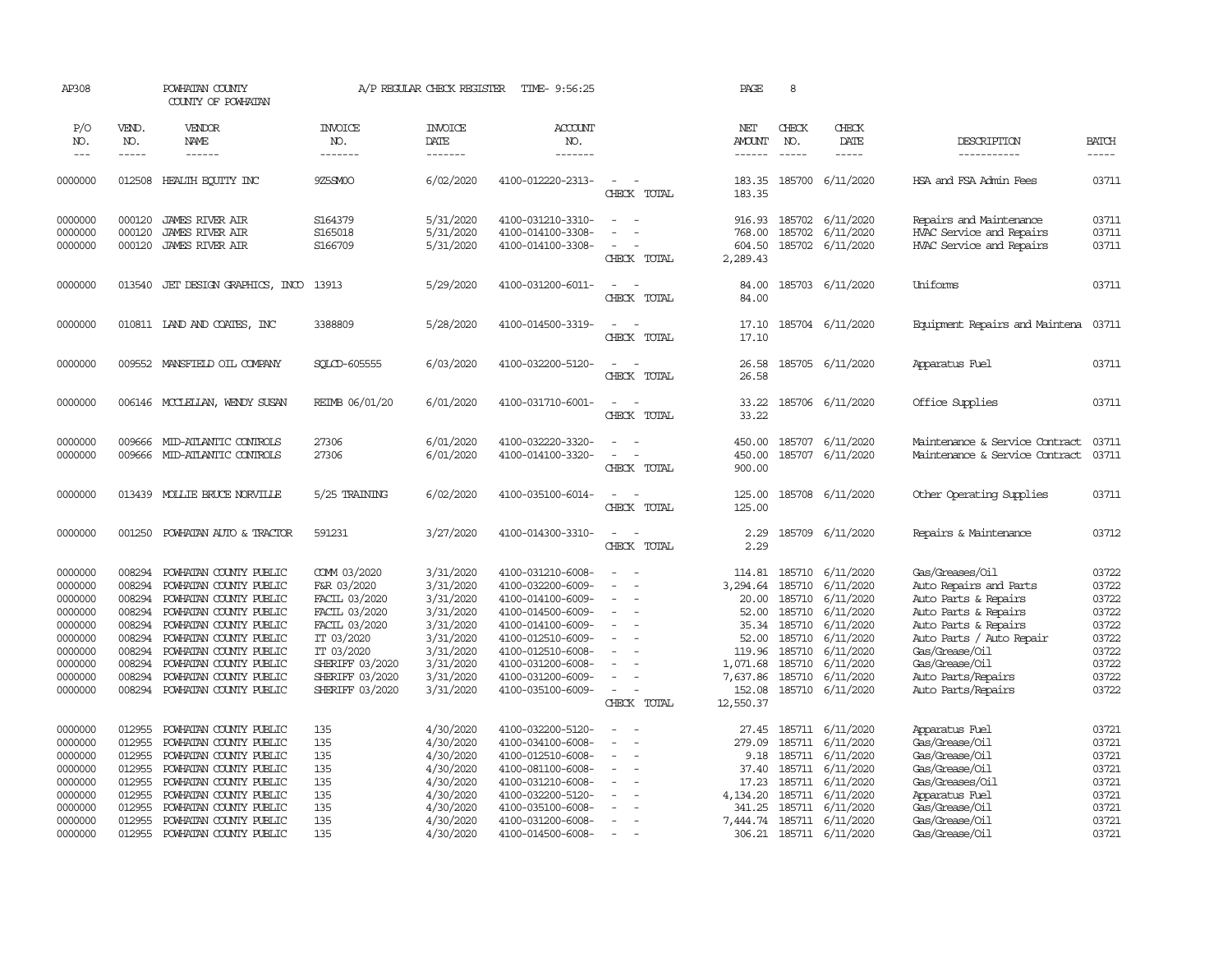| AP308                                    |                             | POWHATAN COUNTY<br>COUNTY OF POWHATAN                  |                                                                      | A/P REGULAR CHECK REGISTER                       | TIME- 9:56:25                                                                    |                                                                                                     | PAGE                                  | 9                             |                                                                             |                                                                    |                                  |
|------------------------------------------|-----------------------------|--------------------------------------------------------|----------------------------------------------------------------------|--------------------------------------------------|----------------------------------------------------------------------------------|-----------------------------------------------------------------------------------------------------|---------------------------------------|-------------------------------|-----------------------------------------------------------------------------|--------------------------------------------------------------------|----------------------------------|
| P/O<br>NO.<br>$---$                      | VEND.<br>NO.<br>$- - - - -$ | VENDOR<br>NAME<br>$- - - - - -$                        | <b>INVOICE</b><br>NO.<br>-------                                     | <b>INVOICE</b><br>DATE<br>-------                | ACCOUNT<br>NO.<br>-------                                                        |                                                                                                     | NET<br><b>AMOUNT</b><br>$- - - - - -$ | CHECK<br>NO.<br>$\frac{1}{2}$ | CHECK<br>DATE<br>$- - - - -$                                                | DESCRIPTION<br>-----------                                         | <b>BATCH</b><br>-----            |
| 0000000                                  | 012955                      | POWHATAN COUNTY PUBLIC                                 | 135                                                                  | 4/30/2020                                        | 4100-014100-6008-                                                                | $\omega_{\rm{max}}$ and $\omega_{\rm{max}}$<br>CHECK TOTAL                                          | 232.08<br>12,828.83                   |                               | 185711 6/11/2020                                                            | Gas/Grease/Oil                                                     | 03721                            |
| 0000000                                  | 012340                      | PRICE SUPPLY COMPANY, INC                              | 2005-081046                                                          | 5/18/2020                                        | 4100-032210-3310-                                                                | $\sim$ $ -$<br>CHECK TOTAL                                                                          | 18.57<br>18.57                        |                               | 185712 6/11/2020                                                            | Repairs & Maintenance                                              | 03712                            |
| 0000000                                  |                             | 009518 QUARLES PETROLEUM, INC.                         | CT-1241777                                                           | 5/31/2020                                        | 4100-031200-6008-                                                                | $\sim$<br>$\sim$ $-$<br>CHECK TOTAL                                                                 | 58.09<br>58.09                        |                               | 185713 6/11/2020                                                            | Gas/Grease/Oil                                                     | 03712                            |
| 0000000                                  | 006466                      | RADIO COMMUNICATION OF VA 400016754-1                  |                                                                      | 5/28/2020                                        | 4100-031200-3310-                                                                | $\sim$ $ -$<br>CHECK TOTAL                                                                          | 121.75<br>121.75                      |                               | 185714 6/11/2020                                                            | Repairs & Maintenance                                              | 03712                            |
| 0000000                                  |                             | 013541 RAINEY, TAMMY LYN                               | FY20 ACTIVE AWD                                                      | 5/25/2020                                        | 4100-032200-6018-                                                                | $\sim$ $\sim$<br>CHECK TOTAL                                                                        | 147.18                                |                               | 147.18 185715 6/11/2020                                                     | Volunteer Incentive Payments                                       | 03718                            |
| 0000000<br>0000000                       | 006579                      | RICHMOND ALARM<br>006579 RICHMOND ALARM                | 417861<br>417862                                                     | 3/01/2020<br>3/01/2020                           | 4100-032200-3320-<br>4100-032200-3320-                                           | $\sim$<br>$\sim$<br>$\sim$<br>$\sim$<br>CHECK TOTAL                                                 | 260.00<br>300.00<br>560.00            |                               | 185716 6/11/2020<br>185716 6/11/2020                                        | Maintenance & Service Contract<br>Maintenance & Service Contract   | 03712<br>03712                   |
| 0000000                                  |                             | 008654 SEAY'S TOWING                                   | 590344 -5/13/20                                                      | 5/13/2020                                        | 4100-031200-6014-                                                                | $\sim$ $ \sim$<br>CHECK TOTAL                                                                       | 100.00<br>100.00                      |                               | 185717 6/11/2020                                                            | Other Operating Supplies                                           | 03712                            |
| 0000000                                  |                             | 007157 SHORES COLLISION, INC.                          | 20-13465                                                             | 6/03/2020                                        | 4100-031200-6009-                                                                | $\sim$ $  -$<br>CHECK TOTAL                                                                         | 6,316.81                              |                               | 6,316.81 185718 6/11/2020                                                   | Auto Parts/Repairs                                                 | 03712                            |
| 0000000                                  | 006594                      | SOUTHSIDE ELECTRIC COOP                                | 63504005 5/08                                                        | 5/13/2020                                        | 4100-031210-5110-                                                                | $\sim$ 100 $\sim$<br>CHECK TOTAL                                                                    | 129.36<br>129.36                      |                               | 185720 6/11/2020                                                            | Electricity - Comunications H 03712                                |                                  |
| 0000000                                  | 001940                      | STANDBY SYSTEMS, INC.                                  | 05200927                                                             | 5/22/2020                                        | 4100-014100-3310-                                                                | $\sim$<br>$\sim$<br>CHECK TOTAL                                                                     | 391.38<br>391.38                      |                               | 185722 6/11/2020                                                            | Repairs & Maintenance                                              | 03712                            |
| 0000000                                  | 007397                      | STONEWALL TECHNOLOGIES,                                | 9479                                                                 | 5/31/2020                                        | 4100-012310-3320-                                                                | $\sim$<br>$\sim$<br>CHECK TOTAL                                                                     | 4,500.00<br>4,500.00                  |                               | 185723 6/11/2020                                                            | Maintenance & Service Contract                                     | 03712                            |
| 0000000                                  | 009357                      | SYDNOR, ALLEN MICHAEL                                  | FF 1&2 FY20                                                          | 5/30/2020                                        | 4100-032200-5815-                                                                | $\sim$ $ \sim$<br>CHECK TOTAL                                                                       | 192.00<br>192.00                      |                               | 185724 6/11/2020                                                            | Training/Seminars                                                  | 03712                            |
| 0000000<br>0000000<br>0000000<br>0000000 | 011193<br>011193            | 011193 VERIZON<br>VERIZON<br>VERIZON<br>011193 VERIZON | 016581077 5/31<br>867318708 5/27<br>878401797 5/27<br>990421450 5/22 | 5/31/2020<br>5/27/2020<br>5/27/2020<br>5/22/2020 | 4100-031210-5232-<br>4100-031210-5232-<br>4100-022100-5230-<br>4100-031210-5232- | $\overline{\phantom{a}}$<br>$\sim$<br>$\sim$<br>$\sim$<br>$\sim$<br>$\sim$<br>$\sim$<br>CHECK TOTAL | 129.53<br>46.08<br>570.15             | 185728<br>185728              | 327.90 185728 6/11/2020<br>6/11/2020<br>6/11/2020<br>66.64 185728 6/11/2020 | Wireline 911<br>Wireline 911<br>Telephone Services<br>Wireline 911 | 03712<br>03712<br>03712<br>03712 |
| 0000000                                  |                             | 013390 VERIZON                                         | M55049170620146                                                      | 5/25/2020                                        | 4100-031210-5232-                                                                | $\sim$<br>$\sim$<br>CHECK TOTAL                                                                     | 805.75<br>805.75                      |                               | 185729 6/11/2020                                                            | Wireline 911                                                       | 03712                            |
| 0000000                                  |                             | 013459 VERIZON                                         | 9855270991                                                           | 5/23/2020                                        | 4100-031200-5250-                                                                | $\omega_{\rm{max}}$ and $\omega_{\rm{max}}$<br>CHECK TOTAL                                          | 2,434.09<br>2,434.09                  |                               | 185730 6/11/2020                                                            | Cell Phones                                                        | 03712                            |
| 0000000                                  |                             | 011954 WALLACE, JEFF                                   | FY20 SPRING                                                          | 6/04/2020                                        | 4100-012220-7003-                                                                | $\sim$<br>$\sim$<br>CHECK TOTAL                                                                     | 560.00                                |                               | 560.00 185733 6/11/2020                                                     | Tuition reimbursement                                              | 03712                            |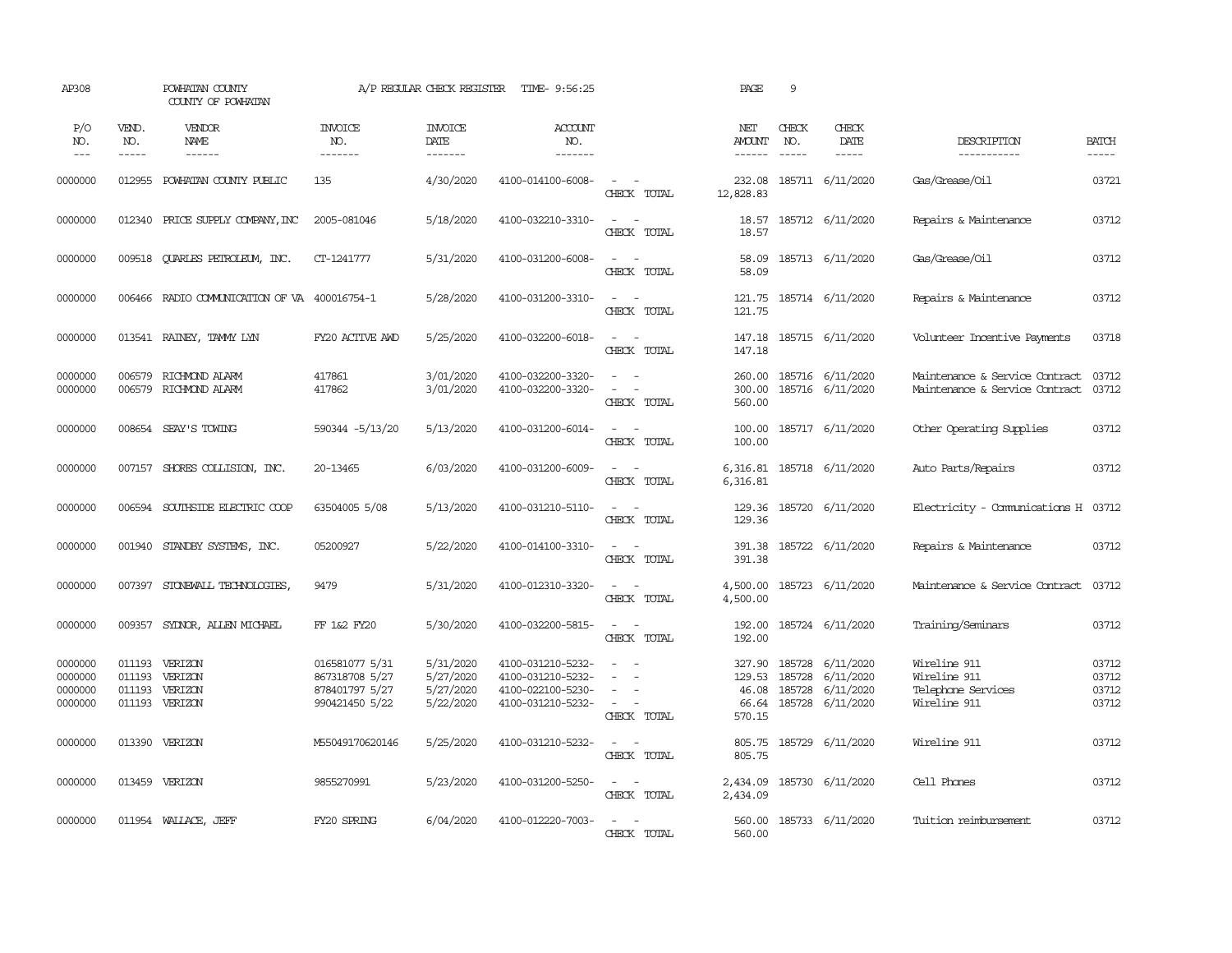| AP308         |              | POWHATAN COUNTY<br>COUNTY OF POWHATAN   |                       | A/P REGULAR CHECK REGISTER | TIME- 9:56:25         |                          |             | PAGE          | 10            |                  |                                |              |
|---------------|--------------|-----------------------------------------|-----------------------|----------------------------|-----------------------|--------------------------|-------------|---------------|---------------|------------------|--------------------------------|--------------|
| P/O<br>NO.    | VEND.<br>NO. | VENDOR<br><b>NAME</b>                   | <b>INVOICE</b><br>NO. | <b>INVOICE</b><br>DATE     | <b>ACCOUNT</b><br>NO. |                          |             | NET<br>AMOUNT | CHECK<br>NO.  | CHECK<br>DATE    | DESCRIPTION                    | <b>BATCH</b> |
| $\frac{1}{2}$ | -----        | ------                                  | -------               | -------                    | -------               |                          |             | ------        | $\frac{1}{2}$ | $- - - - -$      | -----------                    | $- - - - -$  |
| 0000000       |              | 011181 WELLS FARGO FINANCIAL            | 5010464358            | 5/20/2020                  | 4100-011010-3320-     | $\sim$                   |             | 137.86        |               | 185734 6/11/2020 | Maintenance & Service Contract | 03712        |
| 0000000       | 011181       | WELLS FARGO FINANCIAL                   | 5010464358            | 5/20/2020                  | 4100-012200-3320-     | $\equiv$                 |             | 336.54        | 185734        | 6/11/2020        | Maintenance & Service Contract | 03712        |
| 0000000       | 011181       | WELLS FARGO FINANCIAL                   | 5010464358            | 5/20/2020                  | 4100-012310-3320-     |                          |             | 44.90         | 185734        | 6/11/2020        | Maintenance & Service Contract | 03712        |
| 0000000       | 011181       | WELLS FARGO FINANCIAL                   | 5010464358            | 5/20/2020                  | 4100-012320-3500-     | $\equiv$                 |             | .12           | 185734        | 6/11/2020        | Printing & Binding             | 03712        |
| 0000000       | 011181       | WELLS FARGO FINANCIAL                   | 5010464358            | 5/20/2020                  | 4100-012410-3320-     | $\equiv$                 |             | 23.03         | 185734        | 6/11/2020        | Maintenance & Service Contract | 03712        |
| 0000000       | 011181       | WELLS FARGO FINANCIAL                   | 5010464358            | 5/20/2020                  | 4100-012510-3320-     | $\sim$                   |             | 367.25        | 185734        | 6/11/2020        | Maintenance & Service Contract | 03712        |
| 0000000       | 011181       | WELLS FARGO FINANCIAL                   | 5010464358            | 5/20/2020                  | 4100-013200-3320-     |                          |             | 63.72         | 185734        | 6/11/2020        | Maintenance & Service Contract | 03712        |
| 0000000       | 011181       | WELLS FARGO FINANCIAL                   | 5010464358            | 5/20/2020                  | 4100-022100-3320-     | $\sim$                   |             | 179.56        | 185734        | 6/11/2020        | Maintenance & Service Contract | 03712        |
| 0000000       | 011181       | WELLS FARGO FINANCIAL                   | 5010464358            | 5/20/2020                  | 4100-031200-3320-     | $\sim$                   |             | 204.78        | 185734        | 6/11/2020        | Maintenance & Service Contract | 03712        |
| 0000000       | 011181       | WELLS FARGO FINANCIAL                   | 5010464358            | 5/20/2020                  | 4100-031200-3320-     |                          |             | 204.78        | 185734        | 6/11/2020        | Maintenance & Service Contract | 03712        |
| 0000000       | 011181       | WELLS FARGO FINANCIAL                   | 5010464358            | 5/20/2020                  | 4100-032200-3320-     | $\sim$                   |             | 298.14        | 185734        | 6/11/2020        | Maintenance & Service Contract | 03712        |
| 0000000       | 011181       | WELLS FARGO FINANCIAL                   | 5010464358            | 5/20/2020                  | 4100-034100-3320-     |                          |             | 200.78        | 185734        | 6/11/2020        | Maintenance & Service Contract | 03712        |
| 0000000       | 011181       | WEILS FARGO FINANCIAL                   | 5010464358            | 5/20/2020                  | 4100-035100-3320-     |                          |             | 61.54         | 185734        | 6/11/2020        | Landscaping - Animal Control   | 03712        |
| 0000000       | 011181       | WELLS FARGO FINANCIAL                   | 5010464358            | 5/20/2020                  | 4100-081100-3320-     |                          |             | 23.15         | 185734        | 6/11/2020        | Maintenance & Service Contract | 03712        |
| 0000000       | 011181       | WELLS FARGO FINANCIAL                   | 5010464358            | 5/20/2020                  | 4100-021200-8002-     | $\overline{\phantom{a}}$ |             | 190.66        | 185734        | 6/11/2020        | Copier Lease Agreement         | 03712        |
| 0000000       | 011181       | WELLS FARGO FINANCIAL                   | 5010522780            | 5/25/2020                  | 4100-021600-8002-     | $\equiv$                 |             | 260.72        |               | 185734 6/11/2020 | Copier Lease                   | 03712        |
|               |              |                                         |                       |                            |                       |                          | CHECK TOTAL | 2,597.53      |               |                  |                                |              |
| 0000000       | 007755       | WITMER PUBLIC SAFETY                    | E1889054              | 12/06/2019                 | 4100-032200-6017-     | $\equiv$                 |             | 199.57        | 185736        | 6/11/2020        | Uniforms - Volunteers          | 03712        |
| 0000000       | 007755       | WITMER PUBLIC SAFETY                    | E1895809              | 12/06/2019                 | 4100-032200-6017-     |                          |             | 199.47        | 185736        | 6/11/2020        | Uniforms - Volunteers          | 03712        |
| 0000000       | 007755       | WITMER PUBLIC SAFETY                    | E1896245              | 1/23/2020                  | 4100-032200-6017-     | $\sim$                   |             | 194.00        | 185736        | 6/11/2020        | Uniforms - Volunteers          | 03712        |
| 0000000       | 007755       | WITMER PUBLIC SAFETY                    | E1900287.001          | 12/06/2020                 | 4100-032200-6016-     | $\sim$                   |             | 184.00        | 185736        | 6/11/2020        | <b>JET</b> Program             | 03712        |
| 0000000       | 007755       | WITMER PUBLIC SAFETY                    | E1910942              | 12/20/2019                 | 4100-032200-6011-     | $\overline{\phantom{a}}$ |             | 93.00         | 185736        | 6/11/2020        | Protective Gear/Uniforms       | 03712        |
| 0000000       | 007755       | WITMER PUBLIC SAFETY                    | E1913275              | 1/23/2020                  | 4100-032200-6011-     |                          |             | 165.00        | 185736        | 6/11/2020        | Protective Gear/Uniforms       | 03712        |
| 0000000       | 007755       | WITMER PUBLIC SAFETY                    | E1913442              | 1/23/2020                  | 4100-032200-6011-     | $\sim$                   |             | 45.00         | 185736        | 6/11/2020        | Protective Gear/Uniforms       | 03712        |
| 0000000       | 007755       | WITMER PUBLIC SAFETY                    | E1913902              | 1/23/2020                  | 4100-032200-6011-     |                          |             | 45.00         | 185736        | 6/11/2020        | Protective Gear/Uniforms       | 03712        |
| 0000000       | 007755       | WITMER PUBLIC SAFETY                    | E1914521              | 1/23/2020                  | 4100-032200-6011-     |                          |             | 205.00        | 185736        | 6/11/2020        | Protective Gear/Uniforms       | 03712        |
| 0000000       |              | 007755 WITMER PUBLIC SAFETY             | E1914631              | 1/23/2020                  | 4100-032200-6011-     | $\sim$                   |             | 303.00        |               | 185736 6/11/2020 | Protective Gear/Uniforms       | 03712        |
|               |              |                                         |                       |                            |                       |                          | CHECK TOTAL | 1,633.04      |               |                  |                                |              |
| 0000000       | 007755       | WITMER PUBLIC SAFETY                    | E1916301.001          | 1/23/2020                  | 4100-032200-6011-     | $\sim$                   |             | 45.00         |               | 185737 6/11/2020 | Protective Gear/Uniforms       | 03712        |
| 0000000       | 007755       | WITMER PUBLIC SAFETY                    | E1916354              | 1/23/2020                  | 4100-032200-6011-     | $\equiv$                 |             | 509.00        | 185737        | 6/11/2020        | Protective Gear/Uniforms       | 03712        |
| 0000000       | 007755       | WITMER PUBLIC SAFETY                    | E1917862              | 1/23/2020                  | 4100-032200-6011-     | $\equiv$                 |             | 236.99        | 185737        | 6/11/2020        | Protective Gear/Uniforms       | 03712        |
| 0000000       | 007755       | WITMER PUBLIC SAFETY                    | E1924344              | 1/23/2020                  | 4100-032200-6011-     |                          |             | 96.00         | 185737        | 6/11/2020        | Protective Gear/Uniforms       | 03712        |
| 0000000       | 007755       | WITMER PUBLIC SAFETY                    | E1935680              | 3/12/2020                  | 4100-032200-6011-     | $\equiv$                 |             | 142.00        | 185737        | 6/11/2020        | Protective Gear/Uniforms       | 03712        |
| 0000000       | 007755       | WITMER PUBLIC SAFETY                    | E1965832              | 5/27/2020                  | 4100-032200-6011-     |                          |             | 999.00        | 185737        | 6/11/2020        | Protective Gear/Uniforms       | 03712        |
| 0000000       | 007755       | WITMER PUBLIC SAFETY                    | 1969117.001           | 10/10/2019                 | 4100-032200-6011-     |                          |             | 549.00        | 185737        | 6/11/2020        | Protective Gear/Uniforms       | 03712        |
| 0000000       |              | 007755 WITMER PUBLIC SAFETY             | 1996590               | 1/23/2020                  | 4100-032200-6011-     | $\overline{\phantom{a}}$ |             | 70.50         |               | 185737 6/11/2020 | Protective Gear/Uniforms       | 03712        |
|               |              |                                         |                       |                            |                       |                          | CHECK TOTAL | 2,647.49      |               |                  |                                |              |
| 0000000       | 006175       | ADAMS OIL COMPANY, INC.                 | 35632-5               | 5/04/2020                  | 4100-032200-5120-     | $\overline{\phantom{a}}$ |             | 287.58        | 185739        | 6/18/2020        | Apparatus Fuel                 | 03719        |
| 0000000       | 006175       | ADAMS OIL COMPANY, INC.                 | 36480                 | 5/29/2020                  | 4100-032200-5120-     | $\sim$                   |             | 10.99         | 185739        | 6/18/2020        | Apparatus Fuel                 | 03719        |
| 0000000       | 006175       | ADAMS OIL COMPANY, INC.                 | $4/20$ FUEL           | 4/30/2020                  | 4100-014500-6008-     | $\equiv$                 |             | 21.21         | 185739        | 6/18/2020        | Gas/Grease/Oil                 | 03719        |
| 0000000       |              | 006175 ADAMS OIL COMPANY, INC.          | 5/14/20 GAS           | 5/14/2020                  | 4100-014500-6008-     | $\sim$                   |             | 9.95          |               | 185739 6/18/2020 | Gas/Grease/Oil                 | 03719        |
|               |              |                                         |                       |                            |                       |                          | CHECK TOTAL | 329.73        |               |                  |                                |              |
| 0000000       | 013544       | AMERICAN CELEBRATIONS INC PERMIT REFUND |                       | 6/11/2020                  | 3100-013030-0020-     | $\sim$<br>- -            |             | 25.00         |               | 185741 6/18/2020 | Temporary Business/Planning    | 03719        |
|               |              |                                         |                       |                            |                       |                          | CHECK TOTAL | 25.00         |               |                  |                                |              |
| 0000000       |              | 010978 ANIMAL MEDICAL CENTER            | 217721                | 5/31/2020                  | 4100-035100-3110-     | $\equiv$                 |             | 372.65        |               | 185743 6/18/2020 | Professional Health Services   | 03719        |
|               |              |                                         |                       |                            |                       |                          | CHECK TOTAL | 372.65        |               |                  |                                |              |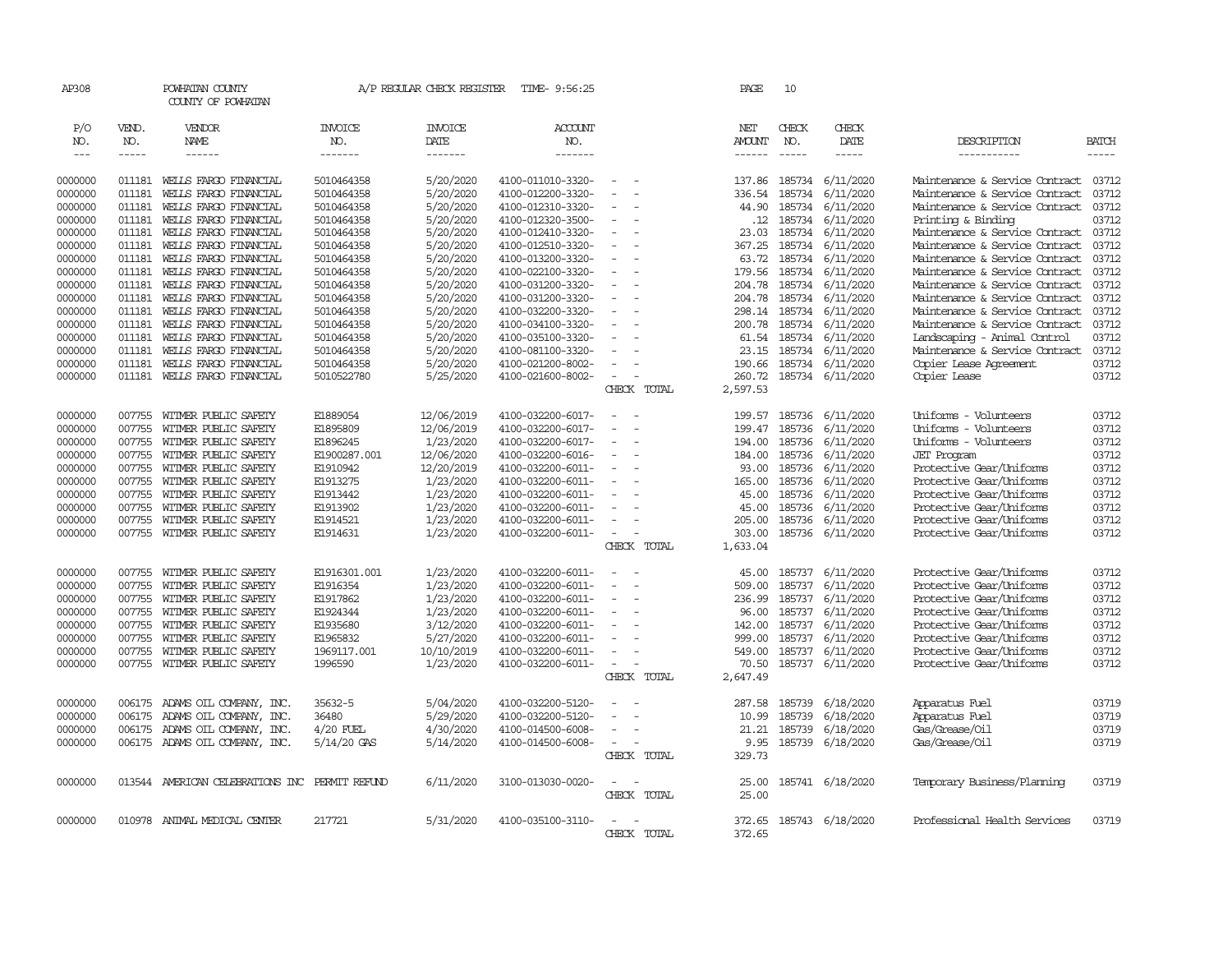| AP308                |              | POWHATAN COUNTY<br>COUNTY OF POWHATAN     |                       | A/P REGULAR CHECK REGISTER | TIME- 9:56:25                          |                                    | PAGE          | 11            |                           |                                |                |
|----------------------|--------------|-------------------------------------------|-----------------------|----------------------------|----------------------------------------|------------------------------------|---------------|---------------|---------------------------|--------------------------------|----------------|
| P/O<br>NO.           | VEND.<br>NO. | VENDOR<br>NAME                            | <b>INVOICE</b><br>NO. | <b>INVOICE</b><br>DATE     | <b>ACCOUNT</b><br>NO.                  |                                    | NET<br>AMOUNT | CHECK<br>NO.  | CHECK<br>DATE             | DESCRIPTION                    | <b>BATCH</b>   |
| $\sim$ $\sim$ $\sim$ | $- - - - -$  | ------                                    | -------               | -------                    | -------                                |                                    | $- - - - - -$ | $\frac{1}{2}$ | $- - - - -$               | ------------                   | $- - - - -$    |
| 0000000              |              | 012849 AQUA VIRGINIA                      | 10076275 5/20         | 6/05/2020                  | 4100-014100-5130-                      | $\sim$ $  -$                       |               |               | 395.36 185744 6/18/2020   | Water                          | 03719          |
| 0000000              |              | 012849 AQUA VIRGINIA                      | 14060698 5/20         | 6/02/2020                  | 4100-014100-5130-                      | $\overline{\phantom{a}}$           | 30.63         | 185744        | 6/18/2020                 | Water                          | 03719          |
| 0000000              |              | 012849 ACUA VIRGINIA                      | 14072756 5/20         | 6/05/2020                  | 4100-014600-5130-                      | $\equiv$                           | 21.79         | 185744        | 6/18/2020                 | Water - Field Irrigation       | 03719          |
| 0000000              |              | 012849 AQUA VIRGINIA                      | 15015408 5/20         | 6/05/2020                  | 4100-014600-5130-                      | $\equiv$                           |               |               | 18.14 185744 6/18/2020    | Water - Field Irrigation       | 03719          |
| 0000000              |              | 012849 AQUA VIRGINIA                      | 56628066 5/20         | 6/05/2020                  | 4100-014100-5130-                      | $\sim$                             |               |               | 23.34 185744 6/18/2020    | Water                          | 03719          |
| 0000000              |              | 012849 ACUA VIRGINIA                      | 56629538 5/20         | 6/05/2020                  | 4100-014100-5130-                      | $\sim$                             | 135.28        |               | 185744 6/18/2020          | Water                          | 03719          |
| 0000000              |              | 012849 AQUA VIRGINIA                      | 56630272 5/20         | 6/05/2020                  | 4100-014100-5130-                      | $\equiv$                           |               |               | 70.04 185744 6/18/2020    | Water                          | 03719          |
| 0000000              |              | 012849 AQUA VIRGINIA                      | 9056751 5/20          | 6/05/2020                  | 4100-014100-5130-                      | $\sim$                             |               |               | 51.31 185744 6/18/2020    | Water                          | 03719          |
|                      |              |                                           |                       |                            |                                        | CHECK TOTAL                        | 745.89        |               |                           |                                |                |
|                      |              |                                           |                       |                            |                                        | $\sim$                             |               |               |                           |                                |                |
| 0000000              |              | 012849 AQUA VIRGINIA                      | 9056752 5/20          | 6/05/2020                  | 4100-014100-5130-<br>4100-032210-5130- | $\sim$                             | 35.19         |               | 185745 6/18/2020          | Water<br>Water                 | 03719<br>03719 |
| 0000000              |              | 012849 AQUA VIRGINIA                      | 9056760 5/20          | 6/05/2020                  |                                        | $\sim$                             | 60.68         | 185745        | 6/18/2020                 |                                |                |
| 0000000              |              | 012849 ACUA VIRGINIA                      | 9062821 5/20          | 6/05/2020                  | 4100-014600-5130-                      |                                    |               |               | 822.54 185745 6/18/2020   | Water - Field Irrigation       | 03719          |
| 0000000              |              | 012849 AQUA VIRGINIA                      | 9062838 5/20          | 6/05/2020                  | 4100-031200-5130-                      | $\overline{\phantom{a}}$           |               | 80.65 185745  | 6/18/2020                 | Water                          | 03719          |
| 0000000              |              | 012849 AQUA VIRGINIA                      | 9062838 5/20          | 6/05/2020                  | 4100-014100-5130-                      | $\sim$                             |               | 80.64 185745  | 6/18/2020                 | Water                          | 03719          |
| 0000000              |              | 012849 AQUA VIRGINIA                      | 9062840 5/20          | 6/05/2020                  | 4100-014600-5130-                      | $\sim$                             | 455.82        | 185745        | 6/18/2020                 | Water - Field Irrigation       | 03719          |
| 0000000              |              | 012849 AQUA VIRGINIA                      | 9071915 5/20          | 6/05/2020                  | 4100-014100-5130-                      | $\equiv$                           |               |               | 18.14 185745 6/18/2020    | Water                          | 03719          |
| 0000000              |              | 012849 AQUA VIRGINIA                      | 9072586 5/20          | 6/05/2020                  | 4100-022100-5130-                      | $\sim$<br>$\sim$                   |               |               | 26.99 185745 6/18/2020    | Water                          | 03719          |
|                      |              |                                           |                       |                            |                                        | CHECK TOTAL                        | 1,580.65      |               |                           |                                |                |
| 0000000              |              | 006655 BLOSSMAN GAS COMPANIES,            | 10190484              | 6/03/2020                  | 4100-014500-6008-                      | $\overline{\phantom{a}}$<br>$\sim$ |               |               | 47.10 185747 6/18/2020    | Gas/Grease/Oil                 | 03719          |
| 0000000              |              | 006655 BLOSSMAN GAS COMPANIES,            | 10190485              | 6/03/2020                  | 4100-014500-6008-                      | $\sim$<br>$\sim$                   | 13.25         |               | 185747 6/18/2020          | Gas/Grease/Oil                 | 03719          |
|                      |              |                                           |                       |                            |                                        | CHECK TOTAL                        | 60.35         |               |                           |                                |                |
| 0000000              |              | 009984 BRAME SPECIALITY CO., INC. 7536454 |                       | 6/10/2020                  | 4100-014100-6005-                      | $\sim$<br>$\sim$                   |               |               | 517.41 185748 6/18/2020   | Cleaning Supplies              | 03719          |
|                      |              |                                           |                       |                            |                                        | CHECK TOTAL                        | 517.41        |               |                           |                                |                |
| 0000000              |              | 008686 C.W. WILLIAMS & CO., INC.          | 628177                | 6/04/2020                  | 4100-032200-3310-                      | $\sim$ $ \sim$                     |               |               | 124.77 185750 6/18/2020   | Equipment Repair               | 03719          |
|                      |              |                                           |                       |                            |                                        | CHECK TOTAL                        | 124.77        |               |                           |                                |                |
| 0000000              |              | 008723 CAS SEVERN                         | 3005568               | 5/26/2020                  | 4100-012510-5260-                      | $\overline{\phantom{a}}$<br>$\sim$ | 1,857.85      |               | 185751 6/18/2020          | Internet Usage                 | 03719          |
| 0000000              |              | 008723 CAS SEVERN                         | 436304                | 4/30/2020                  | 4100-012510-3140-                      | $\sim$<br>$\sim$ $-$               | 107.50        |               | 185751 6/18/2020          | Professional Services          | 03719          |
|                      |              |                                           |                       |                            |                                        | CHECK TOTAL                        | 1,965.35      |               |                           |                                |                |
| 0000000              | 006965       | CINIAS CORPORATION                        |                       | 6/10/2020                  | 4100-014100-6011-                      | $\overline{\phantom{a}}$           |               |               | 23.77 185752 6/18/2020    | Uniforms                       | 03719          |
|                      | 006965       |                                           | 4052767600            | 6/10/2020                  |                                        | $\sim$                             |               |               |                           |                                |                |
| 0000000              |              | CINIAS CORPORATION                        | 4052767600            |                            | 4100-014500-6011-                      | $\sim$ $ \sim$                     | 26.21         |               | 185752 6/18/2020          | Uniforms<br>Uniforms           | 03719          |
| 0000000              | 006965       | CINIAS CORPORATION                        | 4052767600            | 6/10/2020                  | 4100-014300-6011-                      |                                    | 24.08         |               | 185752 6/18/2020          |                                | 03719          |
|                      |              |                                           |                       |                            |                                        | CHECK TOTAL                        | 74.06         |               |                           |                                |                |
| 0000000              |              | 010949 COMCAST                            | 102253151             | 6/01/2020                  | 4100-012510-5260-                      | $\sim$<br>$\sim$                   |               |               | 4,558.72 185753 6/18/2020 | Internet Usage                 | 03719          |
|                      |              |                                           |                       |                            |                                        | CHECK TOTAL                        | 4,558.72      |               |                           |                                |                |
| 0000000              |              | 012756 COMCAST                            | 0090493 5/25          | 5/25/2020                  | 4100-053910-5643-                      | $\overline{\phantom{a}}$<br>$\sim$ | 347.38        |               | 185754 6/18/2020          | PCCAA Services - Federal CSBG  | 03719          |
|                      |              |                                           |                       |                            |                                        | CHECK TOTAL                        | 347.38        |               |                           |                                |                |
| 0000000              | 008445       | COMONWEALTH OF VIRGINIA                   | T431851               | 5/01/2020                  | 4100-012510-5260-                      | $\sim$<br>$\sim$                   | 295.38        |               | 185755 6/18/2020          | Internet Usage                 | 03719          |
| 0000000              |              | 008445 COMONWEALTH OF VIRGINIA            | T432374               | 6/09/2020                  | 4100-031210-5230-                      | $\sim$ $ \sim$                     |               |               | 2.04 185755 6/18/2020     | Telephone Services             | 03719          |
|                      |              |                                           |                       |                            |                                        | CHECK TOTAL                        | 297.42        |               |                           |                                |                |
| 0000000              |              | 011751 COMPASS MD                         | 214                   | 3/30/2020                  | 4100-032200-3110-                      | $\sim$                             | 479.50        |               | 185756 6/18/2020          | Health/Vaccinations/Inoculatio | 03719          |
| 0000000              |              | 011751 COMPASS MD                         | 214 3/17/20           | 3/30/2020                  | 4100-032200-3110-                      | $\equiv$                           |               |               | 479.50 185756 6/18/2020   | Health/Vaccinations/Inoculatio | 03719          |
|                      |              |                                           |                       |                            |                                        |                                    |               |               |                           |                                |                |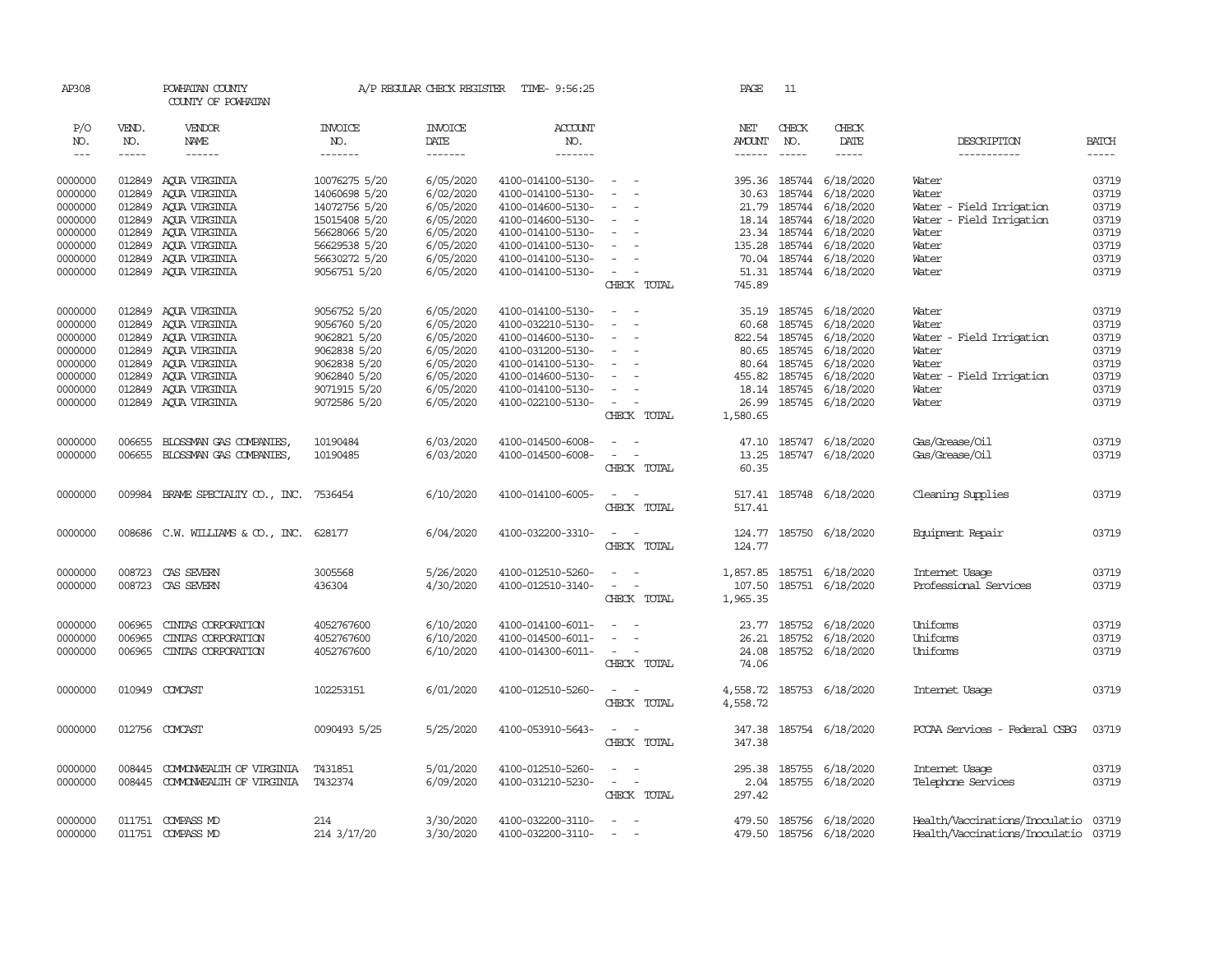| AP308              |              | POWHATAN COUNTY<br>COUNTY OF POWHATAN |                       | A/P REGULAR CHECK REGISTER | TIME- 9:56:25                          |                                      |             | PAGE                 | 12            |                        |                                                                        |              |
|--------------------|--------------|---------------------------------------|-----------------------|----------------------------|----------------------------------------|--------------------------------------|-------------|----------------------|---------------|------------------------|------------------------------------------------------------------------|--------------|
| P/O<br>NO.         | VEND.<br>NO. | VENDOR<br>NAME                        | <b>INVOICE</b><br>NO. | <b>INVOICE</b><br>DATE     | <b>ACCOUNT</b><br>NO.                  |                                      |             | NET<br><b>AMOUNT</b> | CHECK<br>NO.  | CHECK<br>DATE          | DESCRIPTION                                                            | <b>BATCH</b> |
| $\frac{1}{2}$      | $- - - - -$  | ------                                | -------               | -------                    | -------                                |                                      |             | $- - - - - -$        | $\frac{1}{2}$ | $- - - - -$            | -----------                                                            | -----        |
|                    |              | 011751 COMPASS MD                     | 215                   | 4/30/2020                  |                                        |                                      |             |                      | 185756        |                        |                                                                        |              |
| 0000000<br>0000000 | 011751       | COMPASS MD                            | 216                   | 5/29/2020                  | 4100-032200-3110-<br>4100-032200-3110- |                                      |             | 479.50<br>658.50     | 185756        | 6/18/2020<br>6/18/2020 | Health/Vaccinations/Inoculatio 03719<br>Health/Vaccinations/Inoculatio | 03719        |
| 0000000            |              | 011751 COMPASS MD                     | 217                   | 6/02/2020                  | 4100-032200-3110-                      |                                      |             | 479.50               | 185756        | 6/18/2020              | Health/Vaccinations/Inoculatio                                         | 03719        |
|                    |              |                                       |                       |                            |                                        |                                      | CHECK TOTAL | 2,576.50             |               |                        |                                                                        |              |
| 0000000            | 010309       | CRITICAL & EMERGENCY                  | 220000113             | 5/28/2020                  | 4100-031200-6014-                      | $\equiv$                             |             | 516.00               |               | 185757 6/18/2020       | Other Operating Supplies                                               | 03719        |
|                    |              |                                       |                       |                            |                                        |                                      | CHECK TOTAL | 516.00               |               |                        |                                                                        |              |
| 0000000            | 000860       | DOMINION ENERGY VIRGINIA              | 0962041034 6/01       | 6/02/2020                  | 4100-032210-5110-                      | $\sim$<br>$\sim$                     |             | 794.93               | 185758        | 6/18/2020              | Electricity                                                            | 03719        |
| 0000000            | 000860       | DOMINION ENERGY VIRGINIA              | 1223507334 6/01       | 6/02/2020                  | 4100-014300-5110-                      |                                      |             | 127.50               | 185758        | 6/18/2020              | Electricity                                                            | 03719        |
| 0000000            | 000860       | DOMINION ENERGY VIRGINIA              | 1552444950 6/01       | 6/02/2020                  | 4100-014100-5110-                      |                                      |             | 57.09                | 185758        | 6/18/2020              | Electricity                                                            | 03719        |
| 0000000            | 000860       | DOMINION ENERGY VIRGINIA              | 2312285006 5/29       | 6/02/2020                  | 4100-014100-5110-                      | $\blacksquare$<br>÷,                 |             | 71.09                | 185758        | 6/18/2020              | Electricity                                                            | 03719        |
| 0000000            | 000860       | DOMINION ENERGY VIRGINIA              | 2322252509 5/29       | 6/03/2020                  | 4100-031200-5110-                      |                                      |             | 121.08               | 185758        | 6/18/2020              | Electricity                                                            | 03719        |
| 0000000            | 000860       | DOMINION ENERGY VIRGINIA              | 2346327501 6/01       | 6/02/2020                  | 4100-031200-5110-                      | $\sim$                               |             | 1,971.76             | 185758        | 6/18/2020              | Electricity                                                            | 03719        |
| 0000000            | 000860       | DOMINION ENERGY VIRGINIA              | 2346327501 6/01       | 6/02/2020                  | 4100-014100-5110-                      |                                      |             | 1,971.76             | 185758        | 6/18/2020              | Electricity                                                            | 03719        |
| 0000000            | 000860       | DOMINION ENERGY VIRGINIA              | 2352270009 5/29       | 6/02/2020                  | 4100-014100-5110-                      | $\overline{\phantom{a}}$             |             | 165.80               | 185758        | 6/18/2020              | Electricity                                                            | 03719        |
| 0000000            | 000860       | DOMINION ENERGY VIRGINIA              | 2442170003 6/01       | 6/02/2020                  | 4100-014100-5110-                      | $\equiv$                             |             | 791.10               | 185758        | 6/18/2020              | Electricity                                                            | 03719        |
|                    |              |                                       |                       |                            |                                        |                                      | CHECK TOTAL | 6,072.11             |               |                        |                                                                        |              |
| 0000000            | 000860       | DOMINION ENERGY VIRGINIA              | 2462222502 6/01       | 6/02/2020                  | 4100-014100-5110-                      | $\equiv$<br>$\sim$                   |             | 4,055.88             | 185759        | 6/18/2020              | Electricity                                                            | 03719        |
| 0000000            | 000860       | DOMINION ENERGY VIRGINIA              | 2476067034 5/29       | 6/02/2020                  | 4100-014100-5110-                      | $\sim$                               |             | 115.26               | 185759        | 6/18/2020              | Electricity                                                            | 03719        |
| 0000000            | 000860       | DOMINION ENERGY VIRGINIA              | 2532167505 6/01       | 6/03/2020                  | 4100-014100-5110-                      |                                      |             | 36.16                | 185759        | 6/18/2020              | Electricity                                                            | 03719        |
| 0000000            | 000860       | DOMINION ENERGY VIRGINIA              | 2613832712 6/01       | 6/02/2020                  | 4100-022100-5110-                      | $\equiv$                             |             | 104.37               | 185759        | 6/18/2020              | Electricity                                                            | 03719        |
| 0000000            | 000860       | DOMINION ENERGY VIRGINIA              | 2912605595 5/29       | 6/02/2020                  | 4100-014100-5110-                      |                                      |             | 78.33                | 185759        | 6/18/2020              | Electricity                                                            | 03719        |
| 0000000            | 000860       | DOMINION ENERGY VIRGINIA              | 2932352368 4/30       | 5/04/2020                  | 4100-032220-5110-                      |                                      |             | 38.23                | 185759        | 6/18/2020              | Electricity                                                            | 03719        |
| 0000000            | 000860       | DOMINION ENERGY VIRGINIA              | 2932352368 6/01       | 6/02/2020                  | 4100-032220-5110-                      |                                      |             | 56.96                | 185759        | 6/18/2020              | Electricity                                                            | 03719        |
| 0000000            | 000860       | DOMINION ENERGY VIRGINIA              | 2972120006 6/01       | 6/02/2020                  | 4100-014100-5110-                      | $\overline{\phantom{a}}$<br>÷,       |             | 1,317.12             | 185759        | 6/18/2020              | Electricity                                                            | 03719        |
|                    |              |                                       |                       |                            |                                        |                                      | CHECK TOTAL | 5,802.31             |               |                        |                                                                        |              |
| 0000000            | 000860       | DOMINION ENERGY VIRGINIA              | 3496131156 5/29       | 6/02/2020                  | 4100-014100-5110-                      |                                      |             | 7.00                 | 185760        | 6/18/2020              | Electricity                                                            | 03719        |
| 0000000            | 000860       | DOMINION ENERGY VIRGINIA              | 4691491015 6/01       | 6/02/2020                  | 4100-014600-5110-                      | $\sim$<br>$\overline{\phantom{a}}$   |             | 6.59                 | 185760        | 6/18/2020              | Electricity                                                            | 03719        |
| 0000000            | 000860       | DOMINION ENERGY VIRGINIA              | 6024003557 6/01       | 6/03/2020                  | 4100-014100-5110-                      |                                      |             | 19.03                | 185760        | 6/18/2020              | Electricity                                                            | 03719        |
| 0000000            | 000860       | DOMINION ENERGY VIRGINIA              | 8971069334 5/29       | 6/02/2020                  | 4100-014300-5110-                      |                                      |             | 14.75                | 185760        | 6/18/2020              | Electricity                                                            | 03719        |
| 0000000            | 000860       | DOMINION ENERGY VIRGINIA              | 9750120975 4/30       | 5/01/2020                  | 4100-032220-5110-                      | $\equiv$<br>$\overline{\phantom{a}}$ |             | 3,417.82             |               | 185760 6/18/2020       | Electricity                                                            | 03719        |
|                    |              |                                       |                       |                            |                                        | CHECK TOTAL                          |             | 3,465.19             |               |                        |                                                                        |              |
| 0000000            | 011224       | ELECTRONIC SYSTEMS, INC.              | IN1594978             | 6/03/2020                  | 4100-035100-3320-                      |                                      |             | 62.50                | 185761        | 6/18/2020              | Landscaping - Animal Control                                           | 03719        |
| 0000000            | 011224       | ELECTRONIC SYSTEMS, INC.              | IN1594978             | 6/03/2020                  | 4100-014300-3320-                      |                                      |             | 14.00                | 185761        | 6/18/2020              | Maintenance and Service Contra                                         | 03719        |
| 0000000            | 011224       | ELECTRONIC SYSTEMS, INC.              | IN1594978             | 6/03/2020                  | 4100-012100-3320-                      |                                      |             | 14.00                | 185761        | 6/18/2020              | Maintenance & Service Contract                                         | 03719        |
| 0000000            | 011224       | ELECTRONIC SYSTEMS, INC.              | IN1594978             | 6/03/2020                  | 4100-012310-3320-                      | $\equiv$                             |             | 153.00               | 185761        | 6/18/2020              | Maintenance & Service Contract                                         | 03719        |
| 0000000            | 011224       | ELECTRONIC SYSTEMS, INC.              | IN1594978             | 6/03/2020                  | 4100-013200-3320-                      |                                      |             | 31.25                | 185761        | 6/18/2020              | Maintenance & Service Contract                                         | 03719        |
| 0000000            | 011224       | ELECTRONIC SYSTEMS, INC.              | IN1594978             | 6/03/2020                  | 4100-031210-3320-                      | $\equiv$<br>÷,                       |             | 89.63                | 185761        | 6/18/2020              | Maintenance and Service Contra                                         | 03719        |
| 0000000            | 011224       | ELECTRONIC SYSTEMS, INC.              | IN1594978             | 6/03/2020                  | 4100-012200-3320-                      | $\sim$                               |             | 31.25                | 185761        | 6/18/2020              | Maintenance & Service Contract                                         | 03719        |
| 0000000            | 011224       | ELECTRONIC SYSTEMS, INC.              | IN1594978             | 6/03/2020                  | 4100-071110-3320-                      | $\equiv$                             |             | 14.00                | 185761        | 6/18/2020              | General Maintenance                                                    | 03719        |
| 0000000            | 011224       | ELECTRONIC SYSTEMS, INC.              | IN1594978             | 6/03/2020                  | 4100-014100-3320-                      |                                      |             | 59.25                | 185761        | 6/18/2020              | Maintenance & Service Contract                                         | 03719        |
| 0000000            | 011224       | ELECTRONIC SYSTEMS, INC.              | IN1594978             | 6/03/2020                  | 4100-031200-3320-                      | $\overline{\phantom{a}}$             |             | 218.25               | 185761        | 6/18/2020              | Maintenance & Service Contract                                         | 03719        |
| 0000000            | 011224       | ELECTRONIC SYSTEMS, INC.              | IN1594978             | 6/03/2020                  | 4100-034100-3320-                      |                                      |             | 62.50                | 185761        | 6/18/2020              | Maintenance & Service Contract                                         | 03719        |
| 0000000            | 011224       | ELECTRONIC SYSTEMS, INC.              | IN1594978             | 6/03/2020                  | 4100-012410-3320-                      |                                      |             | 223.00               | 185761        | 6/18/2020              | Maintenance & Service Contract                                         | 03719        |
| 0000000            | 011224       | ELECTRONIC SYSTEMS, INC.              | IN1594978             | 6/03/2020                  | 4100-021600-8002-                      |                                      |             | 31.25                | 185761        | 6/18/2020              | Copier Lease                                                           | 03719        |
| 0000000            | 011224       | ELECTRONIC SYSTEMS, INC.              | IN1594978             | 6/03/2020                  | 4100-022100-3320-                      |                                      |             | 31.25                | 185761        | 6/18/2020              | Maintenance & Service Contract                                         | 03719        |
| 0000000            | 011224       | ELECTRONIC SYSTEMS, INC.              | IN1594978             | 6/03/2020                  | 4100-012220-3320-                      | $\sim$                               |             | 31.25                | 185761        | 6/18/2020              | Maintenance and service contra                                         | 03719        |
|                    |              |                                       |                       |                            |                                        | CHECK TOTAL                          |             | 1,066.38             |               |                        |                                                                        |              |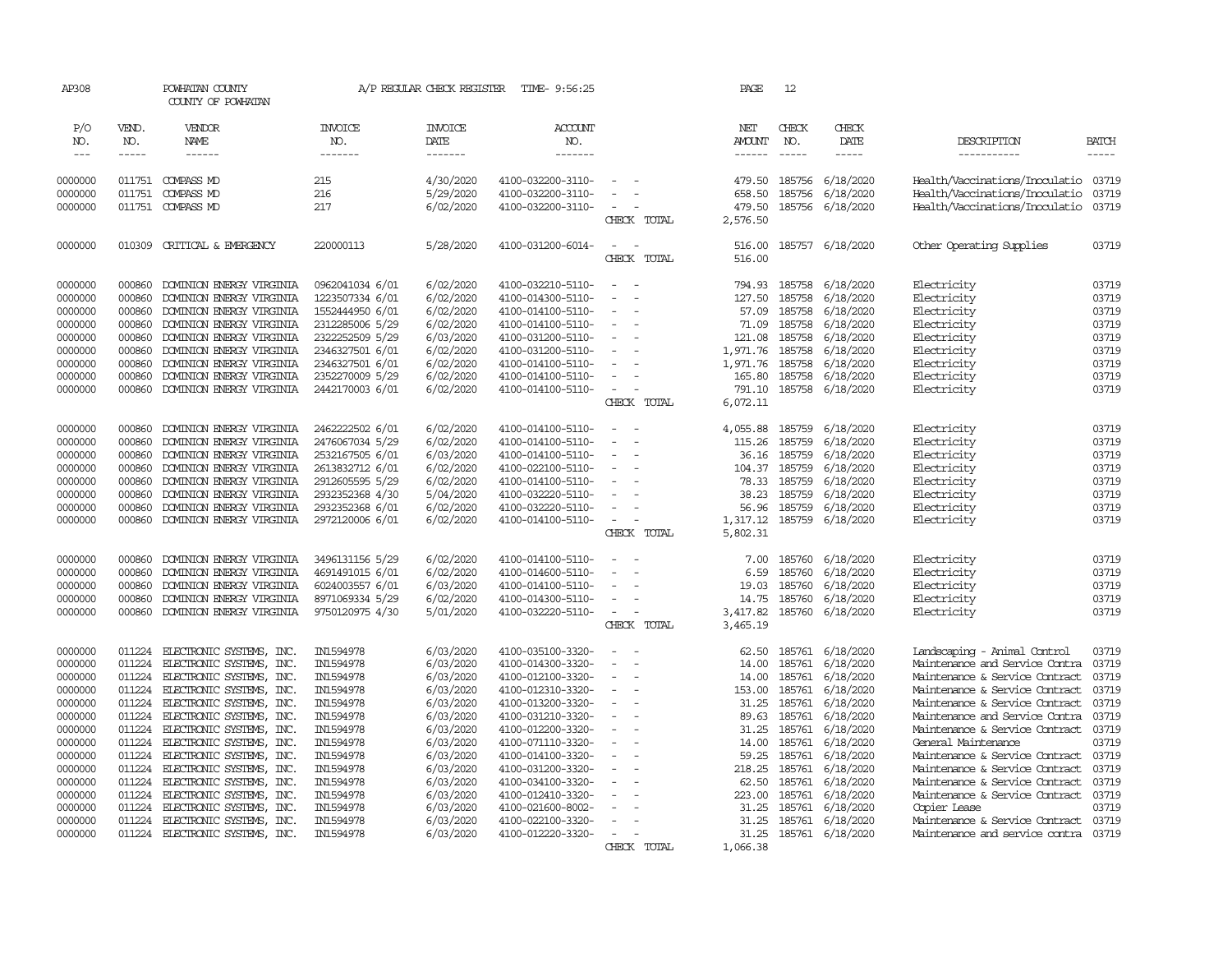| AP308                                                          |                                                          | POWHATAN COUNTY<br>COUNTY OF POWHATAN                                                                                                                                |                                                                | A/P REGULAR CHECK REGISTER                                                 | TIME- 9:56:25                                                                                                              |                                                             | PAGE                                     | 13            |                                                                                                                                              |                                                                                                                            |                                                    |
|----------------------------------------------------------------|----------------------------------------------------------|----------------------------------------------------------------------------------------------------------------------------------------------------------------------|----------------------------------------------------------------|----------------------------------------------------------------------------|----------------------------------------------------------------------------------------------------------------------------|-------------------------------------------------------------|------------------------------------------|---------------|----------------------------------------------------------------------------------------------------------------------------------------------|----------------------------------------------------------------------------------------------------------------------------|----------------------------------------------------|
| P/O<br>NO.                                                     | VEND.<br>NO.                                             | <b>VENDOR</b><br><b>NAME</b>                                                                                                                                         | <b>INVOICE</b><br>NO.                                          | <b>INVOICE</b><br>DATE                                                     | <b>ACCOUNT</b><br>NO.                                                                                                      |                                                             | NET<br>AMOUNT                            | CHECK<br>NO.  | CHECK<br>DATE                                                                                                                                | DESCRIPTION                                                                                                                | <b>BATCH</b>                                       |
| $---$                                                          | $- - - - -$                                              | $- - - - - -$                                                                                                                                                        | -------                                                        | -------                                                                    | -------                                                                                                                    |                                                             | $- - - - - -$                            | $\frac{1}{2}$ | -----                                                                                                                                        | -----------                                                                                                                | $- - - - -$                                        |
| 0000000                                                        |                                                          | 000338 FIRE PROTECTION EQUIP. CO 00075024                                                                                                                            |                                                                | 5/11/2020                                                                  | 4100-032200-6010-                                                                                                          | $\sim$ $\sim$<br>CHECK TOTAL                                | 718.31                                   |               | 718.31 185763 6/18/2020                                                                                                                      | Breathing Apparatus                                                                                                        | 03719                                              |
| 0000000<br>0000000                                             | 012905<br>012905                                         | GALLS, LLC<br>GALLS, LLC                                                                                                                                             | 015709109<br>015717889                                         | 6/20/2020<br>6/21/2020                                                     | 4100-031200-6011-<br>4100-031200-6011-                                                                                     | $\sim$<br>$\sim$<br>$\equiv$<br>$\overline{\phantom{a}}$    |                                          |               | 200.24 185764 6/18/2020<br>144.24 185764 6/18/2020                                                                                           | Uniforms<br>Uniforms                                                                                                       | 03719<br>03719                                     |
| 0000000<br>0000000<br>0000000                                  | 012905<br>012905                                         | GALLS, LLC<br>GALLS, LLC<br>012905 GALLS, LLC                                                                                                                        | 015739138<br>015761696<br>015761753                            | 5/27/2020<br>6/01/2020<br>6/01/2020                                        | 4100-031200-6011-<br>4100-031200-6011-<br>4100-031200-6011-                                                                | $\overline{\phantom{a}}$                                    | 88.73                                    |               | 185764 6/18/2020<br>294.76 185764 6/18/2020<br>57.00 185764 6/18/2020                                                                        | Uniforms<br>Uniforms<br>Uniforms                                                                                           | 03719<br>03719<br>03719                            |
|                                                                |                                                          |                                                                                                                                                                      |                                                                |                                                                            |                                                                                                                            | CHECK TOTAL                                                 | 784.97                                   |               |                                                                                                                                              |                                                                                                                            |                                                    |
| 0000000                                                        |                                                          | 010811 LAND AND COATES, INC                                                                                                                                          | 3395251                                                        | 6/08/2020                                                                  | 4100-014500-3319-                                                                                                          | $\sim$ $\sim$<br>CHECK TOTAL                                | 83.07<br>83.07                           |               | 185765 6/18/2020                                                                                                                             | Equipment Repairs and Maintena                                                                                             | 03719                                              |
| 0000000<br>0000000                                             |                                                          | 011354 MATTHEW BENDER & CO, INC.<br>011354 MATTHEW BENDER & CO, INC.                                                                                                 | 18309828<br>18344267                                           | 5/20/2020<br>5/12/2020                                                     | 4100-011010-3002-<br>4100-011010-3002-                                                                                     | $\overline{a}$<br>$\sim$ $ \sim$<br>CHECK TOTAL             | 111.43<br>73.80<br>185.23                |               | 185766 6/18/2020<br>185766 6/18/2020                                                                                                         | County Code<br>County Code                                                                                                 | 03719<br>03719                                     |
| 0000000                                                        |                                                          | 006610 MO-JOHNS SANITATION                                                                                                                                           | 128026                                                         | 6/01/2020                                                                  | 4100-014600-3311-                                                                                                          | $\overline{\phantom{a}}$<br>$\sim$<br>CHECK TOTAL           | 231.00<br>231.00                         |               | 185767 6/18/2020                                                                                                                             | Portable Bathrooms                                                                                                         | 03719                                              |
| 0000000                                                        |                                                          | 000375 PIEDWONT REGIONAL JAIL                                                                                                                                        | 3359                                                           | 5/31/2020                                                                  | 4100-033400-3845-                                                                                                          | $\overline{\phantom{a}}$<br>$\sim$<br>CHECK TOTAL           | 13,344.00<br>13,344.00                   |               | 185769 6/18/2020                                                                                                                             | Detention of Adults - Health C 03720                                                                                       |                                                    |
| 0000000<br>0000000<br>0000000<br>0000000                       | 001250<br>001250<br>001250<br>001250                     | POWHATAN AUTO & TRACTOR<br>POWHATAN AUTO & TRACTOR<br>POWHATAN AUTO & TRACTOR<br>POWHATAN AUTO & TRACTOR                                                             | 597577<br>597641<br>597641<br>598850                           | 5/18/2020<br>5/18/2020<br>5/18/2020<br>5/28/2020                           | 4100-014500-3319-<br>4100-014500-6009-<br>4100-014500-3319-<br>4100-014500-3319-                                           | $\sim$<br>$\overline{\phantom{a}}$<br>CHECK TOTAL           | 140.23<br>3.98<br>7.95<br>5.18<br>157.34 |               | 185770 6/18/2020<br>185770 6/18/2020<br>185770 6/18/2020<br>185770 6/18/2020                                                                 | Equipment Repairs and Maintena<br>Auto Parts & Repairs<br>Equipment Repairs and Maintena<br>Equipment Repairs and Maintena | 03720<br>03720<br>03720<br>03720                   |
| 0000000                                                        | 009361                                                   | POWHATAN COUNTY CIRCUIT                                                                                                                                              | 2020 JUNE POST                                                 | 6/05/2020                                                                  | 4100-021600-5210-                                                                                                          | $\sim$<br>$\sim$<br>CHECK TOTAL                             | 200.00<br>200.00                         |               | 185771 6/18/2020                                                                                                                             | Postage                                                                                                                    | 03720                                              |
| 0000000<br>0000000<br>0000000<br>0000000<br>0000000<br>0000000 | 000780<br>000780<br>000780<br>000780<br>000780<br>000780 | <b>CUILL CORPORATION</b><br><b>CUILL CORPORATION</b><br><b>QUILL CORPORATION</b><br><b>CUILL CORPORATION</b><br><b>CUILL CORPORATION</b><br><b>CUILL CORPORATION</b> | 7287525<br>7301710<br>7353172<br>7385007<br>7491909<br>7519757 | 5/28/2020<br>5/28/2020<br>6/01/2020<br>6/01/2020<br>6/04/2020<br>6/05/2020 | 4100-031710-6001-<br>4100-031710-6001-<br>4100-031710-6001-<br>4100-031710-6001-<br>4100-012310-6001-<br>4100-031710-6001- | $\sim$<br>$\overline{\phantom{a}}$<br>CHECK TOTAL           | 79.43<br>12.59<br>424.45                 |               | 185772 6/18/2020<br>10.45 185772 6/18/2020<br>8.07 185772 6/18/2020<br>28.04 185772 6/18/2020<br>285.87 185772 6/18/2020<br>185772 6/18/2020 | Office Supplies<br>Office Supplies<br>Office Supplies<br>Office Supplies<br>Office Supplies<br>Office Supplies             | 03719<br>03719<br>03719<br>03719<br>03719<br>03719 |
| 0000000<br>0000000                                             |                                                          | 000620 R. C. GOODWIN & SONS, INC<br>000620 R. C. GOODWIN & SONS, INC                                                                                                 | 0907174<br>0907452                                             | 5/19/2020<br>5/20/2020                                                     | 4100-014100-3310-<br>4100-014500-3190-                                                                                     | $\sim$<br>$\sim$<br>$\sim$<br>CHECK TOTAL                   | 5.98<br>26.94<br>32.92                   |               | 185773 6/18/2020<br>185773 6/18/2020                                                                                                         | Repairs & Maintenance<br>Grounds Maintenance                                                                               | 03720<br>03720                                     |
| 0000000                                                        |                                                          | 007325 RICHMOND OXYGEN CO.                                                                                                                                           | 338833                                                         | 5/31/2020                                                                  | 4100-032200-3320-                                                                                                          | $\sim$<br>$\sim$<br>CHECK TOTAL                             | 277.50                                   |               | 277.50 185774 6/18/2020                                                                                                                      | Maintenance & Service Contract                                                                                             | 03720                                              |
| 0000000<br>0000000<br>0000000<br>0000000                       | 012509<br>012509<br>012509<br>012509                     | RICHMOND SUBURBAN NEWS<br>RICHMOND SUBURBAN NEWS<br>RICHMOND SUBURBAN NEWS<br>RICHMOND SUBURBAN NEWS                                                                 | 3267848 0513<br>3267848 0520<br>3267848 0527<br>6045767 05/06  | 5/31/2020<br>5/31/2020<br>5/31/2020<br>5/31/2020                           | 4100-012200-3600-<br>4100-011010-3600-<br>4100-011010-3600-<br>4100-012320-3600-                                           | $\sim$<br>$\overline{\phantom{a}}$<br>$\sim$<br>CHECK TOTAL | 1,157.25                                 |               | 493.00 185775 6/18/2020<br>259.00 185775 6/18/2020<br>259.00 185775 6/18/2020<br>146.25 185775 6/18/2020                                     | Advertising<br>Advertising<br>Advertising<br>Advertising                                                                   | 03720<br>03720<br>03720<br>03720                   |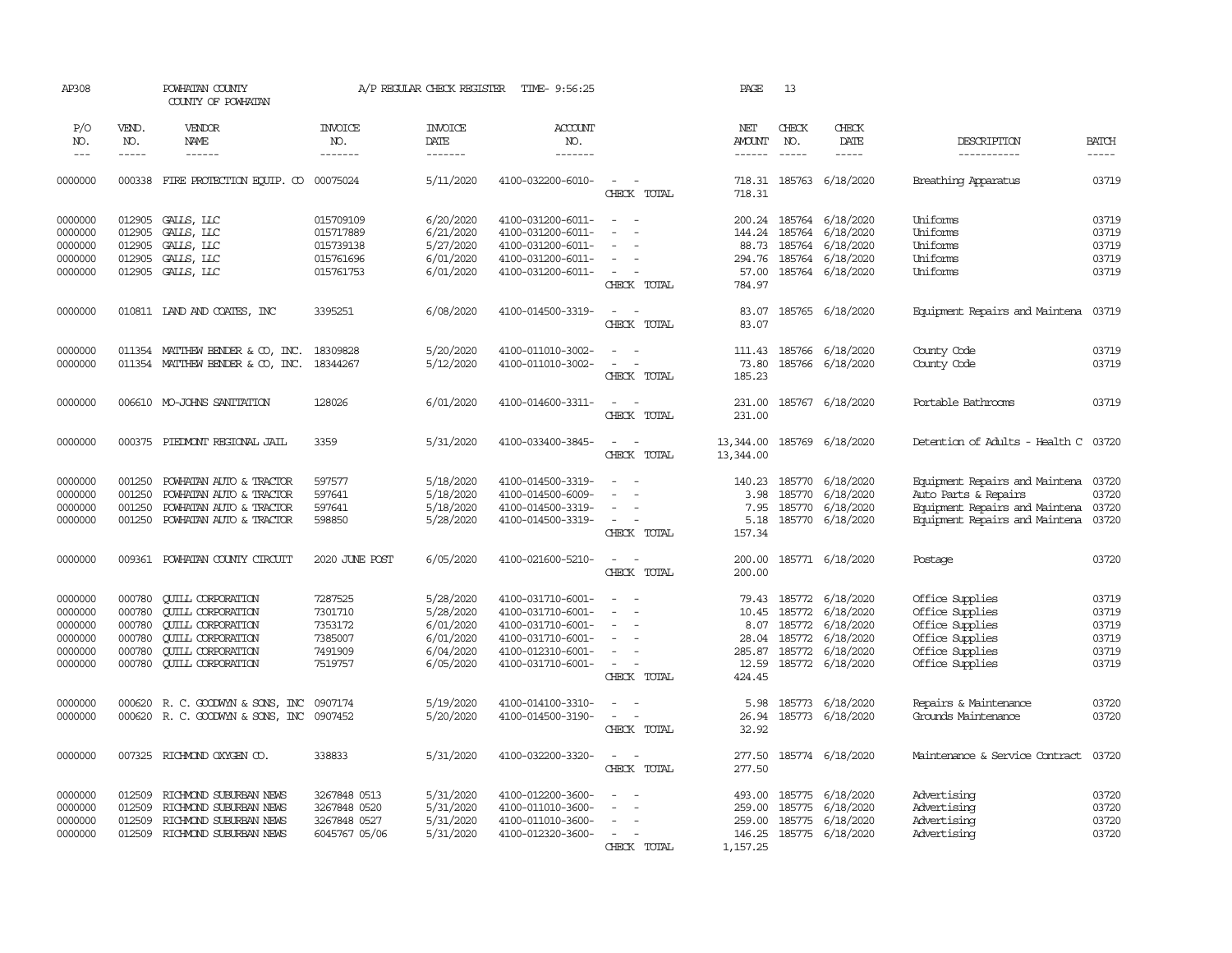| AP308               |                             | POWHATAN COUNTY<br>COUNTY OF POWHATAN          |                                  | A/P REGULAR CHECK REGISTER        | TIME- 9:56:25                          |                                                                     | PAGE                     | 14                            |                               |                                                  |                       |
|---------------------|-----------------------------|------------------------------------------------|----------------------------------|-----------------------------------|----------------------------------------|---------------------------------------------------------------------|--------------------------|-------------------------------|-------------------------------|--------------------------------------------------|-----------------------|
| P/O<br>NO.<br>$---$ | VEND.<br>NO.<br>$- - - - -$ | VENDOR<br>NAME<br>------                       | <b>INVOICE</b><br>NO.<br>------- | <b>INVOICE</b><br>DATE<br>------- | <b>ACCOUNT</b><br>NO.<br>--------      |                                                                     | NET<br><b>AMOUNT</b>     | CHECK<br>NO.<br>$\frac{1}{2}$ | CHECK<br>DATE<br>$- - - - -$  | DESCRIPTION<br>-----------                       | <b>BATCH</b><br>----- |
| 0000000             |                             | 001720 RICHMOND TIMES-DISPATCH                 | 3536362 05/09                    | 5/31/2020                         | 4100-011010-3600-                      | $\overline{\phantom{a}}$<br>CHECK TOTAL                             | 808.60                   |                               | 185776 6/18/2020              | Advertising                                      | 03720                 |
|                     |                             |                                                |                                  |                                   |                                        |                                                                     | 808.60                   |                               |                               |                                                  |                       |
| 0000000             | 007096                      | SBA TOWERS, INC.                               | IN30510220                       | 6/01/2020                         | 4100-031210-5421-                      | $\overline{\phantom{a}}$<br>$\sim$<br>CHECK TOTAL                   | 2,001.00<br>2,001.00     |                               | 185777 6/18/2020              | Rent - Towers                                    | 03720                 |
| 0000000             | 006594                      | SOUTHSIDE ELECTRIC COOP                        | 63504005 6/08                    | 6/11/2020                         | 4100-031210-5110-                      | $\sim$<br>$\sim$<br>CHECK TOTAL                                     | 146.53<br>146.53         |                               | 185779 6/18/2020              | Electricity - Comunications H 03720              |                       |
| 0000000             | 013463                      | SPRINT                                         | LCI-306083                       | 11/09/2018                        | 4100-031200-5240-                      | $\overline{\phantom{a}}$<br>$\overline{\phantom{a}}$<br>CHECK TOTAL | 150.00<br>150.00         |                               | 185780 6/18/2020              | Long Distance                                    | 03720                 |
| 0000000             | 013065                      | STAPLES INC                                    | 7307964715-0-1                   | 5/28/2020                         | 4100-012200-6001-                      | $\sim$                                                              | 127.98                   |                               | 185781 6/18/2020              | Office Supplies                                  | 03720                 |
| 0000000             | 013065                      | STAPLES INC                                    | 7308156076-0-1                   | 5/29/2020                         | 4100-022100-6001-                      | $\sim$<br>$\overline{\phantom{a}}$<br>CHECK TOTAL                   | 165.19<br>293.17         |                               | 185781 6/18/2020              | Office Supplies                                  | 03720                 |
| 0000000             | 008346                      | SYCOM TECHNOLOGIES                             | AT56678                          | 5/23/2020                         | 4100-012510-3320-                      | $\overline{\phantom{a}}$<br>$\overline{\phantom{a}}$<br>CHECK TOTAL | 1,572.00<br>1,572.00     |                               | 185784 6/18/2020              | Maintenance & Service Contract                   | 03720                 |
| 0000000             | 008565                      | TRACTOR SUPPLY CREDIT                          | 100521681                        | 5/12/2020                         | 4100-031200-6022-                      | $\sim$<br>$\sim$                                                    | 89.98                    | 185786                        | 6/18/2020                     | Dog Food & Supplies K9                           | 03720                 |
| 0000000<br>0000000  | 008565<br>008565            | TRACTOR SUPPLY CREDIT<br>TRACTOR SUPPLY CREDIT | 200808569<br>200809965           | 4/30/2020<br>5/03/2020            | 4100-031200-6022-<br>4100-031200-6022- | CHECK TOTAL                                                         | 61.99<br>42.99<br>194.96 | 185786                        | 6/18/2020<br>185786 6/18/2020 | Dog Food & Supplies K9<br>Dog Food & Supplies K9 | 03720<br>03720        |
| 0000000             | 006501                      | TREASURER OF VIRGINIA                          | 20-145C-JMS                      | 4/18/2020                         | 4100-021600-5210-                      |                                                                     | 525.00                   | 185787                        | 6/18/2020                     | Postage                                          | 03720                 |
| 0000000             | 006501                      | TREASURER OF VIRGINIA                          | 20-145C-JMS                      | 4/18/2020                         | 4100-021600-3500-                      |                                                                     | 558.00                   | 185787                        | 6/18/2020                     | Printing & Binding                               | 03720                 |
| 0000000             | 006501                      | TREASURER OF VIRGINIA                          | 20-145C-RED                      | 5/07/2020                         | 4100-021600-8107-                      | $\overline{\phantom{a}}$                                            | 1,387.17                 | 185787                        | 6/18/2020                     | Capital Outlay                                   | 03720                 |
| 0000000             | 006501                      | TREASURER OF VIRGINIA                          | 20-POWPC-0960A                   | 4/15/2020                         | 4100-021600-8101-                      | $\sim$<br>CHECK TOTAL                                               | 4,450.00<br>6,920.17     | 185787                        | 6/18/2020                     | Capital Outlay                                   | 03729                 |
| 0000000             |                             | 008125 U.S. BANK                               | 5751691                          | 5/22/2020                         | 4100-095101-9150-                      | $\sim$<br>$\sim$<br>CHECK TOTAL                                     | 2,750.00<br>2,750.00     |                               | 185789 6/18/2020              | Bond Trustee Fees/Arbitrage                      | 03720                 |
| 0000000             | 011193                      | VERIZON                                        | 13574714 5/27                    | 5/27/2020                         | 100-000100-0006-                       | ÷.                                                                  | 341.63                   |                               | 185791 6/18/2020              | Due from Other Agencies                          | 03720                 |
| 0000000             | 011193                      | VERIZON                                        | 13574714 5/27                    | 5/27/2020                         | 4100-012310-5230-                      | $\overline{\phantom{a}}$<br>$\overline{\phantom{a}}$                | 146.34                   | 185791                        | 6/18/2020                     | Telephone Services                               | 03720                 |
| 0000000             | 011193                      | VERIZON                                        | 13574714 5/27                    | 5/27/2020                         | 4100-012510-5230-                      | $\overline{a}$                                                      | 51.20                    | 185791                        | 6/18/2020                     | Telephone Services                               | 03720                 |
| 0000000             | 011193                      | VERIZON                                        | 13574714 5/27                    | 5/27/2020                         | 4100-014100-5230-                      |                                                                     | 610.72                   | 185791                        | 6/18/2020                     | Telephone Services                               | 03720                 |
| 0000000             | 011193<br>011193            | VERIZON                                        | 13574714 5/27                    | 5/27/2020                         | 4100-014300-5230-                      |                                                                     | 245.77                   | 185791                        | 6/18/2020                     | Telephone Services                               | 03720                 |
| 0000000<br>0000000  | 011193                      | VERIZON<br>VERIZON                             | 13574714 5/27<br>13574714 5/27   | 5/27/2020<br>5/27/2020            | 4100-021200-5230-<br>4100-031200-5230- |                                                                     | 129.26<br>528.32         | 185791<br>185791              | 6/18/2020<br>6/18/2020        | Telephone Services<br>Telephone Services         | 03720<br>03720        |
| 0000000             | 011193                      | VERIZON                                        | 13574714 5/27                    | 5/27/2020                         | 4100-031710-5230-                      |                                                                     | 145.47                   | 185791                        | 6/18/2020                     | Telephone Services                               | 03720                 |
| 0000000             | 011193                      | VERIZON                                        | 13574714 5/27                    | 5/27/2020                         | 4100-021200-5230-                      | $\equiv$                                                            | 44.88                    | 185791                        | 6/18/2020                     | Telephone Services                               | 03720                 |
| 0000000             | 011193                      | VERIZON                                        | 13574714 5/27                    | 5/27/2020                         | 4100-031210-5230-                      |                                                                     | 130.56                   | 185791                        | 6/18/2020                     | Telephone Services                               | 03720                 |
| 0000000             | 011193                      | VERIZON                                        | 13574714 5/27                    | 5/27/2020                         | 4100-032200-5230-                      |                                                                     | 866.39                   | 185791                        | 6/18/2020                     | Telephone Services                               | 03720                 |
| 0000000             | 011193                      | VERIZON                                        | 13574714 5/27                    | 5/27/2020                         | 4100-032200-5260-                      |                                                                     | 380.42                   | 185791                        | 6/18/2020                     | Internet                                         | 03720                 |
| 0000000             | 011193                      | VERIZON                                        | 13574714 5/27                    | 5/27/2020                         | 4100-032210-5230-                      | $\overline{\phantom{a}}$                                            | 219.27                   | 185791                        | 6/18/2020                     | Telephone Services                               | 03720                 |
| 0000000             | 011193                      | VERIZON                                        | 13574714 5/27                    | 5/27/2020                         | 4100-035500-5230-                      |                                                                     | 128.68                   | 185791                        | 6/18/2020                     | Telephone Services                               | 03720                 |
| 0000000             | 011193                      | VERIZON                                        | 13574714 5/27                    | 5/27/2020                         | 4100-071110-5230-                      |                                                                     | 130.86                   | 185791                        | 6/18/2020                     | Telephone Services                               | 03720                 |
| 0000000             | 011193                      | VERIZON                                        | 13574714 5/27                    | 5/27/2020                         | 4100-073100-5230-                      |                                                                     | 293.41                   | 185791                        | 6/18/2020                     | Telephone Services                               | 03720                 |
| 0000000             | 011193                      | VERIZON                                        | 63108448 5/27                    | 5/27/2020                         | 4100-031200-5230-                      |                                                                     |                          | 428.10 185791                 | 6/18/2020                     | Telephone Services                               | 03720                 |
| 0000000             |                             | 011193 VERIZON                                 | 63108448 5/27                    | 5/27/2020                         | 4100-031210-5230-                      | $\sim$                                                              | 901.43                   |                               | 185791 6/18/2020              | Telephone Services                               | 03720                 |
|                     |                             |                                                |                                  |                                   |                                        | CHECK TOTAL                                                         | 5,722.71                 |                               |                               |                                                  |                       |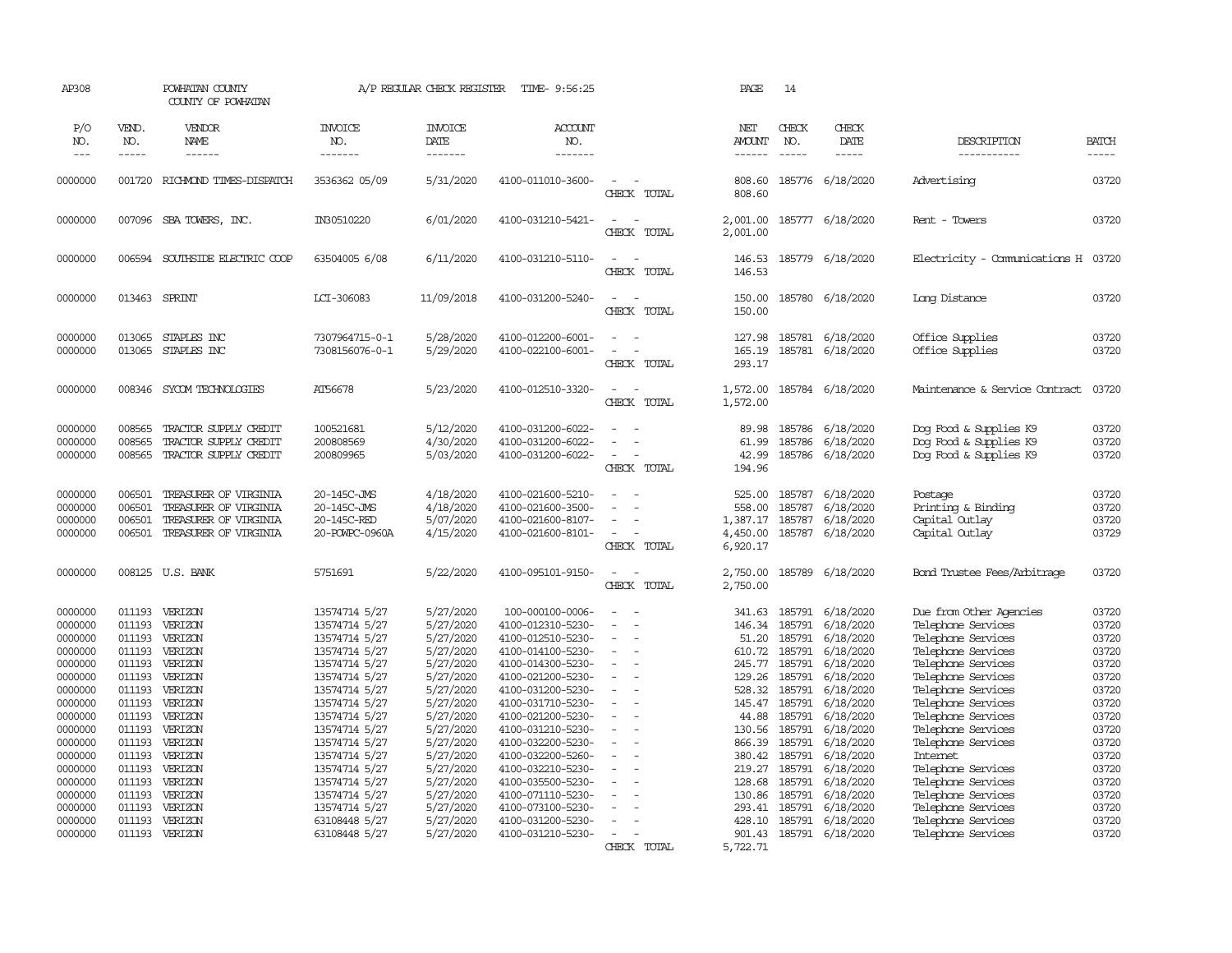| AP308                         |                               | POWHATAN COUNTY<br>COUNTY OF POWHATAN                          |                                        | A/P REGULAR CHECK REGISTER          | TIME- 9:56:25                                               |                                                                       | PAGE                                  | 15                            |                                            |                                      |                         |
|-------------------------------|-------------------------------|----------------------------------------------------------------|----------------------------------------|-------------------------------------|-------------------------------------------------------------|-----------------------------------------------------------------------|---------------------------------------|-------------------------------|--------------------------------------------|--------------------------------------|-------------------------|
| P/O<br>NO.<br>$---$           | VEND.<br>NO.<br>$\frac{1}{2}$ | VENDOR<br>NAME                                                 | <b>INVOICE</b><br>NO.<br>-------       | <b>INVOICE</b><br>DATE<br>-------   | <b>ACCOUNT</b><br>NO.<br>--------                           |                                                                       | NET<br><b>AMOUNT</b><br>$- - - - - -$ | CHECK<br>NO.<br>$\frac{1}{2}$ | CHECK<br>DATE<br>$\frac{1}{2}$             | DESCRIPTION<br>-----------           | <b>BATCH</b><br>-----   |
| 0000000                       | 011187                        | VERIZON BUSINESS                                               | 67182370                               | 6/10/2020                           | 4100-012510-5240-                                           | $\overline{\phantom{a}}$<br>$\sim$<br>CHECK TOTAL                     | 18.96<br>18.96                        |                               | 185792 6/18/2020                           | Long Distance                        | 03720                   |
| 0000000                       |                               | 000770 VIRGINIA DEPARIMENT OF                                  | 4TH OTR LGA                            | 4/16/2020                           | 4100-051200-5699-                                           | $\sim$<br>$\sim$<br>CHECK TOTAL                                       | 11,308.25<br>11,308.25                |                               | 185793 6/18/2020                           | State Health Department              | 03720                   |
| 0000000                       | 001680                        | WASTE MANAGEMENT OF                                            | 3438855-2424-3                         | 6/01/2020                           | 4100-014300-3175-                                           | $\sim$<br>$\sim$<br>CHECK TOTAL                                       | 295.27<br>295.27                      |                               | 185794 6/18/2020                           | Waste Disposal                       | 03720                   |
| 0000000                       |                               | 012063 WINDSTREAM                                              | 012272474 6/20                         | 5/27/2020                           | 4100-012510-5230-                                           | $\sim$<br>$\sim$<br>CHECK TOTAL                                       | 750.14                                |                               | 750.14 185795 6/18/2020                    | Telephone Services                   | 03720                   |
| 0000000                       |                               | 010688 A&B CLEANING SERVICE, INC.                              | 32920                                  | 6/17/2020                           | 4100-014100-3180-                                           | $\sim$ $ \sim$<br>CHECK TOTAL                                         | 4,696.18<br>4,696.18                  |                               | 185813 6/25/2020                           | Cleaning Service                     | 03730                   |
| 0000000                       |                               | 013551 ALI, CHRISTOPHER                                        | 001                                    | 6/15/2020                           | 4100-011010-5550-                                           | $\sim$<br>$\sim$<br>CHECK TOTAL                                       | 2,300.00<br>2,300.00                  |                               | 185815 6/25/2020                           | <b>BOS</b> Retreat                   | 03730                   |
| 0000000                       |                               | 013371 AMERICAN PEST MANAGEMENT,                               | 5904514                                | 6/04/2020                           | 4100-032220-3320-                                           | $\sim$ 100 $\sim$<br>CHECK TOTAL                                      | 120.00<br>120.00                      |                               | 185817 6/25/2020                           | Maintenance & Service Contract       | 03730                   |
| 0000000                       |                               | 012849 AQUA VIRGINIA                                           | 56630273 5/20                          | 6/05/2020                           | 4100-073100-5130-                                           | $\sim$ $\sim$<br>CHECK TOTAL                                          | 34.67<br>34.67                        |                               | 185819 6/25/2020                           | Water                                | 03730                   |
| 0000000                       |                               | 012572 AT&T MOBILITY                                           | WIRELESS 6/23                          | 6/23/2020                           | 4100-031210-5232-                                           | $\sim$ $ \sim$<br>CHECK TOTAL                                         | 91.04<br>91.04                        |                               | 185820 6/25/2020                           | Wireline 911                         | 03730                   |
| 0000000<br>0000000            | 006655<br>006655              | BLOSSMAN GAS COMPANIES<br>BLOSSMAN GAS COMPANIES,              | 10272023<br>10272024                   | 6/09/2020<br>6/09/2020              | 4100-014500-6008-<br>4100-014500-6008-                      | $\sim$<br>$\sim$<br>$\overline{\phantom{a}}$<br>$\sim$<br>CHECK TOTAL | 8.86<br>22.97                         |                               | 14.11 185822 6/25/2020<br>185822 6/25/2020 | Gas/Grease/Oil<br>Gas/Grease/Oil     | 03730<br>03730          |
| 0000000                       | 013550                        | BREDEMEIER, DENNIS                                             | REIMB 6/17/20                          | 6/17/2020                           | 4100-034100-6011-                                           | $\omega_{\rm{max}}$ and $\omega_{\rm{max}}$<br>CHECK TOTAL            | 78.94<br>78.94                        |                               | 185824 6/25/2020                           | Uniforms                             | 03730                   |
| 0000000<br>0000000<br>0000000 | 006965<br>006965<br>006965    | CINTAS CORPORATION<br>CINIAS CORPORATION<br>CINIAS CORPORATION | 4053439432<br>4053439432<br>4053439432 | 6/17/2020<br>6/17/2020<br>6/17/2020 | 4100-014100-6011-<br>4100-014500-6011-<br>4100-014300-6011- | $\sim$<br>$\sim$<br>$\sim$ $ \sim$<br>CHECK TOTAL                     | 23.77<br>26.21<br>24.08<br>74.06      | 185827<br>185827<br>185827    | 6/25/2020<br>6/25/2020<br>6/25/2020        | Uniforms<br>Uniforms<br>Uniforms     | 03730<br>03730<br>03730 |
| 0000000                       | 007088                        | COLONIAL POWERLIFT, INC.                                       | 2020-248                               | 6/08/2020                           | 4100-014100-3320-                                           | $\sim$ $ \sim$<br>CHECK TOTAL                                         | 300.50<br>300.50                      |                               | 185828 6/25/2020                           | Maintenance & Service Contract       | 03730                   |
| 0000000                       |                               | 012756 COMCAST                                                 | 0089859 6/07                           | 6/07/2020                           | 4100-014300-5260-                                           | $\sim$ $ \sim$<br>CHECK TOTAL                                         | 325.29<br>325.29                      | 185829                        | 6/25/2020                                  | Internet                             | 03730                   |
| 0000000                       |                               | 033130 COUNTY OF HENRICO                                       | 184376                                 | 6/01/2020                           | 4100-033400-3840-                                           | $\sim$ $ \sim$<br>CHECK TOTAL                                         | 21,378.84<br>21,378.84                |                               | 185832 6/25/2020                           | Detention of Juveniles               | 03730                   |
| 0000000                       | 008787 DMV                    |                                                                | 202015200598                           | 5/31/2020                           | 4100-012410-3320-                                           | CHECK TOTAL                                                           | 2,075.00<br>2,075.00                  |                               | 185833 6/25/2020                           | Maintenance & Service Contract 03730 |                         |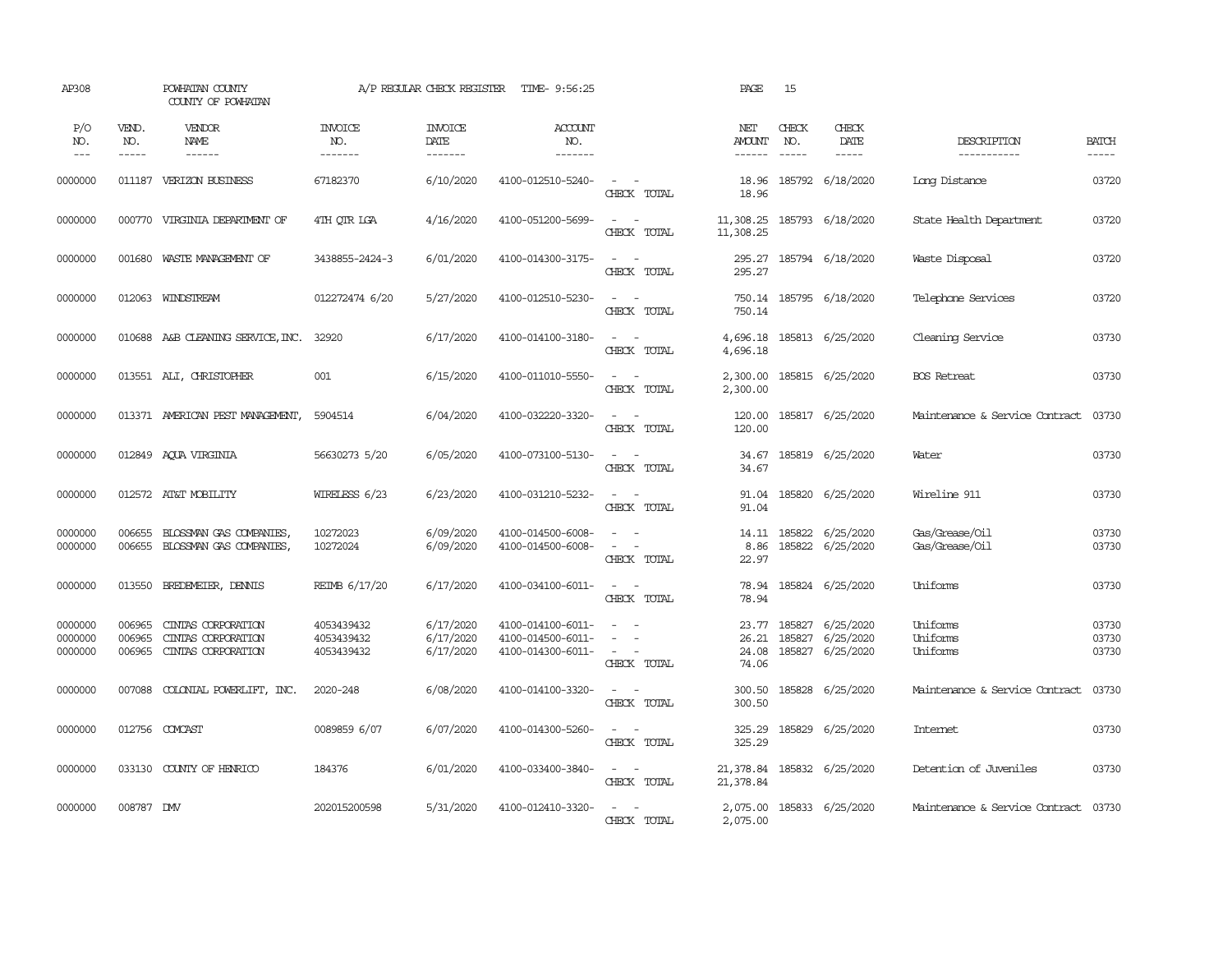| AP308                                                                     |                                                                    | POWHATAN COUNTY<br>COUNTY OF POWHATAN                                                                |                                                                                         | A/P REGULAR CHECK REGISTER                                                              | TIME- 9:56:25                                                                                                                                   |                                                                                                               | PAGE                                                          | 16                                                                 |                                                                                         |                                                                                                           |                                                             |
|---------------------------------------------------------------------------|--------------------------------------------------------------------|------------------------------------------------------------------------------------------------------|-----------------------------------------------------------------------------------------|-----------------------------------------------------------------------------------------|-------------------------------------------------------------------------------------------------------------------------------------------------|---------------------------------------------------------------------------------------------------------------|---------------------------------------------------------------|--------------------------------------------------------------------|-----------------------------------------------------------------------------------------|-----------------------------------------------------------------------------------------------------------|-------------------------------------------------------------|
| P/O<br>NO.<br>$---$                                                       | VEND.<br>NO.<br>$- - - - -$                                        | VENDOR<br>NAME                                                                                       | <b>INVOICE</b><br>NO.<br>-------                                                        | <b>INVOICE</b><br>DATE<br>-------                                                       | ACCOUNT<br>NO.<br>-------                                                                                                                       |                                                                                                               | NET<br>AMOUNT<br>$- - - - - -$                                | CHECK<br>NO.<br>$\frac{1}{2}$                                      | CHECK<br>DATE<br>-----                                                                  | DESCRIPTION<br>-----------                                                                                | <b>BATCH</b><br>$- - - - -$                                 |
| 0000000                                                                   |                                                                    | 007710 FLANNAGAN, FLANK L.                                                                           | MAR-JUN 2020                                                                            | 6/18/2020                                                                               | 4100-013200-1011-                                                                                                                               | $\sim$<br>$\sim$<br>CHECK TOTAL                                                                               | 737.67<br>737.67                                              | 185838                                                             | 6/25/2020                                                                               | COMP: Electoral Board                                                                                     | 03730                                                       |
| 0000000                                                                   |                                                                    | 013518 FROEHLING & ROBERTSON, IN 179871                                                              |                                                                                         | 6/03/2020                                                                               | 4100-034100-3140-                                                                                                                               | $\sim$<br>$\sim$<br>CHECK TOTAL                                                                               | 2,009.00<br>2,009.00                                          |                                                                    | 185839 6/25/2020                                                                        | Professional Services                                                                                     | 03730                                                       |
| 0000000<br>0000000<br>0000000<br>0000000<br>0000000<br>0000000<br>0000000 | 012905<br>012905<br>012905<br>012905<br>012905<br>012905<br>012905 | GALLS, LLC<br>GALLS, LLC<br>GALLS, LLC<br>GALLS, LLC<br>GALLS, LLC<br>GALLS, LLC<br>GALLS, LLC       | 015775160<br>015775161<br>015775162<br>015785801<br>015828121<br>015828147<br>015832078 | 6/02/2020<br>6/02/2020<br>6/02/2020<br>6/03/2020<br>6/09/2020<br>6/09/2020<br>6/10/2020 | 4100-035100-6011-<br>4100-035100-6011-<br>4100-031200-6011-<br>4100-031200-6011-<br>4100-031200-6011-<br>4100-031200-6011-<br>4100-031200-6011- | $\sim$ $ \sim$<br>$\sim$<br>$\equiv$<br>$\equiv$<br>$\sim$                                                    | 15.17<br>33.73<br>15.17<br>100.12<br>28.00<br>33.00<br>152.38 | 185840<br>185840<br>185840<br>185840<br>185840<br>185840<br>185840 | 6/25/2020<br>6/25/2020<br>6/25/2020<br>6/25/2020<br>6/25/2020<br>6/25/2020<br>6/25/2020 | Uniforms<br>Uniforms<br>Uniforms<br>Uniforms<br>Uniforms<br>Uniforms<br>Uniforms                          | 03730<br>03730<br>03730<br>03730<br>03730<br>03730<br>03730 |
| 0000000                                                                   | 012905                                                             | GALLS, LLC                                                                                           | 015832271                                                                               | 6/10/2020                                                                               | 4100-031200-6011-                                                                                                                               | $\overline{\phantom{a}}$<br>CHECK TOTAL                                                                       | 284.76<br>662.33                                              |                                                                    | 185840 6/25/2020                                                                        | Uniforms                                                                                                  | 03730                                                       |
| 0000000                                                                   | 008538                                                             | GOODMAN, JOSEPHINE L.                                                                                | MAR-JUN 2020                                                                            | 6/18/2020                                                                               | 4100-013200-1011-                                                                                                                               | $\overline{\phantom{a}}$<br>$\sim$<br>CHECK TOTAL                                                             | 737.67<br>737.67                                              |                                                                    | 185845 6/25/2020                                                                        | COMP: Electoral Board                                                                                     | 03730                                                       |
| 0000000                                                                   |                                                                    | 006013 GRAINGER                                                                                      | 9551140925                                                                              | 6/04/2020                                                                               | 4100-032210-3310-                                                                                                                               | $\sim$<br>$\overline{\phantom{a}}$<br>CHECK TOTAL                                                             | 63.64<br>63.64                                                |                                                                    | 185847 6/25/2020                                                                        | Repairs & Maintenance                                                                                     | 03730                                                       |
| 0000000                                                                   |                                                                    | 006763 GREENBERG AND ASSOCIATES,                                                                     | 4650                                                                                    | 6/11/2020                                                                               | 4100-031200-3110-                                                                                                                               | $\overline{\phantom{a}}$<br>$\sim$<br>CHECK TOTAL                                                             | 325.00<br>325.00                                              |                                                                    | 185848 6/25/2020                                                                        | Professional Health Services                                                                              | 03730                                                       |
| 0000000                                                                   |                                                                    | 005075 GREENE, FLOYD, JR.                                                                            | 24                                                                                      | 6/16/2020                                                                               | 4100-031210-3320-                                                                                                                               | $\sim$<br>CHECK TOTAL                                                                                         | 120.00<br>120.00                                              |                                                                    | 185849 6/25/2020                                                                        | Maintenance and Service Contra                                                                            | 03730                                                       |
| 0000000                                                                   |                                                                    | 010966 HABITAT FOR HUMANITY-                                                                         | HEAT PUMP                                                                               | 6/15/2020                                                                               | 4100-053910-5643-                                                                                                                               | $\sim$<br>$\sim$<br>CHECK TOTAL                                                                               | 1,250.00<br>1,250.00                                          |                                                                    | 185850 6/25/2020                                                                        | PCCAA Services - Federal CSBG                                                                             | 03730                                                       |
| 0000000                                                                   |                                                                    | 013549 HOSTED BACKBONE, LLC                                                                          | HB17-9047                                                                               | 5/06/2020                                                                               | 4100-012510-5260-                                                                                                                               | $\sim$<br>$\sim$<br>CHECK TOTAL                                                                               | 1,007.50<br>1,007.50                                          |                                                                    | 185851 6/25/2020                                                                        | Internet Usage                                                                                            | 03730                                                       |
| 0000000                                                                   | 010755                                                             | INVOVATIVE TURF                                                                                      | 4664                                                                                    | 6/11/2020                                                                               | 4100-014600-3320-                                                                                                                               | $\frac{1}{2} \left( \frac{1}{2} \right) \left( \frac{1}{2} \right) \left( \frac{1}{2} \right)$<br>CHECK TOTAL | 1,580.95<br>1,580.95                                          |                                                                    | 185852 6/25/2020                                                                        | Maintenance/Service Contracts                                                                             | 03730                                                       |
| 0000000<br>0000000<br>0000000<br>0000000                                  | 000120<br>000120<br>000120<br>000120                               | <b>JAMES RIVER AIR</b><br><b>JAMES RIVER AIR</b><br><b>JAMES RIVER AIR</b><br><b>JAMES RIVER AIR</b> | S167643<br>S168069<br>S168302<br>S168394                                                | 5/31/2020<br>6/15/2020<br>6/15/2020<br>6/15/2020                                        | 4100-014100-3308-<br>4100-032210-3310-<br>4100-014100-3308-<br>4100-014100-3308-                                                                | $\overline{\phantom{a}}$<br>$\sim$<br>$\sim$<br>CHECK TOTAL                                                   | 344.40<br>576.00<br>712.92<br>720.00<br>2,353.32              | 185853<br>185853<br>185853<br>185853                               | 6/25/2020<br>6/25/2020<br>6/25/2020<br>6/25/2020                                        | HVAC Service and Repairs<br>Repairs & Maintenance<br>HVAC Service and Repairs<br>HVAC Service and Repairs | 03730<br>03730<br>03730<br>03730                            |
| 0000000                                                                   |                                                                    | 006104 KUSTOM SIGNALS INC                                                                            | 575138                                                                                  | 6/16/2020                                                                               | 4100-031200-3310-                                                                                                                               | $\sim$<br>$\sim$<br>CHECK TOTAL                                                                               | 80.35<br>80.35                                                |                                                                    | 185854 6/25/2020                                                                        | Repairs & Maintenance                                                                                     | 03730                                                       |
| 0000000                                                                   |                                                                    | 010811 IAND AND COATES, INC                                                                          | 3400049                                                                                 | 6/16/2020                                                                               | 4100-014500-3319-                                                                                                                               | $\sim$ $ -$<br>CHECK TOTAL                                                                                    | 2.93<br>2.93                                                  |                                                                    | 185855 6/25/2020                                                                        | Equipment Repairs and Maintena 03730                                                                      |                                                             |
| 0000000                                                                   |                                                                    | $013108$ LAWN AND GOLF $CD.$ , INC.                                                                  | 44802                                                                                   | 6/05/2020                                                                               | 4100-014600-3310-                                                                                                                               | $\sim$<br>$\sim$<br>CHECK TOTAL                                                                               | 784.82<br>784.82                                              |                                                                    | 185856 6/25/2020                                                                        | Repairs and Maintenance                                                                                   | 03730                                                       |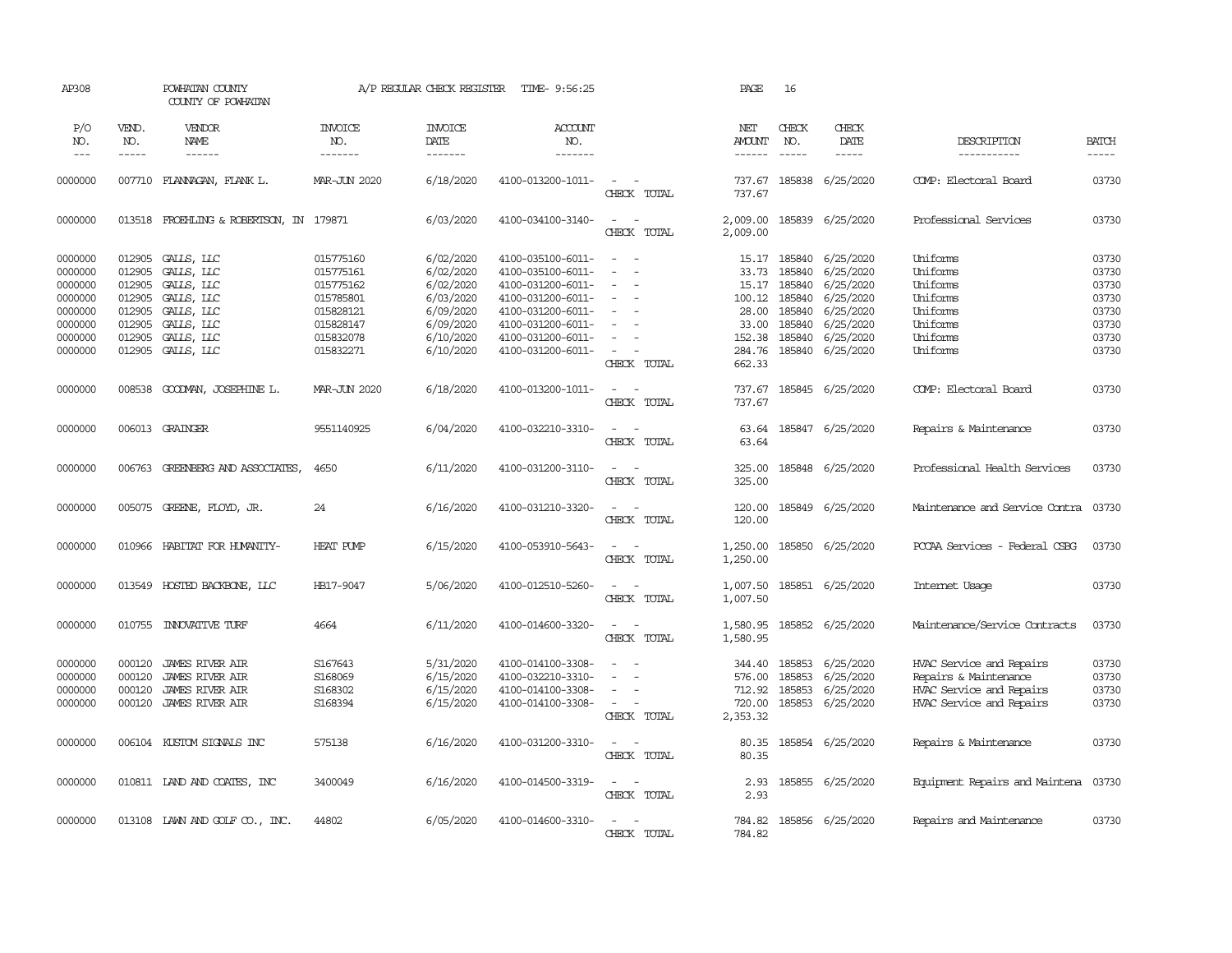| AP308                                                          |                                                | POWHATAN COUNTY<br>COUNTY OF POWHATAN                                                                                                                                                                                                                                                                                                                                                                                                                                                                    |                                                                                   | A/P REGULAR CHECK REGISTER                                                 | TIME- 9:56:25                                                                                                              |                                                                             | PAGE                                                     | 17                                                                  |                                                                                    |                                                                                                                                                    |                                                    |
|----------------------------------------------------------------|------------------------------------------------|----------------------------------------------------------------------------------------------------------------------------------------------------------------------------------------------------------------------------------------------------------------------------------------------------------------------------------------------------------------------------------------------------------------------------------------------------------------------------------------------------------|-----------------------------------------------------------------------------------|----------------------------------------------------------------------------|----------------------------------------------------------------------------------------------------------------------------|-----------------------------------------------------------------------------|----------------------------------------------------------|---------------------------------------------------------------------|------------------------------------------------------------------------------------|----------------------------------------------------------------------------------------------------------------------------------------------------|----------------------------------------------------|
| P/O<br>NO.<br>$---$                                            | VEND.<br>NO.<br>-----                          | VENDOR<br>NAME<br>$\begin{array}{cccccccccc} \multicolumn{2}{c}{} & \multicolumn{2}{c}{} & \multicolumn{2}{c}{} & \multicolumn{2}{c}{} & \multicolumn{2}{c}{} & \multicolumn{2}{c}{} & \multicolumn{2}{c}{} & \multicolumn{2}{c}{} & \multicolumn{2}{c}{} & \multicolumn{2}{c}{} & \multicolumn{2}{c}{} & \multicolumn{2}{c}{} & \multicolumn{2}{c}{} & \multicolumn{2}{c}{} & \multicolumn{2}{c}{} & \multicolumn{2}{c}{} & \multicolumn{2}{c}{} & \multicolumn{2}{c}{} & \multicolumn{2}{c}{} & \mult$ | <b>INVOICE</b><br>NO.<br>-------                                                  | <b>INVOICE</b><br>DATE<br>--------                                         | <b>ACCOUNT</b><br>NO.<br>--------                                                                                          |                                                                             | NET<br>AMOUNT<br>-------                                 | CHECK<br>NO.<br>$\frac{1}{2}$                                       | CHECK<br>DATE<br>-----                                                             | DESCRIPTION<br>-----------                                                                                                                         | <b>BATCH</b><br>$\frac{1}{2}$                      |
| 0000000                                                        | 008700                                         | LOWE, MELISSA                                                                                                                                                                                                                                                                                                                                                                                                                                                                                            | REIMB 6/16/20                                                                     | 6/16/2020                                                                  | 4100-011010-5840-                                                                                                          | $\sim$<br>CHECK TOTAL                                                       | 29.38<br>29.38                                           |                                                                     | 185857 6/25/2020                                                                   | Meeting Expense                                                                                                                                    | 03730                                              |
| 0000000                                                        |                                                | 010290 MCINTOSH, A. CHRISTIAN                                                                                                                                                                                                                                                                                                                                                                                                                                                                            | REIMB 6/8/20                                                                      | 6/08/2020                                                                  | 4100-014500-3190-                                                                                                          | $\equiv$<br>$\sim$<br>CHECK TOTAL                                           | 38.29<br>38.29                                           |                                                                     | 185858 6/25/2020                                                                   | Grounds Maintenance                                                                                                                                | 03730                                              |
| 0000000                                                        |                                                | 007136 MOORE, JASON                                                                                                                                                                                                                                                                                                                                                                                                                                                                                      | 9226403                                                                           | 6/03/2020                                                                  | 4100-021200-3150-                                                                                                          | $\sim$<br>$\sim$<br>CHECK TOTAL                                             | 280.00<br>280.00                                         |                                                                     | 185859 6/25/2020                                                                   | Outside Counsel                                                                                                                                    | 03730                                              |
| 0000000<br>0000000<br>0000000                                  | 009281<br>009281<br>009281                     | OVERDRIVE, INC.<br>OVERDRIVE, INC.<br>OVERDRIVE, INC.                                                                                                                                                                                                                                                                                                                                                                                                                                                    | 01369CO20172335<br>01369CO20177746<br>01369CO20190335                             | 6/08/2020<br>6/11/2020<br>6/17/2020                                        | 4100-073100-6012-<br>4100-073100-6012-<br>4100-073100-6012-                                                                | $\sim$<br>$\equiv$<br>CHECK TOTAL                                           | 49.99<br>905.24<br>825.60<br>1,780.83                    | 185861                                                              | 185861 6/25/2020<br>6/25/2020<br>185861 6/25/2020                                  | Books & Subscriptions<br>Books & Subscriptions<br>Books & Subscriptions                                                                            | 03731<br>03731<br>03731                            |
| 0000000<br>0000000                                             | 000375<br>000375                               | PIEDMONT REGIONAL JAIL<br>PIEDMONT REGIONAL JAIL                                                                                                                                                                                                                                                                                                                                                                                                                                                         | 3312<br>3336                                                                      | 3/31/2020<br>4/30/2020                                                     | 4100-033400-3841-<br>4100-033400-3841-                                                                                     | $\sim$<br>$\overline{\phantom{a}}$<br>CHECK TOTAL                           | 20,416.00<br>14,464.00<br>34,880.00                      |                                                                     | 185862 6/25/2020<br>185862 6/25/2020                                               | Detention of Adults<br>Detention of Adults                                                                                                         | 03731<br>03731                                     |
| 0000000                                                        | 001420                                         | PITNEY BOWES, INC.                                                                                                                                                                                                                                                                                                                                                                                                                                                                                       | 3311321392                                                                        | 6/29/2020                                                                  | 4100-021200-5210-                                                                                                          | $\sim$<br>- -<br>CHECK TOTAL                                                | 150.00<br>150.00                                         |                                                                     | 185863 6/25/2020                                                                   | Postage                                                                                                                                            | 03731                                              |
| 0000000<br>0000000                                             | 001250<br>001250                               | POWHATAN AUTO & TRACTOR<br>POWHATAN AUTO & TRACTOR                                                                                                                                                                                                                                                                                                                                                                                                                                                       | 598147<br>601144                                                                  | 5/21/2020<br>6/16/2020                                                     | 4100-014100-6009-<br>4100-014500-3319-                                                                                     | $\equiv$<br>$\sim$<br>$\sim$<br>CHECK TOTAL                                 | 2.69<br>9.56<br>12.25                                    | 185864                                                              | 185864 6/25/2020<br>6/25/2020                                                      | Auto Parts & Repairs<br>Equipment Repairs and Maintena                                                                                             | 03731<br>03731                                     |
| 0000000                                                        |                                                | 013454 QUADLIENT LEASING USA, IN N8343252                                                                                                                                                                                                                                                                                                                                                                                                                                                                |                                                                                   | 6/11/2020                                                                  | 100-000100-0017-                                                                                                           | $\sim$<br>$\sim$<br>CHECK TOTAL                                             | 516.27                                                   |                                                                     | 516.27 185865 6/25/2020                                                            | Postage Lease                                                                                                                                      | 03731                                              |
| 0000000<br>0000000<br>0000000<br>0000000<br>0000000<br>0000000 | 000620<br>000620<br>000620                     | 000620 R. C. GOODWIN & SONS, INC<br>R. C. GOODWYN & SONS, INC<br>R. C. GOODWYN & SONS, INC<br>000620 R. C. GOODWYN & SONS, INC<br>R. C. GOODWYN & SONS, INC<br>000620 R. C. GOODWYN & SONS, INC 0907583                                                                                                                                                                                                                                                                                                  | 0906365<br>0906366<br>0906636<br>0907566<br>0907583                               | 5/14/2020<br>5/14/2020<br>5/15/2020<br>5/21/2020<br>5/21/2020<br>5/21/2020 | 4100-014100-3310-<br>4100-014100-3310-<br>4100-014100-3310-<br>4100-032210-3310-<br>4100-035100-3310-<br>4100-032210-3310- | $\sim$<br>$\equiv$<br>$\sim$<br>$\sim$<br>$\sim$<br>$\equiv$<br>CHECK TOTAL | 3.99<br>10.23<br>21.98<br>19.83<br>5.03                  | 59.99-185866<br>8.99 185866<br>185866<br>185866<br>185866<br>185866 | 6/25/2020<br>6/25/2020<br>6/25/2020<br>6/25/2020<br>6/25/2020<br>6/25/2020         | Repairs & Maintenance<br>Repairs & Maintenance<br>Repairs & Maintenance<br>Repairs & Maintenance<br>Repairs & Maintenance<br>Repairs & Maintenance | 03731<br>03731<br>03731<br>03731<br>03731<br>03731 |
| 0000000                                                        | 012509                                         | RICHMOND SUBURBAN NEWS                                                                                                                                                                                                                                                                                                                                                                                                                                                                                   | 6001086 5/20                                                                      | 5/31/2020                                                                  | 4100-013200-3600-                                                                                                          | $\equiv$<br>$\sim$<br>CHECK TOTAL                                           | 324.81<br>324.81                                         |                                                                     | 185868 6/25/2020                                                                   | Advertising                                                                                                                                        | 03731                                              |
| 0000000                                                        | 012770                                         | SHAW, STEPHEN                                                                                                                                                                                                                                                                                                                                                                                                                                                                                            | REIMB 6/18/20                                                                     | 6/18/2020                                                                  | 4100-034100-6011-                                                                                                          | $\sim$<br>$\sim$<br>CHECK TOTAL                                             | 82.10<br>82.10                                           |                                                                     | 185870 6/25/2020                                                                   | Uniforms                                                                                                                                           | 03731                                              |
| 0000000<br>0000000<br>0000000<br>0000000<br>0000000            | 006594<br>006594<br>006594<br>006594<br>006594 | SOUTHSIDE ELECTRIC COOP<br>SOUTHSIDE ELECTRIC COOP<br>SOUTHSIDE ELECTRIC COOP<br>SOUTHSIDE ELECTRIC COOP<br>SOUTHSIDE ELECTRIC COOP                                                                                                                                                                                                                                                                                                                                                                      | 63504004 6/08<br>63504006 6/08<br>63504009 6/08<br>63504010 6/08<br>63504011 6/08 | 6/11/2020<br>6/11/2020<br>6/11/2020<br>6/11/2020<br>6/11/2020              | 4100-035100-5110-<br>4100-014600-5110-<br>4100-014600-5110-<br>4100-014100-5110-<br>4100-014100-5110-                      | $\sim$<br>$\sim$<br>$\equiv$<br>CHECK TOTAL                                 | 299.05<br>102.91<br>519.10<br>48.53<br>48.44<br>1,018.03 | 185871<br>185871                                                    | 185871 6/25/2020<br>6/25/2020<br>6/25/2020<br>185871 6/25/2020<br>185871 6/25/2020 | Electricity<br>Electricity<br>Electricity<br>Electricity<br>Electricity                                                                            | 03731<br>03731<br>03731<br>03731<br>03731          |
| 0000000<br>0000000                                             | 001940<br>001940                               | STANDBY SYSTEMS, INC.<br>STANDBY SYSTEMS, INC.                                                                                                                                                                                                                                                                                                                                                                                                                                                           | 06201016<br>06201018                                                              | 6/04/2020<br>6/04/2020                                                     | 4100-032210-3320-<br>4100-035100-3320-                                                                                     | $\sim$<br>CHECK TOTAL                                                       | 160.00<br>140.00<br>300.00                               |                                                                     | 185874 6/25/2020<br>185874 6/25/2020                                               | Maintenance & Service Contract<br>Landscaping - Animal Control                                                                                     | 03731<br>03731                                     |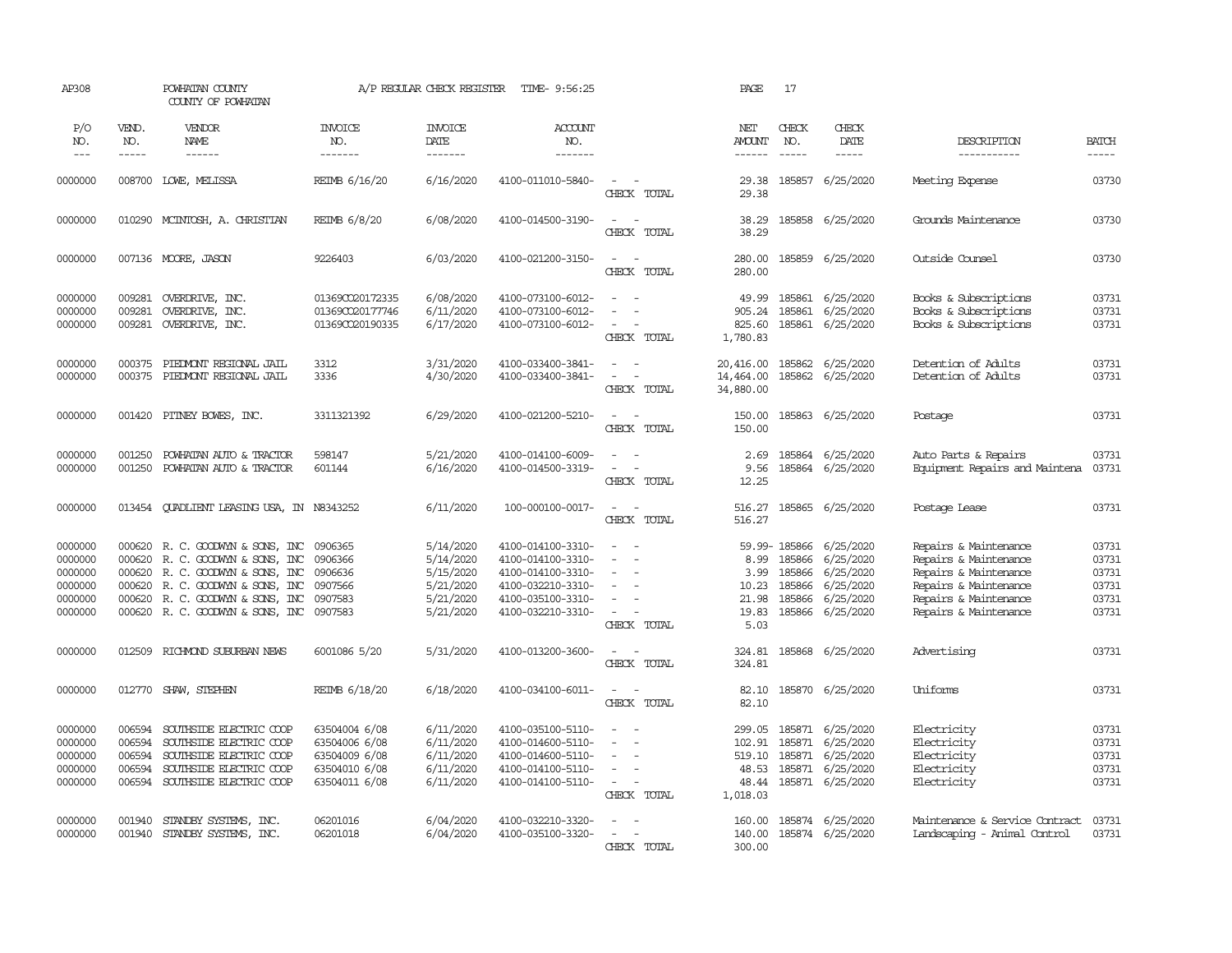| AP308              |                  | POWHATAN COUNTY<br>COUNTY OF POWHATAN |                                  | A/P REGULAR CHECK REGISTER | TIME- 9:56:25                          |                                         | PAGE               | 18            |                        |                                      |                |
|--------------------|------------------|---------------------------------------|----------------------------------|----------------------------|----------------------------------------|-----------------------------------------|--------------------|---------------|------------------------|--------------------------------------|----------------|
| P/O                | VEND.            | VENDOR                                | <b>INVOICE</b>                   | <b>INVOICE</b>             | <b>ACCOUNT</b>                         |                                         | <b>NET</b>         | CHECK         | CHECK                  |                                      |                |
| NO.                | NO.              | NAME                                  | NO.                              | DATE                       | NO.                                    |                                         | <b>AMOUNT</b>      | NO.           | DATE                   | DESCRIPTION                          | <b>BATCH</b>   |
| $---$              | $- - - - -$      | ------                                | -------                          | -------                    | -------                                |                                         | ------             | $\frac{1}{2}$ | -----                  | -----------                          | $- - - - -$    |
| 0000000            | 013065           | STAPLES INC                           | 7307915328-0-1                   | 5/28/2020                  | 4100-073100-6001-                      |                                         | 118.99             | 185875        | 6/25/2020              | Office Supplies                      | 03731          |
| 0000000            | 013065           | STAPLES INC                           | 7307915328-0-3                   | 5/29/2020                  | 4100-073100-6001-                      |                                         | 19.49              | 185875        | 6/25/2020              | Office Supplies                      | 03731          |
| 0000000            | 013065           | STAPLES INC                           | 7308063806-0-1                   | 5/27/2020                  | 4100-021600-6001-                      |                                         | 117.52             | 185875        | 6/25/2020              | Office Supplies                      | 03731          |
| 0000000            | 013065           | STAPLES INC                           | 7308161091-0-1                   | 5/29/2020                  | 4100-021600-6001-                      |                                         | 35.19              | 185875        | 6/25/2020              | Office Supplies                      | 03731          |
| 0000000            | 013065           | STAPLES INC                           | 7308229232-0-3                   | 6/01/2020                  | 4100-021600-6001-                      | $\overline{\phantom{a}}$                | 31.45              | 185875        | 6/25/2020              | Office Supplies                      | 03731          |
| 0000000            | 013065           | STAPLES INC                           | 7308229232-0-5                   | 6/05/2020                  | 4100-021600-6001-                      |                                         | 14.22              | 185875        | 6/25/2020              | Office Supplies                      | 03731          |
| 0000000            | 013065           | STAPLES INC                           | 7308230092-0-2                   | 6/01/2020                  | 4100-021600-6001-                      |                                         | 2.57               | 185875        | 6/25/2020              | Office Supplies                      | 03731          |
| 0000000            | 013065           | STAPLES INC                           | 7308230092-0-3                   | 6/01/2020                  | 4100-021600-6001-                      |                                         | 2.04               | 185875        | 6/25/2020              | Office Supplies                      | 03731          |
| 0000000            | 013065           | STAPLES INC                           | 7308258332-0-1                   | 6/02/2020                  | 4100-021600-6001-                      |                                         | 19.68              | 185875        | 6/25/2020              | Office Supplies                      | 03731          |
| 0000000            |                  | 013065 STAPLES INC                    | 7308290898-0-1                   | 6/02/2020                  | 4100-083500-6001-                      | $\equiv$                                | 519.24             |               | 185875 6/25/2020       | Office Supplies                      | 03731          |
|                    |                  |                                       |                                  |                            |                                        | CHECK TOTAL                             | 880.39             |               |                        |                                      |                |
|                    |                  |                                       |                                  |                            |                                        |                                         |                    |               |                        |                                      |                |
| 0000000            | 013065           | STAPLES INC                           | 7308387068-0-1                   | 6/04/2020                  | 4100-014400-6001-                      | $\overline{\phantom{a}}$                |                    |               | 12.72 185876 6/25/2020 | Stationery/Office Supplies           | 03731<br>03731 |
| 0000000<br>0000000 | 013065<br>013065 | STAPLES INC<br>STAPLES INC            | 7308625042-0-1<br>7308625042-0-2 | 6/11/2020                  | 4100-013200-6001-<br>4100-013200-6001- | $\equiv$                                | 899.85             | 185876        | 6/25/2020              | Office Supplies                      | 03731          |
|                    |                  |                                       |                                  | 6/16/2020                  |                                        |                                         | 126.50             |               | 185876 6/25/2020       | Office Supplies                      |                |
|                    |                  |                                       |                                  |                            |                                        | CHECK TOTAL                             | 1,039.07           |               |                        |                                      |                |
| 0000000            | 012758           | STONE CENTER RICHMOND, INC 0147059-00 |                                  | 6/16/2020                  | 4100-014500-3190-                      | $\sim$                                  | 134.19             |               | 185877 6/25/2020       | Grounds Maintenance                  | 03731          |
|                    |                  |                                       |                                  |                            |                                        | CHECK TOTAL                             | 134.19             |               |                        |                                      |                |
| 0000000            | 007182           | SUPPLY ROOM COMPANIES INC 4053908-0   |                                  | 6/04/2020                  | 4100-021200-6001-                      | $\equiv$                                | 60.39              |               | 185878 6/25/2020       | Office Supplies                      | 03731          |
|                    |                  |                                       |                                  |                            |                                        | CHECK TOTAL                             | 60.39              |               |                        |                                      |                |
| 0000000            | 007450           | THOMSON REUTERS -                     | 842440378                        | 5/31/2020                  | 4100-031200-3320-                      | $\equiv$                                | 307.45             |               | 185880 6/25/2020       | Maintenance & Service Contract       | 03731          |
|                    |                  |                                       |                                  |                            |                                        | CHECK TOTAL                             | 307.45             |               |                        |                                      |                |
| 0000000            |                  | 013548 TSC MANAGEMENT LLC             | 120-10272                        | 5/22/2020                  | 4100-012510-3320-                      | $\sim$                                  | 1,280.00           |               | 185883 6/25/2020       | Maintenance & Service Contract       | 03731          |
|                    |                  |                                       |                                  |                            |                                        | CHECK TOTAL                             | 1,280.00           |               |                        |                                      |                |
|                    |                  |                                       |                                  |                            |                                        |                                         |                    |               |                        |                                      |                |
| 0000000            | 013459           | VERIZON                               | 9855734378                       | 6/01/2020                  | 100-000100-0006-                       | $\sim$<br>$\sim$                        | 145.20             | 185885        | 6/25/2020              | Due from Other Agencies              | 03731          |
| 0000000            | 013459           | VERIZON                               | 9855734378                       | 6/01/2020                  | 4100-012100-5250-                      |                                         | 50.11              | 185885        | 6/25/2020              | Cell Phones                          | 03731          |
| 0000000            | 013459           | VERIZON                               | 9855734378                       | 6/01/2020                  | 4100-012510-5250-                      |                                         | 101.75             | 185885        | 6/25/2020              | Cell Phones                          | 03731          |
| 0000000            | 013459           | VERIZON                               | 9855734378                       | 6/01/2020                  | 4100-012510-5270-                      | $\sim$                                  |                    | 579.79 185885 | 6/25/2020              | Network Service Connection           | 03731          |
| 0000000            | 013459           | VERIZON                               | 9855734378                       | 6/01/2020                  | 4100-014100-5250-                      | $\equiv$                                | 939.51             | 185885        | 6/25/2020              | Cell Phones                          | 03731          |
| 0000000            | 013459           | VERIZON                               | 9855734378                       | 6/01/2020                  | 4100-031210-5250-                      |                                         | 427.65             | 185885        | 6/25/2020              | CELL PHONES                          | 03731          |
| 0000000            | 013459           | VERIZON                               | 9855734378                       | 6/01/2020                  | 4100-032200-5250-                      | $\sim$                                  | 1,099.85           | 185885        | 6/25/2020              | Cell Phones                          | 03731          |
| 0000000            | 013459           | VERIZON                               | 9855734378                       | 6/01/2020                  | 4100-031200-5250-                      |                                         | 1,553.87           | 185885        | 6/25/2020              | Cell Phones                          | 03731          |
| 0000000            | 013459           | VERIZON                               | 9855734378                       | 6/01/2020                  | 4100-033300-5250-                      |                                         | 15.97              | 185885        | 6/25/2020              | Cell Phones                          | 03731          |
| 0000000            | 013459           | VERIZON                               | 9855734378                       | 6/01/2020                  | 4100-034100-5250-                      |                                         | 240.35             | 185885        | 6/25/2020              | Cell Phones                          | 03731          |
| 0000000            | 013459           | VERIZON                               | 9855734378                       | 6/01/2020                  | 4100-035100-5260-                      |                                         | 40.09              | 185885        | 6/25/2020              | Internet Services                    | 03731          |
| 0000000            | 013459           | VERIZON                               | 9855734378                       | 6/01/2020                  | 4100-035500-5250-                      |                                         | 126.58             | 185885        | 6/25/2020              | Cell Phones                          | 03731          |
| 0000000            | 013459           | VERIZON                               | 9855734378                       | 6/01/2020                  | 4100-071110-5250-                      |                                         | 70.28              | 185885        | 6/25/2020              | Cell Phones                          | 03731          |
| 0000000            | 013459           | VERIZON                               | 9855734378                       | 6/01/2020                  | 4100-081100-5250-                      | $\overline{\phantom{a}}$<br>CHECK TOTAL | 100.12<br>5,491.12 | 185885        | 6/25/2020              | Cell Phones                          | 03731          |
|                    |                  |                                       |                                  |                            |                                        |                                         |                    |               |                        |                                      |                |
| 0000000            |                  | 012707 WEBER, ANDREA S.               | MAR-JUN 2020                     | 6/18/2020                  | 4100-013200-1011-                      | $\sim$<br>$\sim$                        | 1,475.00           |               | 185888 6/25/2020       | COMP: Electoral Board                | 03731          |
|                    |                  |                                       |                                  |                            |                                        | CHECK TOTAL                             | 1,475.00           |               |                        |                                      |                |
| 0000000            | 011698           | WESTWOOD PHARMACY                     | 24860                            | 6/10/2020                  | 4100-033400-3845-                      |                                         | 155.33             |               | 185889 6/25/2020       | Detention of Adults - Health C 03731 |                |
|                    |                  |                                       |                                  |                            |                                        | CHECK TOTAL                             | 155.33             |               |                        |                                      |                |
|                    |                  |                                       |                                  |                            |                                        |                                         |                    |               |                        |                                      |                |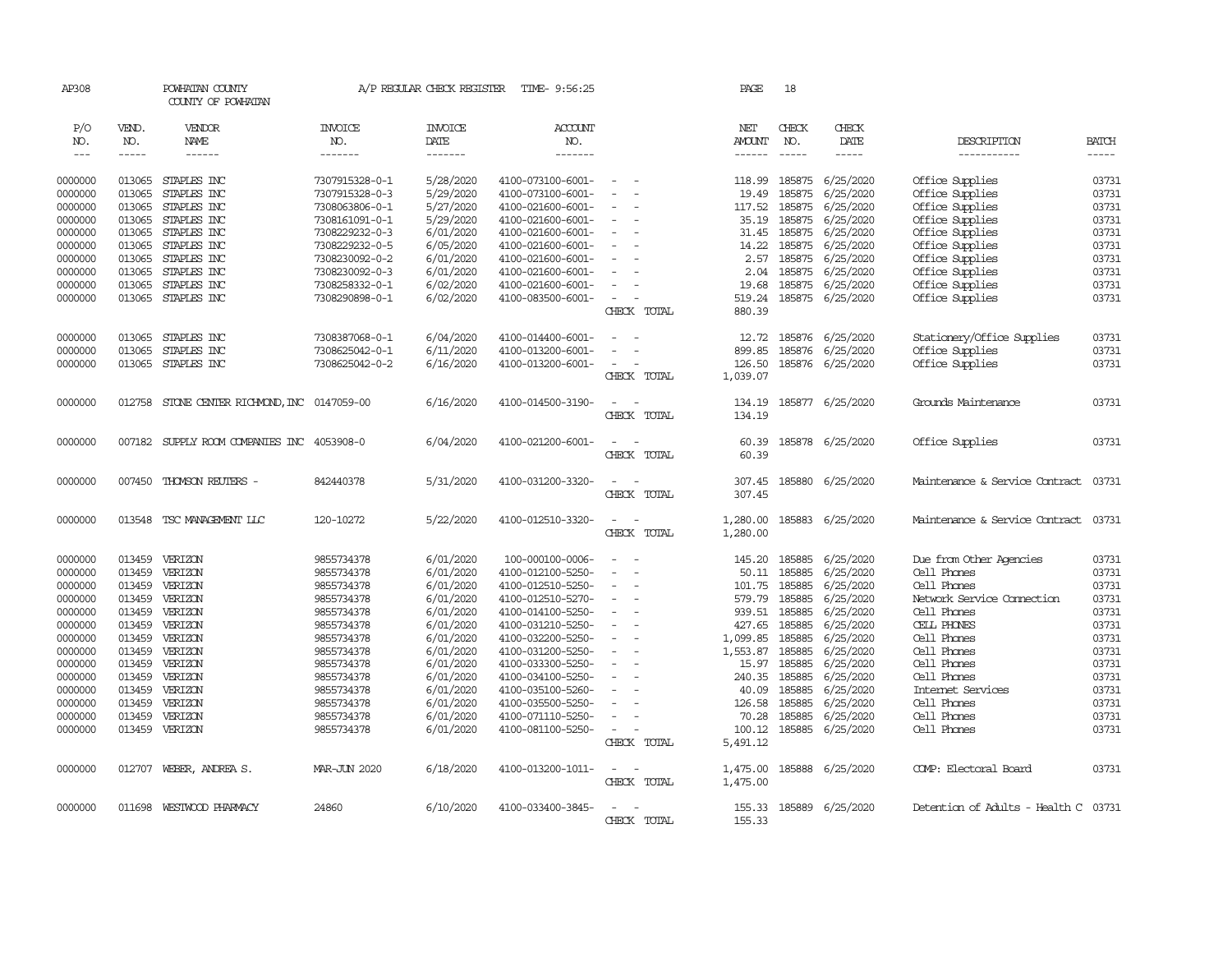| AP308               |                             | POWHATAN COUNTY<br>COUNTY OF POWHATAN              |                                  | A/P REGULAR CHECK REGISTER        | TIME- 9:56:25                          |                                                                                                                             | PAGE                           | 19                          |                               |                                                      |                       |
|---------------------|-----------------------------|----------------------------------------------------|----------------------------------|-----------------------------------|----------------------------------------|-----------------------------------------------------------------------------------------------------------------------------|--------------------------------|-----------------------------|-------------------------------|------------------------------------------------------|-----------------------|
| P/O<br>NO.<br>$---$ | VEND.<br>NO.<br>$- - - - -$ | VENDOR<br>NAME<br>$- - - - - -$                    | <b>INVOICE</b><br>NO.<br>------- | <b>INVOICE</b><br>DATE<br>------- | ACCOUNT<br>NO.<br>-------              |                                                                                                                             | NET<br><b>AMOUNT</b><br>------ | CHECK<br>NO.<br>$- - - - -$ | CHECK<br>DATE<br>$- - - - -$  | DESCRIPTION<br>-----------                           | <b>BATCH</b><br>----- |
| 0000000             |                             | 006175 ADAMS OIL COMPANY, INC.                     | 37350                            | 6/22/2020                         | 4100-014500-6008-                      | $\sim$ $ \sim$<br>CHECK TOTAL                                                                                               | 11.95<br>11.95                 |                             | 185891 6/29/2020              | Gas/Grease/Oil                                       | 03733                 |
| 0000000             |                             | 008743 ALEXANDER, KAREN B.                         | MILEAGE 6/22&23                  | 6/25/2020                         | 4100-013200-5510-                      | $\sim$ $ \sim$<br>CHECK TOTAL                                                                                               | 84.47<br>84.47                 |                             | 185893 6/29/2020              | Travel/Mileage/Parking/Tolls                         | 03733                 |
| 0000000             | 008730                      | AMERICAN INCOME LIFE                               | VA50292 5/1/20                   | 5/27/2020                         | 4100-083500-6014-                      | $\sim$ 100 $\sim$<br>CHECK TOTAL                                                                                            | 114.00<br>114.00               |                             | 185894 6/29/2020              | Other Operating Supplies                             | 03733                 |
| 0000000             | 012275                      | ANTHEM HEALTH PLANS OF                             | 888841005661                     | 6/18/2020                         | 4100-033400-3845-                      | $\overline{\phantom{a}}$<br>$\sim$<br>CHECK TOTAL                                                                           | 198.32<br>198.32               |                             | 185895 6/29/2020              | Detention of Adults - Health C                       | 03733                 |
| 0000000             |                             | 008851 BABCOCK, JAMES                              | ELECTION 6/20                    | 6/25/2020                         | 4100-013200-1015-                      | $\sim$<br>$\sim$<br>CHECK TOTAL                                                                                             | 200.00<br>200.00               |                             | 185896 6/29/2020              | COMP: Election Officials                             | 03736                 |
| 0000000             | 009501                      | BARRETT, JUDITH                                    | ELECTION 6/20                    | 6/25/2020                         | 4100-013200-1015-                      | $\sim$ $ \sim$<br>CHECK TOTAL                                                                                               | 150.00<br>150.00               |                             | 185897 6/29/2020              | COMP: Election Officials                             | 03736                 |
| 0000000             | 013267                      | BATTON, DEBRA KIMBERLY                             | ELECTION 6/20                    | 6/25/2020                         | 4100-013200-1015-                      | $\sim$<br>$\overline{\phantom{a}}$<br>CHECK TOTAL                                                                           | 150.00<br>150.00               |                             | 185898 6/29/2020              | COMP: Election Officials                             | 03736                 |
| 0000000<br>0000000  | 006655<br>006655            | BLOSSMAN GAS COMPANIES,<br>BLOSSMAN GAS COMPANIES, | 10308667<br>10308668             | 6/16/2020<br>6/16/2020            | 4100-014500-6008-<br>4100-014500-6008- | $\equiv$<br>$\sim$ $ \sim$<br>CHECK TOTAL                                                                                   | 24.67<br>15.03<br>39.70        | 185899                      | 6/29/2020<br>185899 6/29/2020 | Gas/Grease/Oil<br>Gas/Grease/Oil                     | 03733<br>03733        |
| 0000000             |                             | 007894 BOELT, WILLIAM M.                           | ELECTION 6/20                    | 6/25/2020                         | 4100-013200-1015-                      | $\sim$ $ -$<br>CHECK TOTAL                                                                                                  | 150.00<br>150.00               |                             | 185900 6/29/2020              | COMP: Election Officials                             | 03736                 |
| 0000000             | 009595                      | BOOKER, GEORGE E.                                  | ELECTION 6/20                    | 6/25/2020                         | 4100-013200-1015-                      | $\sim$<br>$\sim$<br>CHECK TOTAL                                                                                             | 150.00<br>150.00               |                             | 185901 6/29/2020              | COMP: Election Officials                             | 03736                 |
| 0000000             | 011290                      | BOYKIN, GWENDOLYN M.                               | ELECTION 6/20                    | 6/25/2020                         | 4100-013200-1015-                      | $\sim$<br>$\sim$<br>CHECK TOTAL                                                                                             | 150.00<br>150.00               |                             | 185903 6/29/2020              | COMP: Election Officials                             | 03736                 |
| 0000000             | 008507                      | BRANCH, BRENDA P.                                  | ELECTION 6/20                    | 6/25/2020                         | 4100-013200-1015-                      | $\frac{1}{2} \left( \frac{1}{2} \right) \left( \frac{1}{2} \right) = \frac{1}{2} \left( \frac{1}{2} \right)$<br>CHECK TOTAL | 150.00<br>150.00               |                             | 185904 6/29/2020              | COMP: Election Officials                             | 03736                 |
| 0000000             | 011098                      | BRANCH, JAMES L.                                   | ELECTION 6/20                    | 6/25/2020                         | 4100-013200-1015-                      | $\sim$ $ -$<br>CHECK TOTAL                                                                                                  | 200.00<br>200.00               |                             | 185905 6/29/2020              | COMP: Election Officials                             | 03736                 |
| 0000000<br>0000000  | 013558<br>013558            | BROWN, IRIS Y.<br>BROWN, IRIS Y.                   | ELECTION 6/20<br>NOV ELECTION    | 6/25/2020<br>6/25/2020            | 4100-013200-1015-<br>4100-013200-1015- | $\overline{\phantom{a}}$<br>$\sim$<br>$\sim$<br>$\sim$<br>CHECK TOTAL                                                       | 65.17<br>84.83<br>150.00       | 185906                      | 185906 6/29/2020<br>6/29/2020 | COMP: Election Officials<br>COMP: Election Officials | 03736<br>03738        |
| 0000000             |                             | 012719 BUXGARNER, SUZANNE                          | ELECTION 6/20                    | 6/25/2020                         | 4100-013200-1015-                      | $\sim$<br>$\sim$<br>CHECK TOTAL                                                                                             | 150.00<br>150.00               |                             | 185907 6/29/2020              | COMP: Election Officials                             | 03736                 |
| 0000000             |                             | 008541 CABLE, JEAN D.                              | ELECTION 6/20                    | 6/25/2020                         | 4100-013200-1015-                      | $\sim$<br>$\sim$<br>CHECK TOTAL                                                                                             | 200.00<br>200.00               |                             | 185908 6/29/2020              | COMP: Election Officials                             | 03736                 |
| 0000000             | 013556                      | CAHILL, ABIGAIL F.                                 | ELECTION 6/20                    | 6/25/2020                         | 4100-013200-1015-                      | $\sim$<br>$\sim$<br>CHECK TOTAL                                                                                             | 150.00<br>150.00               |                             | 185909 6/29/2020              | COMP: Election Officials                             | 03736                 |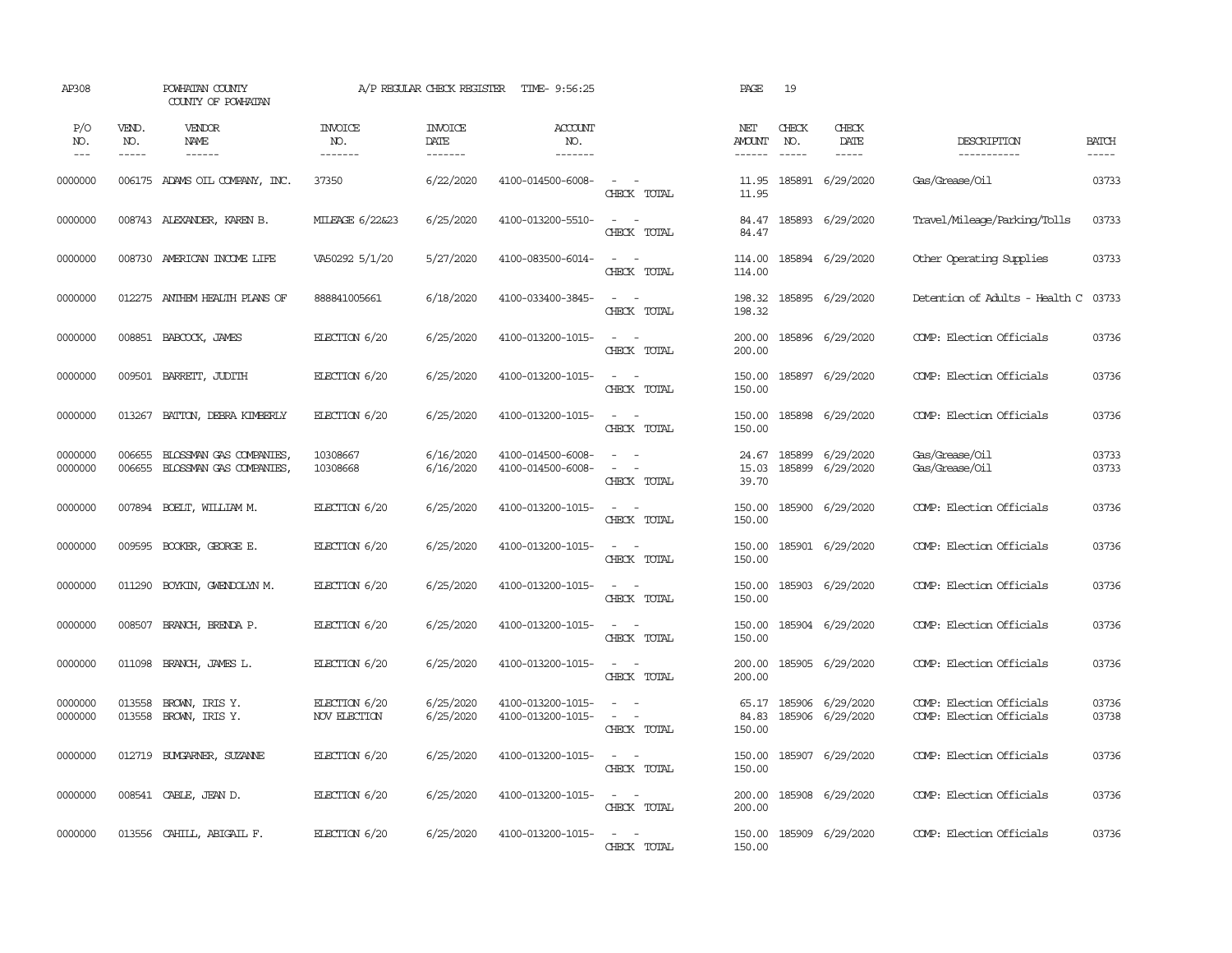| AP308                                                                                                      |                                                                                                  | POWHATAN COUNTY<br>COUNTY OF POWHATAN                                                                                                                                                                                                                                                |                                                                                                  | A/P REGULAR CHECK REGISTER                                                                                                     | TIME- 9:56:25                                                                                                                                                                                                  |                                                                                                                                                                  | PAGE                                                                                                      | 20                                                                                            |                                                                                                                                       |                                                                                                                                                                                                                                                                                                                        |                                                                                        |
|------------------------------------------------------------------------------------------------------------|--------------------------------------------------------------------------------------------------|--------------------------------------------------------------------------------------------------------------------------------------------------------------------------------------------------------------------------------------------------------------------------------------|--------------------------------------------------------------------------------------------------|--------------------------------------------------------------------------------------------------------------------------------|----------------------------------------------------------------------------------------------------------------------------------------------------------------------------------------------------------------|------------------------------------------------------------------------------------------------------------------------------------------------------------------|-----------------------------------------------------------------------------------------------------------|-----------------------------------------------------------------------------------------------|---------------------------------------------------------------------------------------------------------------------------------------|------------------------------------------------------------------------------------------------------------------------------------------------------------------------------------------------------------------------------------------------------------------------------------------------------------------------|----------------------------------------------------------------------------------------|
| P/O<br>NO.<br>$\frac{1}{2}$                                                                                | VEND.<br>NO.<br>-----                                                                            | VENDOR<br>NAME<br>------                                                                                                                                                                                                                                                             | <b>INVOICE</b><br>NO.<br>-------                                                                 | <b>INVOICE</b><br>DATE<br>-------                                                                                              | <b>ACCOUNT</b><br>NO.<br>--------                                                                                                                                                                              |                                                                                                                                                                  | NET<br>AMOUNT<br>------                                                                                   | CHECK<br>NO.<br>$\frac{1}{2}$                                                                 | CHECK<br>DATE<br>-----                                                                                                                | DESCRIPTION<br>-----------                                                                                                                                                                                                                                                                                             | <b>BATCH</b><br>-----                                                                  |
| 0000000                                                                                                    | 009670                                                                                           | CAHILL, JACQUELYN M.                                                                                                                                                                                                                                                                 | ELECTION 6/20                                                                                    | 6/25/2020                                                                                                                      | 4100-013200-1015-                                                                                                                                                                                              | $\sim$<br>- -<br>CHECK TOTAL                                                                                                                                     | 150.00<br>150.00                                                                                          |                                                                                               | 185910 6/29/2020                                                                                                                      | COMP: Election Officials                                                                                                                                                                                                                                                                                               | 03736                                                                                  |
| 0000000<br>0000000                                                                                         | 011459<br>011459                                                                                 | CARTER, RAMONA<br>CARTER, RAMONA                                                                                                                                                                                                                                                     | REIMB FY20 EXP<br>REIMB FY20 EXP                                                                 | 6/25/2020<br>6/25/2020                                                                                                         | 4100-014400-6001-<br>4100-014400-5510-                                                                                                                                                                         | $\sim$ $ \sim$<br>$\blacksquare$<br>CHECK TOTAL                                                                                                                  | 19.88<br>98.33<br>118.21                                                                                  |                                                                                               | 185911 6/29/2020<br>185911 6/29/2020                                                                                                  | Stationery/Office Supplies<br>Travel-Mileage                                                                                                                                                                                                                                                                           | 03733<br>03733                                                                         |
| 0000000                                                                                                    | 011629                                                                                           | CASH, CARL E.                                                                                                                                                                                                                                                                        | ELECTION 6/20                                                                                    | 6/25/2020                                                                                                                      | 4100-013200-1015-                                                                                                                                                                                              | $\sim$<br>CHECK TOTAL                                                                                                                                            | 150.00<br>150.00                                                                                          |                                                                                               | 185912 6/29/2020                                                                                                                      | COMP: Election Officials                                                                                                                                                                                                                                                                                               | 03736                                                                                  |
| 0000000<br>0000000<br>0000000<br>0000000<br>0000000<br>0000000<br>0000000<br>0000000<br>0000000            | 000540<br>000540<br>000540<br>000540<br>000540<br>000540<br>000540<br>000540<br>000540           | CENTRAL VIRGINIA WASTE<br>CENTRAL VIRGINIA WASTE<br>CENTRAL VIRGINIA WASTE<br>CENTRAL VIRGINIA WASTE<br>CENTRAL VIRGINIA WASTE<br>CENTRAL VIRGINIA WASTE<br>CENTRAL VIRGINIA WASTE<br>CENTRAL VIRGINIA WASTE<br>CENTRAL VIRGINIA WASTE                                               | 25550<br>25600<br>25602<br>25610<br>25610<br>25610<br>25610<br>25610<br>25610                    | 6/17/2020<br>6/18/2020<br>6/18/2020<br>6/18/2020<br>6/18/2020<br>6/18/2020<br>6/18/2020<br>6/18/2020<br>6/18/2020              | 4100-014300-3175-<br>4100-014300-3176-<br>4100-014300-3175-<br>4100-014600-3185-<br>4100-014100-3185-<br>4100-035100-3185-<br>4100-073100-3185-<br>4100-032210-3185-<br>4100-032220-3185-                      | $\equiv$<br>$\sim$<br>$\equiv$<br>$\equiv$<br>$\overline{\phantom{a}}$<br>$\overline{\phantom{a}}$<br>$\overline{\phantom{a}}$<br>$\sim$<br>CHECK TOTAL          | 240.00<br>19,237.39<br>17,619.72<br>597.49<br>21.34<br>32.00<br>21.34<br>21.34<br>37,961.33               | 185913<br>185913<br>185913<br>185913<br>170.71 185913<br>185913<br>185913<br>185913<br>185913 | 6/29/2020<br>6/29/2020<br>6/29/2020<br>6/29/2020<br>6/29/2020<br>6/29/2020<br>6/29/2020<br>6/29/2020<br>6/29/2020                     | Waste Disposal<br>Recycling Pulls<br>Waste Disposal<br>Trash Removal<br>Trash Removal<br>Trash Removal<br>Trash Removal<br>Trash Removal<br>Trash Removal                                                                                                                                                              | 03733<br>03733<br>03733<br>03733<br>03733<br>03733<br>03733<br>03733<br>03733          |
| 0000000                                                                                                    | 012720                                                                                           | CHRISTIAN, PAT                                                                                                                                                                                                                                                                       | ELECTION 6/20                                                                                    | 6/25/2020                                                                                                                      | 4100-013200-1015-                                                                                                                                                                                              | $\overline{\phantom{a}}$<br>$\sim$<br>CHECK TOTAL                                                                                                                | 200.00<br>200.00                                                                                          |                                                                                               | 185914 6/29/2020                                                                                                                      | COMP: Election Officials                                                                                                                                                                                                                                                                                               | 03736                                                                                  |
| 0000000<br>0000000<br>0000000                                                                              | 006965<br>006965<br>006965                                                                       | CINIAS CORPORATION<br>CINIAS CORPORATION<br>CINTAS CORPORATION                                                                                                                                                                                                                       | 4054009568<br>4054009568<br>4054009568                                                           | 6/24/2020<br>6/24/2020<br>6/24/2020                                                                                            | 4100-014100-6011-<br>4100-014500-6011-<br>4100-014300-6011-                                                                                                                                                    | $\overline{\phantom{a}}$<br>$\sim$<br>$\sim$<br>$\sim$<br>$\sim$<br>CHECK TOTAL                                                                                  | 23.77<br>26.21<br>24.08<br>74.06                                                                          | 185915                                                                                        | 185915 6/29/2020<br>6/29/2020<br>185915 6/29/2020                                                                                     | Uniforms<br>Uniforms<br>Uniforms                                                                                                                                                                                                                                                                                       | 03733<br>03733<br>03733                                                                |
| 0000000<br>0000000<br>0000000<br>0000000<br>0000000<br>0000000<br>0000000<br>0000000<br>0000000<br>0000000 | 007341<br>007341<br>007341<br>007341<br>007341<br>007341<br>007341<br>007341<br>007341<br>007341 | CLAWS & PAWS ANIMAL CARE<br>CLAWS & PAWS ANIMAL CARE<br>CLAWS & PAWS ANIMAL CARE<br>CLAWS & PAWS ANIMAL CARE<br>CLAWS & PAWS ANIMAL CARE<br>CLAWS & PAWS ANIMAL CARE<br>CLAWS & PAWS ANIMAL CARE<br>CLAWS & PAWS ANIMAL CARE<br>CLAWS & PAWS ANIMAL CARE<br>CLAWS & PAWS ANIMAL CARE | 102215<br>102337<br>102565<br>102606<br>102644<br>102736<br>102921<br>102923<br>103022<br>103096 | 4/08/2020<br>4/13/2020<br>4/23/2020<br>4/27/2020<br>4/30/2020<br>5/07/2020<br>5/11/2020<br>5/11/2020<br>5/20/2020<br>5/20/2020 | 4100-035100-3110-<br>4100-035100-3110-<br>4100-035100-5614-<br>4100-035100-3110-<br>4100-035100-3110-<br>4100-035100-3110-<br>4100-035100-3110-<br>4100-035100-3110-<br>4100-035100-3110-<br>4100-035100-5614- | $\overline{\phantom{a}}$<br>. —<br>$\overline{a}$<br>$\overline{a}$<br>$\overline{\phantom{a}}$<br>$\equiv$<br>$\sim$<br>$\overline{\phantom{a}}$<br>CHECK TOTAL | 265.11<br>138.40<br>25.00<br>162.25<br>257.78<br>160.95<br>46.00<br>94.65<br>794.55<br>100.00<br>2,044.69 | 185916<br>185916<br>185916<br>185916<br>185916<br>185916<br>185916<br>185916<br>185916        | 6/29/2020<br>6/29/2020<br>6/29/2020<br>6/29/2020<br>6/29/2020<br>6/29/2020<br>6/29/2020<br>6/29/2020<br>6/29/2020<br>185916 6/29/2020 | Professional Health Services<br>Professional Health Services<br>Initial shots/visit costs<br>Professional Health Services<br>Professional Health Services<br>Professional Health Services<br>Professional Health Services<br>Professional Health Services<br>Professional Health Services<br>Initial shots/visit costs | 03733<br>03733<br>03733<br>03733<br>03733<br>03733<br>03733<br>03733<br>03733<br>03733 |
| 0000000<br>0000000<br>0000000                                                                              | 007341<br>007341                                                                                 | CLAWS & PAWS ANIMAL CARE<br>CLAWS & PAWS ANIMAL CARE<br>007341 CLAWS & PAWS ANIMAL CARE                                                                                                                                                                                              | 103138<br>103221<br>103244                                                                       | 5/21/2020<br>5/27/2020<br>5/28/2020                                                                                            | 4100-035100-3110-<br>4100-035100-3110-<br>4100-035100-3110-                                                                                                                                                    | $\sim$<br>$\sim$<br>$\sim$<br>- -<br>CHECK TOTAL                                                                                                                 | 112.63<br>73.05<br>307.05<br>492.73                                                                       | 185917<br>185917                                                                              | 6/29/2020<br>6/29/2020<br>185917 6/29/2020                                                                                            | Professional Health Services<br>Professional Health Services<br>Professional Health Services                                                                                                                                                                                                                           | 03733<br>03733<br>03733                                                                |
| 0000000                                                                                                    | 008445                                                                                           | COMONWEALTH OF VIRGINIA                                                                                                                                                                                                                                                              | T432514                                                                                          | 6/09/2020                                                                                                                      | 4100-012510-5260-                                                                                                                                                                                              | $\sim$<br>$\sim$<br>CHECK TOTAL                                                                                                                                  | 295.38<br>295.38                                                                                          |                                                                                               | 185918 6/29/2020                                                                                                                      | Internet Usage                                                                                                                                                                                                                                                                                                         | 03733                                                                                  |
| 0000000                                                                                                    |                                                                                                  | 012160 COOPER, JAMES DAVID                                                                                                                                                                                                                                                           | NOV ELECTION                                                                                     | 6/25/2020                                                                                                                      | 4100-013200-1015-                                                                                                                                                                                              | $\sim$<br>$\sim$<br>CHECK TOTAL                                                                                                                                  | 150.00<br>150.00                                                                                          |                                                                                               | 185919 6/29/2020                                                                                                                      | COMP: Election Officials                                                                                                                                                                                                                                                                                               | 03738                                                                                  |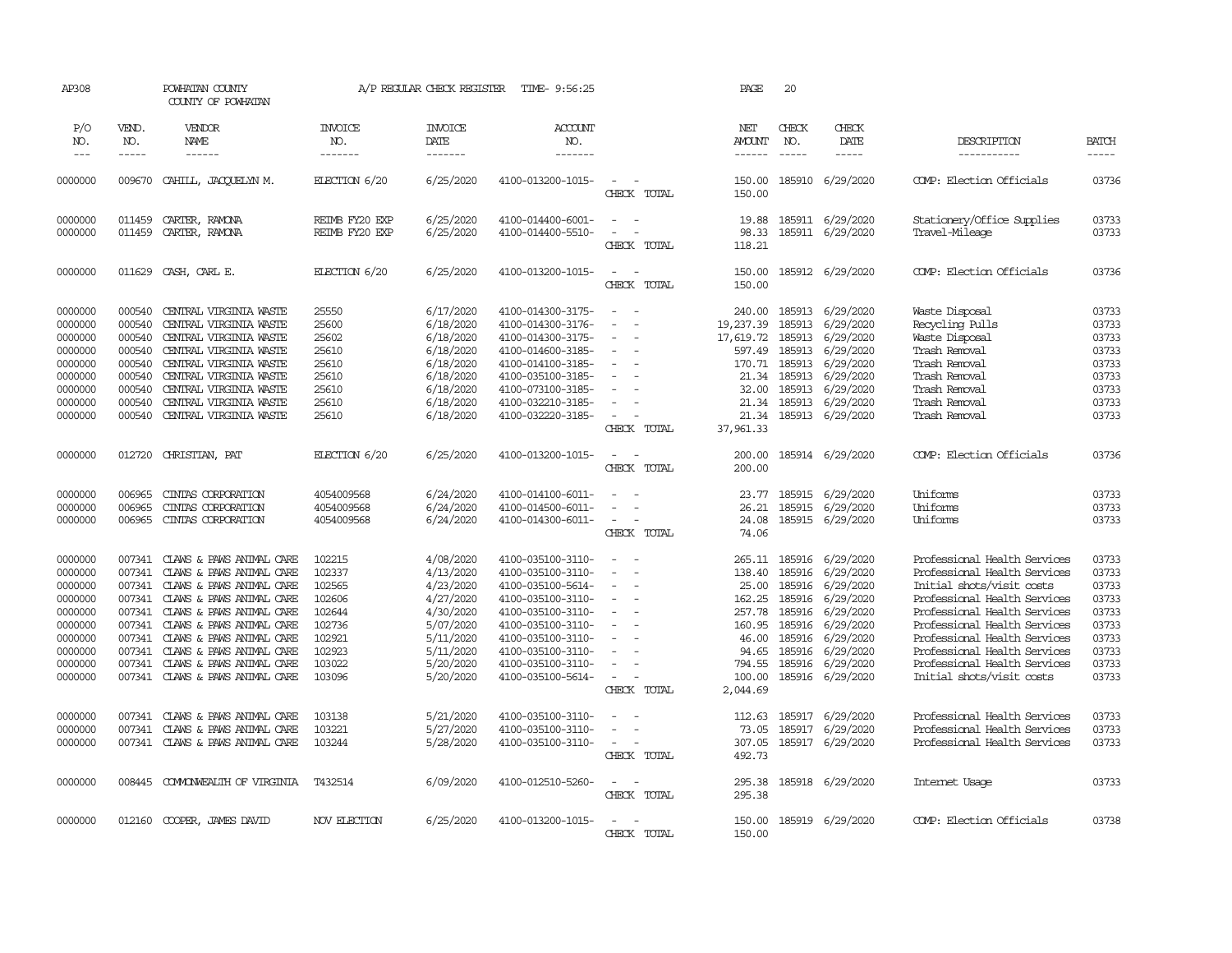| AP308                                    |                             | POWHATAN COUNTY<br>COUNTY OF POWHATAN                                                                                                                        |                                  | A/P REGULAR CHECK REGISTER                       | TIME- 9:56:25                                                                    |                                                              | PAGE                                  | 21                               |                                                         |                                                                         |                                  |
|------------------------------------------|-----------------------------|--------------------------------------------------------------------------------------------------------------------------------------------------------------|----------------------------------|--------------------------------------------------|----------------------------------------------------------------------------------|--------------------------------------------------------------|---------------------------------------|----------------------------------|---------------------------------------------------------|-------------------------------------------------------------------------|----------------------------------|
| P/O<br>NO.<br>$\frac{1}{2}$              | VEND.<br>NO.<br>$- - - - -$ | VENDOR<br>NAME<br>$- - - - - -$                                                                                                                              | <b>INVOICE</b><br>NO.<br>------- | <b>INVOICE</b><br>DATE<br>-------                | ACCOUNT<br>NO.<br>$- - - - - - -$                                                |                                                              | NET<br><b>AMOUNT</b><br>$- - - - - -$ | CHECK<br>NO.<br>$\frac{1}{2}$    | CHECK<br>DATE<br>$\frac{1}{2}$                          | DESCRIPTION<br>-----------                                              | <b>BATCH</b><br>$- - - - -$      |
| 0000000                                  | 011612                      | COOPER, SUSAN MARIE                                                                                                                                          | ELECTION 6/20                    | 6/23/2020                                        | 4100-013200-1015-                                                                | $\overline{\phantom{a}}$<br>CHECK TOTAL                      | 200.00<br>200.00                      |                                  | 185920 6/29/2020                                        | COMP: Election Officials                                                | 03736                            |
| 0000000                                  |                             | 008853 COX, LINDIA B.                                                                                                                                        | ELECTION 6/20                    | 6/25/2020                                        | 4100-013200-1015-                                                                | $\sim$<br>CHECK TOTAL                                        | 150.00<br>150.00                      |                                  | 185921 6/29/2020                                        | COMP: Election Officials                                                | 03736                            |
| 0000000                                  |                             | 007392 DEEP CREEK VOLUNTEER                                                                                                                                  | 4TH QTR FY20                     | 6/17/2020                                        | 4100-032200-5425-                                                                | $\sim$<br>$\sim$<br>CHECK TOTAL                              | 2,758.35<br>2,758.35                  |                                  | 185922 6/29/2020                                        | Rent - Fire Companies                                                   | 03733                            |
| 0000000<br>0000000<br>0000000<br>0000000 | 006240<br>006240<br>006240  | DIAMOND SPRINGS WATER, INC 0000052168<br>DIAMOND SPRINGS WATER, INC<br>DIAMOND SPRINGS WATER, INC 0000092552<br>006240 DIAMOND SPRINGS WATER, INC 0520079610 | 0000089773                       | 6/04/2020<br>6/05/2020<br>6/05/2020<br>5/20/2020 | 4100-014100-5130-<br>4100-014100-5130-<br>4100-014100-5130-<br>4100-014100-5130- | $\sim$ $\sim$<br>$\equiv$<br>$\sim$<br>$\sim$<br>CHECK TOTAL | 9.95<br>11.95<br>14.70<br>51.30       | 14.70 185923<br>185923<br>185923 | 6/29/2020<br>6/29/2020<br>6/29/2020<br>185923 6/29/2020 | Water<br>Water<br>Water<br>Water                                        | 03733<br>03733<br>03733<br>03733 |
| 0000000<br>0000000                       | 006787                      | DURRBECK, GEORGE<br>006787 DURRBECK, GEORGE                                                                                                                  | 550945<br>550945                 | 6/18/2020<br>6/18/2020                           | 4100-014500-3319-<br>4100-014100-3310-                                           | $\sim$ $ \sim$<br>$\sim$<br>CHECK TOTAL                      | 12.00<br>10.00<br>22.00               |                                  | 185924 6/29/2020<br>185924 6/29/2020                    | Equipment Repairs and Maintena<br>Repairs & Maintenance                 | 03733<br>03733                   |
| 0000000                                  | 006842                      | EAGLE FIRE INC.                                                                                                                                              | SRVCE133376                      | 6/17/2020                                        | 4100-032210-3310-                                                                | $\sim$ $ -$<br>CHECK TOTAL                                   | 2,903.00<br>2,903.00                  |                                  | 185925 6/29/2020                                        | Repairs & Maintenance                                                   | 03733                            |
| 0000000                                  |                             | 008223 EIDER, DARREIL                                                                                                                                        | REIMB 6/22/20                    | 6/22/2020                                        | 4100-022100-5810-                                                                | $\omega_{\rm{max}}$ and $\omega_{\rm{max}}$<br>CHECK TOTAL   | 55.00<br>55.00                        |                                  | 185926 6/29/2020                                        | Dues/Association Memberships                                            | 03733                            |
| 0000000                                  | 013538                      | EMERSON, BRIAN KENT                                                                                                                                          | FF1&2 6/20/20                    | 6/25/2020                                        | 4100-032200-5815-                                                                | $\sim$<br>$\sim$ $-$<br>CHECK TOTAL                          | 96.00<br>96.00                        |                                  | 185927 6/29/2020                                        | Training/Seminars                                                       | 03733                            |
| 0000000<br>0000000<br>0000000            | 009093<br>009093<br>009093  | FARMVILLE WHOLESALE<br>FARMVILLE WHOLESALE<br>FARMVILLE WHOLESALE                                                                                            | 690703<br>690705<br>690761       | 6/11/2020<br>6/11/2020<br>6/11/2020              | 4100-014300-3310-<br>4100-014100-3310-<br>4100-032220-3310-                      | $\sim$ $ -$<br>$\sim$<br>CHECK TOTAL                         | 130.00<br>7.44<br>23.87<br>161.31     | 185928<br>185928                 | 6/29/2020<br>6/29/2020<br>185928 6/29/2020              | Repairs & Maintenance<br>Repairs & Maintenance<br>Repairs & Maintenance | 03733<br>03733<br>03733          |
| 0000000                                  | 007537                      | FERGUSON ENTERPRISES, INC                                                                                                                                    | 6652069                          | 6/08/2020                                        | 4100-014600-3310-                                                                | $\sim$ $ \sim$<br>CHECK TOTAL                                | 115.96<br>115.96                      |                                  | 185929 6/29/2020                                        | Repairs and Maintenance                                                 | 03733                            |
| 0000000                                  |                             | 009673 FIELDS, THERESA A.                                                                                                                                    | ELECTION 6/20                    | 6/25/2020                                        | 4100-013200-1015-                                                                | $\sim$<br>$\sim$<br>CHECK TOTAL                              | 150.00<br>150.00                      |                                  | 185930 6/29/2020                                        | COMP: Election Officials                                                | 03736                            |
| 0000000                                  |                             | 006674 FINE CREEK BAPTIST CHURCH ELECTION 6/20                                                                                                               |                                  | 6/25/2020                                        | 4100-013200-5420-                                                                | $\sim$ $ -$<br>CHECK TOTAL                                   | 50.00<br>50.00                        |                                  | 185931 6/29/2020                                        | Rent                                                                    | 03733                            |
| 0000000                                  | 006666                      | FINE CREEK FIRE DEPT                                                                                                                                         | 4TH OTR FY20                     | 6/17/2020                                        | 4100-032200-5425-                                                                | $\sim$ $ -$<br>CHECK TOTAL                                   | 3,278.00<br>3,278.00                  |                                  | 185932 6/29/2020                                        | Rent - Fire Companies                                                   | 03733                            |
| 0000000                                  |                             | 011099 FITCH, EASTER M.                                                                                                                                      | ELECTION 6/20                    | 6/25/2020                                        | 4100-013200-1015-                                                                | $\sim$<br>$\sim$<br>CHECK TOTAL                              | 150.00<br>150.00                      |                                  | 185934 6/29/2020                                        | COMP: Election Officials                                                | 03736                            |
| 0000000                                  |                             | 008518 FLANDAGAN, FRANKLIN L.                                                                                                                                | MILEAGE 6/23/20                  | 6/23/2020                                        | 4100-013200-5510-                                                                | $\sim$ $ \sim$<br>CHECK TOTAL                                | 78.20<br>78.20                        |                                  | 185935 6/29/2020                                        | Travel/Mileage/Parking/Tolls                                            | 03733                            |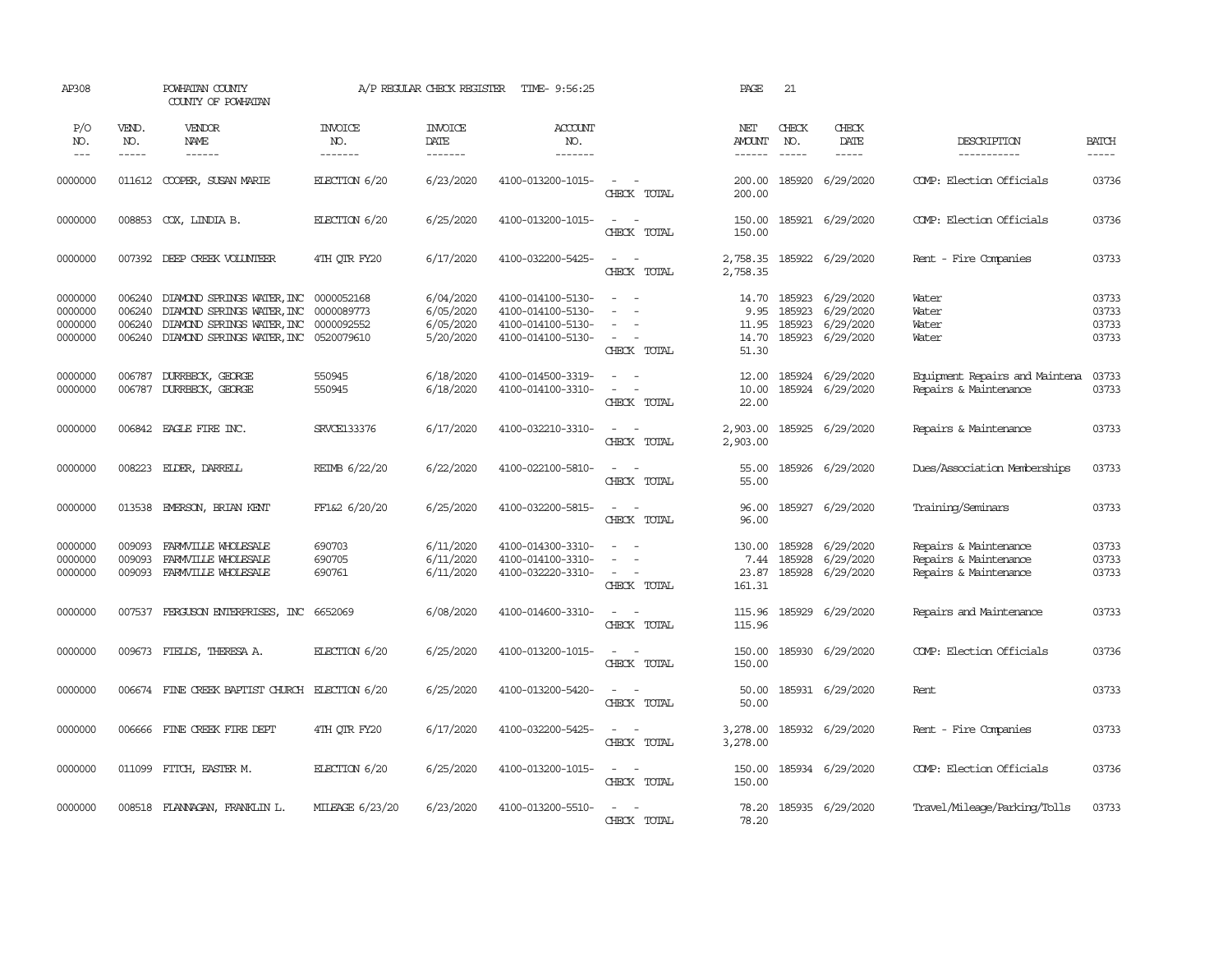| AP308                 |                             | POWHATAN COUNTY<br>COUNTY OF POWHATAN                                                                                                                                                                                                                                                                                                                                                                                                                                                                    |                                  | A/P REGULAR CHECK REGISTER        | TIME- 9:56:25                            |                                                                                | PAGE                                  | 22                            |                                      |                                                      |                       |
|-----------------------|-----------------------------|----------------------------------------------------------------------------------------------------------------------------------------------------------------------------------------------------------------------------------------------------------------------------------------------------------------------------------------------------------------------------------------------------------------------------------------------------------------------------------------------------------|----------------------------------|-----------------------------------|------------------------------------------|--------------------------------------------------------------------------------|---------------------------------------|-------------------------------|--------------------------------------|------------------------------------------------------|-----------------------|
| P/O<br>NO.<br>$- - -$ | VEND.<br>NO.<br>$- - - - -$ | VENDOR<br>NAME<br>$\begin{array}{cccccccccc} \multicolumn{2}{c}{} & \multicolumn{2}{c}{} & \multicolumn{2}{c}{} & \multicolumn{2}{c}{} & \multicolumn{2}{c}{} & \multicolumn{2}{c}{} & \multicolumn{2}{c}{} & \multicolumn{2}{c}{} & \multicolumn{2}{c}{} & \multicolumn{2}{c}{} & \multicolumn{2}{c}{} & \multicolumn{2}{c}{} & \multicolumn{2}{c}{} & \multicolumn{2}{c}{} & \multicolumn{2}{c}{} & \multicolumn{2}{c}{} & \multicolumn{2}{c}{} & \multicolumn{2}{c}{} & \multicolumn{2}{c}{} & \mult$ | <b>INVOICE</b><br>NO.<br>------- | <b>INVOICE</b><br>DATE<br>------- | <b>ACCOUNT</b><br>NO.<br>$- - - - - - -$ |                                                                                | NET<br><b>AMOUNT</b><br>$- - - - - -$ | CHECK<br>NO.<br>$\frac{1}{2}$ | CHECK<br>DATE<br>$- - - - -$         | DESCRIPTION<br>-----------                           | <b>BATCH</b><br>----- |
| 0000000               | 009500                      | FLEMING, GMENDOLYN                                                                                                                                                                                                                                                                                                                                                                                                                                                                                       | ELECTION 6/20                    | 6/25/2020                         | 4100-013200-1015-                        | $\overline{\phantom{a}}$<br>$\sim$<br>CHECK TOTAL                              | 200.00<br>200.00                      |                               | 185936 6/29/2020                     | COMP: Election Officials                             | 03736                 |
| 0000000               | 006522                      | FOOD LION                                                                                                                                                                                                                                                                                                                                                                                                                                                                                                | 2813612613340                    | 6/23/2020                         | 4100-035100-6022-                        | $\sim$<br>$\sim$<br>CHECK TOTAL                                                | 307.76<br>307.76                      |                               | 185937 6/29/2020                     | Dog Food/Supplies                                    | 03733                 |
| 0000000               | 011100                      | GOODE-PERSAUD, SAMANTHA                                                                                                                                                                                                                                                                                                                                                                                                                                                                                  | ELECTION 6/20                    | 6/25/2020                         | 4100-013200-1015-                        | $\sim$<br>$\sim$ $-$<br>CHECK TOTAL                                            | 150.00<br>150.00                      |                               | 185938 6/29/2020                     | COMP: Election Officials                             | 03736                 |
| 0000000               | 008538                      | GOODMAN, JOSEPHINE L.                                                                                                                                                                                                                                                                                                                                                                                                                                                                                    | MILEAGE 6/23/20                  | 6/23/2020                         | 4100-013200-5510-                        | $\sim$<br>$\sim$<br>CHECK TOTAL                                                | 69.58<br>69.58                        |                               | 185939 6/29/2020                     | Travel/Mileage/Parking/Tolls                         | 03733                 |
| 0000000               |                             | 009021 GRACELAND BAPTIST CHURCH                                                                                                                                                                                                                                                                                                                                                                                                                                                                          | ELECTION 6/20                    | 6/25/2020                         | 4100-013200-5420-                        | $\sim$<br>$\sim$<br>CHECK TOTAL                                                | 50.00<br>50.00                        |                               | 185940 6/29/2020                     | Rent                                                 | 03733                 |
| 0000000               |                             | 006013 GRAINGER                                                                                                                                                                                                                                                                                                                                                                                                                                                                                          | 9553760308                       | 6/08/2020                         | 4100-014600-3310-                        | $\sim$<br>$\sim$ $-$<br>CHECK TOTAL                                            | 70.60<br>70.60                        |                               | 185941 6/29/2020                     | Repairs and Maintenance                              | 03733                 |
| 0000000<br>0000000    | 010063<br>010063            | GREEN, KAYLEE<br>GREEN, KAYLEE                                                                                                                                                                                                                                                                                                                                                                                                                                                                           | ELECTION 6/20<br>NOV ELECTION    | 6/25/2020<br>6/25/2020            | 4100-013200-1015-<br>4100-013200-1015-   | $\sim$ $\sim$<br>$\sim$<br>$\equiv$<br>$\overline{\phantom{a}}$<br>CHECK TOTAL | 146.59<br>53.41<br>200.00             |                               | 185942 6/29/2020<br>185942 6/29/2020 | COMP: Election Officials<br>COMP: Election Officials | 03736<br>03738        |
| 0000000               |                             | 012716 HARRISON, HANNAH                                                                                                                                                                                                                                                                                                                                                                                                                                                                                  | ELECTION 6/20                    | 6/25/2020                         | 4100-013200-1015-                        | $\sim$ $ \sim$<br>CHECK TOTAL                                                  | 150.00<br>150.00                      |                               | 185943 6/29/2020                     | COMP: Election Officials                             | 03736                 |
| 0000000               | 010879                      | HENSON, JACOB N.                                                                                                                                                                                                                                                                                                                                                                                                                                                                                         | ELECTION 6/20                    | 6/25/2020                         | 4100-013200-1015-                        | $\sim$<br>$\sim$<br>CHECK TOTAL                                                | 150.00<br>150.00                      |                               | 185944 6/29/2020                     | COMP: Election Officials                             | 03736                 |
| 0000000               | 008537                      | HENSON, MARIE S.                                                                                                                                                                                                                                                                                                                                                                                                                                                                                         | ELECTION 6/20                    | 6/25/2020                         | 4100-013200-1015-                        | $\sim$<br>$\sim$<br>CHECK TOTAL                                                | 200.00<br>200.00                      |                               | 185945 6/29/2020                     | COMP: Election Officials                             | 03736                 |
| 0000000               |                             | 011624 HULL, CAROL L.                                                                                                                                                                                                                                                                                                                                                                                                                                                                                    | ELECTION 6/20                    | 6/25/2020                         | 4100-013200-1015-                        | $\omega_{\rm{max}}$ and $\omega_{\rm{max}}$<br>CHECK TOTAL                     | 150.00<br>150.00                      |                               | 185946 6/29/2020                     | COMP: Election Officials                             | 03736                 |
| 0000000               | 011625                      | HULL, JOHN R.                                                                                                                                                                                                                                                                                                                                                                                                                                                                                            | ELECTION 6/20                    | 6/25/2020                         | 4100-013200-1015-                        | $\omega_{\rm{max}}$ and $\omega_{\rm{max}}$<br>CHECK TOTAL                     | 150.00<br>150.00                      |                               | 185947 6/29/2020                     | COMP: Election Officials                             | 03736                 |
| 0000000<br>0000000    | 013557<br>013557            | JACKSON, CINDY S<br>JACKSON, CINDY S                                                                                                                                                                                                                                                                                                                                                                                                                                                                     | ELECTION 6/20<br>NOV ELECTION    | 6/25/2020<br>6/29/2020            | 4100-013200-1015-<br>4100-013200-1015-   | $\sim$<br>$\sim$<br>$\sim$<br>$\sim$ $-$<br>CHECK TOTAL                        | 4.76<br>145.24<br>150.00              | 185948                        | 6/29/2020<br>185948 6/29/2020        | COMP: Election Officials<br>COMP: Election Officials | 03736<br>03738        |
| 0000000<br>0000000    | 000120<br>000120            | <b>JAMES RIVER AIR</b><br><b>JAMES RIVER AIR</b>                                                                                                                                                                                                                                                                                                                                                                                                                                                         | S168969<br>S169422               | 6/22/2020<br>6/22/2020            | 4100-014100-3308-<br>4100-014100-3308-   | $\sim$<br>$\sim$<br>$\sim$<br>$\sim$<br>CHECK TOTAL                            | 332.94<br>1,116.93<br>1,449.87        | 185949                        | 6/29/2020<br>185949 6/29/2020        | HVAC Service and Repairs<br>HVAC Service and Repairs | 03733<br>03733        |
| 0000000               |                             | 007874 JONES, LINDA HOLLIN                                                                                                                                                                                                                                                                                                                                                                                                                                                                               | ELECTION 6/20                    | 6/25/2020                         | 4100-013200-1015-                        | $\sim$ $ \sim$<br>CHECK TOTAL                                                  | 150.00<br>150.00                      |                               | 185950 6/29/2020                     | COMP: Election Officials                             | 03736                 |
| 0000000               | 008708                      | JONES, SUSAN H.                                                                                                                                                                                                                                                                                                                                                                                                                                                                                          | ELECTION 6/20                    | 6/25/2020                         | 4100-013200-1015-                        | $\sim$<br>$\sim$<br>CHECK TOTAL                                                | 200.00<br>200.00                      |                               | 185951 6/29/2020                     | COMP: Election Officials                             | 03736                 |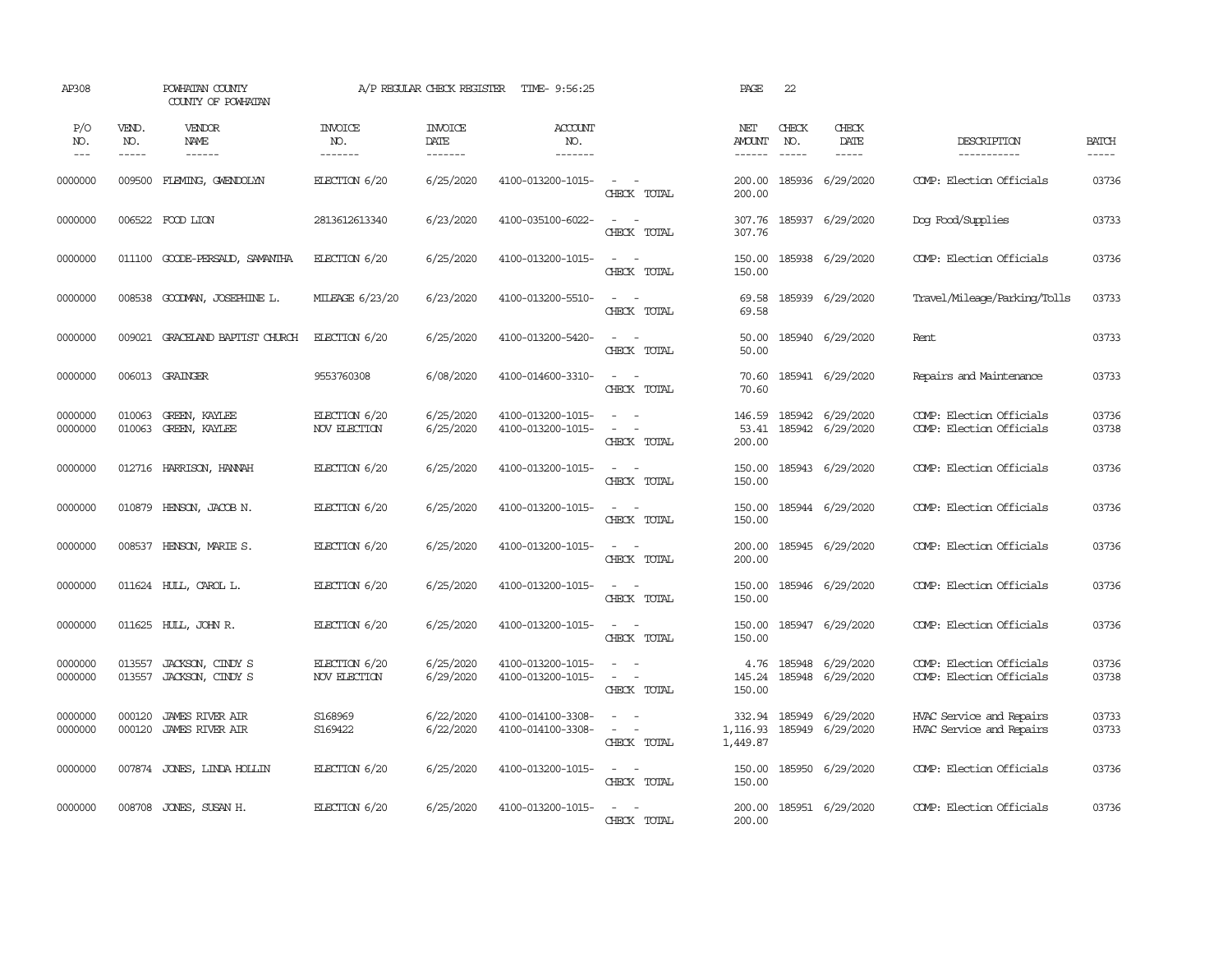| AP308                                                                     |                               | POWHATAN COUNTY<br>COUNTY OF POWHATAN                                                                                                                                                                                                                        |                                                          | A/P REGULAR CHECK REGISTER                                                              | TIME- 9:56:25                                                                                                                                   |                                                                                                         | PAGE                                                          | 23                                                       |                                                                                                |                                                                                                                                                        |                                                             |
|---------------------------------------------------------------------------|-------------------------------|--------------------------------------------------------------------------------------------------------------------------------------------------------------------------------------------------------------------------------------------------------------|----------------------------------------------------------|-----------------------------------------------------------------------------------------|-------------------------------------------------------------------------------------------------------------------------------------------------|---------------------------------------------------------------------------------------------------------|---------------------------------------------------------------|----------------------------------------------------------|------------------------------------------------------------------------------------------------|--------------------------------------------------------------------------------------------------------------------------------------------------------|-------------------------------------------------------------|
| P/O<br>NO.<br>$---$                                                       | VEND.<br>NO.<br>$\frac{1}{2}$ | VENDOR<br>NAME<br>$- - - - - -$                                                                                                                                                                                                                              | <b>INVOICE</b><br>NO.<br>-------                         | <b>INVOICE</b><br>DATE<br>-------                                                       | ACCOUNT<br>NO.<br>$- - - - - - -$                                                                                                               |                                                                                                         | NET<br>AMOUNT<br>$- - - - - -$                                | CHECK<br>NO.<br>$- - - - -$                              | CHECK<br>DATE<br>$- - - - -$                                                                   | DESCRIPTION<br>-----------                                                                                                                             | <b>BATCH</b><br>-----                                       |
| 0000000                                                                   |                               | 010811 IAND AND COATES, INC                                                                                                                                                                                                                                  | 3403157                                                  | 6/22/2020                                                                               | 4100-014500-6008-                                                                                                                               | $\sim$<br>CHECK TOTAL                                                                                   | 37.56<br>37.56                                                |                                                          | 185952 6/29/2020                                                                               | Gas/Grease/Oil                                                                                                                                         | 03733                                                       |
| 0000000                                                                   |                               | 009164 LIBRARY IDEAS, LLC                                                                                                                                                                                                                                    | 76769                                                    | 6/24/2020                                                                               | 4100-073100-6012-                                                                                                                               | $\sim$<br>$\sim$<br>CHECK TOTAL                                                                         | 865.59<br>865.59                                              |                                                          | 185953 6/29/2020                                                                               | Books & Subscriptions                                                                                                                                  | 03733                                                       |
| 0000000                                                                   |                               | 011105 LLEWELLYN, CATHY LEE                                                                                                                                                                                                                                  | ELECTION 6/20                                            | 6/25/2020                                                                               | 4100-013200-1015-                                                                                                                               | $\sim$<br>$\sim$<br>CHECK TOTAL                                                                         | 150.00<br>150.00                                              |                                                          | 185954 6/29/2020                                                                               | COMP: Election Officials                                                                                                                               | 03736                                                       |
| 0000000                                                                   | 009493                        | LYONS, RALPH LARRY                                                                                                                                                                                                                                           | ELECTION 6/20                                            | 6/25/2020                                                                               | 4100-013200-1015-                                                                                                                               | $\overline{a}$<br>$\sim$<br>CHECK TOTAL                                                                 | 200.00<br>200.00                                              |                                                          | 185955 6/29/2020                                                                               | COMP: Election Officials                                                                                                                               | 03736                                                       |
| 0000000<br>0000000                                                        |                               | 006672 MACON FIRE DEPARIMENT<br>006672 MACON FIRE DEPARIMENT                                                                                                                                                                                                 | ELECTION 6/20<br>4TH QTR FY20                            | 6/25/2020<br>6/17/2020                                                                  | 4100-013200-5420-<br>4100-032200-5425-                                                                                                          | $\sim$<br>$\sim$<br>$\sim$<br>$\sim$<br>CHECK TOTAL                                                     | 50.00<br>2,492.00<br>2,542.00                                 | 185956                                                   | 6/29/2020<br>185956 6/29/2020                                                                  | Rent<br>Rent - Fire Companies                                                                                                                          | 03733<br>03733                                              |
| 0000000                                                                   |                               | 013264 MADISON, COURINEY L                                                                                                                                                                                                                                   | ELECTION 6/20                                            | 6/25/2020                                                                               | 4100-013200-1015-                                                                                                                               | $\sim$<br>$\sim$ $-$<br>CHECK TOTAL                                                                     | 150.00<br>150.00                                              |                                                          | 185957 6/29/2020                                                                               | COMP: Election Officials                                                                                                                               | 03736                                                       |
| 0000000                                                                   |                               | 011776 MADISON, DEBORAH                                                                                                                                                                                                                                      | ELECTION 6/20                                            | 6/25/2020                                                                               | 4100-013200-1015-                                                                                                                               | $\sim$ $\sim$<br>CHECK TOTAL                                                                            | 200.00<br>200.00                                              |                                                          | 185958 6/29/2020                                                                               | COMP: Election Officials                                                                                                                               | 03736                                                       |
| 0000000                                                                   | 006667                        | MANAKIN EPISCOPAL CHURCH                                                                                                                                                                                                                                     | ELECTION 6/20                                            | 6/25/2020                                                                               | 4100-013200-5420-                                                                                                                               | $\sim$<br>$\sim$<br>CHECK TOTAL                                                                         | 50.00<br>50.00                                                |                                                          | 185959 6/29/2020                                                                               | Rent.                                                                                                                                                  | 03733                                                       |
| 0000000                                                                   |                               | 012713 MASINI, DOUGLAS                                                                                                                                                                                                                                       | ELECTION 6/20                                            | 6/25/2020                                                                               | 4100-013200-1015-                                                                                                                               | $\sim$<br>$\sim$<br>CHECK TOTAL                                                                         | 150.00<br>150.00                                              |                                                          | 185960 6/29/2020                                                                               | COMP: Election Officials                                                                                                                               | 03736                                                       |
| 0000000                                                                   | 011840                        | MCI COMM SERVICE                                                                                                                                                                                                                                             | 2DG98147 6/17                                            | 6/17/2020                                                                               | 4100-012510-5230-                                                                                                                               | $\sim$<br>CHECK TOTAL                                                                                   | 32.29<br>32.29                                                |                                                          | 185961 6/29/2020                                                                               | Telephone Services                                                                                                                                     | 03733                                                       |
| 0000000                                                                   | 008553                        | MILLER, PATRICIA                                                                                                                                                                                                                                             | ELECTION 6/20                                            | 6/25/2020                                                                               | 4100-013200-1015-                                                                                                                               | $\sim$<br>$\sim$<br>CHECK TOTAL                                                                         | 150.00<br>150.00                                              |                                                          | 185962 6/29/2020                                                                               | COMP: Election Officials                                                                                                                               | 03736                                                       |
| 0000000                                                                   | 010603                        | MILLS, BETHANY                                                                                                                                                                                                                                               | ELECTION 6/20                                            | 6/25/2020                                                                               | 4100-013200-1015-                                                                                                                               | $\sim$<br>CHECK TOTAL                                                                                   | 150.00<br>150.00                                              |                                                          | 185963 6/29/2020                                                                               | COMP: Election Officials                                                                                                                               | 03736                                                       |
| 0000000<br>0000000<br>0000000<br>0000000<br>0000000<br>0000000<br>0000000 | 012274<br>012274              | 012274 MITEL CLOUD SERVICES, INC<br>MITEL CLOUD SERVICES, INC<br>012274 MITEL CLOUD SERVICES, INC<br>012274 MITEL CLOUD SERVICES, INC 34078120<br>012274 MITEL CLOUD SERVICES, INC<br>MITEL CLOUD SERVICES, INC<br>012274 MITEL CLOUD SERVICES, INC 34078120 | 34078120<br>34078120<br>34078120<br>34078120<br>34078120 | 6/05/2020<br>6/05/2020<br>6/05/2020<br>6/05/2020<br>6/05/2020<br>6/05/2020<br>6/05/2020 | 4100-021100-5230-<br>4100-031200-5230-<br>4100-012520-5230-<br>4100-021100-5230-<br>4100-034100-5230-<br>4100-031200-5230-<br>4100-012410-5230- | $\sim$<br>$\sim$<br>$\sim$<br>$\sim$<br>$\sim$<br>$\sim$<br>$\equiv$<br>$\sim$<br>$\sim$<br>CHECK TOTAL | 5.51<br>5.51<br>5.51<br>5.51<br>5.51<br>5.51<br>5.51<br>38.57 | 185964<br>185964<br>185964<br>185964<br>185964<br>185964 | 6/29/2020<br>6/29/2020<br>6/29/2020<br>6/29/2020<br>6/29/2020<br>6/29/2020<br>185964 6/29/2020 | Telephone Services<br>Telephone Services<br>Telephone Services<br>Telephone Services<br>Telephone Services<br>Telephone Services<br>Telephone Services | 03733<br>03733<br>03733<br>03733<br>03733<br>03733<br>03733 |
| 0000000                                                                   |                               | 013562 MOORE, GLEN E JR                                                                                                                                                                                                                                      | FF1&2 6/20/20                                            | 6/20/2020                                                                               | 4100-032200-5815-                                                                                                                               | $\sim$ $ \sim$<br>CHECK TOTAL                                                                           | 96.00<br>96.00                                                |                                                          | 185965 6/29/2020                                                                               | Training/Seminars                                                                                                                                      | 03733                                                       |
| 0000000                                                                   |                               | 009679 MORRIS, VICTOR HARDING                                                                                                                                                                                                                                | ELECTION 6/20                                            | 6/25/2020                                                                               | 4100-013200-1015-                                                                                                                               | $\sim$<br>$\sim$<br>CHECK TOTAL                                                                         | 150.00<br>150.00                                              |                                                          | 185966 6/29/2020                                                                               | COMP: Election Officials                                                                                                                               | 03736                                                       |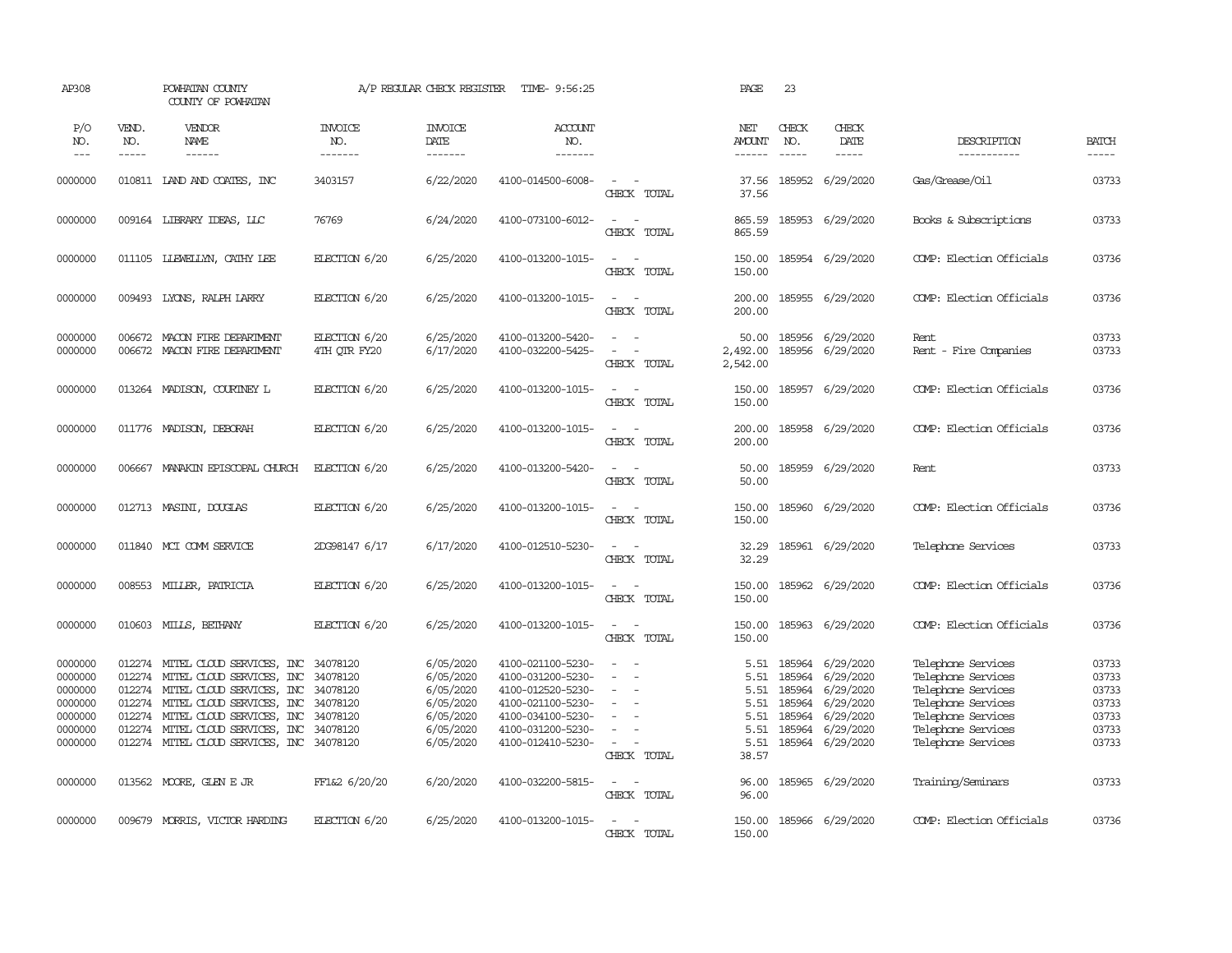| AP308                                                                     |                                                                    | POWHATAN COUNTY<br>COUNTY OF POWHATAN                                                                                                                                              |                                                                                                                                | A/P REGULAR CHECK REGISTER                                                              | TIME- 9:56:25                                                                                                                                   |                                                                                                     | PAGE                                                           | 24                                                                    |                                                                                                |                                                                                                                                                            |                                                             |
|---------------------------------------------------------------------------|--------------------------------------------------------------------|------------------------------------------------------------------------------------------------------------------------------------------------------------------------------------|--------------------------------------------------------------------------------------------------------------------------------|-----------------------------------------------------------------------------------------|-------------------------------------------------------------------------------------------------------------------------------------------------|-----------------------------------------------------------------------------------------------------|----------------------------------------------------------------|-----------------------------------------------------------------------|------------------------------------------------------------------------------------------------|------------------------------------------------------------------------------------------------------------------------------------------------------------|-------------------------------------------------------------|
| P/O<br>NO.<br>$---$                                                       | VEND.<br>NO.<br>-----                                              | VENDOR<br>NAME<br>$- - - - - -$                                                                                                                                                    | <b>INVOICE</b><br>NO.<br>-------                                                                                               | <b>INVOICE</b><br>DATE<br>-------                                                       | <b>ACCOUNT</b><br>NO.<br>--------                                                                                                               |                                                                                                     | NET<br><b>AMOUNT</b><br>$- - - - - -$                          | CHECK<br>NO.<br>$\frac{1}{2}$                                         | CHECK<br>DATE<br>$- - - - -$                                                                   | DESCRIPTION<br>-----------                                                                                                                                 | <b>BATCH</b><br>$- - - - -$                                 |
| 0000000                                                                   |                                                                    | 006673 MT. ZION BAPTIST CHURCH                                                                                                                                                     | ELECTION 6/20                                                                                                                  | 6/25/2020                                                                               | 4100-013200-5420-                                                                                                                               | $\overline{\phantom{a}}$<br>CHECK TOTAL                                                             | 50.00<br>50.00                                                 |                                                                       | 185967 6/29/2020                                                                               | Rent.                                                                                                                                                      | 03733                                                       |
| 0000000                                                                   | 009681                                                             | PALSA, BARBARA JO SANTIAGO ELECTION 6/20                                                                                                                                           |                                                                                                                                | 6/25/2020                                                                               | 4100-013200-1015-                                                                                                                               | $\sim$<br>$\sim$<br>CHECK TOTAL                                                                     | 200.00<br>200.00                                               |                                                                       | 185968 6/29/2020                                                                               | COMP: Election Officials                                                                                                                                   | 03736                                                       |
| 0000000                                                                   | 009682                                                             | PALSA, ELISABETH SANTIAGO                                                                                                                                                          | EECTION 6/20                                                                                                                   | 6/25/2020                                                                               | 4100-013200-1015-                                                                                                                               | $\sim$<br>$\sim$<br>CHECK TOTAL                                                                     | 150.00<br>150.00                                               |                                                                       | 185969 6/29/2020                                                                               | COMP: Election Officials                                                                                                                                   | 03736                                                       |
| 0000000                                                                   | 013260                                                             | PASSION COMUNITY CHURCH                                                                                                                                                            | ELECTION 6/20                                                                                                                  | 6/25/2020                                                                               | 4100-013200-5420-                                                                                                                               | $\sim$<br>$\sim$<br>CHECK TOTAL                                                                     | 50.00<br>50.00                                                 |                                                                       | 185970 6/29/2020                                                                               | Rent                                                                                                                                                       | 03734                                                       |
| 0000000                                                                   | 010729                                                             | PERKINS, LACEY                                                                                                                                                                     | ELECTION 6/20                                                                                                                  | 6/25/2020                                                                               | 4100-013200-1015-                                                                                                                               | $\sim$ $ \sim$<br>CHECK TOTAL                                                                       | 150.00<br>150.00                                               |                                                                       | 185971 6/29/2020                                                                               | COMP: Election Officials                                                                                                                                   | 03736                                                       |
| 0000000                                                                   | 013265                                                             | POWERS, KATHY LYNN                                                                                                                                                                 | ELECTION 6/20                                                                                                                  | 6/25/2020                                                                               | 4100-013200-1015-                                                                                                                               | $\sim$<br>$\sim$<br>CHECK TOTAL                                                                     | 150.00<br>150.00                                               |                                                                       | 185973 6/29/2020                                                                               | COMP: Election Officials                                                                                                                                   | 03736                                                       |
| 0000000                                                                   | 007947                                                             | POWHATAN CHRISTIAN                                                                                                                                                                 | ELECTION 6/20                                                                                                                  | 6/25/2020                                                                               | 4100-013200-5420-                                                                                                                               | $\sim$<br>$\sim$<br>CHECK TOTAL                                                                     | 50.00<br>50.00                                                 |                                                                       | 185974 6/29/2020                                                                               | Rent.                                                                                                                                                      | 03734                                                       |
| 0000000<br>0000000<br>0000000<br>0000000<br>0000000<br>0000000<br>0000000 | 008294<br>008294<br>008294<br>008294<br>008294<br>008294<br>008294 | POWHATAN COUNTY PUBLIC<br>POWHATAN COUNTY PUBLIC<br>POWHATAN COUNTY PUBLIC<br>POWHATAN COUNTY PUBLIC<br>POWHATAN COUNTY PUBLIC<br>POWHATAN COUNTY PUBLIC<br>POWHATAN COUNTY PUBLIC | <b>BUILDING 4/2020</b><br>F&R MAINT 4/20<br>FACILITIES 4/20<br>FACILITIES 4/20<br>SHERIFF 4/20<br>SHERIFF 4/20<br>SHERIFF 4/20 | 4/30/2020<br>4/30/2020<br>4/30/2020<br>4/30/2020<br>4/30/2020<br>4/30/2020<br>4/30/2020 | 4100-034100-6009-<br>4100-032200-6009-<br>4100-014500-6009-<br>4100-014500-6009-<br>4100-035100-6009-<br>4100-031200-6008-<br>4100-031200-6009- | $\sim$<br>$\sim$<br>$\equiv$<br>$\equiv$<br>$\sim$<br>CHECK TOTAL                                   | 168.37<br>1,960.80<br>280.14<br>851.93<br>3,034.24<br>6,464.84 | 185975<br>185975<br>20.00 185975<br>149.36 185975<br>185975<br>185975 | 6/29/2020<br>6/29/2020<br>6/29/2020<br>6/29/2020<br>6/29/2020<br>6/29/2020<br>185975 6/29/2020 | Auto Parts/Repairs<br>Auto Repairs and Parts<br>Auto Parts & Repairs<br>Auto Parts & Repairs<br>Auto Parts/Repairs<br>Gas/Grease/Oil<br>Auto Parts/Repairs | 03735<br>03735<br>03735<br>03735<br>03735<br>03735<br>03735 |
| 0000000                                                                   | 006761                                                             | POWHATAN VOLUNTEER FIRE                                                                                                                                                            | 4TH OTR FY20                                                                                                                   | 6/17/2020                                                                               | 4100-032200-5425-                                                                                                                               | $\sim$<br>$\sim$<br>CHECK TOTAL                                                                     | 4,300.50<br>4,300.50                                           |                                                                       | 185976 6/29/2020                                                                               | Rent - Fire Companies                                                                                                                                      | 03734                                                       |
| 0000000                                                                   | 013268                                                             | PRESTON, ERIC                                                                                                                                                                      | ELECTION 6/20                                                                                                                  | 6/25/2020                                                                               | 4100-013200-1015-                                                                                                                               | $\sim$<br>$\sim$<br>CHECK TOTAL                                                                     | 150.00<br>150.00                                               |                                                                       | 185977 6/29/2020                                                                               | COMP: Election Officials                                                                                                                                   | 03736                                                       |
| 0000000                                                                   | 009498                                                             | PROFFITT, LARRY W.                                                                                                                                                                 | ELECTION 6/20                                                                                                                  | 6/25/2020                                                                               | 4100-013200-1015-                                                                                                                               | $\sim$<br>$\sim$<br>CHECK TOTAL                                                                     | 150.00<br>150.00                                               |                                                                       | 185978 6/29/2020                                                                               | COMP: Election Officials                                                                                                                                   | 03736                                                       |
| 0000000<br>0000000                                                        | 000780<br>000780                                                   | <b>CUILL CORPORATION</b><br><b>CUILL CORPORATION</b>                                                                                                                               | 7711681<br>7810452                                                                                                             | 6/12/2020<br>6/16/2020                                                                  | 4100-012310-6001-<br>4100-012310-6001-                                                                                                          | $\sim$<br>$\omega_{\rm{max}}$<br>CHECK TOTAL                                                        | 354.00<br>61.98<br>415.98                                      |                                                                       | 185979 6/29/2020<br>185979 6/29/2020                                                           | Office Supplies<br>Office Supplies                                                                                                                         | 03734<br>03734                                              |
| 0000000<br>0000000<br>0000000<br>0000000                                  | 000620<br>000620<br>000620                                         | R. C. GOODWYN & SONS, INC<br>R. C. GOODWYN & SONS, INC<br>R. C. GOODWIN & SONS, INC 0910674<br>000620 R. C. GOODWYN & SONS, INC 0910917                                            | 0910495<br>0910614                                                                                                             | 6/08/2020<br>6/08/2020<br>6/09/2020<br>6/10/2020                                        | 4100-014100-3310-<br>4100-014100-3310-<br>4100-014100-3310-<br>4100-032200-3310-                                                                | $\overline{\phantom{a}}$<br>$\equiv$<br>$\sim$<br>$\sim$ 100 $\mu$<br>$\overline{a}$<br>CHECK TOTAL | 2.97<br>9.98<br>22.16<br>5.69<br>40.80                         | 185980<br>185980                                                      | 185980 6/29/2020<br>6/29/2020<br>6/29/2020<br>185980 6/29/2020                                 | Repairs & Maintenance<br>Repairs & Maintenance<br>Repairs & Maintenance<br>Equipment Repair                                                                | 03734<br>03734<br>03734<br>03734                            |
| 0000000                                                                   |                                                                    | 010728 REAMES, JEANETTE C.                                                                                                                                                         | ELECTION 6/20                                                                                                                  | 6/25/2020                                                                               | 4100-013200-1015-                                                                                                                               | $\sim$<br>CHECK TOTAL                                                                               | 150.00<br>150.00                                               |                                                                       | 185981 6/29/2020                                                                               | COMP: Election Officials                                                                                                                                   | 03736                                                       |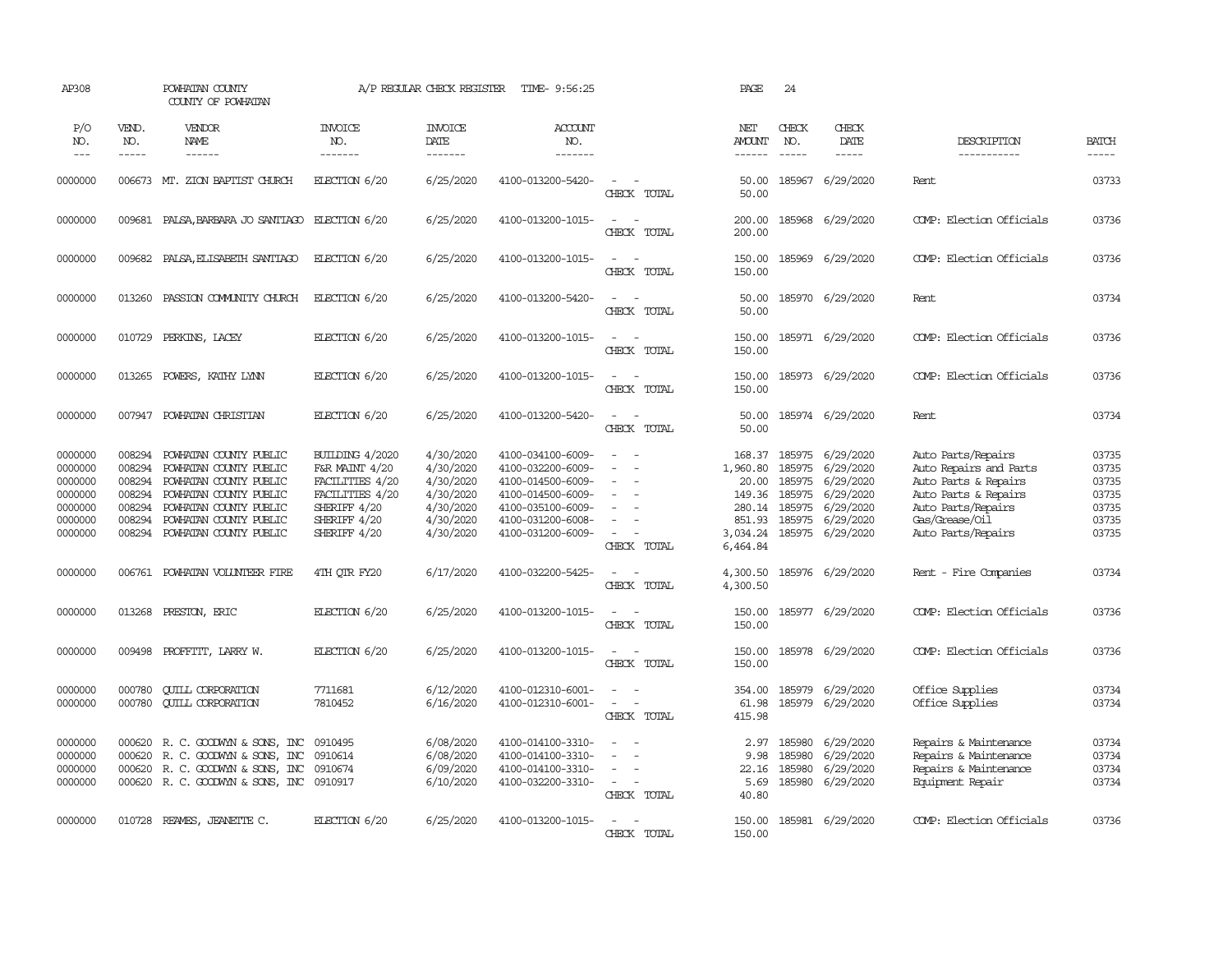| AP308                                                                     |                                                                    | POWHATAN COUNTY<br>COUNTY OF POWHATAN                                                                 |                                                                                                                            | A/P REGULAR CHECK REGISTER                                                              | TIME- 9:56:25                                                                                                                                   |                                                                                                                                      | PAGE                                                              | 25                                                       |                                                                                                |                                                                                                                                   |                                                             |
|---------------------------------------------------------------------------|--------------------------------------------------------------------|-------------------------------------------------------------------------------------------------------|----------------------------------------------------------------------------------------------------------------------------|-----------------------------------------------------------------------------------------|-------------------------------------------------------------------------------------------------------------------------------------------------|--------------------------------------------------------------------------------------------------------------------------------------|-------------------------------------------------------------------|----------------------------------------------------------|------------------------------------------------------------------------------------------------|-----------------------------------------------------------------------------------------------------------------------------------|-------------------------------------------------------------|
| P/O<br>NO.<br>$- - -$                                                     | VEND.<br>NO.<br>-----                                              | VENDOR<br>NAME<br>$- - - - - -$                                                                       | <b>INVOICE</b><br>NO.<br>-------                                                                                           | <b>INVOICE</b><br>DATE<br>-------                                                       | ACCOUNT<br>NO.<br>--------                                                                                                                      |                                                                                                                                      | NET<br><b>AMOUNT</b><br>$- - - - - -$                             | CHECK<br>NO.<br>$\frac{1}{2}$                            | CHECK<br>DATE<br>$- - - - -$                                                                   | DESCRIPTION<br>-----------                                                                                                        | <b>BATCH</b><br>-----                                       |
| 0000000                                                                   | 013262                                                             | REID, ANDREW                                                                                          | ELECTION 6/20                                                                                                              | 6/25/2020                                                                               | 4100-013200-1015-                                                                                                                               | $\overline{\phantom{a}}$<br>$\sim$<br>CHECK TOTAL                                                                                    | 150.00<br>150.00                                                  |                                                          | 185982 6/29/2020                                                                               | COMP: Election Officials                                                                                                          | 03736                                                       |
| 0000000                                                                   |                                                                    | 006579 RICHMOND ALARM                                                                                 | 448294                                                                                                                     | 6/16/2020                                                                               | 4100-032200-3320-                                                                                                                               | $\sim$<br>$\sim$<br>CHECK TOTAL                                                                                                      | 185.00<br>185.00                                                  |                                                          | 185983 6/29/2020                                                                               | Maintenance & Service Contract                                                                                                    | 03734                                                       |
| 0000000<br>0000000                                                        | 012509<br>012509                                                   | RICHMOND SUBURBAN NEWS<br>RICHMOND SUBURBAN NEWS                                                      | 3272193 5/20<br>3272193 5/20                                                                                               | 5/31/2020<br>5/31/2020                                                                  | 4100-081100-3600-<br>4100-011010-3600-                                                                                                          | $\sim$<br>$\sim$<br>$\overline{\phantom{a}}$<br>$\sim$<br>CHECK TOTAL                                                                | 551.50<br>288.25<br>839.75                                        | 185984                                                   | 185984 6/29/2020<br>6/29/2020                                                                  | Advertising<br>Advertising                                                                                                        | 03734<br>03734                                              |
| 0000000                                                                   |                                                                    | 009158 RICHWEB, INC.                                                                                  | $20 - 177 - 1$                                                                                                             | 6/25/2020                                                                               | 4100-073100-3140-                                                                                                                               | $\sim$<br>$\sim$ $-$<br>CHECK TOTAL                                                                                                  | 275.00<br>275.00                                                  |                                                          | 185985 6/29/2020                                                                               | Professional Services                                                                                                             | 03734                                                       |
| 0000000                                                                   |                                                                    | 012712 ROYAL, SHIRLEY                                                                                 | ELECTION 6/20                                                                                                              | 6/25/2020                                                                               | 4100-013200-1015-                                                                                                                               | $\sim$ 100 $\sim$<br>CHECK TOTAL                                                                                                     | 200.00<br>200.00                                                  |                                                          | 185986 6/29/2020                                                                               | COMP: Election Officials                                                                                                          | 03736                                                       |
| 0000000                                                                   | 007062                                                             | RUTHERFORD JANITOR SUPPLY 1162338                                                                     |                                                                                                                            | 6/24/2020                                                                               | 4100-032220-6005-                                                                                                                               | $\sim$<br>$\sim$<br>CHECK TOTAL                                                                                                      | 77.00<br>77.00                                                    |                                                          | 185987 6/29/2020                                                                               | Cleaning Supplies                                                                                                                 | 03734                                                       |
| 0000000                                                                   | 013555                                                             | SADLER, MEGAN ELIZABETH                                                                               | ELECTION 6/20                                                                                                              | 6/25/2020                                                                               | 4100-013200-1015-                                                                                                                               | $\sim$<br>$\sim$<br>CHECK TOTAL                                                                                                      | 150.00<br>150.00                                                  |                                                          | 185988 6/29/2020                                                                               | COMP: Election Officials                                                                                                          | 03736                                                       |
| 0000000                                                                   | 012717                                                             | SAGER, JOHN                                                                                           | ELECTION 6/20                                                                                                              | 6/25/2020                                                                               | 4100-013200-1015-                                                                                                                               | $\overline{\phantom{a}}$<br>$\sim$<br>CHECK TOTAL                                                                                    | 150.00<br>150.00                                                  | 185989                                                   | 6/29/2020                                                                                      | COMP: Election Officials                                                                                                          | 03736                                                       |
| 0000000                                                                   |                                                                    | 012152 ST. LUKE'S EPISCOPAL                                                                           | ELECTION 6/20                                                                                                              | 6/25/2020                                                                               | 4100-013200-5420-                                                                                                                               | $\overline{\phantom{a}}$<br>$\sim$<br>CHECK TOTAL                                                                                    | 50.00<br>50.00                                                    |                                                          | 185990 6/29/2020                                                                               | Rent                                                                                                                              | 03734                                                       |
| 0000000<br>0000000<br>0000000<br>0000000<br>0000000<br>0000000<br>0000000 | 013065<br>013065<br>013065<br>013065<br>013065<br>013065<br>013065 | STAPLES INC<br>STAPLES INC<br>STAPLES INC<br>STAPLES INC<br>STAPLES INC<br>STAPLES INC<br>STAPLES INC | 7308161091-0-2<br>7308229232-0-2<br>7308258332-0-2<br>7308621197-0-1<br>7308621197-0-2<br>7308621303-0-1<br>7308634278-0-1 | 6/15/2020<br>6/11/2020<br>6/11/2020<br>6/11/2020<br>6/11/2020<br>6/11/2020<br>6/11/2020 | 4100-021600-6001-<br>4100-021600-6001-<br>4100-021600-6001-<br>4100-021600-6001-<br>4100-021600-6001-<br>4100-021600-6001-<br>4100-021600-6001- | $\omega_{\rm{max}}$ and $\omega_{\rm{max}}$<br>$\sim$<br>$\sim$<br>$\equiv$<br>$\sim$<br>$\equiv$<br>$\sim$<br>$\sim$<br>CHECK TOTAL | 6.12<br>6.66<br>9.99<br>51.40<br>76.22<br>23.28<br>9.89<br>183.56 | 185991<br>185991<br>185991<br>185991<br>185991<br>185991 | 6/29/2020<br>6/29/2020<br>6/29/2020<br>6/29/2020<br>6/29/2020<br>6/29/2020<br>185991 6/29/2020 | Office Supplies<br>Office Supplies<br>Office Supplies<br>Office Supplies<br>Office Supplies<br>Office Supplies<br>Office Supplies | 03734<br>03734<br>03734<br>03734<br>03734<br>03734<br>03734 |
| 0000000                                                                   | 009683                                                             | TAYLOR, DONNA ELINA                                                                                   | ELECTION 6/20                                                                                                              | 6/25/2020                                                                               | 4100-013200-1015-                                                                                                                               | $\sim$<br>$\sim$<br>CHECK TOTAL                                                                                                      | 150.00<br>150.00                                                  |                                                          | 185992 6/29/2020                                                                               | COMP: Election Officials                                                                                                          | 03736                                                       |
| 0000000                                                                   | 011188                                                             | TECH FIRE & SAFETY                                                                                    | 1727                                                                                                                       | 6/15/2020                                                                               | 4100-032200-6011-                                                                                                                               | $\overline{\phantom{a}}$<br>$\sim$<br>CHECK TOTAL                                                                                    | 638.00<br>638.00                                                  | 185993                                                   | 6/29/2020                                                                                      | Protective Gear/Uniforms                                                                                                          | 03734                                                       |
| 0000000                                                                   | 012490                                                             | THOMPSON, CONNIE L.                                                                                   | ELECTION 6/20                                                                                                              | 6/25/2020                                                                               | 4100-013200-1015-                                                                                                                               | $\sim$<br>$\sim$<br>CHECK TOTAL                                                                                                      | 150.00<br>150.00                                                  |                                                          | 185995 6/29/2020                                                                               | COMP: Election Officials                                                                                                          | 03736                                                       |
| 0000000                                                                   | 006267                                                             | TIMBERLAKE, II, JAMES B.                                                                              | MILEAGE FY20                                                                                                               | 6/25/2020                                                                               | 4100-012310-5510-                                                                                                                               | $\sim$ $ \sim$<br>CHECK TOTAL                                                                                                        | 556.03<br>556.03                                                  |                                                          | 185996 6/29/2020                                                                               | Travel/Mileage/Parking/Tolls                                                                                                      | 03734                                                       |
| 0000000                                                                   | 000845                                                             | TOWN POLICE SUPPLY OF                                                                                 | 0021517-0                                                                                                                  | 6/19/2020                                                                               | 4100-031200-6011-                                                                                                                               | $\sim$ $ \sim$<br>CHECK TOTAL                                                                                                        | 38.97<br>38.97                                                    |                                                          | 185997 6/29/2020                                                                               | Uniforms                                                                                                                          | 03734                                                       |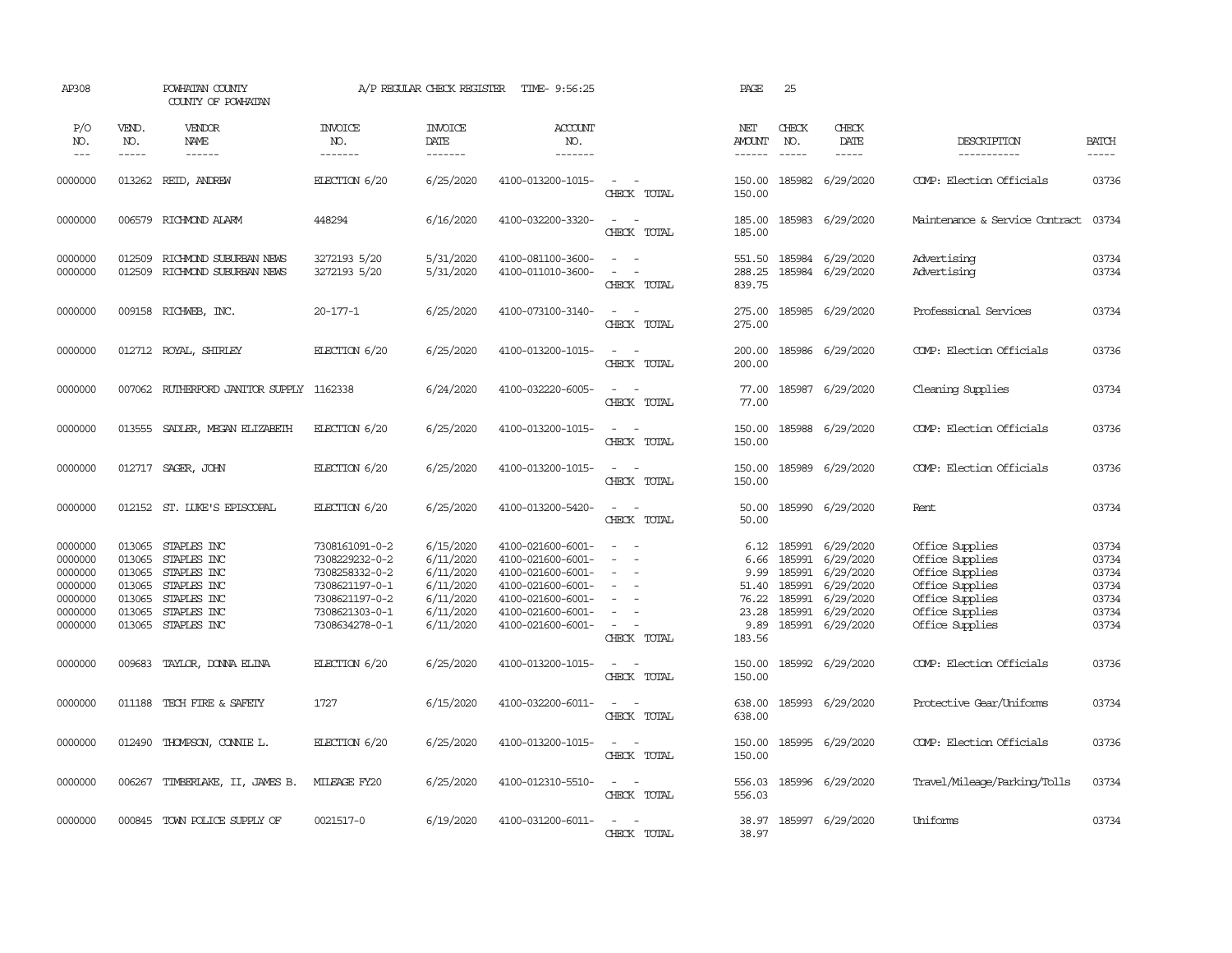| AP308               |                             | POWHATAN COUNTY<br>COUNTY OF POWHATAN  | A/P REGULAR CHECK REGISTER<br>TIME- 9:56:25 |                                           |                                        |                                                                                                                                          | PAGE                           | 26                          |                        |                                        |                       |  |
|---------------------|-----------------------------|----------------------------------------|---------------------------------------------|-------------------------------------------|----------------------------------------|------------------------------------------------------------------------------------------------------------------------------------------|--------------------------------|-----------------------------|------------------------|----------------------------------------|-----------------------|--|
| P/O<br>NO.<br>$---$ | VEND.<br>NO.<br>$- - - - -$ | <b>VENDOR</b><br><b>NAME</b><br>------ | <b>INVOICE</b><br>NO.<br>-------            | <b>INVOICE</b><br><b>DATE</b><br>-------- | <b>ACCOUNT</b><br>NO.<br>-------       |                                                                                                                                          | NET<br><b>AMOUNT</b><br>------ | CHECK<br>NO.<br>$- - - - -$ | CHECK<br>DATE<br>----- | DESCRIPTION<br>-----------             | <b>BATCH</b><br>----- |  |
| 0000000<br>0000000  | 010088<br>010088            | TREASURER<br>TREASURER                 | 06/29/2020<br>06/29/2020                    | 6/29/2020<br>6/29/2020                    | 4100-032200-5815-<br>4100-032200-5815- | $\equiv$<br>CHECK TOTAL                                                                                                                  | .00<br>192.00<br>192.00        | 185998<br>185998            | 6/29/2020<br>6/29/2020 | Training/Seminars<br>Training/Seminars | 03738<br>03738        |  |
| 0000000             | 012190                      | TREASURER VIRGINIA TECH                | FY20 4TH QTR                                | 6/23/2020                                 | 4100-083500-3140-                      | $\sim$ $ \sim$<br>CHECK TOTAL                                                                                                            | 19,368.56<br>19,368.56         |                             | 185999 6/29/2020       | Professional Services                  | 03734                 |  |
| 0000000             | 008709                      | TYLER, RHONDA                          | NOV ELECTION                                | 6/25/2020                                 | 4100-013200-1015-                      | $\sim$<br>$\sim$<br>CHECK TOTAL                                                                                                          | 200.00<br>200.00               |                             | 186000 6/29/2020       | COMP: Election Officials               | 03738                 |  |
| 0000000             |                             | 011193 VERIZON                         | 914891786 5/31                              | 5/31/2020                                 | 4100-021100-5230-                      | $\frac{1}{2} \left( \frac{1}{2} \right) \left( \frac{1}{2} \right) = \frac{1}{2} \left( \frac{1}{2} \right)$<br>CHECK TOTAL              | 57.85<br>57.85                 |                             | 186001 6/29/2020       | Telephone Services                     | 03734                 |  |
| 0000000             | 012707                      | WEBER, ANDREA S.                       | MILEAGE 6/20                                | 6/25/2020                                 | 4100-013200-5510-                      | $\sim$<br>CHECK TOTAL                                                                                                                    | 76.48<br>76.48                 | 186002                      | 6/29/2020              | Travel/Mileage/Parking/Tolls           | 03734                 |  |
| 0000000             |                             | 013094 WILLARD, MICHELLE               | ELECTION 6/20                               | 6/25/2020                                 | 4100-013200-1015-                      | $\sim$<br>$\sim$<br>CHECK TOTAL                                                                                                          | 150.00<br>150.00               | 186003                      | 6/29/2020              | COMP: Election Officials               | 03736                 |  |
| 0000000             | 008523                      | WILLIAMS, ARVADA E.                    | ELECTION 6/20                               | 6/25/2020                                 | 4100-013200-1015-                      | $\frac{1}{2} \left( \frac{1}{2} \right) \left( \frac{1}{2} \right) \left( \frac{1}{2} \right) \left( \frac{1}{2} \right)$<br>CHECK TOTAL | 200.00<br>200.00               |                             | 186004 6/29/2020       | COMP: Election Officials               | 03736                 |  |
| 0000000             | 010727                      | WILLIAMS, JAMES R.                     | ELECTION 6/20                               | 6/25/2020                                 | 4100-013200-1015-                      | $\sim$ 100 $\sim$<br>CHECK TOTAL                                                                                                         | 150.00<br>150.00               |                             | 186005 6/29/2020       | COMP: Election Officials               | 03736                 |  |
| 0000000             | 012458                      | WIMMER, WILLIE                         | 1578                                        | 6/20/2020                                 | 4100-032200-6009-                      | $\sim$<br>$\overline{\phantom{a}}$<br>CHECK TOTAL                                                                                        | 1,063.48<br>1,063.48           |                             | 186006 6/29/2020       | Auto Repairs and Parts                 | 03734                 |  |
| 0000000             | 001890 X-ZACT               |                                        | 5513 B                                      | 5/01/2020                                 | 4100-012410-6001-                      | $\sim$<br>CHECK TOTAL                                                                                                                    | 295.00<br>295.00               | 186007                      | 6/29/2020              | Office Supplies                        | 03734                 |  |
|                     |                             |                                        |                                             |                                           |                                        | CHECK TYPE TOTAL                                                                                                                         | 494, 903.45                    |                             |                        |                                        |                       |  |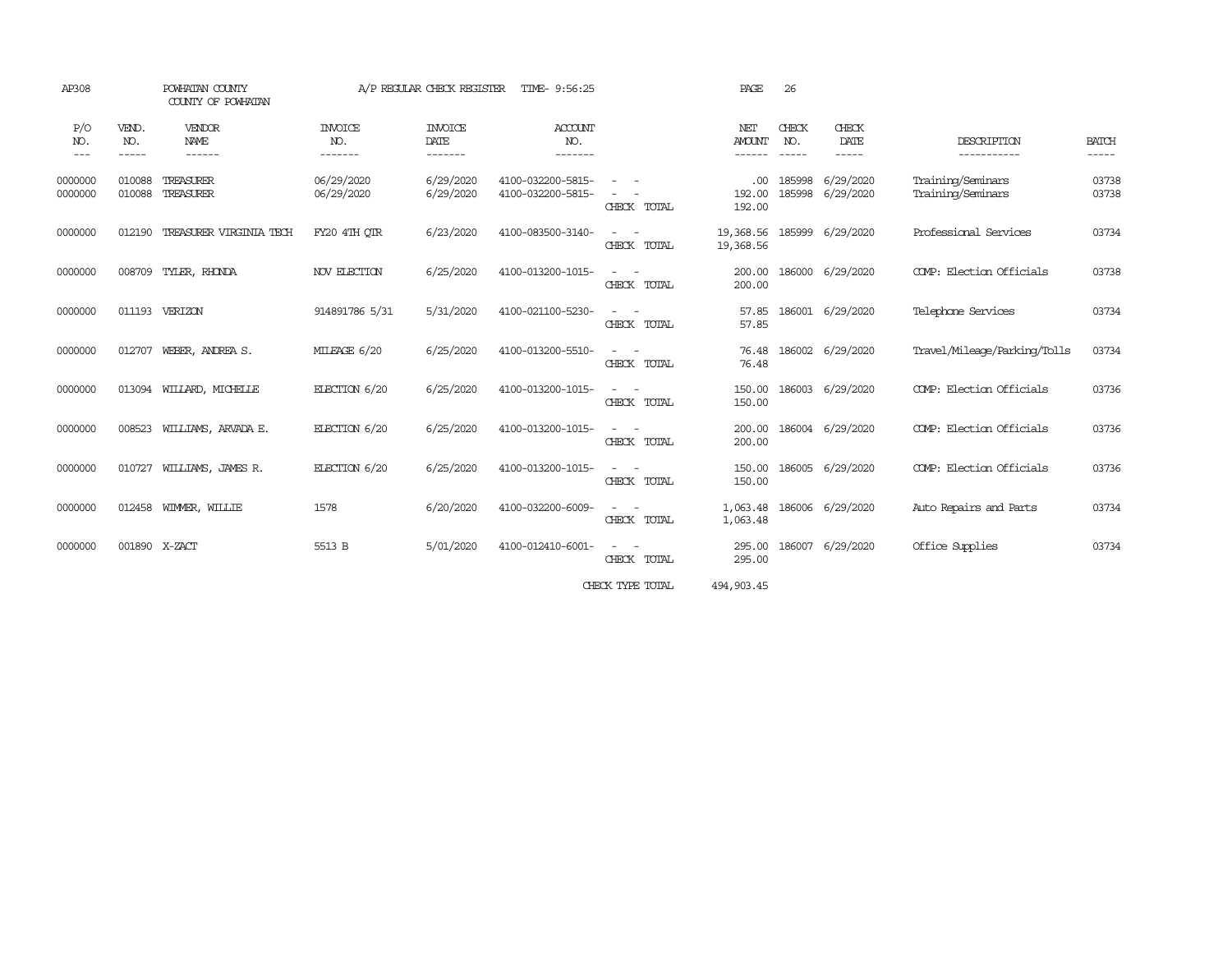| AP308              | POWHATAN COUNTY<br>COUNTY OF POWHATAN |                                      |                                  | A/P VOID CHECK REGISTER           | TIME- 9:56:25                          |                                                                                                                                                                                                                                            | 27<br>PAGE                                                             |                        |                                                      |                       |
|--------------------|---------------------------------------|--------------------------------------|----------------------------------|-----------------------------------|----------------------------------------|--------------------------------------------------------------------------------------------------------------------------------------------------------------------------------------------------------------------------------------------|------------------------------------------------------------------------|------------------------|------------------------------------------------------|-----------------------|
| P/O<br>NO.<br>---  | VEND.<br>NO.<br>-----                 | VENDOR<br>NAME<br>------             | <b>INVOICE</b><br>NO.<br>------- | <b>INVOICE</b><br>DATE<br>------- | ACCOUNT<br>NO.<br>-------              |                                                                                                                                                                                                                                            | CHECK<br>NET<br><b>AMOUNT</b><br>NO.<br>------<br>$\cdots\cdots\cdots$ | CHECK<br>DATE<br>----- | DESCRIPTION<br>-----------                           | <b>BATCH</b><br>----- |
| 0000000            |                                       | 013511 XFINITY MOBILE                | 1003349323                       | 5/12/2020                         | 4100-053910-5647-                      | CHECK TOTAL                                                                                                                                                                                                                                | 341.25-185415<br>341.25-                                               | 5/14/2020              | CSBG - Emergency COVID                               | 00502                 |
| 0000000            | 010716                                | LAYMAN & SON LLC                     | 25475                            | 5/26/2020                         | 4100-014600-3310-                      | $\frac{1}{2} \left( \frac{1}{2} \right) \left( \frac{1}{2} \right) \left( \frac{1}{2} \right) \left( \frac{1}{2} \right)$<br>CHECK TOTAL                                                                                                   | 294.00-185635 6/04/2020<br>$294.00 -$                                  |                        | Repairs and Maintenance                              | 00503                 |
| 0000000<br>0000000 | 013558<br>013558                      | BROWN, IRIS Y.<br>BROWN, IRIS Y.     | ELECTION 6/20<br>NOV ELECTION    | 6/25/2020<br>6/25/2020            | 4100-013200-1015-<br>4100-013200-1015- | $\frac{1}{2} \left( \frac{1}{2} \right) \left( \frac{1}{2} \right) = \frac{1}{2} \left( \frac{1}{2} \right)$<br>$\frac{1}{2} \left( \frac{1}{2} \right) \left( \frac{1}{2} \right) \left( \frac{1}{2} \right)$<br>CHECK TOTAL              | 65.17-185906 6/29/2020<br>84.83-185906 6/29/2020<br>$150.00 -$         |                        | COMP: Election Officials<br>COMP: Election Officials | 00504<br>00504        |
| 0000000            | 012160                                | COOPER, JAMES DAVID                  | NOV ELECTION                     | 6/25/2020                         | 4100-013200-1015-                      | $\frac{1}{2} \left( \frac{1}{2} \right) \left( \frac{1}{2} \right) \left( \frac{1}{2} \right) \left( \frac{1}{2} \right)$<br>CHECK TOTAL                                                                                                   | 150.00-185919 6/29/2020<br>$150.00 -$                                  |                        | COMP: Election Officials                             | 00504                 |
| 0000000<br>0000000 | 010063<br>010063                      | GREEN, KAYLEE<br>GREEN, KAYLEE       | ELECTION 6/20<br>NOV ELECTION    | 6/25/2020<br>6/25/2020            | 4100-013200-1015-<br>4100-013200-1015- | $\frac{1}{2} \left( \frac{1}{2} \right) \left( \frac{1}{2} \right) \left( \frac{1}{2} \right) \left( \frac{1}{2} \right)$<br>CHECK TOTAL                                                                                                   | 146.59-185942 6/29/2020<br>53.41-185942 6/29/2020<br>$200.00 -$        |                        | COMP: Election Officials<br>COMP: Election Officials | 00504<br>00504        |
| 0000000<br>0000000 | 013557<br>013557                      | JACKSON, CINDY S<br>JACKSON, CINDY S | ELECTION 6/20<br>NOV ELECTION    | 6/25/2020<br>6/29/2020            | 4100-013200-1015-<br>4100-013200-1015- | $\frac{1}{2} \left( \frac{1}{2} \right) \left( \frac{1}{2} \right) \left( \frac{1}{2} \right)$<br>$\frac{1}{2} \left( \frac{1}{2} \right) \left( \frac{1}{2} \right) \left( \frac{1}{2} \right) \left( \frac{1}{2} \right)$<br>CHECK TOTAL | 4.76-185948 6/29/2020<br>145.24-185948 6/29/2020<br>$150.00 -$         |                        | COMP: Election Officials<br>COMP: Election Officials | 00504<br>00504        |
| 0000000            | 008709                                | TYLER, RHONDA                        | NOV ELECTION                     | 6/25/2020                         | 4100-013200-1015-                      | $\frac{1}{2} \left( \frac{1}{2} \right) \left( \frac{1}{2} \right) \left( \frac{1}{2} \right) \left( \frac{1}{2} \right)$<br>CHECK TOTAL                                                                                                   | 200.00-186000 6/29/2020<br>$200.00 -$                                  |                        | COMP: Election Officials                             | 00504                 |
|                    |                                       |                                      |                                  |                                   |                                        | CHECK TYPE TOTAL                                                                                                                                                                                                                           | 1,485.25-                                                              |                        |                                                      |                       |
|                    |                                       |                                      |                                  |                                   |                                        | FINAL TOTAL                                                                                                                                                                                                                                | 493, 418.20                                                            |                        |                                                      |                       |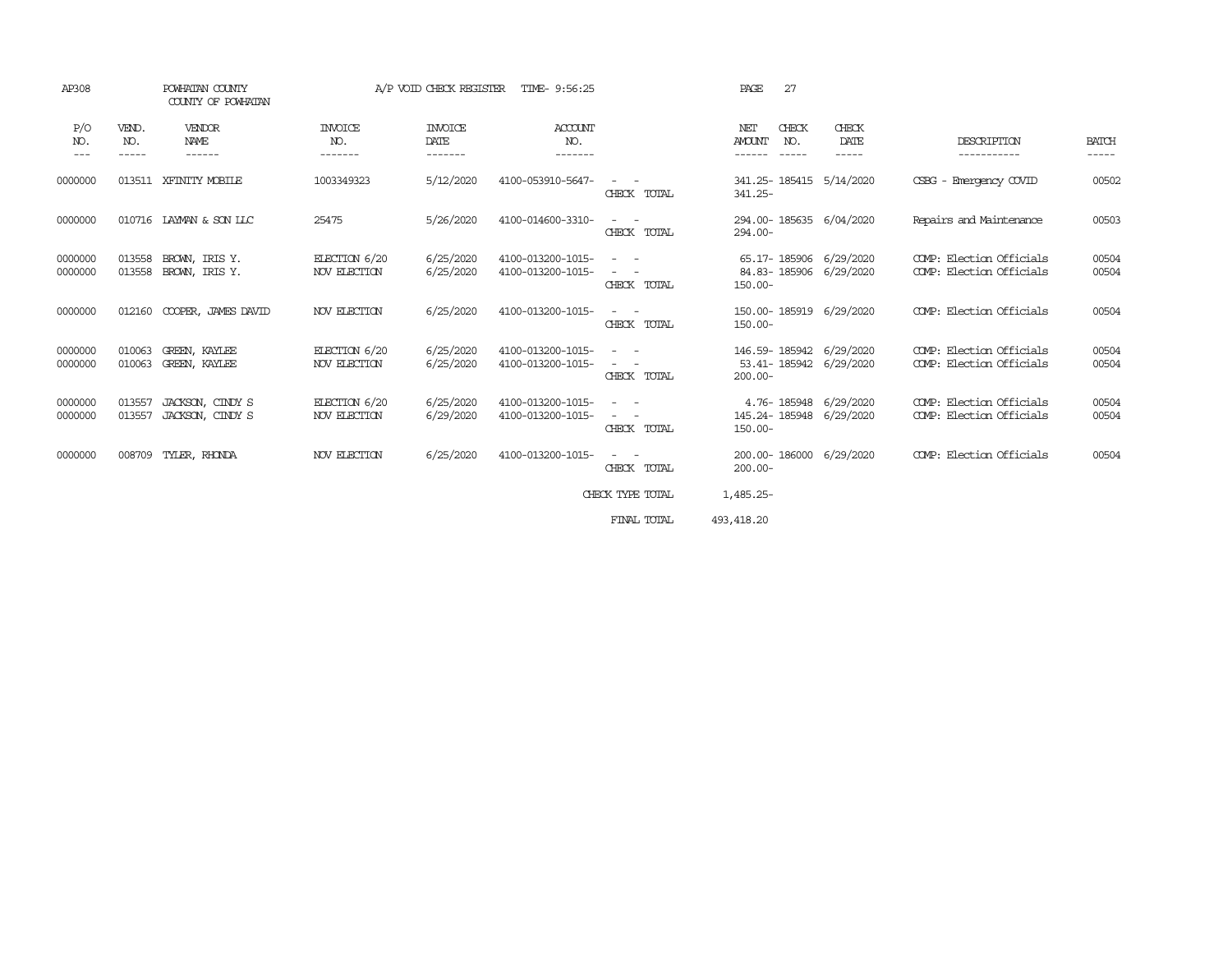| AP308              |              | POWHATAN COUNTY<br>COUNTY OF POWHATAN       |                          | A/P REGULAR CHECK REGISTER | TIME-10:20:18                          |                                    | PAGE                        | <sup>1</sup>  |                        |                                                     |                |
|--------------------|--------------|---------------------------------------------|--------------------------|----------------------------|----------------------------------------|------------------------------------|-----------------------------|---------------|------------------------|-----------------------------------------------------|----------------|
| P/O<br>NO.         | VEND.<br>NO. | VENDOR<br>NAME                              | <b>INVOICE</b><br>NO.    | <b>INVOICE</b><br>DATE     | <b>ACCOUNT</b><br>NO.                  |                                    | NET<br><b>AMOUNT</b>        | CHECK<br>NO.  | CHECK<br>DATE          | DESCRIPTION                                         | <b>BATCH</b>   |
| $\frac{1}{2}$      | -----        | $- - - - - -$                               | -------                  | $- - - - - - -$            | --------                               |                                    |                             | $\frac{1}{2}$ | -----                  | -----------                                         |                |
|                    |              |                                             |                          |                            |                                        |                                    |                             |               |                        |                                                     |                |
| 0000000            |              | 009183 AIR, WATER & SOIL LABORA- INV1223290 |                          | 3/25/2020                  | 4501-043500-3140-                      | $\overline{\phantom{a}}$           | 40.00                       | 185615        | 6/04/2020              | Professional Services - Water                       | 03707          |
| 0000000            | 009183       | AIR, WATER & SOIL LABORA-                   | V20001983                | 3/19/2020                  | 4501-043500-3140-                      |                                    | 40.00                       | 185615        | 6/04/2020              | Professional Services - Water                       | 03707          |
| 0000000            | 009183       | AIR, WATER & SOIL LABORA- V20002121         |                          | 3/25/2020                  | 4501-043500-3140-                      |                                    | 40.00                       | 185615        | 6/04/2020              | Professional Services - Water                       | 03707          |
| 0000000            | 009183       | AIR, WATER & SOIL LABORA- V20002150         |                          | 3/26/2020                  | 4501-043600-3142-                      | $\sim$                             | 40.00                       | 185615        | 6/04/2020              | Professional Services - Sewer                       | 03707          |
| 0000000            | 009183       | AIR, WATER & SOIL LABORA- V20002569         |                          | 4/14/2020                  | 4501-043600-3142-                      | $\equiv$                           | 265.20                      | 185615        | 6/04/2020              | Professional Services - Sewer                       | 03707          |
| 0000000            | 009183       | AIR, WATER & SOIL LABORA- V20003598         |                          | 5/27/2020                  | 4501-043600-3142-                      |                                    | 167.98                      | 185615        | 6/04/2020              | Professional Services - Sewer                       | 03707          |
| 0000000            | 009183       | AIR, WATER & SOIL LABORA- V20003599         |                          | 5/27/2020                  | 4501-043600-3142-                      | $\equiv$                           |                             | 171.80 185615 | 6/04/2020              | Professional Services - Sewer                       | 03707          |
| 0000000            | 009183       | AIR, WATER & SOIL LABORA- V20003612         |                          | 5/28/2020                  | 4501-043600-3142-                      |                                    | 133.60                      | 185615        | 6/04/2020              | Professional Services - Sewer                       | 03707          |
| 0000000            | 009183       | AIR, WATER & SOIL LABORA- V20003637         |                          | 5/28/2020                  | 4501-043600-3142-                      | $\equiv$                           | 111.80                      | 185615        | 6/04/2020              | Professional Services - Sewer                       | 03707          |
| 0000000            |              | 009183 AIR, WATER & SOIL LABORA- V20003654  |                          | 5/28/2020                  | 4501-043600-3142-                      | $\sim$                             | 40.00                       |               | 185615 6/04/2020       | Professional Services - Sewer                       | 03707          |
|                    |              |                                             |                          |                            |                                        | CHECK TOTAL                        | 1,050.38                    |               |                        |                                                     |                |
| 0000000            |              | 009183 AIR, WATER & SOIL LABORA-            | V20003655                | 5/28/2020                  | 4501-043600-3142-                      | $\sim$<br>$\sim$                   | 40.00                       |               | 185616 6/04/2020       | Professional Services - Sewer                       | 03707          |
|                    |              |                                             |                          |                            |                                        | CHECK TOTAL                        | 40.00                       |               |                        |                                                     |                |
| 0000000            | 006965       | CINIAS CORPORATION                          | 4051469414               | 5/27/2020                  | 4501-043400-6011-                      | $\sim$                             | 14.64                       |               | 185627 6/04/2020       | Uniforms                                            | 03707          |
|                    |              |                                             |                          |                            |                                        | CHECK TOTAL                        | 14.64                       |               |                        |                                                     |                |
| 0000000            | 009010       | LONESOME DOVE EQUESTRIAN                    | S. ANDERSON              | 5/28/2020                  | 4410-053910-5647-                      | $\sim$<br>$\sim$                   | 6,000.00                    |               | 185636 6/04/2020       |                                                     | 03707          |
|                    |              |                                             |                          |                            |                                        | CHECK TOTAL                        | 6,000.00                    |               |                        | Curtis Family Grant                                 |                |
|                    |              |                                             |                          |                            |                                        |                                    |                             |               |                        |                                                     |                |
| 0000000            | 013527       | L3HARRIS TECHNOLOGIES, IN                   | 93344120                 | 5/18/2020                  | 4301-031200-6001-                      | $\equiv$<br>$\sim$<br>$\sim$       | 31.32                       |               | 185637 6/04/2020       | Public Safety Radio System                          | 03707          |
| 0000000            | 013527       | L3HARRIS TECHNOLOGIES, IN                   | 93344775                 | 5/28/2020                  | 4301-031200-6001-                      | CHECK TOTAL                        | 89.82<br>121.14             |               | 185637 6/04/2020       | Public Safety Radio System                          | 03707          |
|                    |              |                                             |                          |                            |                                        |                                    |                             |               |                        |                                                     |                |
| 0000000            | 012949       | <b>CUINN EVANS ARCHITECTS</b>               | 33296                    | 5/21/2020                  | 4301-014100-0001-                      | $\overline{\phantom{a}}$           | 55,868.40                   |               | 185651 6/04/2020       | Skaops Road Office Renovations                      | 03708          |
|                    |              |                                             |                          |                            |                                        | CHECK TOTAL                        | 55,868.40                   |               |                        |                                                     |                |
| 0000000            |              | 000620 R. C. GOODWYN & SONS, INC 0905670    |                          | 5/11/2020                  | 4301-062100-8304-                      | $\overline{\phantom{a}}$           | 33.32                       |               | 185652 6/04/2020       | PMS Repurpose                                       | 03708          |
|                    |              |                                             |                          |                            |                                        | CHECK TOTAL                        | 33.32                       |               |                        |                                                     |                |
| 0000000            | 006594       | SOUTHSIDE ELECTRIC COOP                     | 63504003 5/08            | 5/13/2020                  | 4501-043600-5110-                      | $\sim$<br>$\sim$                   | 3,430.38                    | 185659        | 6/04/2020              | Electricity                                         | 03708          |
| 0000000            | 006594       | SOUTHSIDE ELECTRIC COOP                     | 63504013 5/08            | 5/13/2020                  | 4501-043500-5110-                      | $\sim$<br>$\overline{\phantom{a}}$ | 443.22                      |               | 185659 6/04/2020       | Electricity                                         | 03708          |
|                    |              |                                             |                          |                            |                                        | CHECK TOTAL                        | 3,873.60                    |               |                        |                                                     |                |
| 0000000            | 009183       | AIR, WAIER & SOIL LABORA-                   | V20003750                | 6/02/2020                  | 4501-043600-3142-                      | $\equiv$                           | 133.60                      | 185670        | 6/11/2020              | Professional Services - Sewer                       | 03711          |
| 0000000            | 009183       | AIR, WATER & SOIL LABORA- V20003751         |                          | 6/02/2020                  | 4501-043600-3142-                      | $\sim$                             | 111.80                      | 185670        | 6/11/2020              | Professional Services - Sewer                       | 03711          |
| 0000000            | 009183       | AIR, WATER & SOIL LABORA- V20003811         |                          | 6/03/2020                  | 4501-043500-3140-                      | $\equiv$                           | 40.00                       | 185670        | 6/11/2020              | Professional Services - Water                       | 03711          |
| 0000000            | 009183       | AIR, WATER & SOIL LABORA- V20003848         |                          | 6/04/2020                  | 4501-043600-3142-                      | $\sim$                             | 40.00                       | 185670        | 6/11/2020              | Professional Services - Sewer                       | 03711          |
| 0000000            | 009183       | AIR, WATER & SOIL LABORA-                   | V20003849                | 6/04/2020                  | 4501-043600-3142-                      | $\overline{\phantom{a}}$           | 40.00                       | 185670        | 6/11/2020              | Professional Services - Sewer                       | 03711          |
|                    |              |                                             |                          |                            |                                        | CHECK TOTAL                        | 365.40                      |               |                        |                                                     |                |
|                    |              |                                             |                          |                            |                                        | $\overline{a}$                     |                             |               |                        |                                                     |                |
| 0000000            | 006940       | APCO INTERNATIONAL, INC.                    | 00050347                 | 6/05/2020                  | 4301-032200-0005-                      | CHECK TOTAL                        | 827.53<br>827.53            |               | 185671 6/11/2020       | CAD System                                          | 03711          |
|                    |              |                                             |                          |                            |                                        |                                    |                             |               |                        |                                                     |                |
| 0000000            | 008668       | BANK OF AMERICA                             | 06/01/2020               | 6/01/2020                  | 4116-035500-0008-                      | $\equiv$                           | 99.99                       | 185674        | 6/11/2020              | Einerg Perform Grant                                | 03727          |
| 0000000            | 008668       | BANK OF AMERICA                             | 06/01/2020               | 6/01/2020                  | 4116-035500-0008-                      |                                    | 127.66                      | 185674        | 6/11/2020              | Emerg Perform Grant                                 | 03727          |
| 0000000            | 008668       | BANK OF AMERICA                             | 06/01/2020               | 6/01/2020                  | 4116-035500-0008-                      | $\equiv$                           | 75.96                       | 185674        | 6/11/2020              | Emerg Perform Grant                                 | 03727<br>03727 |
| 0000000<br>0000000 | 008668       | BANK OF AMERICA<br>008668 BANK OF AMERICA   | 06/01/2020<br>06/01/2020 | 6/01/2020<br>6/01/2020     | 4116-012200-0001-<br>4301-012400-8301- |                                    | 8,188.15<br>3,100.00 185674 | 185674        | 6/11/2020<br>6/11/2020 | Cares Act - COVID Expd<br>Fire Department Equipment | 03727          |
| 0000000            |              | 008668 BANK OF AMERICA                      | 06/01/2020               | 6/01/2020                  | 4501-043400-5130-                      | $\overline{\phantom{a}}$           |                             |               | 15.92 185674 6/11/2020 | Water                                               | 03727          |
|                    |              |                                             |                          |                            |                                        |                                    |                             |               |                        |                                                     |                |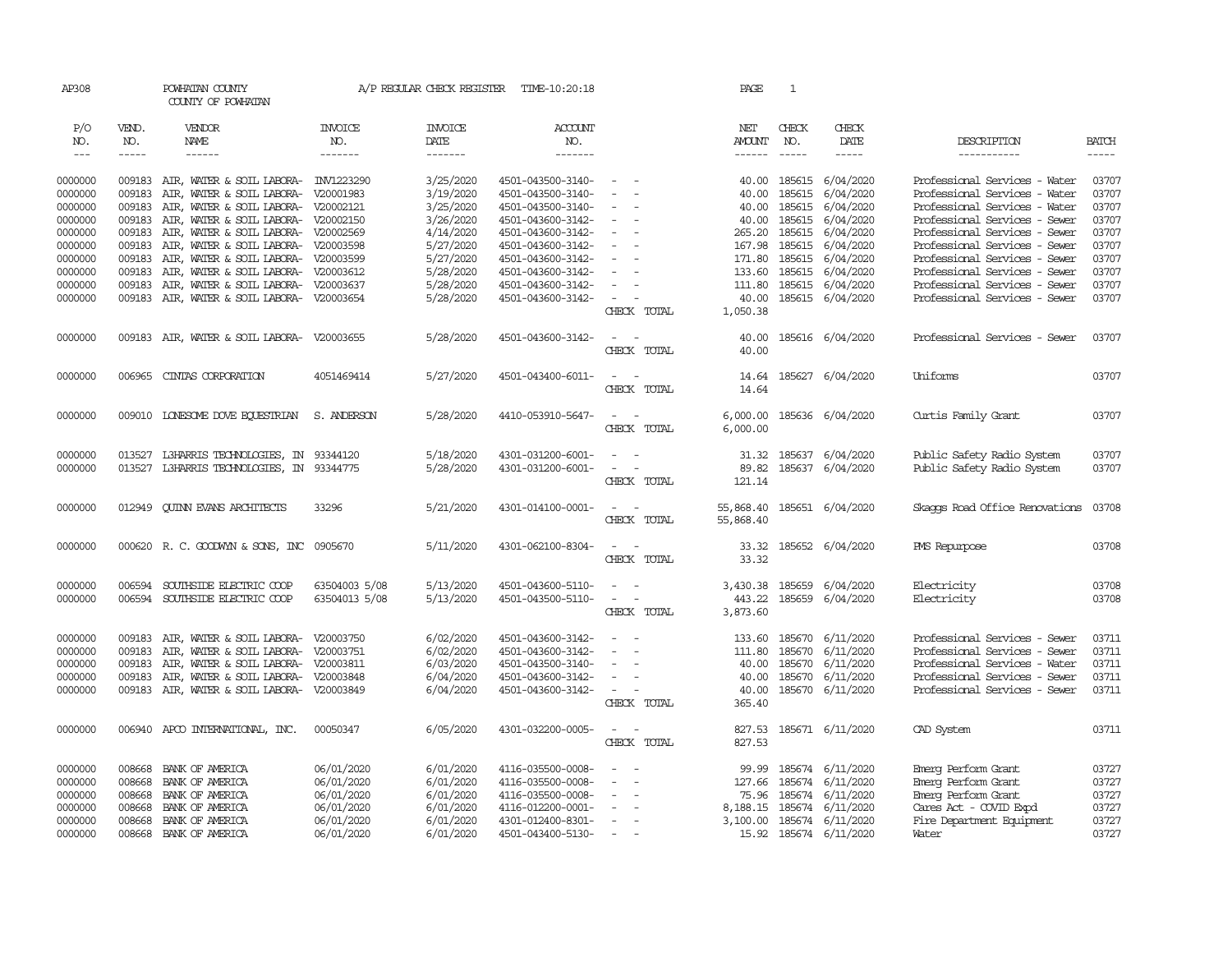| AP308                                               |                                                                                                                                                                                                                                                                                                                                                                                                                                                                         | POWHATAN COUNTY<br>COUNTY OF POWHATAN                                                                                               |                                                          | A/P REGULAR CHECK REGISTER                                    | TIME-10:20:18                                                                                         |                                                                                        | PAGE                                   | 2                                           |                                                                             |                                                                                                  |                                           |
|-----------------------------------------------------|-------------------------------------------------------------------------------------------------------------------------------------------------------------------------------------------------------------------------------------------------------------------------------------------------------------------------------------------------------------------------------------------------------------------------------------------------------------------------|-------------------------------------------------------------------------------------------------------------------------------------|----------------------------------------------------------|---------------------------------------------------------------|-------------------------------------------------------------------------------------------------------|----------------------------------------------------------------------------------------|----------------------------------------|---------------------------------------------|-----------------------------------------------------------------------------|--------------------------------------------------------------------------------------------------|-------------------------------------------|
| P/O<br>NO.<br>$\frac{1}{2}$                         | VEND.<br>NO.<br>$\begin{tabular}{ccccc} \multicolumn{2}{c }{\multicolumn{2}{c }{\multicolumn{2}{c }{\multicolumn{2}{c}}{\hspace{-2.2cm}}}} \multicolumn{2}{c }{\multicolumn{2}{c }{\hspace{-2.2cm}}\hline} \multicolumn{2}{c }{\hspace{-2.2cm}}\hline \multicolumn{2}{c }{\hspace{-2.2cm}}\hline \multicolumn{2}{c }{\hspace{-2.2cm}}\hline \multicolumn{2}{c }{\hspace{-2.2cm}}\hline \multicolumn{2}{c }{\hspace{-2.2cm}}\hline \multicolumn{2}{c }{\hspace{-2.2cm}}$ | VENDOR<br>NAME                                                                                                                      | <b>INVOICE</b><br>NO.<br>-------                         | <b>INVOICE</b><br>DATE<br>-------                             | <b>ACCOUNT</b><br>NO.<br>-------                                                                      |                                                                                        | NET<br><b>AMOUNT</b><br>------         | CHECK<br>NO.                                | CHECK<br>DATE<br>-----                                                      | DESCRIPTION<br>-----------                                                                       | <b>BATCH</b>                              |
| 0000000<br>0000000                                  | 008668                                                                                                                                                                                                                                                                                                                                                                                                                                                                  | 008668 BANK OF AMERICA<br>BANK OF AMERICA                                                                                           | 06/01/2020<br>06/01/2020                                 | 6/01/2020<br>6/01/2020                                        | 4501-043500-3310-<br>4501-043600-6016-                                                                |                                                                                        | 44.40<br>443.30                        | 185674<br>185674                            | 6/11/2020<br>6/11/2020                                                      | Repairs and Maintenance<br>Chemicals                                                             | 03727<br>03727                            |
| 0000000<br>0000000                                  | 008668<br>008668                                                                                                                                                                                                                                                                                                                                                                                                                                                        | BANK OF AMERICA<br>BANK OF AMERICA                                                                                                  | 06/01/2020<br>06/01/2020                                 | 6/01/2020<br>6/01/2020                                        | 4501-043600-6016-<br>4501-043500-3310-                                                                | $\sim$<br>CHECK TOTAL                                                                  | 133.86<br>3,453.28<br>15,682.52        | 185674                                      | 6/11/2020<br>185674 6/11/2020                                               | Chemicals<br>Repairs and Maintenance                                                             | 03727<br>03727                            |
| 0000000                                             |                                                                                                                                                                                                                                                                                                                                                                                                                                                                         | 009991 BMS DIRECT                                                                                                                   | 143904                                                   | 5/28/2020                                                     | 4501-043400-5210-                                                                                     | $\sim$<br>$\sim$<br>CHECK TOTAL                                                        | 120.49<br>120.49                       |                                             | 185677 6/11/2020                                                            | Postage                                                                                          | 03711                                     |
| 0000000<br>0000000<br>0000000<br>0000000<br>0000000 | 007296<br>007296<br>007296<br>007296<br>007296                                                                                                                                                                                                                                                                                                                                                                                                                          | BOUND TREE MEDICAL, LLC<br>BOUND TREE MEDICAL, LLC<br>BOUND TREE MEDICAL, LLC<br>BOUND TREE MEDICAL, LLC<br>BOUND TREE MEDICAL, LLC | 83627937<br>83627938<br>83627939<br>83636308<br>83636309 | 5/15/2020<br>5/15/2020<br>5/15/2020<br>5/22/2020<br>5/22/2020 | 4120-032301-6013-<br>4120-032301-6013-<br>4120-032301-6013-<br>4120-032301-6013-<br>4120-032301-6013- | $\equiv$<br>$\sim$<br>$\overline{\phantom{a}}$<br>CHECK TOTAL                          | 100.00<br>200.00<br>200.00<br>1,576.72 | 185678<br>185678<br>185678<br>776.72 185678 | 6/11/2020<br>6/11/2020<br>6/11/2020<br>6/11/2020<br>300.00 185678 6/11/2020 | Medical Supplies<br>Medical Supplies<br>Medical Supplies<br>Medical Supplies<br>Medical Supplies | 03711<br>03711<br>03711<br>03711<br>03711 |
| 0000000<br>0000000                                  | 009984<br>009984                                                                                                                                                                                                                                                                                                                                                                                                                                                        | BRAME SPECIALITY CO., INC.<br>BRAME SPECIALITY CO., INC.                                                                            | 7512889<br>7532845                                       | 3/27/2020<br>5/28/2020                                        | 4116-012200-0001-<br>4116-012200-0001-                                                                | $\omega_{\rm{max}}$ and $\omega_{\rm{max}}$<br>CHECK TOTAL                             | 77.76<br>558.00<br>635.76              |                                             | 185679 6/11/2020<br>185679 6/11/2020                                        | Cares Act - COVID Expd<br>Cares Act - COVID Expd                                                 | 03711<br>03711                            |
| 0000000<br>0000000                                  | 011610                                                                                                                                                                                                                                                                                                                                                                                                                                                                  | BUSINESS CARD<br>011610 BUSINESS CARD                                                                                               | 05/27/2020<br>05/27/2020                                 | 5/27/2020<br>5/27/2020                                        | 4116-031212-6015-<br>4116-031213-6015-                                                                | $\sim$<br>$\sim$<br>$\overline{\phantom{a}}$<br>$\sim$<br>CHECK TOTAL                  | 113.77<br>144.13                       | 185680                                      | 30.36 185680 6/11/2020<br>6/11/2020                                         | Ancillary Expenses<br>K9 Expenses                                                                | 03725<br>03725                            |
| 0000000<br>0000000<br>0000000                       | 011661<br>011661                                                                                                                                                                                                                                                                                                                                                                                                                                                        | <b>BUSINESS CARD</b><br><b>BUSINESS CARD</b><br>011661 BUSINESS CARD                                                                | 05/27/2020<br>05/27/2020<br>05/27/2020                   | 5/27/2020<br>5/27/2020<br>5/27/2020                           | 4116-031212-6015-<br>4116-031212-6015-<br>4116-031212-6015-                                           | $\sim$<br>$\overline{\phantom{0}}$<br>$\sim$ $ \sim$<br>CHECK TOTAL                    | 50.65<br>32.13<br>42.12<br>124.90      | 185681<br>185681                            | 6/11/2020<br>6/11/2020<br>185681 6/11/2020                                  | Ancillary Expenses<br>Ancillary Expenses<br>Ancillary Expenses                                   | 03724<br>03724<br>03724                   |
| 0000000<br>0000000                                  | 012919<br>012919                                                                                                                                                                                                                                                                                                                                                                                                                                                        | BUSINESS CARD<br>BUSINESS CARD                                                                                                      | 05/27/2020<br>05/27/2020                                 | 5/27/2020<br>5/27/2020                                        | 4116-031201-5540-<br>4116-031201-5540-                                                                | $\overline{\phantom{a}}$<br>$\equiv$<br>$\sim$<br>CHECK TOTAL                          | 213.59<br>197.98<br>411.57             | 185682                                      | 6/11/2020<br>185682 6/11/2020                                               | Triad Expenses<br>Triad Expenses                                                                 | 03723<br>03726                            |
| 0000000<br>0000000                                  | 008686                                                                                                                                                                                                                                                                                                                                                                                                                                                                  | C.W. WILLIAMS & CO., INC.<br>008686 C.W. WILLIAMS & CO., INC.                                                                       | 627928<br>628002                                         | 5/26/2020<br>5/28/2020                                        | 4301-012400-8301-<br>4301-012400-8301-                                                                | $\overline{\phantom{a}}$<br>$\omega_{\rm{max}}$ and $\omega_{\rm{max}}$<br>CHECK TOTAL | 241.81<br>1,767.73<br>2,009.54         |                                             | 185683 6/11/2020<br>185683 6/11/2020                                        | Fire Department Equipment<br>Fire Department Equipment                                           | 03711<br>03711                            |
| 0000000                                             |                                                                                                                                                                                                                                                                                                                                                                                                                                                                         | 013537 CAROLLO, FRANK                                                                                                               | N HEDWALL PMT                                            | 6/03/2020                                                     | 4410-053910-5647-                                                                                     | $\sim$ $ \sim$<br>CHECK TOTAL                                                          | 2,205.00<br>2,205.00                   |                                             | 185684 6/11/2020                                                            | Curtis Family Grant                                                                              | 03711                                     |
| 0000000                                             | 006965                                                                                                                                                                                                                                                                                                                                                                                                                                                                  | CINIAS CORPORATION                                                                                                                  | 4052149935                                               | 6/03/2020                                                     | 4501-043400-6011-                                                                                     | $\sim$<br>CHECK TOTAL                                                                  | 14.64<br>14.64                         |                                             | 185685 6/11/2020                                                            | Uniforms                                                                                         | 03711                                     |
| 0000000                                             |                                                                                                                                                                                                                                                                                                                                                                                                                                                                         | 006510 EMERGENCY SERVICES                                                                                                           | 421                                                      | 6/01/2020                                                     | 4120-032300-3110-                                                                                     | $\overline{\phantom{a}}$<br>$\sim$<br>CHECK TOTAL                                      | 43,693.00<br>43,693.00                 |                                             | 185692 6/11/2020                                                            | Contract Services-Daytime Cove 03711                                                             |                                           |
| 0000000                                             | 007299                                                                                                                                                                                                                                                                                                                                                                                                                                                                  | GOODMAN TRUCK & TRACTOR                                                                                                             | 128817                                                   | 5/15/2020                                                     | 4301-012400-8301-                                                                                     | $\sim$<br>$\sim$<br>CHECK TOTAL                                                        | 4,660.89<br>4,660.89                   |                                             | 185697 6/11/2020                                                            | Fire Department Equipment                                                                        | 03711                                     |
| 0000000                                             |                                                                                                                                                                                                                                                                                                                                                                                                                                                                         | 009245 INNOVATIVE BIO                                                                                                               | 20602020                                                 | 6/05/2020                                                     | 4501-043600-3320-                                                                                     | $\sim$<br>$\sim$<br>CHECK TOTAL                                                        | 2,850.00<br>2,850.00                   |                                             | 185701 6/11/2020                                                            | Maintenance and Svc Contracts                                                                    | 03711                                     |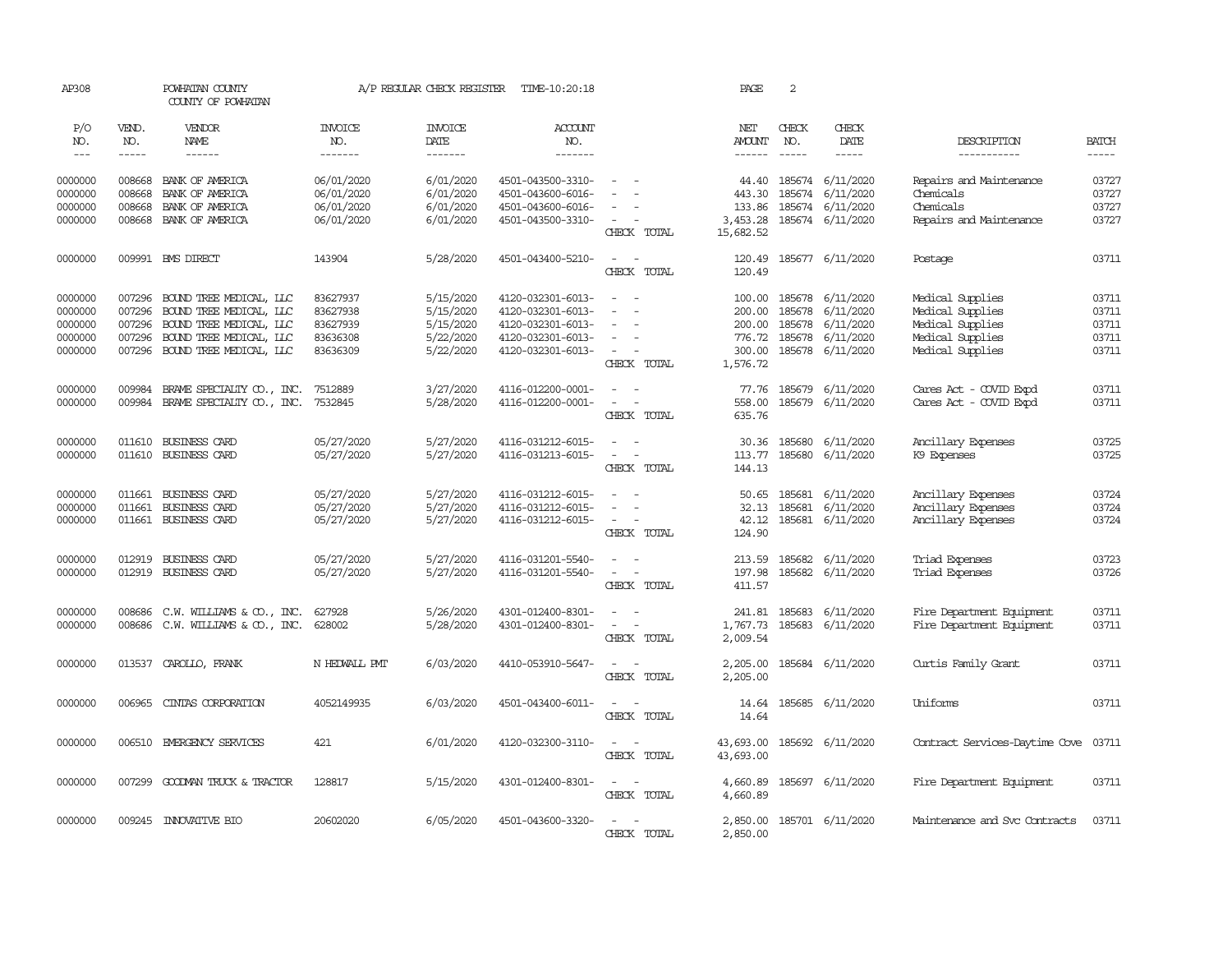| AP308                                    |                                      | POWHATAN COUNTY<br>COUNTY OF POWHATAN                                                                                                             |                                                          | A/P REGULAR CHECK REGISTER                       | TIME-10:20:18                                                                    |                                                                                        | PAGE                                      | 3                                                                                                                                                                                                                                                                                                                                                                                                            |                                                                                              |                                                                                                                                            |                                  |
|------------------------------------------|--------------------------------------|---------------------------------------------------------------------------------------------------------------------------------------------------|----------------------------------------------------------|--------------------------------------------------|----------------------------------------------------------------------------------|----------------------------------------------------------------------------------------|-------------------------------------------|--------------------------------------------------------------------------------------------------------------------------------------------------------------------------------------------------------------------------------------------------------------------------------------------------------------------------------------------------------------------------------------------------------------|----------------------------------------------------------------------------------------------|--------------------------------------------------------------------------------------------------------------------------------------------|----------------------------------|
| P/O<br>NO.<br>$---$                      | VEND.<br>NO.<br>-----                | <b>VENDOR</b><br>NAME<br>$- - - - - -$                                                                                                            | <b>INVOICE</b><br>NO.<br>-------                         | <b>INVOICE</b><br>DATE<br>-------                | <b>ACCOUNT</b><br>NO.<br>-------                                                 |                                                                                        | NET<br>AMOUNT<br>------                   | CHECK<br>NO.<br>$\frac{1}{2} \frac{1}{2} \frac{1}{2} \frac{1}{2} \frac{1}{2} \frac{1}{2} \frac{1}{2} \frac{1}{2} \frac{1}{2} \frac{1}{2} \frac{1}{2} \frac{1}{2} \frac{1}{2} \frac{1}{2} \frac{1}{2} \frac{1}{2} \frac{1}{2} \frac{1}{2} \frac{1}{2} \frac{1}{2} \frac{1}{2} \frac{1}{2} \frac{1}{2} \frac{1}{2} \frac{1}{2} \frac{1}{2} \frac{1}{2} \frac{1}{2} \frac{1}{2} \frac{1}{2} \frac{1}{2} \frac{$ | CHECK<br>DATE<br>-----                                                                       | DESCRIPTION<br>-----------                                                                                                                 | <b>BATCH</b><br>$- - - - -$      |
| 0000000                                  | 012955                               | POWHATAN COUNTY PUBLIC                                                                                                                            | 135                                                      | 4/30/2020                                        | 4501-043400-6008-                                                                | $\sim$<br>$\sim$<br>CHECK TOTAL                                                        | 171.57<br>171.57                          |                                                                                                                                                                                                                                                                                                                                                                                                              | 185711 6/11/2020                                                                             | Gas/Grease/Oil/Vehicle Repairs                                                                                                             | 03721                            |
| 0000000<br>0000000<br>0000000<br>0000000 | 012340<br>012340<br>012340<br>012340 | PRICE SUPPLY COMPANY, INC<br>PRICE SUPPLY COMPANY, INC<br>PRICE SUPPLY COMPANY, INC<br>PRICE SUPPLY COMPANY, INC                                  | 2005-080343<br>2005-080341<br>2005-080411<br>2005-081397 | 5/07/2020<br>5/27/2020<br>5/07/2020<br>5/22/2020 | 4116-012200-0001-<br>4301-062100-8304-<br>4301-062100-8304-<br>4301-062100-8304- | $\sim$<br>$\sim$<br>$\overline{\phantom{a}}$<br>CHECK TOTAL                            | 9.92<br>34.09<br>48.88<br>3,060.02        |                                                                                                                                                                                                                                                                                                                                                                                                              | 185712 6/11/2020<br>2,967.13 185712 6/11/2020<br>185712 6/11/2020<br>185712 6/11/2020        | Cares Act - COVID Expd<br><b>PMS</b> Repurpose<br><b>PMS</b> Repurpose<br>PMS Repurpose                                                    | 03712<br>03712<br>03712<br>03712 |
| 0000000                                  |                                      | 006466 RADIO COMMUNICATION OF VA 400016722-1                                                                                                      |                                                          | 5/19/2020                                        | 4301-012400-8301-                                                                | $\sim$ $ \sim$<br>CHECK TOTAL                                                          | 277.78                                    |                                                                                                                                                                                                                                                                                                                                                                                                              | 277.78 185714 6/11/2020                                                                      | Fire Department Equipment                                                                                                                  | 03712                            |
| 0000000                                  |                                      | 013375 SIGN CRAFTERS, INC                                                                                                                         | 20 35920                                                 | 6/04/2020                                        | 4301-014100-0003-                                                                | $\sim$ $\sim$<br>CHECK TOTAL                                                           | 3,356.94                                  |                                                                                                                                                                                                                                                                                                                                                                                                              | 3,356.94 185719 6/11/2020                                                                    | Courthouse Village Signs                                                                                                                   | 03712                            |
| 0000000                                  | 009450                               | SPEC (SLUDGE PROCESS                                                                                                                              | 2022605-PCU                                              | 6/05/2020                                        | 4501-043600-6016-                                                                | $\sim$<br>$\sim$<br>CHECK TOTAL                                                        | 2,422.50                                  |                                                                                                                                                                                                                                                                                                                                                                                                              | 2,422.50 185721 6/11/2020                                                                    | Chemicals                                                                                                                                  | 03712                            |
| 0000000                                  |                                      | 013539 THE TIMIOS GROUP LLC                                                                                                                       | 181780                                                   | 6/02/2020                                        | 4116-012200-0001-                                                                | $\sim$ $\sim$<br>CHECK TOTAL                                                           | 712.50<br>712.50                          |                                                                                                                                                                                                                                                                                                                                                                                                              | 185725 6/11/2020                                                                             | Cares Act - COVID Expd                                                                                                                     | 03712                            |
| 0000000                                  |                                      | 012734 TRANE U.S. INC.                                                                                                                            | 310844236                                                | 5/26/2020                                        | 4301-062100-8305-                                                                | $\sim$ $ \sim$<br>CHECK TOTAL                                                          | 131,776.60 185726 6/11/2020<br>131,776.60 |                                                                                                                                                                                                                                                                                                                                                                                                              |                                                                                              | Elementary EPC                                                                                                                             | 03712                            |
| 0000000                                  | 008308                               | TREASURER, CHESTERFIELD                                                                                                                           | FINAL FY19                                               | 6/04/2020                                        | 4501-043500-5112-                                                                | $\sim$ $\sim$<br>CHECK TOTAL                                                           | 27,931.15 185727 6/11/2020<br>27,931.15   |                                                                                                                                                                                                                                                                                                                                                                                                              |                                                                                              | Chesterfield Bi-monthly Fees                                                                                                               | 03712                            |
| 0000000<br>0000000<br>0000000<br>0000000 | 009423<br>009423<br>009423<br>009423 | VIRGINIA DEPT OF CRIMINAL 20-FS14103<br>VIRGINIA DEPT OF CRIMINAL<br>VIRGINIA DEPT OF CRIMINAL 20-FS14105<br>VIRGINIA DEPT OF CRIMINAL 20-FS14113 | 20-FS14104                                               | 6/01/2020<br>6/01/2020<br>6/01/2020<br>6/01/2020 | 4215-031700-6023-<br>4215-031700-6023-<br>4215-031700-6023-<br>4215-031700-6023- | $\sim$<br>$\sim$<br>CHECK TOTAL                                                        | 550.00<br>3,055.00<br>5,524.96            |                                                                                                                                                                                                                                                                                                                                                                                                              | 745.96 185731 6/11/2020<br>185731 6/11/2020<br>1,174.00 185731 6/11/2020<br>185731 6/11/2020 | State Asset Forfeiture EXP-She<br>State Asset Forfeiture EXP-She<br>State Asset Forfeiture EXP-She<br>State Asset Forfeiture EXP-She 03712 | 03712<br>03712<br>03712          |
| 0000000<br>0000000                       | 007415<br>007415                     | VIRGINIA UTILITY<br>VIRGINIA UTILITY                                                                                                              | 05200347<br>05200347                                     | 5/31/2020<br>5/31/2020                           | 4501-043500-3140-<br>4501-043600-3142-                                           | $\sim$<br>$\overline{\phantom{a}}$<br>$\sim$<br>CHECK TOTAL                            | 23.60<br>23.65<br>47.25                   |                                                                                                                                                                                                                                                                                                                                                                                                              | 185732 6/11/2020<br>185732 6/11/2020                                                         | Professional Services - Water<br>Professional Services - Sewer                                                                             | 03712<br>03712                   |
| 0000000                                  |                                      | 011181 WELLS FARGO FINANCIAL                                                                                                                      | 5010464358                                               | 5/20/2020                                        | 4501-043400-3320-                                                                | $\sim$<br>$\sim$<br>CHECK TOTAL                                                        | 257.09<br>257.09                          |                                                                                                                                                                                                                                                                                                                                                                                                              | 185734 6/11/2020                                                                             | Maintenance and Service Contra                                                                                                             | 03712                            |
| 0000000<br>0000000                       | 012458<br>012458                     | WIMMER, WILLIE<br>WIMMER, WILLIE                                                                                                                  | 1549<br>1555                                             | 5/21/2020<br>5/27/2020                           | 4301-012400-8301-<br>4301-012400-8301-                                           | $\overline{\phantom{a}}$<br>$\omega_{\rm{max}}$ and $\omega_{\rm{max}}$<br>CHECK TOTAL | 1,449.96<br>568.25<br>2,018.21            |                                                                                                                                                                                                                                                                                                                                                                                                              | 185735 6/11/2020<br>185735 6/11/2020                                                         | Fire Department Equipment<br>Fire Department Equipment                                                                                     | 03712<br>03712                   |
| 0000000                                  |                                      | 010688 A&B CLEANING SERVICE, INC. 32780                                                                                                           |                                                          | 4/18/2020                                        | 4116-012200-0001-                                                                | $\sim$ $ \sim$<br>CHECK TOTAL                                                          | 500.00                                    |                                                                                                                                                                                                                                                                                                                                                                                                              | 500.00 185738 6/18/2020                                                                      | Cares Act - COVID Expd                                                                                                                     | 03719                            |
| 0000000<br>0000000                       | 011931                               | ALTAIRIS TECHNOLOGY<br>011931 ALTAIRIS TECHNOLOGY                                                                                                 | 35-POW<br>36-POW                                         | 4/15/2020<br>5/15/2020                           | 4301-031200-6001-<br>4301-031200-6001-                                           | CHECK TOTAL                                                                            | 11,280.00                                 |                                                                                                                                                                                                                                                                                                                                                                                                              | 7,426.00 185740 6/18/2020<br>3,854.00 185740 6/18/2020                                       | Public Safety Radio System<br>Public Safety Radio System                                                                                   | 03719<br>03719                   |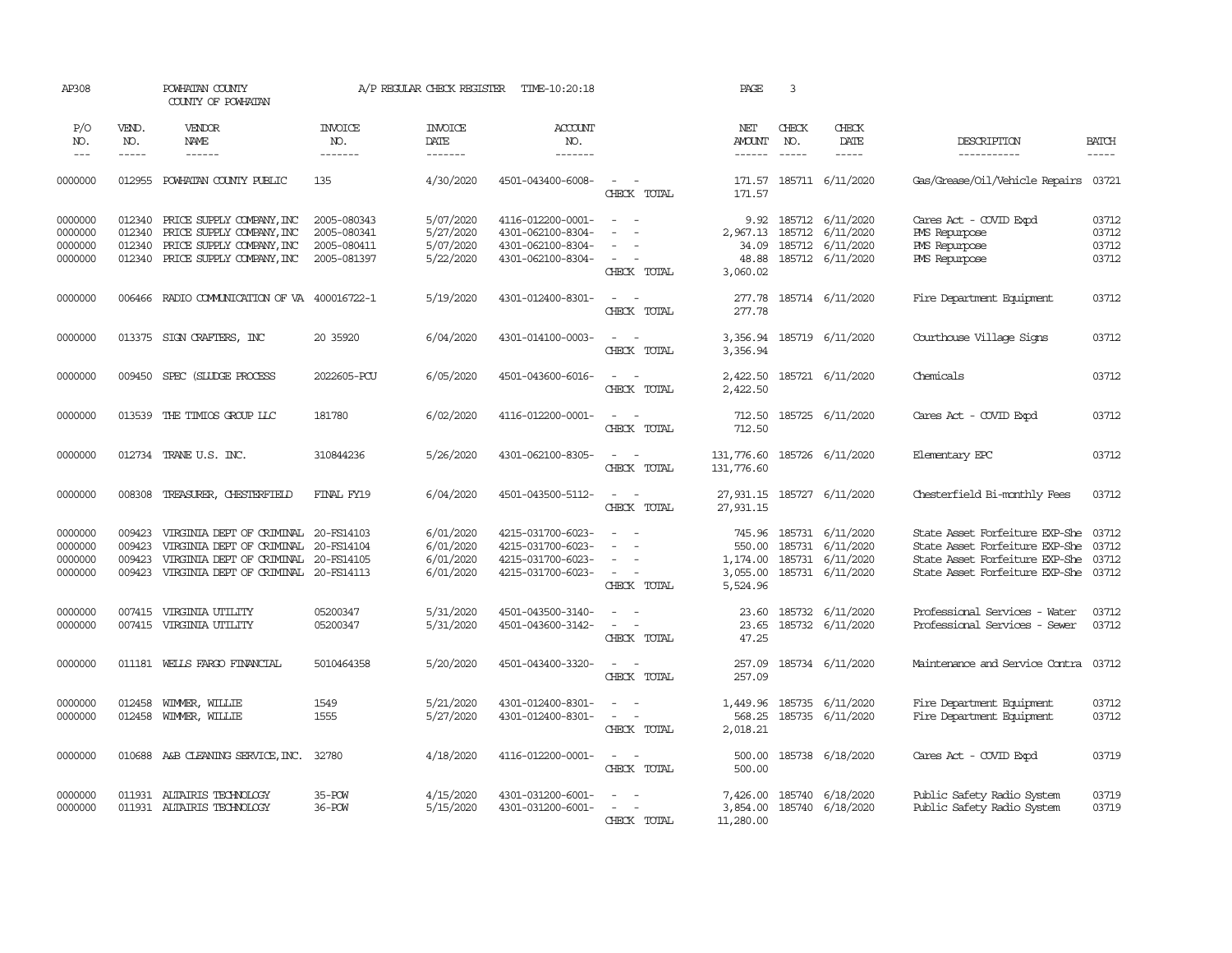| AP308                         |                               | POWHATAN COUNTY<br>COUNTY OF POWHATAN                                            |                                                       | A/P REGULAR CHECK REGISTER          | TIME-10:20:18                                               |                                                                                                                                                      | PAGE                           | 4                             |                                                                |                                                          |                             |
|-------------------------------|-------------------------------|----------------------------------------------------------------------------------|-------------------------------------------------------|-------------------------------------|-------------------------------------------------------------|------------------------------------------------------------------------------------------------------------------------------------------------------|--------------------------------|-------------------------------|----------------------------------------------------------------|----------------------------------------------------------|-----------------------------|
| P/O<br>NO.<br>$---$           | VEND.<br>NO.<br>$\frac{1}{2}$ | VENDOR<br>NAME<br>$- - - - - -$                                                  | <b>INVOICE</b><br>NO.<br>-------                      | <b>INVOICE</b><br>DATE<br>-------   | <b>ACCOUNT</b><br>NO.<br>--------                           |                                                                                                                                                      | NET<br>AMOUNT<br>$- - - - - -$ | CHECK<br>NO.<br>$\frac{1}{2}$ | CHECK<br>DATE<br>$- - - - -$                                   | DESCRIPTION<br>-----------                               | <b>BATCH</b><br>$- - - - -$ |
| 0000000                       |                               | 007126 ANALYTICS CORPORATION                                                     | 65849                                                 | 6/05/2020                           | 4501-043600-6015-                                           | $\sim$ $ -$<br>CHECK TOTAL                                                                                                                           | 116.00                         |                               | 116.00 185742 6/18/2020                                        | Lab Supplies                                             | 03719                       |
| 0000000<br>0000000            |                               | 012849 ACUA VIRGINIA<br>012849 AQUA VIRGINIA                                     | 10050310 5/20<br>14072759 5/20                        | 6/05/2020<br>6/05/2020              | 4501-043600-5130-<br>4501-043400-5130-                      | $\sim 100$ km s $^{-1}$<br>$\omega_{\rm{max}}$ and $\omega_{\rm{max}}$<br>CHECK TOTAL                                                                | 20.74<br>38.36                 |                               | 17.62 185744 6/18/2020<br>185744 6/18/2020                     | Water - Sewer Facilities<br>Water                        | 03719<br>03719              |
| 0000000                       |                               | 008397 ATCO INTERNATIONAL                                                        | IO555228                                              | 5/29/2020                           | 4116-012200-0001-                                           | $\sim$ $\sim$<br>CHECK TOTAL                                                                                                                         | 36.88<br>36.88                 |                               | 185746 6/18/2020                                               | Cares Act - COVID Expd                                   | 03719                       |
| 0000000                       | 009984                        | BRAME SPECIALITY CO., INC.                                                       | 7536454                                               | 6/10/2020                           | 4116-012200-0001-                                           | $\sim$ $ \sim$<br>CHECK TOTAL                                                                                                                        | 455.00<br>455.00               |                               | 185748 6/18/2020                                               | Cares Act - COVID Expd                                   | 03719                       |
| 0000000                       |                               | 013547 BRENNIAG MID-SOUTH, INC                                                   | <b>BMS592716</b>                                      | 5/29/2020                           | 4501-043600-6016-                                           | $\sim$ $ -$<br>CHECK TOTAL                                                                                                                           | 2,887.50                       |                               | 2,887.50 185749 6/18/2020                                      | Chemicals                                                | 03719                       |
| 0000000                       |                               | 008686 C.W. WILLIAMS & CO., INC.                                                 | 628165                                                | 6/03/2020                           | 4301-012400-8301-                                           | $\sim$ $ \sim$<br>CHECK TOTAL                                                                                                                        | 231.49<br>231.49               |                               | 185750 6/18/2020                                               | Fire Department Equipment                                | 03719                       |
| 0000000                       | 006965                        | CINIAS CORPORATION                                                               | 4052767600                                            | 6/10/2020                           | 4501-043400-6011-                                           | $\sim$ $ \sim$<br>CHECK TOTAL                                                                                                                        | 14.64                          |                               | 14.64 185752 6/18/2020                                         | Uniforms                                                 | 03719                       |
| 0000000<br>0000000            | 000860<br>000860              | DOMINION ENERGY VIRGINIA<br>DOMINION ENERGY VIRGINIA                             | 0998223150 6/01<br>1875198911 6/02                    | 6/01/2020<br>6/02/2020              | 4501-043600-5110-<br>4501-043500-5110-                      | $\sim$ $ \sim$<br>$\sim$<br>$\sim$ $-$<br>CHECK TOTAL                                                                                                | 241.85                         |                               | 126.04 185758 6/18/2020<br>115.81 185758 6/18/2020             | Electricity<br>Electricity                               | 03719<br>03719              |
| 0000000<br>0000000            | 000860<br>000860              | DOMINION ENERGY VIRGINIA<br>DOMINION ENERGY VIRGINIA                             | 2907028530 5/29<br>3085476897 6/01                    | 6/02/2020<br>6/02/2020              | 4501-043400-5110-<br>4501-043600-5110-                      | $\sim$ $ \sim$<br>$\sim$<br>$\sim$ $-$<br>CHECK TOTAL                                                                                                | 145.49<br>178.66               |                               | 33.17 185759 6/18/2020<br>185759 6/18/2020                     | Electricity<br>Electricity                               | 03719<br>03719              |
| 0000000<br>0000000<br>0000000 | 000860<br>000860<br>000860    | DOMINION ENERGY VIRGINIA<br>DOMINION ENERGY VIRGINIA<br>DOMINION ENERGY VIRGINIA | 6656300552 6/02<br>7897055856 6/02<br>9052426195 6/02 | 6/02/2020<br>6/02/2020<br>6/02/2020 | 4501-043500-5110-<br>4501-043600-5110-<br>4501-043600-5110- | $\frac{1}{2} \left( \frac{1}{2} \right) \left( \frac{1}{2} \right) \left( \frac{1}{2} \right)$<br>$\sim$ 100 $\sim$<br>$\sim$ $ \sim$<br>CHECK TOTAL | 232.56<br>2,350.09<br>2,660.39 |                               | 185760 6/18/2020<br>185760 6/18/2020<br>77.74 185760 6/18/2020 | Electricity<br>Electricity<br>Electricity                | 03719<br>03719<br>03719     |
| 0000000                       |                               | 011224 ELECTRONIC SYSTEMS, INC.                                                  | IN1594978                                             | 6/03/2020                           | 4501-043400-3320-                                           | $\sim$ $\sim$<br>CHECK TOTAL                                                                                                                         | 45.25<br>45.25                 |                               | 185761 6/18/2020                                               | Maintenance and Service Contra                           | 03719                       |
| 0000000                       | 009639                        | EMS MANAGEMENT &                                                                 | 039403                                                | 5/31/2020                           | 4120-032300-5845-                                           | $\sim$<br>$\sim$<br>CHECK TOTAL                                                                                                                      | 2,092.95<br>2,092.95           |                               | 185762 6/18/2020                                               | EMS Transport Third Party Bill 03719                     |                             |
| 0000000                       |                               | 013546 MONTGOMERY CONSULTING LLC 1                                               |                                                       | 4/24/2020                           | 4301-014500-0031-                                           | $\sim$ $ \sim$<br>CHECK TOTAL                                                                                                                        | 10,281.60<br>10,281.60         |                               | 185768 6/18/2020                                               | Renovations to Admin/Village B                           | 03719                       |
| 0000000<br>0000000<br>0000000 | 007325<br>007325              | RICHMOND OXYGEN CO.<br>RICHMOND OXYGEN CO.<br>007325 RICHMOND OXYGEN CO.         | 337209<br>337625<br>337626                            | 5/06/2020<br>5/20/2020<br>5/20/2020 | 4120-032301-6013-<br>4120-032301-6013-<br>4120-032301-6013- | $\sim$ $ \sim$<br>$\sim$<br>$\sim$ $  -$<br>CHECK TOTAL                                                                                              | 63.00<br>56.00<br>190.00       |                               | 185774 6/18/2020<br>185774 6/18/2020<br>71.00 185774 6/18/2020 | Medical Supplies<br>Medical Supplies<br>Medical Supplies | 03720<br>03720<br>03720     |
| 0000000                       |                               | 012954 SMART DESIGN CONTRACTING                                                  | 190253                                                | 6/09/2020                           | 4501-043600-3310-                                           | CHECK TOTAL                                                                                                                                          | 1,300.00                       |                               | 1,300.00 185778 6/18/2020                                      | Repairs and Maintenance                                  | 03720                       |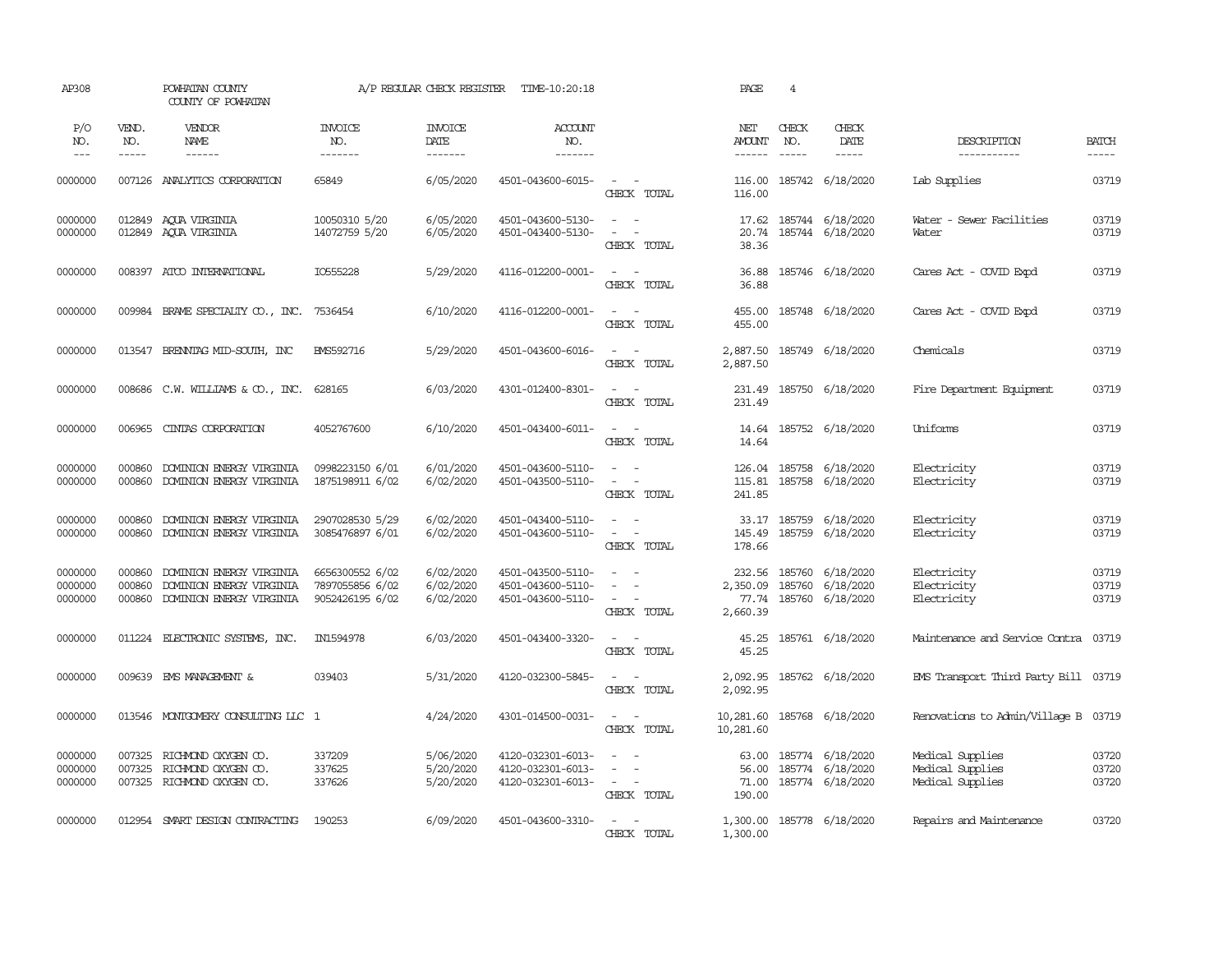| AP308                                               |                                                | POWHATAN COUNTY<br>COUNTY OF POWHATAN                                                                                                                                                           |                                  | A/P REGULAR CHECK REGISTER                                    | TIME-10:20:18                                                                                         |                                                                              | PAGE                                        | 5            |                                                                                                         |                                                                                                                                                                   |                                           |
|-----------------------------------------------------|------------------------------------------------|-------------------------------------------------------------------------------------------------------------------------------------------------------------------------------------------------|----------------------------------|---------------------------------------------------------------|-------------------------------------------------------------------------------------------------------|------------------------------------------------------------------------------|---------------------------------------------|--------------|---------------------------------------------------------------------------------------------------------|-------------------------------------------------------------------------------------------------------------------------------------------------------------------|-------------------------------------------|
| P/O<br>NO.<br>$---$                                 | VEND.<br>NO.<br>$- - - - -$                    | VENDOR<br>NAME<br>$- - - - - -$                                                                                                                                                                 | <b>INVOICE</b><br>NO.<br>------- | <b>INVOICE</b><br>DATE<br>-------                             | <b>ACCOUNT</b><br>NO.<br>-------                                                                      |                                                                              | NET<br><b>AMOUNT</b><br>$- - - - - -$       | CHECK<br>NO. | CHECK<br>DATE<br>$- - - - -$                                                                            | DESCRIPTION<br>-----------                                                                                                                                        | <b>BATCH</b><br>$- - - - -$               |
| 0000000                                             | 013435                                         | STEARNS, CONRAD AND SCHMI 0379152                                                                                                                                                               |                                  | 5/31/2020                                                     | 4301-014100-6010-                                                                                     | $\sim$ $ -$<br>CHECK TOTAL                                                   | 8,260.00<br>8,260.00                        |              | 185782 6/18/2020                                                                                        | East Convenience Center                                                                                                                                           | 03720                                     |
| 0000000                                             | 011988                                         | SUMIT MEDIA LLC                                                                                                                                                                                 | 501401-5                         | 5/14/2020                                                     | 4116-032200-0010-                                                                                     | $\sim$ $ \sim$<br>CHECK TOTAL                                                | 99.00<br>99.00                              |              | 185783 6/18/2020                                                                                        | SAFER Expenses                                                                                                                                                    | 03720                                     |
| 0000000                                             |                                                | 006722 SYLNOR HYDRO INC.                                                                                                                                                                        | 43259                            | 5/29/2020                                                     | 4501-043600-3310-                                                                                     | $\sim$ $ -$<br>CHECK TOTAL                                                   | 1,217.35                                    |              | 1,217.35 185785 6/18/2020                                                                               | Repairs and Maintenance                                                                                                                                           | 03720                                     |
| 0000000<br>0000000                                  | 013545<br>013545                               | TREXLO ENTERPRISES, LLC<br>TREXLO ENTERPRISES, LLC                                                                                                                                              | SS-61682<br>SS-61827             | 6/09/2020<br>6/09/2020                                        | 4116-012200-0001-<br>4116-012200-0001-                                                                | $\sim$ $\sim$<br>$\sim$<br>$\sim$ $-$<br>CHECK TOTAL                         | 350.79<br>2,708.65                          |              | 2,357.86 185788 6/18/2020<br>185788 6/18/2020                                                           | Cares Act - COVID Expd<br>Cares Act - COVID Expd                                                                                                                  | 03720<br>03720                            |
| 0000000                                             |                                                | 009033 VANDERBILT MORTGAGE AND                                                                                                                                                                  | 318745- EASTER                   | 6/15/2020                                                     | 4410-053910-5647-                                                                                     | $\sim$ $ \sim$<br>CHECK TOTAL                                                | 810.72<br>810.72                            |              | 185790 6/18/2020                                                                                        | Curtis Family Grant                                                                                                                                               | 03720                                     |
| 0000000                                             |                                                | 011193 VERIZON                                                                                                                                                                                  | 13574714 5/27                    | 5/27/2020                                                     | 4501-043400-5230-                                                                                     | $\sim$<br>$\sim$<br>CHECK TOTAL                                              | 138.79                                      |              | 138.79 185791 6/18/2020                                                                                 | Telephone System                                                                                                                                                  | 03720                                     |
| 0000000<br>0000000<br>0000000<br>0000000<br>0000000 | 009183<br>009183<br>009183<br>009183<br>009183 | AIR, WATER & SOIL LABORA- V20004138<br>AIR, WATER & SOIL LABORA- V20004139<br>AIR, WATER & SOIL LABORA- V20004159<br>AIR, WATER & SOIL LABORA- V20004234<br>AIR, WATER & SOIL LABORA- V20004235 |                                  | 6/16/2020<br>6/16/2020<br>6/17/2020<br>6/18/2020<br>6/18/2020 | 4501-043600-3142-<br>4501-043600-3142-<br>4501-043500-3140-<br>4501-043600-3142-<br>4501-043600-3142- | $\sim$<br>$\sim$<br>$\sim$<br>$\sim$<br>$\sim$<br>$\sim$ $ -$<br>CHECK TOTAL | 133.60<br>40.00<br>40.00<br>40.00<br>365.40 |              | 111.80 185814 6/25/2020<br>185814 6/25/2020<br>185814 6/25/2020<br>185814 6/25/2020<br>185814 6/25/2020 | Professional Services - Sewer<br>Professional Services - Sewer<br>Professional Services - Water<br>Professional Services - Sewer<br>Professional Services - Sewer | 03730<br>03730<br>03730<br>03730<br>03730 |
| 0000000                                             |                                                | 011931 ALTAIRIS TECHNOLOGY                                                                                                                                                                      | 37-POW                           | 6/17/2020                                                     | 4301-031200-6001-                                                                                     | $\sim$ $ \sim$<br>CHECK TOTAL                                                | 188.00<br>188.00                            |              | 185816 6/25/2020                                                                                        | Public Safety Radio System                                                                                                                                        | 03730                                     |
| 0000000                                             |                                                | 006940 APCO INTERNATIONAL, INC.                                                                                                                                                                 | 00049231                         | 6/10/2020                                                     | 4301-032200-0005-                                                                                     | $\sim$ $ \sim$<br>CHECK TOTAL                                                | 15,500.00 185818 6/25/2020<br>15,500.00     |              |                                                                                                         | CAD System                                                                                                                                                        | 03730                                     |
| 0000000                                             | 013293                                         | BOWAN CONSULTING GROUP L 290246                                                                                                                                                                 |                                  | 3/31/2020                                                     | 4301-032200-6002-                                                                                     | $\sim$ $ \sim$<br>CHECK TOTAL                                                | 201.00<br>201.00                            |              | 185823 6/25/2020                                                                                        | Fire Station Driveway Improvem                                                                                                                                    | 03730                                     |
| 0000000                                             | 006965                                         | CINIAS CORPORATION                                                                                                                                                                              | 4053439432                       | 6/17/2020                                                     | 4501-043400-6011-                                                                                     | $\sim$ $  -$<br>CHECK TOTAL                                                  | 14.64                                       |              | 14.64 185827 6/25/2020                                                                                  | Uniforms                                                                                                                                                          | 03730                                     |
| 0000000                                             | 006466                                         | RADIO COMMUNICATION OF VA 301004220-1                                                                                                                                                           |                                  | 6/22/2020                                                     | 4301-032200-0005-                                                                                     | $\sim$<br>$\sim$<br>CHECK TOTAL                                              | 1,924.95<br>1,924.95                        |              | 185867 6/25/2020                                                                                        | CAD System                                                                                                                                                        | 03731                                     |
| 0000000<br>0000000                                  | 006594<br>006594                               | SOUTHSIDE ELECTRIC COOP<br>SOUTHSIDE ELECTRIC COOP                                                                                                                                              | 63504003 6/08<br>63504013 6/08   | 6/08/2020<br>6/11/2020                                        | 4501-043600-5110-<br>4501-043500-5110-                                                                | $\sim$ $\sim$<br>$\sim$<br>$\sim$<br>CHECK TOTAL                             | 1,953.51                                    |              | 1,702.44 185871 6/25/2020<br>251.07 185871 6/25/2020                                                    | Electricity<br>Electricity                                                                                                                                        | 03731<br>03731                            |
| 0000000<br>0000000                                  | 013065                                         | STAPLES INC<br>013065 STAPLES INC                                                                                                                                                               | 7308387068-0-1<br>7308387068-0-1 | 6/04/2020<br>6/04/2020                                        | 4116-012200-0001-<br>4501-043400-6001-                                                                | $\sim$ 100 $\mu$<br>$\sim$ $ -$<br>CHECK TOTAL                               | 28.97<br>64.58                              |              | 185876 6/25/2020<br>35.61 185876 6/25/2020                                                              | Cares Act - COVID Expd<br>Office Supplies                                                                                                                         | 03731<br>03731                            |
| 0000000                                             |                                                | 013545 TREXLO ENTERPRISES, LLC                                                                                                                                                                  | SS-62025                         | 6/18/2020                                                     | 4116-012200-0001-                                                                                     | $\sim$ $  -$<br>CHECK TOTAL                                                  | 10.02<br>10.02                              |              | 185882 6/25/2020                                                                                        | Cares Act - COVID Expd                                                                                                                                            | 03731                                     |